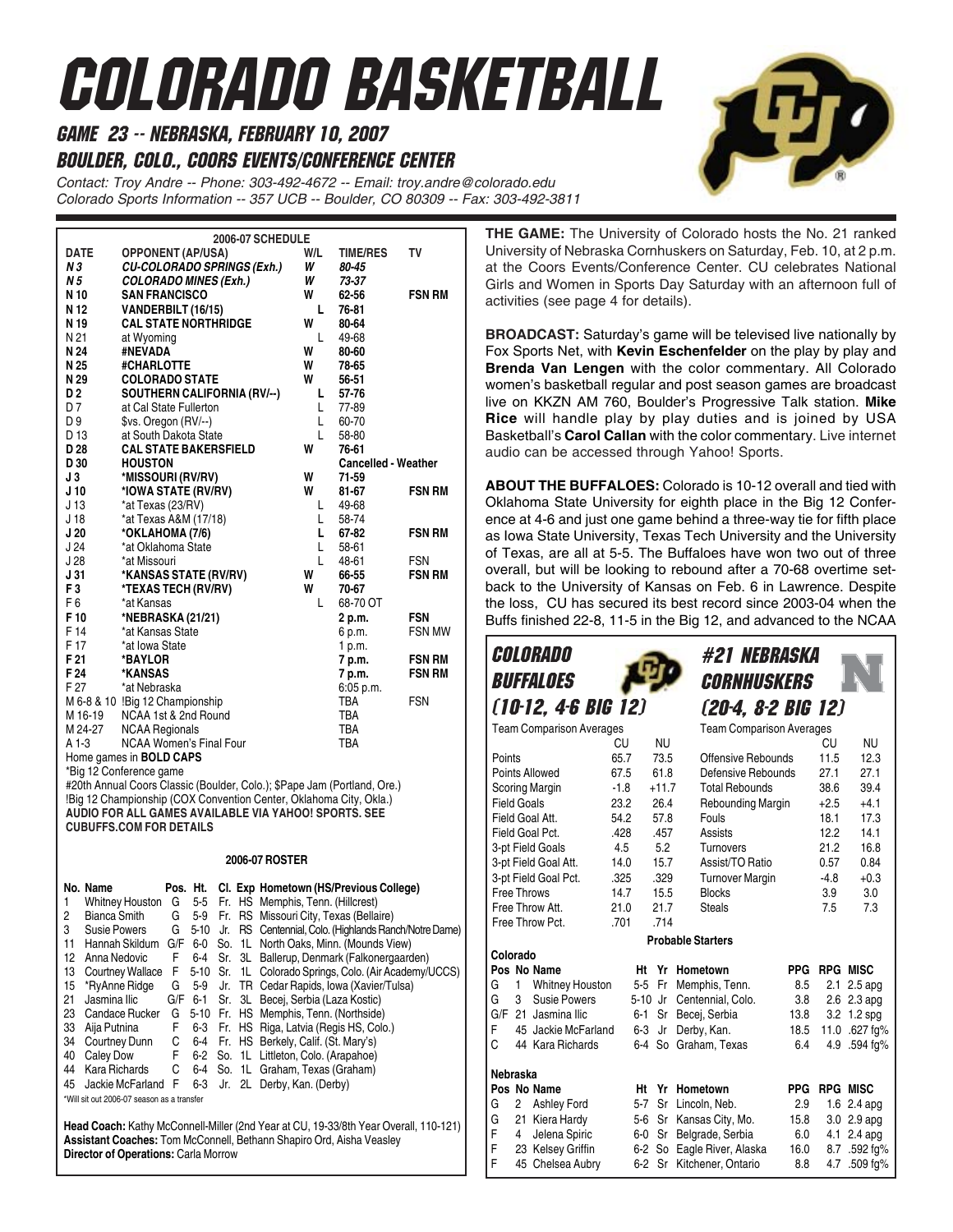#### Tournament.

Junior forward **Jackie McFarland** is living up to her All-Big 12 second team status in 2006, and then some. She is averaging 18.5 points and 11 rebounds per game, second in the Big 12 in both categories, and coming off a 22-point and career-best 18-rebound performance against Kansas. The 18 rebounds by McFarland are the most by a Buffalo since Raegan Scott had 21 at Texas on Feb. 26, 1997. McFarland ranked third in NCAA Division I in field-goal percentage through games of Feb. 4 at 63.2 percent and has 11 games of shooting 70 percent or better this season.

McFarland is just the ninth player in school history to register 1,100 points and 600 career rebounds and needs just six points to reach 1,200 and 14 rebounds to reach 700. She currently ranks in CU's career Top 10 in blocked shots, free-throws made and rebounds. She was named Big 12 Player of the Week for the season's opening weekend (Nov. 13) and named to the Coors Classic All-Tournament Team.

McFarland has 14 double-doubles this season, ranking second in the Big 12, and seven in 10 conference games. She has 33 doubledoubles and 33 double-digit rebounding gams in her career, both of which rank third on CU's all-time list.

Senior guard/forward **Jasmina Ilic** is second on the team in scoring at 13.8 points per game and had a memorable performance in her last home outing. Ilic scored a game-high 27 points with a season-high five 3-point field goals to lead the Buffaloes over Texas Tech. She surpassed the 1,000 point mark during the game, becoming the 21st player in team history to reach the milestone and the 10th fastest (84 games). Ilic also tops the Buffaloes with 40 3 point field goals, 26 steals and an 89.2 percent efficiency from the free-throw stripe, which ranks second in the Big 12.

Freshman **Whitney Houston** has emerged as the team's starting point guard and has stepped up during the Big 12 season. She leads the team and ranks 15th in the Big 12 in assists at 2.5 per game. Overall she's third on the team in scoring at 8.5 points per contest, but is actually averaging 12.1 points over the last seven games including a career-high 25 points against Kansas in her last outing.

Colorado is receiving overall strong support from its freshman class. Redshirt freshman guard **Bianca Smith** has made 13 starts and is averaging 5.6 points per game including a career-high 18 points in the win over Iowa State. Smith has come off the bench the last three games, to providing needed scoring punches. She scored all seven of her points against Texas Tech in a 1:36 span during the first half and scored eight points during the Buffs' 23-0 second-half run against Kansas State. She has 28 3-point field goals and ranks seventh in the Big 12 in 3-point field goal percentage (.384).

Guard **Candace Rucker** is averaging 3.4 points and 2.5 rebounds per game off the bench for the Buffaloes. She scored six points, including 4-of-4 from the free-throw line, and grabbed three rebounds against the Jayhawks. Forward **Aija Putnina** enjoyed her most extended time in over two months playing 32 minutes off the bench against Kansas, recording five rebounds and career-highs with four blocked shots and two assists.

Sophomore center **Kara Richards** is fourth on the team in scoring (6.4 ppg) and second in rebounding average (4.9 rpg) and fieldgoal percentage (.594). She missed seven games with a fracture in the fourth metatarsal of her left foot. Junior guard **Susie Powers** is averaging 3.8 points per game and is hitting 39.6 percent from 3 point range. She ranks second on the team in assists with 50.

**HOME COOKING:** The Buffaloes look to continue the momentum they have built at the Coors Events Center this season. Colorado is shooting 45 percent in 13 home games (326-of-724), far better than its 39.6 percent average in eight road losses (192-of-409). CU is also rebounding far better at home, with a rebounding margin of 6.4 per game while pulling down 40.5 a contest. On the road, CU is pulling down just 36.1 per game and giving up 39.6 to its opponents. The Buffaloes have been battling turnovers all season long and average nearly four more on the road (23.3 TOpg) than at home

#### Colorado's Record When

| Game is tied at the half  0-0              |
|--------------------------------------------|
| Opponent leads at half  4-10               |
| CU scores under 50  0-3                    |
|                                            |
|                                            |
| CU scores 70-79  4-2                       |
| CU scores 80-89  3-0                       |
|                                            |
| Opponent scores under 50  0-0              |
| Opponent scores 50-59  4-0                 |
|                                            |
| Opponent scores 60-69  6-4                 |
| Opponent scores 70-79  0-4                 |
| Opponent scores 80-89  0-4                 |
| Opponent scores 90+  0-0                   |
| CU outshoots opponents  8-4                |
| Opponent outshoots Colorado  2-8           |
| CU and opponents shoot equal  0-0          |
| CU shoots 45% or better  8-2               |
| CU shoots below 45 percent  2-10           |
| CU shoots 35% or better  9-10              |
| CU shoots below 35 percent  1-2            |
| Opponent shoots 45% or better  1-5         |
| Opponent shoots below 45 percent  9-7      |
| Opponent shoots 35% or better  6-9         |
| Opponent shoots below 35 percent  4-3      |
| CU shoots 70%+ from FT line  3-10          |
| CU shoots under 70% FT  7-2                |
|                                            |
| Opponent shoots 70%+ FT  6-9               |
| Opponent shoots under 70% FT  4-3          |
| CU outrebounds opponents  7-7              |
|                                            |
| Opponents outrebound CU  3-5               |
| Rebounds are equal  0-0                    |
| CU dishes more assists  5-2                |
| Opponent dishes more assists  3-10         |
|                                            |
| Assists are equal  2-0                     |
| Opp. turnovers greater than CU  5-0        |
| CU commits more turnovers  5-11            |
| CU and opp. turnovers are equal  0-1       |
| No Buffs Score in double figures  0-0      |
| One Buff scores in double figures  1-0     |
| Two Buffs score in double figures  3-7     |
| Three Buffs score in double figures  1-3   |
| Four Buffs score in double figures  5-2    |
| Five + Buffs score in double figures . 0-0 |
| Playing in November  5-2                   |
| Playing in December  1-4                   |
| Playing in January  3-5                    |
| Playing in February  1-1                   |
|                                            |
| Playing on a Sunday  1-2                   |
|                                            |
| Playing on a Monday  0-0                   |
| Playing on a Tuesday  0-2                  |
| Playing on a Wednesday  4-2                |
| Playing on a Thursday  1-2                 |
| Playing on a Friday  2-0                   |
| Playing on a Saturday  2-4                 |
| vs. Ranked Teams  0-4                      |
|                                            |
| In White Uniforms  10-3                    |
| In Black Uniforms  0-9                     |
| On Fox Sports Net  3-2                     |

| 2006-07 Record:  10-12          |  |
|---------------------------------|--|
|                                 |  |
|                                 |  |
|                                 |  |
|                                 |  |
| All-Time Record  605-365 (.624) |  |
| at home:  339-111 (.753)        |  |
| at CECC:  306-90 (.773)         |  |
| on the road:  170-195 (.466)    |  |
| neutral sites:  96-59 (.619)    |  |
| Conference:  261-196 (.571)     |  |
| Big 12:  81-89 (.476)           |  |
| in November:  95-27 (.779)      |  |
| in December:  111-54 (.673)     |  |
| in January:  153-123 (.554)     |  |
| in February:  151-105 (.590)    |  |
| in March:  61-42 (.598)         |  |
| Conference Tournaments:  28-19  |  |
| Big 12 Postseason:  7-9         |  |
| NCAA Tournament:  17-12         |  |
| WNIT Preseason:  6-1            |  |
| WNIT Postseason:  1-1           |  |
| Season Openers:  28-5           |  |
| Home Openers:  32-1             |  |
| Conference Openers:  19-14      |  |
| Big 12 Conference Openers:  5-6 |  |
| Location:  Boulder, Colo.       |  |
| Population:  103,216            |  |
|                                 |  |

|                                    | Population:  103,216                 |
|------------------------------------|--------------------------------------|
|                                    |                                      |
|                                    | Enrollment:  27,954                  |
|                                    |                                      |
|                                    | Nickname:  Buffaloes (Buffs)         |
|                                    | Colors:  Silver, Black & Gold        |
|                                    | Mascot (live):  Ralphie IV           |
|                                    | Arena:  Coors Events Center          |
|                                    | Year Opened:  1979                   |
|                                    |                                      |
|                                    |                                      |
|                                    |                                      |
|                                    | President:  Hank Brown               |
|                                    | Chancellor:  G.P. "Bud" Peterson     |
|                                    | Faculty Rep:  David Clough           |
|                                    | Athletic Director:  Mike Bohn        |
|                                    |                                      |
|                                    |                                      |
| <b>Colorado Sports Information</b> |                                      |
|                                    | WBB Contact  Troy Andre              |
|                                    | Office  303-492-4672                 |
|                                    | CU Sports Information  303-492-5626  |
|                                    |                                      |
|                                    |                                      |
|                                    | Athletic Ticket Office  303-492-8337 |
|                                    | CECC Press Row  303-492-1552/4381    |
|                                    | CECC Media Room. 303-492-0713/0717   |
|                                    | CECC Media Fax  303-492-0712         |
|                                    | Email:  troy.andre@colorado.edu      |
|                                    | Big 12 SID  Joni James               |
|                                    | Email  joni@big12sports.com          |
|                                    | CU Online  www.CUBuffs.com           |
|                                    | Big 12 Online  www.big12sports.com   |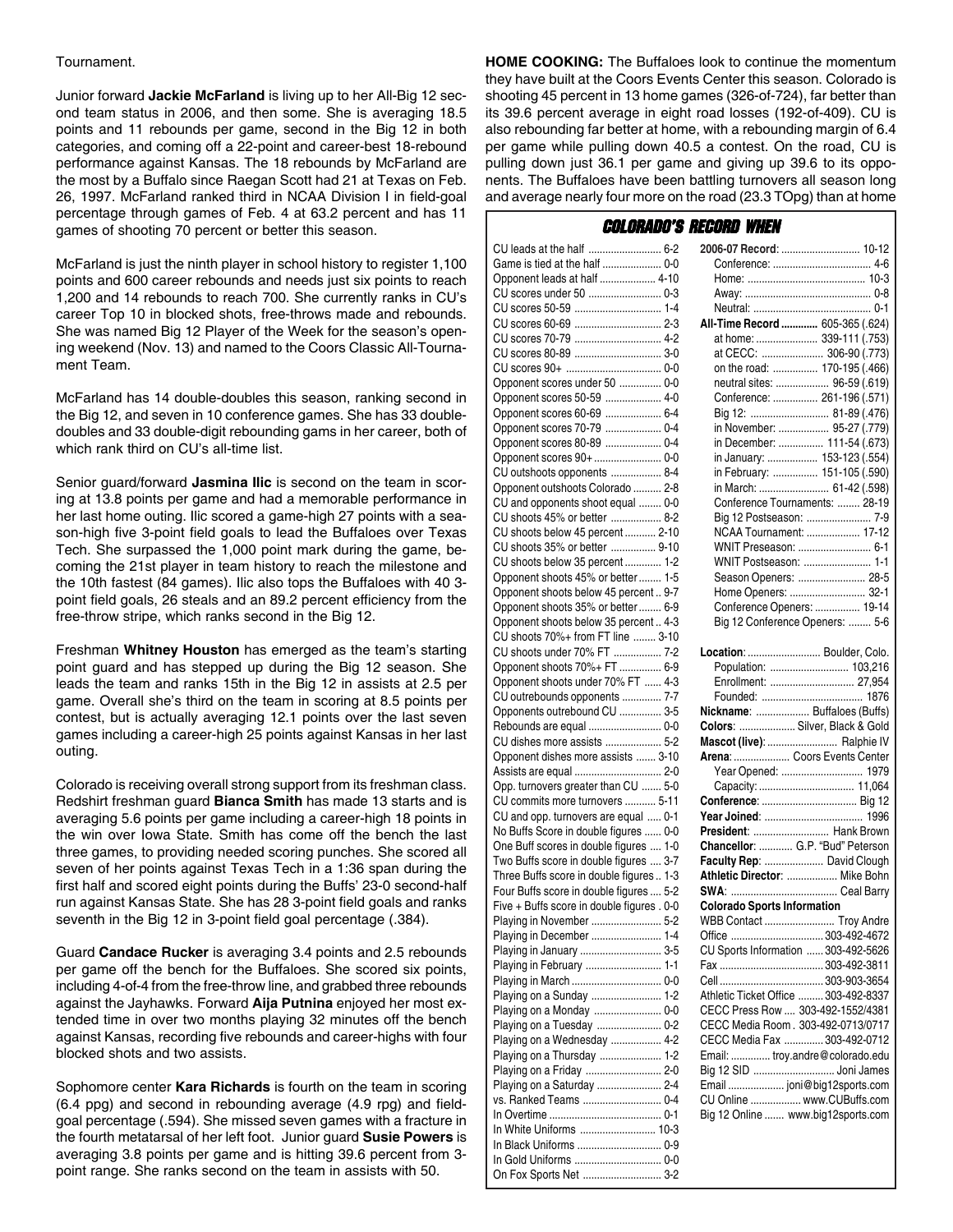| 2006-07 Big 12 Standings (Feb. 9)                                 |              |                                  | Rebounding                                      |                          |                 |
|-------------------------------------------------------------------|--------------|----------------------------------|-------------------------------------------------|--------------------------|-----------------|
| <b>Big 12</b><br>W                                                |              | Overall<br>W L Pct.              | Jackie McFarland                                | 2nd                      | 11.0            |
| L<br>2<br>Oklahoma<br>8<br>$\overline{c}$<br>Nebraska<br>8        | Pct.         | .800 18 3 .857<br>.800 20 4 .833 | Field Goal %<br>Jackie McFarland                | 1st                      | .627            |
| $\overline{2}$<br>Texas A&M<br>8<br>3<br>Baylor<br>7              | .800 18 4    | .818<br>.700 20 4 .833           | Assists<br>Whitney Houston                      | 15 <sub>th</sub>         | 2.52            |
| 5<br>5<br><b>Iowa State</b>                                       |              | .500 17 6 .739                   | Free Throw %<br>Jasmina Ilic                    | 2nd                      | .892            |
| 5<br>5<br>Texas<br><b>Texas Tech</b><br>5<br>5                    | .500         | 16 8 .667<br>.500 14 10 .583     | Jackie McFarland                                | 10 <sub>th</sub>         | .766            |
| 4<br>Oklahoma State<br>6                                          | .400         | 16 7 .696                        | 3PT Field Goal %                                |                          |                 |
| <b>COLORADO</b><br>4<br>6                                         | .400         | 10 12 .455                       | <b>Bianca Smith</b>                             | 7th                      | .384            |
| 3<br>$7^{\circ}$<br>Kansas State<br>Missouri<br>2                 | 8.200        | .300 15 8 .652<br>14 9 .609      | <b>3PT FG Made</b>                              |                          |                 |
| Kansas<br>1                                                       | 9.100        | 7 16 .304                        | Jasmina Ilic<br><b>Blocked Shots</b>            | 6th                      | 1.82            |
|                                                                   |              |                                  | Jackie McFarland                                | 10th                     | 1.14            |
| Tuesday, Feb. 6<br>at Kansas 70, Colorado 68 OT                   |              |                                  | <b>Offensive Rebounds</b>                       |                          |                 |
|                                                                   |              |                                  | Jackie McFarland<br><b>Defensive Rebounds</b>   | 2nd                      | 3.68            |
| Wednesday, Feb. 7                                                 |              |                                  | Jackie McFarland                                | 2nd                      | 7.27            |
| at Oklahoma State 77, Texas 58<br>Texas A&M 69, at Missouri 63    |              |                                  | Minutes                                         |                          |                 |
| Baylor 80, at Texas Tech 67                                       |              |                                  | Jackie McFarland                                | 1st                      | 36.14           |
| Nebraska 62, at Kansas State 55                                   |              |                                  | Big 12 Team Charts . Conf. Games                |                          |                 |
|                                                                   |              |                                  | <b>Scoring Offense</b>                          | 5th                      | 63.6            |
| Saturday, Feb. 10 (All Times MST)<br>Nebraska at Colorado, 2 p.m. |              |                                  | <b>Scoring Defense</b>                          | 10th                     | 66.4            |
| Oklahoma at Texas A&M, 12 p.m.                                    |              |                                  | <b>Scoring Margin</b>                           | 8th                      | $-2.8$          |
| Kansas at Texas, 4 p.m.                                           |              |                                  | Free Throw %                                    | 4th                      | .738            |
| Oklahoma State at Missouri, 5 p.m.                                |              |                                  | Field Goal %<br>Field Goal % Def.               | 3rd<br>2nd               | .422            |
| lowa State at Baylor, 6 p.m.                                      |              |                                  | 3-Point Field Goal %                            | 5th                      | .373<br>.331    |
|                                                                   |              |                                  | 3-Point FG Pct. Def                             | 2nd                      | .280            |
| Sunday, Feb. 11                                                   |              |                                  | Rebounding Offense                              | t-7th                    | 37.4            |
| Kansas State at Texas Tech, 1:15 p.m.                             |              |                                  | <b>Rebounding Defense</b>                       | 8th                      | 38.2            |
| Monday, Feb. 12                                                   |              |                                  | Rebounding Margin                               | 8th                      | $-0.8$          |
| Texas at Oklahoma, 5 p.m.                                         |              |                                  | <b>Blocked Shots</b>                            | 5th                      | 4.30            |
|                                                                   |              |                                  | Assists<br>Steals                               | 10th<br>7th              | 11.40<br>7.20   |
|                                                                   |              |                                  |                                                 |                          |                 |
| NCAA Rankings (Feb. 4) • Individual                               |              |                                  |                                                 |                          |                 |
| Field Goal %                                                      |              |                                  | <b>Turnover Margin</b><br>Assist/Turnover Ratio | 12th<br>11 <sup>th</sup> | $-5.50$<br>0.56 |
| Jackie McFarland                                                  | 3rd          | .632                             | Offensive Rebounds                              | t-10th                   | 10.00           |
| Scoring                                                           |              |                                  | Defensive Rebounds                              | 3rd                      | 27.40           |
| Jackie McFarland<br>Rebounding                                    | 30th         | 18.3                             | 3-Point FG Made                                 | t-5th                    | 4.80            |
| Jackie McFarland                                                  | 15th         | 10.6                             | Individuals . Conf. Games                       |                          |                 |
| Free Throw %                                                      |              |                                  | Category/Name                                   | Rank                     | <b>Stats</b>    |
| Jasmina Ilic                                                      | 16th         | .886                             | Scoring                                         |                          |                 |
|                                                                   |              |                                  | Jackie McFarland                                | 5th                      | 17.0            |
| Big 12 Team Charts . All Games<br><b>Scoring Offense</b>          | 10th         | 65.7                             | Jasmina Ilic                                    | 10th                     | 14.6            |
| <b>Scoring Defense</b>                                            | 12th         | 67.5                             | <b>Whitney Houston</b>                          | t-25th                   | 10.1            |
| <b>Scoring Margin</b>                                             | 11th         | $-1.8$                           | Rebounding<br>Jackie McFarland                  | 2nd                      | 11.6            |
| Free Throw %                                                      | 5th          | .701                             | Field Goal %                                    |                          |                 |
| Field Goal %                                                      | 4th          | .428                             | Jackie McFarland                                | 4th                      | .559            |
| Field Goal % Def.<br>3-Point Field Goal %                         | 10th<br>9th  | .390<br>.325                     | Free Throw %                                    |                          |                 |
| 3-Point FG Pct. Def                                               | 7th          | .312                             | Jasmina Ilic                                    | 2nd                      | .895            |
| Rebounding Offense                                                | 8th          | 38.6                             | Jackie McFarland<br>3PT Field Goal %            | 12th                     | .750            |
| Rebounding Defense                                                | 7th          | 36.0                             | <b>Bianca Smith</b>                             | 13th                     | .345            |
| Rebounding Margin                                                 | 7th          | $+2.5$                           | <b>3PT FG Made</b>                              |                          |                 |
| <b>Blocked Shots</b><br>Assists                                   | 8th          | 3.86                             | Jasmina Ilic                                    | 3nd                      | 2.20            |
| Steals                                                            | 12th<br>10th | 12.18<br>7.45                    | <b>Blocked Shots</b>                            |                          |                 |
| <b>Turnover Margin</b>                                            | 12th         | $-4.77$                          | Jackie McFarland<br>Kara Richards               | 7th<br>t-12th            | 1.50<br>1.20    |
| Assist/Turnover Ratio                                             | 12th         | 0.57                             | <b>Offensive Rebounds</b>                       |                          |                 |
| Offensive Rebounds                                                | 12th         | 11.50                            | Jackie McFarland                                | 2nd                      | 3.70            |
| Defensive Rebounds                                                | 5th          | 27.09                            | <b>Defensive Rebounds</b>                       |                          |                 |
| 3-Point FG Made                                                   | t-6th        | 4.55                             | Jackie McFarland                                | 2nd                      | 7.90            |
| Individuals . All Games                                           |              |                                  | Kara Richards<br><b>Minutes</b>                 | $t-15th$                 | 4.20            |
| Category/Name                                                     | Rank         | <b>Stats</b>                     | Jackie McFarland                                | 1st                      | 37.80           |
| Scoring                                                           |              |                                  | Jasmina Ilic                                    | 14th                     | 33.90           |
| Jackie McFarland<br>Jasmina Ilic                                  | 2nd<br>8th   | 18.5<br>13.8                     |                                                 |                          |                 |

#### **Home Road** Record 10-3 0-8 Points 70.8 58.1 Points Allowed 64.9 71.4 Field Goal Pct. 450 .396 Opp. Field Goal Pct. .398 .372 3-pt Field Goals 5.0 3.8 Opp. 3-pt Field Goals 5.4 6.4 3-pt Field Goal Pct. . .353 .270 Opp. 3-pt Field Goal Pct. .286 .349 Free Throw Pct. .661 .782 **Home Road** Opp. Free Throw Pct. .705 .786 Offensive Rebounds 12.7 9.0 Defensive Rebounds 27.8 27.1 Total Rebounds 40.5 36.1 Rebounding Margin  $+6.4$  -3.5 Assists 14.0 9.9<br>Turnovers 19.7 23.3 Turnovers 19.7 Turnover Margin -2.2 -9.2 Blocks 3.5 4.8 Steals 8.0 6.6 **2006-07 Home-Road Comparison**

(19.7 TOpg). Rebounds and turnovers have allowed CU opponents to take 14 more shots per game (65-51) on the road than the Buffs, however the CU defense has held opponents to just 37.2 percent from the field on the road (192-of-516), which is better than the 39.8 percent allowed at home (308-774).

**ON THE OFFENSIVE:** Prior to the Texas Tech contest, Colorado was struggling on the offensive boards ranking last in the Big 12, pulling in just 10.75 per game overall and only 7.75 per game in league contests. Against the Lady Raiders, the Buffaloes pulled in 23 offensive rebounds which led to a 22-5 advantage in secondchance points. CU's 23 offensive boards were its most since recording 23 against Bowling Green on Nov. 23, 2001, and its most in league play since grabbing 24 at Iowa State on Feb. 18, 1996. The Buffs' previous high against a Big 12 team this season was 11 against Oklahoma on Jan. 20.

**HISTORIC COMEBACK:** Colorado's comeback from a 15-point halftime deficit to win against Kansas State on Jan. 31 is the second-largest margin achieved in team history. The Buffaloes trailed the Wildcats 39-24 at the break before outscoring them 42-16 in the final 20 minutes, including a 23-0 run over a 10:24 span.

Colorado came back from 19 down against the University of Washington on Dec. 21, 1982, at the Guisti Tournament in Portland, Ore. CU trailed 35-16 at halftime before winning 67-65.

A more-recent double-digit halftime deficit overcome was a 12 point margin against the University of Southern California in Los Angeles on Dec. 20, 2003. CU trailed the Trojans 39-27 before prevailing 69-67.

#### **CU's Top Halftime Comebacks:**

| Date | Opp.                      | Half     | Final       | <b>Margin</b> |
|------|---------------------------|----------|-------------|---------------|
|      | 12/21/82 Washington (N)   | UW 35-16 | CU 67-65    | 19            |
|      | 1/31/07 Kansas State (H)  | KS 39-24 | CU 66-55    | 15            |
|      | $12/1/83$ Wyoming $(A)$   | UW 35-21 | CU 57-56    | 14            |
|      | 12/20/03 Southern Cal (A) | SC 39-27 | CU 69-67    | -12           |
|      | 2/19/00 Texas (H)         | UT 38-26 | CU 79-65 12 |               |

**ABOUT THE HUSKERS:** At 20-4 overall, Nebraska is off to its best 24-game start in team history. The Huskers, who are ranked No. 21 by both the *Associated Press* and *USA Today/ESPN*/WBCA Coaches polls, are tied with the University of Oklahoma and Texas A&M University for the lead in the Big 12 at 8-2. NU's league losses have come to the Sooners and Aggies. The Huskers are one of the best shooting teams in the league, ranking second in the Big 12 in field-goal percentage at 45.7 percent. NU also sports the conference's third-best scoring offense at 73.5 points per game.

Sophomore forward Kelsey Griffin paces Nebraska by averaging 16 points and 8.7 rebounds per game. She is the second-leading field-goal shooter in the Big 12 at 59.2 percent, trailing only CU's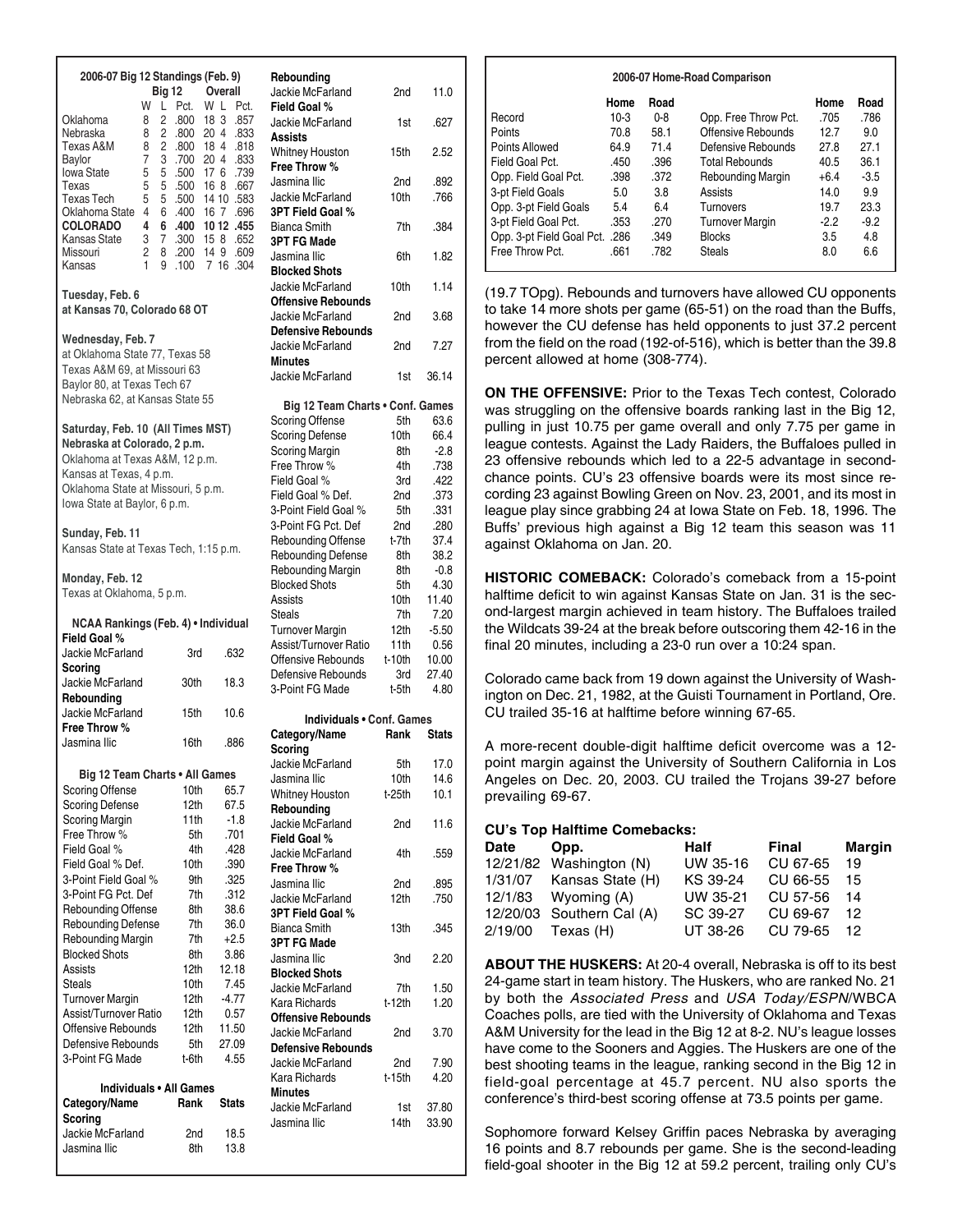| <b>LAST MEETING</b><br><b>NEBRASKA 67, COLORADO 59</b><br>March 7, 2006, Dallas, Texas (Reunion Arena)                                                                                                                                                                                                                                                                                                                                                                                                                                                                                                                                                                                                                                                                                                                                                                                                                                                                                                                                                                                                                                                                                                                                                                                                                                                                                                                                                                                                                                        |  |  |  |  |  |  |  |  |  |  |  |  |  |
|-----------------------------------------------------------------------------------------------------------------------------------------------------------------------------------------------------------------------------------------------------------------------------------------------------------------------------------------------------------------------------------------------------------------------------------------------------------------------------------------------------------------------------------------------------------------------------------------------------------------------------------------------------------------------------------------------------------------------------------------------------------------------------------------------------------------------------------------------------------------------------------------------------------------------------------------------------------------------------------------------------------------------------------------------------------------------------------------------------------------------------------------------------------------------------------------------------------------------------------------------------------------------------------------------------------------------------------------------------------------------------------------------------------------------------------------------------------------------------------------------------------------------------------------------|--|--|--|--|--|--|--|--|--|--|--|--|--|
| 2006 Big 12 Championship - First Round                                                                                                                                                                                                                                                                                                                                                                                                                                                                                                                                                                                                                                                                                                                                                                                                                                                                                                                                                                                                                                                                                                                                                                                                                                                                                                                                                                                                                                                                                                        |  |  |  |  |  |  |  |  |  |  |  |  |  |
| VISITORS: Colorado 9-21<br>## Player<br>ft-a of de tot pf tp<br>fq-a 3fq-a<br>a<br>to bk s min<br>5<br>1<br>$\mathbf{1}$<br>1<br>1<br>26<br>12 Nedovic, Anna<br>$f$ 2-4<br>$0 - 0$<br>$0 - 2$<br>1<br>6<br>3<br>4<br>21 Ilic, Jasmina<br>f 10-21<br>$4 - 8$<br>$0 - 0$<br>1<br>$\mathbf{1}$<br>24<br>5<br>1<br>2<br>39<br>0<br>1<br>6<br>45 McFarland, Jackie<br>4-9<br>5<br>3<br>5<br>33<br>$\mathsf{f}$<br>$0 - 0$<br>3-5<br>4<br>4<br>8<br>11<br>0<br>$\mathbf{0}$<br>22 Law, Whitney<br>g 2-14<br>$\overline{c}$<br>8<br>3<br>6<br>3<br>5<br>37<br>$0 - 1$<br>$2 - 2$<br>6<br>0<br>$\mathbf{0}$<br>5<br>5<br>23 Escalera, Yari<br>$g$ 2-3<br>$1 - 2$<br>$0 - 0$<br>3<br>3<br>3<br>0<br>$\overline{1}$<br>30<br>0<br>0<br>$\overline{c}$<br>$\overline{c}$<br>5<br>10 Lubin, Lauren<br>0<br>0<br>1<br>0<br>10<br>0-0<br>0-0<br>0-0<br>0<br>0<br>11 Skildum, Hannah<br>$0-0$<br>0<br>0<br>2<br>0<br>$\mathbf{0}$<br>4<br>0-0<br>0-0<br>0<br>0<br>0<br>0<br>6<br>10<br>1<br>9<br>$\overline{c}$<br>1<br>0<br>$\overline{2}$<br>40 Dow, Caley<br>$2 - 6$<br>$0 - 1$<br>$5-6$<br>4<br>21<br><b>TEAM</b><br>1<br>5<br>4<br>22-57 5-12 10-15 15 28 43 25 59 17 18 3 6 200<br><b>Totals</b>                                                                                                                                                                                                                                                                                                                                                       |  |  |  |  |  |  |  |  |  |  |  |  |  |
| TOTAL FG% 1st Half: 11-23 47.8% 2nd Half: 11-34 32.4% Game: 38.6% DEADBALL<br>3-Pt. FG%<br>1st Half: 3-6 50.0%<br>2nd Half: 2-6 33.3%<br>Game: 41.7% REBOUNDS<br>1st Half: 3-7 42.9%<br>2nd Half: 7-8 87.5%<br>F Throw %<br>Game: 66.7% 1                                                                                                                                                                                                                                                                                                                                                                                                                                                                                                                                                                                                                                                                                                                                                                                                                                                                                                                                                                                                                                                                                                                                                                                                                                                                                                     |  |  |  |  |  |  |  |  |  |  |  |  |  |
| VISITORS: Nebraska 17-11<br>## Plaver<br>fg-a 3fg-a ft-a of de tot pf<br>tp<br>to bk s min<br>a<br>05 Howell, LaTova<br>$1 - 2$<br>1<br>7<br>3<br>$\mathbf{1}$<br>33<br>$2 - 6$<br>$4 - 5$<br>3<br>3<br>6<br>9<br>0<br>g<br>$\overline{2}$<br>$\overline{c}$<br>21 Hardy, Kiera<br>$2 - 8$<br>$3 - 4$<br>3<br>13<br>2<br>3<br>0<br>0<br>29<br>$q$ 4-15<br>0<br>23 Griffin, Kelsey<br>3<br>$f$ 2-3<br>$0 - 0$<br>$5 - 8$<br>1<br>4<br>4<br>9<br>0<br>3<br>1<br>2<br>18<br>3<br>$\overline{7}$<br>$\overline{c}$<br>1<br>33 Gerhart, Jessica<br>$f$ 4-9<br>4<br>2<br>0<br>28<br>0-0<br>2-4<br>10<br>0<br>45 Aubry, Chelsea<br>1<br>4<br>2<br>$\overline{2}$<br>30<br>f 2-8<br>$1 - 5$<br>$1-2$<br>3<br>6<br>0<br>0<br>0<br>02 Ford, Ashley<br>$\mathbf{1}$<br>$\mathbf{0}$<br>5<br>$0 - 0$<br>$0 - 0$<br>$0 - 0$<br>0<br>0<br>0<br>0<br>0<br>0<br>0<br>03 Hieb, Sara<br>$0 - 0$<br>0<br>0<br>0<br>0<br>0<br>0<br>$\mathbf{0}$<br>1<br>0-0<br>0-0<br>0<br>0<br>3<br>12 LaFleur, TK<br>$3 - 7$<br>$1 - 2$<br>$1 - 2$<br>4<br>4<br>8<br>1<br>$\mathbf{0}$<br>19<br>0<br>0<br>0<br>14 White, Sarah<br>$0-0$<br>0<br>0<br>0<br>0<br>0<br>0<br>0<br>$\overline{0}$<br>2<br>0-0<br>0-0<br>0<br>$\overline{2}$<br>$\overline{c}$<br>1<br>4<br>1<br>1<br>$\Omega$<br>13<br>15 Diaz, Elena<br>$2 - 6$<br>$0 - 0$<br>$0 - 2$<br>0<br>0<br>7<br>8<br>1<br>52 Page, Danielle<br>$3 - 5$<br>$0 - 0$<br>$2 - 2$<br>3<br>4<br>0<br>0<br>4<br>$\mathbf{1}$<br>22<br><b>TEAM</b><br>2<br>3<br>5<br>22-59 5-17 18-29 17 24 41 17 67 12 13 6 6 200<br><b>Totals</b> |  |  |  |  |  |  |  |  |  |  |  |  |  |
| TOTAL FG% 1st Half: 11-27 40.7% 2nd Half: 11-32 34.4% Game: 37.3% DEADBALL<br>3-Pt. FG%<br>1st Half: 1-6 16.7%<br>2nd Half: 4-11 36.4% Game: 29.4% REBOUNDS<br>F Throw %<br>1st Half: 8-10 80.0%<br>2nd Half: 10-19 52.6% Game: 62.1% 3                                                                                                                                                                                                                                                                                                                                                                                                                                                                                                                                                                                                                                                                                                                                                                                                                                                                                                                                                                                                                                                                                                                                                                                                                                                                                                       |  |  |  |  |  |  |  |  |  |  |  |  |  |
| Attendance: 1423<br>Score by Periods<br>Total<br>1st<br>2nd<br>Colorado<br>31<br>59<br>28<br>Nebraska<br>31<br>36<br>67                                                                                                                                                                                                                                                                                                                                                                                                                                                                                                                                                                                                                                                                                                                                                                                                                                                                                                                                                                                                                                                                                                                                                                                                                                                                                                                                                                                                                       |  |  |  |  |  |  |  |  |  |  |  |  |  |

Jackie McFarland. Griffin also ranks sixth in the Big 12 in scoring and rebounding. Senior guard Kiera Hardy averages 15.8 points per game and has a team-high 69 assists and 50 3-point field goals. Senior forward Chelsea Aubry is third on the team in scoring at 8.8 points per game and is shooting 51 percent from the floor.

**SERIES RECORDS:** This will be the 60th meeting between Colorado and Nebraska, the second-most played series in Buffaloes' history (CU and Missouri have met 61 times). CU owns a 38-21 series advantage, but the Huskers have had the upper hand winning four of the five meetings over the last two years including a 67- 59 decision in the first round of the 2006 Big 12 Championship. CU's lone win during that stretch came in Boulder, a 78-76 triumph, on Mar. 2, 2005. The Buffs are 24-3 all-time against Nebraska in Boulder.

**Kathy McConnell-Miller** is 0-3 in her head coaching career against Nebraska, all three games coming with Colorado.

#### **COLORADO AND NEBRASKA, LAST 10 GAMES:**

| <b>Date</b>   | Result   | Date          | <b>Result</b> |
|---------------|----------|---------------|---------------|
| $3/7/06$ (N)  | L. 59-67 | $3/3/04$ (A)  | W. 63-60      |
| $1/28/06$ (A) | L. 54-70 | $2/4/04$ (H)  | W. 78-64      |
| $1/4/06$ (H)  | L. 80-62 | $3/5/03$ (A)  | W. 70-56      |
| $3/2/05$ (H)  | W. 78-76 | $1/14/03$ (H) | W. 74-54      |
| $1/5/05$ (A)  | L. 62-84 | $2/26/02$ (A) | W. 84-60      |

#### **CURRENT BUFFS AGAINST NEBRASKA: CALEY DOW**

| fg-a<br>Year<br>1/4/06 H<br>1-4<br>1/28/06 A 0-5<br>$2 - 6$<br>3/7/06 N<br>$3 - 15$<br>Totals                                                                                                          | pct<br>3fg-a<br>.250<br>$0-0$<br>.000<br>$0 - 1$<br>$0 - 1$<br>.333<br>.200<br>$0 - 2$                                                                  | pct<br>ft-a<br>.000<br>$0 - 0$<br>.000<br>$0 - 0$<br>.000<br>$5 - 6$<br>.000<br>$5-6$                                                                       | pct<br>οf<br>2<br>.000<br>.000<br>1<br>4<br>.833<br>.833<br>7                                                                      | de tot<br>4<br>6<br>$\overline{c}$<br>1<br>10<br>6<br>11<br>18                                                      | pf<br>tp<br>1<br>2<br>2<br>0<br>1<br>9<br>4<br>11                                                                    | a<br>to<br>1<br>1<br>1<br>1<br>$\overline{2}$<br>1<br>4<br>3                                   | bk<br>0<br>1<br>0<br>1                        | s min<br>0<br>22<br>27<br>1<br>$\overline{2}$<br>21<br>3<br>70                                             |
|--------------------------------------------------------------------------------------------------------------------------------------------------------------------------------------------------------|---------------------------------------------------------------------------------------------------------------------------------------------------------|-------------------------------------------------------------------------------------------------------------------------------------------------------------|------------------------------------------------------------------------------------------------------------------------------------|---------------------------------------------------------------------------------------------------------------------|----------------------------------------------------------------------------------------------------------------------|------------------------------------------------------------------------------------------------|-----------------------------------------------|------------------------------------------------------------------------------------------------------------|
| <b>JASMINA ILIC</b><br>Year<br>fg-a<br>1/5/05 A 6-13<br>3/2/05 H 5-11<br>1/4/06 H 12-25<br>1/28/06 A 3-9<br>3/7/06 N 10-21<br><b>Totals</b><br>36-79                                                   | 3fg-a<br>pct<br>.462<br>$3-5$<br>.455<br>$1 - 4$<br>.480<br>$4 - 15$<br>.333<br>$2 - 7$<br>.467<br>4-8<br>.455<br>14-39                                 | pct<br>ft-a<br>.600<br>$0 - 1$<br>.250<br>$5 - 6$<br>.267<br>$8 - 11$<br>.286<br>$0 - 0$<br>.500<br>$0-0$<br>.359 13-18 .722                                | pct<br>οf<br>.000<br>6<br>.833<br>2<br>$\overline{2}$<br>.727<br>1<br>.000<br>0<br>.000<br>11                                      | de tot<br>9<br>3<br>4<br>6<br>2<br>4<br>$\mathfrak{p}$<br>3<br>1<br>2<br>24<br>12                                   | pf<br>tp<br>$\overline{2}$<br>15<br>2<br>16<br>1<br>36<br>3<br>8<br>1<br>24<br>9<br>99                               | a<br>to<br>1<br>3<br>4<br>0<br>0<br>6<br>3<br>$\overline{c}$<br>5<br>6<br>9<br>21              | bk<br>0<br>1<br>0<br>0<br>1<br>$\overline{2}$ | s min<br>1<br>26<br>18<br>0<br>5<br>39<br>27<br>0<br>2<br>39<br>8<br>149                                   |
| <b>JACKIE McFARLAND</b><br>Year<br>fq-a                                                                                                                                                                | pct<br>3fg-a                                                                                                                                            | pct<br>ft-a                                                                                                                                                 | pct<br>of                                                                                                                          | de tot                                                                                                              | рf<br>tp                                                                                                             | to<br>a                                                                                        | bk                                            | s min                                                                                                      |
| $0 - 9$<br>$1/5/05$ A<br>3/2/05 H<br>$2 - 7$<br>$4 - 8$<br>1/4/06 H<br>1/28/06 A 7-9<br>3/7/06 N<br>$4 - 9$<br>17-42<br><b>Totals</b>                                                                  | .000<br>0-0<br>.286<br>$0 - 0$<br>.500<br>$0-0$<br>.778<br>0-0<br>.444<br>$0-0$<br>.405<br>0-0                                                          | .000<br>$0 - 4$<br>.000<br>$2 - 2$<br>$2 - 4$<br>.000<br>.000<br>$5 - 5$<br>.000<br>$3-5$<br>.000 12-20 .600                                                | 2<br>.000<br>1.000<br>4<br>5<br>.500<br>5<br>1.000<br>.600<br>4<br>20                                                              | 5<br>7<br>$\overline{c}$<br>6<br>3<br>8<br>4<br>9<br>$\overline{4}$<br>8<br>18<br>38                                | 2<br>0<br>5<br>6<br>5<br>10<br>4<br>19<br>5<br>11<br>21<br>46                                                        | 2<br>4<br>$\overline{2}$<br>2<br>$\mathbf{1}$<br>3<br>$\mathbf 0$<br>3<br>3<br>5<br>8<br>17    | 1<br>2<br>1<br>0<br>0<br>4                    | 0<br>20<br>24<br>0<br>25<br>0<br>0<br>34<br>33<br>0<br>0<br>136                                            |
| <b>ANNA NEDOVIC</b>                                                                                                                                                                                    |                                                                                                                                                         |                                                                                                                                                             |                                                                                                                                    |                                                                                                                     |                                                                                                                      |                                                                                                |                                               |                                                                                                            |
| Year<br>fg-a<br>$1 - 3$<br>2/4/04 H<br>$0 - 0$<br>$3/3/04$ A<br>$3 - 13$<br>$1/5/05$ A<br>3/2/05 H<br>$3 - 8$<br>$1 - 4$<br>1/4/06 H<br>1/28/06 A 1-3<br>3/7/06 N<br>$2 - 4$<br><b>Totals</b><br>11-35 | pct<br>3fg-a<br>.333<br>$0 - 1$<br>.000<br>0-0<br>.231<br>1-6<br>.375<br>1-4<br>.250<br>$0 - 1$<br>.333<br>$0 - 1$<br>.500<br>$0-0$<br>.314<br>$2 - 13$ | pct<br>ft-a<br>.000<br>0-0<br>.000<br>$0 - 0$<br>$2 - 2$<br>.167<br>.250<br>$1 - 1$<br>$2 - 2$<br>.000<br>$0 - 0$<br>.000<br>.000<br>$0 - 2$<br>.154<br>5-7 | pct<br>of<br>.000<br>0<br>.000<br>0<br>4<br>1.000<br>1.000<br>3<br>1.000<br>0<br>$\overline{2}$<br>.000<br>.000<br>1<br>.714<br>10 | de tot<br>1<br>1<br>0<br>0<br>4<br>8<br>$\overline{7}$<br>10<br>3<br>3<br>$\overline{2}$<br>0<br>5<br>6<br>20<br>30 | рf<br>tp<br>2<br>2<br>0<br>0<br>2<br>9<br>$\overline{2}$<br>8<br>1<br>4<br>4<br>$\overline{2}$<br>3<br>4<br>29<br>14 | a<br>0<br>0<br>0<br>0<br>2<br>4<br>4<br>4<br>3<br>1<br>1<br>$\mathbf{0}$<br>1<br>1<br>11<br>10 | to bk<br>0<br>0<br>1<br>1<br>1<br>0<br>1<br>4 | s min<br>1<br>10<br>3<br>0<br>0<br>39<br>0<br>29<br>27<br>0<br>0<br>16<br>1<br>26<br>$\overline{2}$<br>150 |
| <b>KARA RICHARDS</b>                                                                                                                                                                                   |                                                                                                                                                         |                                                                                                                                                             |                                                                                                                                    |                                                                                                                     |                                                                                                                      |                                                                                                |                                               |                                                                                                            |
| Year<br>fg-a<br>$5-9$<br>1/5/05 A<br>3/2/05 H 8-12<br>1/4/06 H<br>1/28/06 A<br>3/7/06 N                                                                                                                | pct<br>3fg-a<br>.556<br>0-0<br>.667<br>0-0                                                                                                              | pct<br>ft-a<br>.000<br>0-0<br>.000<br>3-4                                                                                                                   | pct<br>of<br>.000<br>4<br>$\overline{2}$<br>.750<br>DNP-INJ<br>DNP - INJ<br>DNP - INJ                                              | de tot<br>2<br>6<br>3<br>5                                                                                          | tp<br>рf<br>3<br>10<br>$\overline{2}$<br>19                                                                          | a<br>to<br>2<br>4<br>1<br>4                                                                    | bk<br>1<br>$\overline{2}$                     | s min<br>0<br>20<br>27<br>0                                                                                |
| <b>Totals</b><br>$13 - 21$                                                                                                                                                                             | .619<br>$0 - 0$                                                                                                                                         | .000<br>3-4                                                                                                                                                 | .750<br>6                                                                                                                          | 5<br>11                                                                                                             | 5<br>29                                                                                                              | 3<br>8                                                                                         | 3                                             | 47<br>0                                                                                                    |
| <b>HANNAH SKILDUM</b><br>Year<br>fg-a<br>1/4/06 H<br>$2 - 5$<br>1/28/06 A 0-2<br>$3/7/06$ N<br>$0 - 0$<br><b>Totals</b><br>$2 - 5$                                                                     | pct<br>3fg-a<br>.400<br>0-0<br>.000<br>$0-0$<br>.000<br>0-0<br>.400<br>$0-0$                                                                            | pct<br>ft-a<br>$0 - 0$<br>.000<br>.000<br>$1 - 2$<br>.000<br>0-0<br>.000<br>$1 - 2$                                                                         | pct<br>of<br>2<br>.000<br>.500<br>0<br>.000<br>0<br>$\overline{2}$<br>.500                                                         | de tot<br>2<br>0<br>$\overline{c}$<br>$\overline{c}$<br>0<br>0<br>$\overline{2}$<br>4                               | tp<br>pf<br>$\overline{c}$<br>4<br>$\overline{c}$<br>1<br>$\overline{2}$<br>0<br>6<br>5                              | to<br>a<br>0<br>0<br>0<br>4<br>0<br>0<br>0<br>4                                                | bk<br>$\overline{c}$<br>0<br>0<br>2           | s min<br>22<br>0<br>0<br>19<br>0<br>4<br>35<br>0                                                           |
| N-Big 12 Championship                                                                                                                                                                                  |                                                                                                                                                         |                                                                                                                                                             |                                                                                                                                    |                                                                                                                     |                                                                                                                      |                                                                                                |                                               |                                                                                                            |

**STILL IN NEED OF A WIN OVER A RANKED TEAM:** Colorado has dropped 20 straight games to ranked teams dating back to January of 2004. The Buffaloes last win over a ranked opponent was a 69-59 decision at No. 24 Baylor on Jan. 7, 2004. CU was ranked No. 14 at the time. The last time CU was unranked and defeated a ranked opponent was in the second round of the 2003 NCAA Tournament when the Buffaloes knocked off No. 12 North Carolina 86-67.

**NATIONAL GIRLS AND WOMEN IN SPORTS DAY:** CU Athletics will host a Skills Challenge in recognition of National Girls and Women in Sport Day on Saturday starting at noon.

The day was chartered by the U.S. Congress in 1986 to honor female athletic achievement and recognize the importance of sports and fitness participation for all girls and women. This marks the second year in a row that the Buffaloes will host the skills challenge.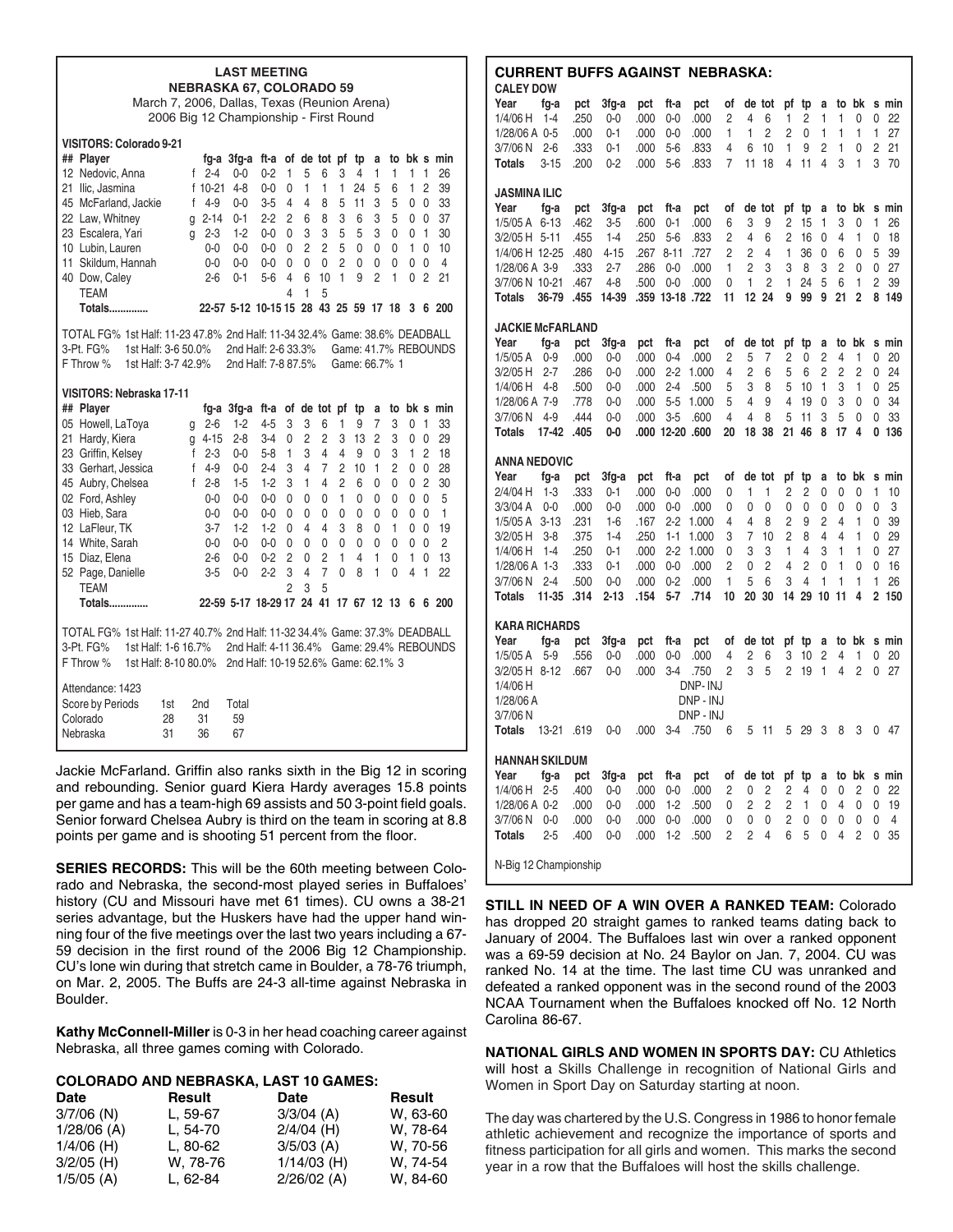**McFARLAND NAMED ACADEMIC ALL-DISTRICT: Jackie McFarland** was named to the *ESPN The Magazine* Academic All-District VII University Division Women's Basketball first team, as selected by the College Sports Information Directors of America on Feb. 8.

McFarland, an accounting major who sports a 3.95 grade point average, is an all-district honoree for the second-straight year and is one of three juniors joining two seniors on the fivemember first team. She is now eligible for the *ESPN The Magazine* Academic All-America team which will be announced on Feb. 27. McFarland was an *ESPN The Magazine* secondteam All-America selection as a sophomore.

A native of Derby, Kan., McFarland is averaging 18.5 points and 11.0 rebounds per game while hitting 63 percent from the field. She leads the Big 12 Conference in field goal percentage and ranked third in NCAA Division I through games of Feb. 4. McFarland ranks second in the Big 12 in scoring and rebounding, and also leads the league in minutes (36.1 mpg).

She is a four-time member of the Dean's List, a 2006 Academic All-Big 12 selection and a team representative for the Student Athlete-Advisory Committee. She is working on a concurrent degree program in the school of business which will allow her to earn her MBA while completing her undergraduate accounting degree.

The District VII University Division is comprised of NCAA Division I schools from the states of Colorado, Iowa, Kansas, Missouri, Nebraska, North Dakota, South Dakota and Wyoming.

The fun will get started at 12 p.m. when student-athletes and coaches from women's basketball, volleyball, soccer, golf, cheerleading, track & field and tennis will guide kids 8th grade and younger through various drills on the concourse of the Coors Events Center. Meanwhile, Ralphie IV, CU's live female Buffalo mascot, will be in front of Coors' Northwest Entrance for participants to see and photograph before the game. The Skills Challenge and Ralphie's visit will both last from 12-1 p.m. The first 500 boys and girls 8th grade and younger completing the Skills Challenge will receive a free tee shirt.

At 1 p.m., the Skills Challenge will wrap up, and the student-athletes and coaches will be available for autographs until 1:30 p.m. That will be followed by the CU women's game against Nebraska. The game will tip off at 2 p.m., and all adults and kids arriving between 12-1 p.m. will receive admission to all activities free.

**RECORD HALF FROM "3":** Colorado set a school record for 3 point field goals in one half by drilling 10 in the first stanza of the Buffs' 81-67 win over Iowa State on Jan. 10. **Bianca Smith's** longrange jumper -- her fourth of the half -- with 7 seconds remaining in the period gave CU the record, breaking the previous mark of nine set against the University of Buffalo on Jan. 3, 2004. The 13 3 pointers CU had in the game was its most since a similar baker's dozen put up against the University of Northern Colorado on Dec. 29, 2004.

**A SUCCESSFUL BEGINNING:** Colorado began the Big 12 season 2-0 for the first time since 1996-97. The start also agave the Buffaloes their first two-game league win streak since defeating Oklahoma State and Kansas on Feb. 21 and 24, 2004. Colorado opened the Big 12 season with a 71-59 win over the University of Missouri on Jan. 3. The win was the first for CU in a Big 12 opener since defeating Baylor to begin the 2004 league schedule and the 12 point margin of victory was CU's highest in the league's 11-year history. Colorado is now 5-6 in Big 12 openers and 19-14 overall in conference openers.

**HOUSTON GAME CANCELLED:** CU's game against the University of Houston that was scheduled for Dec. 30, was cancelled when the Cougars opted not to travel to Boulder for the game due to the winter weather conditions that had spread across the Midwest that weekend. The game is not expected to be rescheduled this season.

**LUBIN LEAVES BUFFALOES:** Junior guard **Lauren Lubin** has decided to leave the CU women's basketball program, but will remain at the university as a student, head coach **Kathy McConnell-Miller** announced on Dec. 27.

Lubin, who earned a pair of letters with the Buffaloes, averaged 2.4 points and 2.4 rebounds over 49 career games. She played in five contests for the Buffaloes this winter, recording three steals and two rebounds. Lubin originally walked on in 2004-05 as a freshman, where she played in 16 games before missing the last half of the season with mononucleosis. Lubin earned a scholarship for the 2005-06 campaign, averaging 3.7 points and 3.6 rebounds per game as a sophomore, including a team-best 42.9 percent from 3-point range (12-of-28).

**RICHARDS GRANTED MEDICAL HARDSHIP:** Center **Kara Richards** received some good news on Dec. 2 as the Big 12 Conference office granted her a medical hardship for missing the 2005- 06 season. Richards season was lost after suffering a Jones fracture – a fracture to the fifth metatarsal – in her left foot on Nov. 15, 2005, just three day's before CU's season opening win over Cal State Fullerton. The medical hardship means she returns to sophomore standing for the 2006-07 season and will have two more years of eligibility remaining.

|    | <b>2006-07 USA TODAY/ESPN/WBCA</b><br><i>Top 25 poll -- FEB. 6</i> |                           |     |          | <b>2006-07 ASSOCIATED PRESS</b><br><b>TOP 25 POLL -- FEB. 4</b> |                                             |          |       |                |  |  |  |
|----|--------------------------------------------------------------------|---------------------------|-----|----------|-----------------------------------------------------------------|---------------------------------------------|----------|-------|----------------|--|--|--|
|    | <b>Rk Team</b>                                                     | Rec                       |     | Pts Last |                                                                 | <b>Rk Team</b>                              | Rec      |       | Pts Last       |  |  |  |
| 1  | Duke (25)                                                          | 230                       | 769 | 1        | 1                                                               | Duke (42)                                   | $23-0$   | 1,242 | 1              |  |  |  |
| 2  | North Carolina (6)                                                 | 240                       | 750 | 2        | $\overline{c}$                                                  | North Carolina (8)                          | $24 - 0$ | 1,208 | $\overline{c}$ |  |  |  |
| 3  | Tennessee                                                          | $20 - 2$                  | 709 | 4        | 3                                                               | Tennessee                                   | $20 - 2$ | 1,135 | 3              |  |  |  |
| 4  | Connecticut                                                        | $20-2$                    | 667 | 5        | 4                                                               | Ohio State                                  | $21 - 1$ | 1,098 | 5              |  |  |  |
| 5  | Ohio State                                                         | $21 - 1$                  | 652 | 6        | 5                                                               | Connecticut                                 | $20-2$   | 1,053 | 6              |  |  |  |
| 6  | Maryland                                                           | $22-3$                    | 626 | 4        | 6                                                               | Maryland                                    | $22-3$   | 986   | 4              |  |  |  |
| 7  | LSU                                                                | $21-3$                    | 554 | 8        | $\overline{7}$                                                  | LSU                                         | $21-3$   | 894   | $\overline{7}$ |  |  |  |
| 8  | Arizona State                                                      | $21 - 3$                  | 515 | 10       | 8                                                               | George Washington 19-2                      |          | 801   | 11             |  |  |  |
| t9 | George Washington 19-2                                             |                           | 490 | 12       | 9                                                               | Georgia                                     | 19-4     | 783   | 14             |  |  |  |
| t9 | <b>Oklahoma</b>                                                    | $18-3$                    | 490 | 8        |                                                                 | 10 Arizona State                            | $21-3$   | 765   | 12             |  |  |  |
| 11 | Stanford                                                           | 194                       | 486 | 9        | 11                                                              | Stanford                                    | $19-4$   | 762   | 8              |  |  |  |
| 12 | Georgia                                                            | 19-4                      | 408 | 14       |                                                                 | 12 Oklahoma                                 | $18-3$   | 753   | 9              |  |  |  |
|    | 13 Purdue                                                          | $20 - 4$                  | 387 | 13       |                                                                 | 13 Purdue                                   | $20 - 4$ | 689   | 10             |  |  |  |
|    | 14 Vanderbilt                                                      | $20 - 4$                  | 382 | 15       |                                                                 | 14 Vanderbilt                               | $20 - 4$ | 540   | 15             |  |  |  |
| 15 | Baylor                                                             | $19 - 4$                  | 364 | 11       | 15                                                              | <b>Baylor</b>                               | $19 - 4$ | 522   | 13             |  |  |  |
|    | 16 Louisville                                                      | $21 - 2$                  | 295 | 17       |                                                                 | 16 Texas A&M                                | $17 - 4$ | 455   | 18             |  |  |  |
| 17 | <b>Bowling Green</b>                                               | $20-2$                    | 280 | 16       |                                                                 | 17 Louisville                               | $21 - 2$ | 415   | 19             |  |  |  |
|    | 18 Middle Tennessee                                                | $21-3$                    | 230 | 19       |                                                                 | 18 Bowling Green                            | $20 - 2$ | 379   | 17             |  |  |  |
|    | 19 Texas A&M                                                       | $17 - 4$                  | 216 | 20       |                                                                 | 19 Middle Tennessee                         | $21-3$   | 375   | 20             |  |  |  |
|    | 20 California                                                      | 18-5                      | 182 | 21       |                                                                 | 20 California                               | 18-5     | 348   | 21             |  |  |  |
| 21 | Nebraska                                                           | $20 - 4$                  | 163 | 22       |                                                                 | 21 Nebraska                                 | $19 - 4$ | 311   | 22             |  |  |  |
|    | 22 Marquette                                                       | 194                       | 146 | 18       |                                                                 | 22 Rutgers                                  | $14-6$   | 222   | 23             |  |  |  |
|    | 23 Rutgers                                                         | $14-6$                    | 70  | 25       |                                                                 | 23 Marquette                                | 19-4     | 182   | 16             |  |  |  |
|    | 24 Michigan State                                                  | $17-6$                    | 51  | 23       |                                                                 | 24 Wis. Green Bay                           | $18-3$   | 92    | 24             |  |  |  |
|    | 25 UW-Green Bay                                                    | $18-3$                    | 46  | 24       |                                                                 | 25 James Madison                            | $19 - 2$ | 84    | 25             |  |  |  |
|    | Others receiving votes: Texas 30.                                  |                           |     |          |                                                                 | Others receiving votes: Texas 47.           |          |       |                |  |  |  |
|    | Montana 23, James Madison 19, South                                |                           |     |          |                                                                 | Michigan State 46, Mississippi 19, Montana  |          |       |                |  |  |  |
|    | Florida 17, Pittsburgh 14, BYU 12,                                 |                           |     |          |                                                                 | 13, Delaware 7, Pittsburgh 6, Georgia Tech  |          |       |                |  |  |  |
|    | Mississippi 10, TCU 5, Delaware 4, Florida                         |                           |     |          |                                                                 | 5, Tulane 4, Florida State 3, N.C. State 2, |          |       |                |  |  |  |
|    | State 3, N.C. State 3, Temple 2, Western                           |                           |     |          |                                                                 | Western Kentucky 2, Ball State 1, Utah 1.   |          |       |                |  |  |  |
|    | Kentucky 2, Belmont 1, Liberty 1.                                  |                           |     |          |                                                                 |                                             |          |       |                |  |  |  |
|    |                                                                    | 2006-07 Opponents in Bold |     |          |                                                                 |                                             |          |       |                |  |  |  |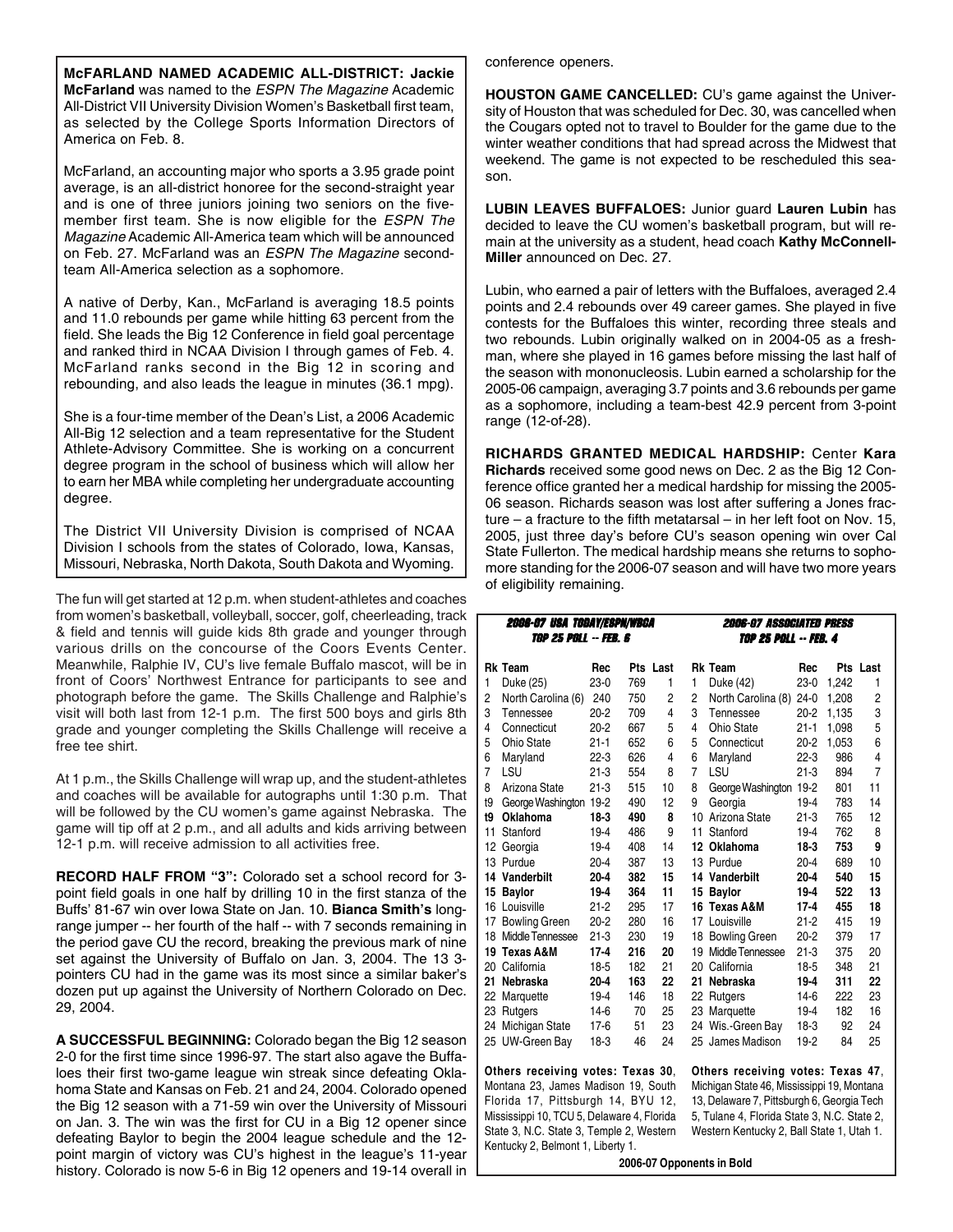#### **CU CAREER RANKINGS Points** 1. Lisa Van Goor (1980-85) 2067 2. Tera Bjorklund (2000-04) 1858 3. Shelley Sheetz (1991-95) 1775 4. Erin Scholz (1993-97) 1621 5. Bridget Turner (1985-89) 1599 6. Jamillah Lang (1990-94) 1596 7. Tracy Tripp (1985-89) 1574 8. Erin Carson (1984-88) 1501 9. Jenny Roulier (1998-02) 1399 10. Mandy Nightingale (1998-02) 1386 11. Diane Hiemstra (1981-84) 1376 12. Jeannie Raikes (1976-80) 1331 13. Sandy Bean (1978-82) 1319<br>14. Britt Hartshorn (1998-02) 1272 14. Britt Hartshorn (1998-02) 15. Crystal Ford (1985-89) 1255 **16. Jackie McFarland (2004- ) 1194** 17. Julie Hoehing (1980-84) 1107 18. De Celle Thomas (1992-96) 1098 19. Gretchen DeWitte (1985-89) 1062 20. Raegan Scott (1993-97) 1046 **21. Jasmina Ilic (2003- ) 1024 Rebounds** 1. Lisa Van Goor (1980-85) 1145 2. Erin Scholz (1993-97) 1067 3. Sandy Bean (1978-82) 895 4. Sabrina Scott (1999-03) 770 5. Bridget Turner (1985-89) 725 6. Britt Hartshorn (1998-02) 724 7. Tera Bjorklund (2000-04) 723 8. Raegan Scott (1993-97) 701 9. Julie Hoehing (1980-84) 691 **10. Jackie McFarland (2004- ) 686 Blocked Shots** 1. Lisa Van Goor (1980-85) 289 2. Britt Hartshorn (1998-02) 208 3. Raegan Scott (1993-97) 147 4. Erin Scholz (1993-97) 125 5. Tera Bjorklund (2000-04) 124 6. Crystal Ford (1985-89) 91 **7. Jackie McFarland (2004-) 90** 8. Mindy Henry (1989-93) 78 9. Debbie Johnson (1989-91) 77 **Also 17. Kara Richards (2004- ) 43 25. Anna Nedovic (2003- ) 31 Free Throws** 1. Bridget Turner (1985-89) 494 2. Tera Bjorklund (2000-04) 472 3. Shelley Sheetz (1991-95) 425 4. Mandy Nightingale (1998-02) 420 5. Erin Scholz (1993-97) 396 6. Julie Hoehing (1980-84) 357 7. Lisa Van Goor (1980-85) 343 **8. Jackie McFarland (2004- ) 340** 9. Jamillah Lang (1990-94) 336 10. Crystal Ford (1985-89) 327 **3-Point Field Goals** 1. Shelley Sheetz (1991-95) 252 2. Mandy Nightingale (1998-02) 224 3. Jenny Roulier (1998-02) 203 4. Kate Fagan (1999-04) 197 5. Amy Palmer (1992-96) 149 **6. Jasmina Ilic (2003- ) 134** 7. Alexis Felts (1994-98) 109 8. Annan Wilson (1986-90) 96 9. La Shena Graham (1994-98) 84 10. Sabrina Scott (1999-03) 74 **Points**

**Also**

**t13.Anna Nedovic (2003- ) 51**

#### **Double-Doubles** 1. Lisa Van Goor (1980-85) 60 2. Erin Scholz (1993-97) 37 **3. Jackie McFarland (2004- ) 33** 4. Sandy Bean (1978-82) 22 5. Britt Hartshorn (1998-02) 19 **Double-Digit Rebounding Games** 1. Lisa Van Goor (1980-85) 63 2. Erin Scholz (1993-97) 46 **3. Jackie McFarland (2004- ) 33** 4. LeeAnn Banks (1984-86) 29<br>5. Sandy Bean (1979-82) 26 5. Sandy Bean (1979-82) **CU SEASON RANKINGS** 1. Lisa Van Goor (1981-82) 678 2. Jamillah Lang (1993-94) 615 3. Lisa Van Goor (1980-81) 610 4. Tera Bjorklund (2002-03) 592 5. Erin Scholz (1995-96) 544 6. Tera Bjorklund (2003-04) 542 **t7. Jackie McFarland (2005-06) 516** t7. Isabelle Fijalkowski (1994-95) 516 9. Diane Hiemstra (1983-84) 493 10. Lisa Van Goor (1982-83) 492 **Rebounds** 1. Linda Gehrke (1977-78) 392 2. Lisa Van Goor (1981-82) 365 3. Lisa Van Goor (1980-81) 363 4. Cathy Lanky (1977-78) 329 5. Susan Horner (1977-78) 300

6. Lisa Van Goor (1982-83) 299 7. LeaAnn Banks (1985-86) 293 8. Erin Scholz (1995-96) 279 9. Erin Scholz (1993-94) 278 **10. Jackie McFarland (2005-06) 277 Also** 16. Sandy Bean (1980-81) 244 16. Erin Scholz (1994-95) 244<br>18. Jackie McFarland (2006-07) 241 **18. Jackie McFarland (2006-07) 241 Free Throws Made** 1. Bridget Turner (1988-89) 154 2. Bridget Turner (1987-88) 153 3. Mandy Nightingale (2000-01) 150 4. Erin Scholz (1995-96) 148 **5. Jackie McFarland (2005-06) 147** 6. Tera Bjorklund (2002-03) 134 7. Debbie Descano (1979-80) 128 8. Shelley Sheetz (1992-93) 123<br>
9. Tera Biorklund (2003-04) 120 9. Tera Bjorklund (2003-04) 10. Mandy Nightingale (2001-02) 119 **11. Jackie McFarland (2006-07) 118** 11. Mandy Nightingale (1999-00) 118

## **Double-Doubles**

- 1. Lisa Van Goor (1980-81) 20
- 2. Lisa Van Goor (1981-82) 19 3. Lisa Van Goor (1982-83) 18
- **4. Jackie McFarland (2006-07) 14**
- **4. Jackie McFarland (2005-06) 14**
- 6. Erin Scholz (1995-96) 12
- 7. Erin Scholz (1993-94) 10

### **Double-Digit Rebounding Games**

1. Lisa Van Goor (1981-82) 21 2. Lisa Van Goor (1980-81) 20 3. Lisa Van Goor (1982-83) 19 4. LeAnn Banks (1985-86) 17 **5. Jackie McFarland (2006-07) 14 5. Jackie McFarland (2005-06) 14**

**McFARLAND BIG 12 PLAYER OF THE WEEK: Jackie McFarland** was named the Phillips 66 Big 12 Women's Basketball Player of the Week by a media voting panel on Nov. 13 for the opening weekend of games.

This is McFarland's third career weekly honor from the Big 12 as she was twice named the league's Rookie of the Week during the 2004-05 season.

McFarland averaged 22 points, 12 rebounds and two steals while shooting 71 percent from the field (17-of-24) in games against San Francisco and No. 16/15 ranked Vanderbilt over the weekend.

McFarland had 17 points on 7-of-10 shooting and 12 rebounds in the season-opening 62-56 win over San Francisco. She scored a game-high 27 points and pulled down 12 rebounds along with two assists and three steals against No. 16/15 Vanderbilt. McFarland recorded double-doubles in both games for the 20th and 21st of her career. She had nine points — a 3-pointer and two conventional 3 point plays — in the final minute against VU as Colorado nearly erased a 17-point second half deficit.

**MILESTONE WINS:** With a 56-51 win over Colorado State, CU won its 600th women's basketball game and now stands 605-365 in 32-plus seasons. CU's overall .624 winning percentage ranks fourth all-time among Big 12 Conference teams, trailing only Texas, Texas Tech and Kansas State.

With its 78-65 win over Charlotte in the Coors Classic, Colorado won its 300th game at the Coors Events Conference Center, and now stands at 306-90 (.773) all-time at the facility.

**CLIMBING THE 3-POINT LADDER: Jasmina Ilic** hit a seasonhigh five 3-point field goals against Texas Tech to increase her career total to 134, good for sixth place on CU's all-time list.

**Anna Nedovic** had a pair of 3-point field goals against Cal State Bakersfield after sinking just two in the previous 10 games. The pair of treys pushed her career total to 51, tying her with former teammate Emily Waner (2003-04) for 13th on CU's all-time chart.

**McFARLAND, ILIC REACH 1,000: Jackie McFarland** became the 20th player in CU history to reach 1,000 career points during the loss at South Dakota State on Dec. 13. McFarland hit the milestone on a second-half layup and now stands at 16th on CU's all-time scoring list with 1,194 points through 79 career games (15.1 ppg). McFarland is also just the ninth Buff to record 1,100 points and 600 rebounds.

**Jasmina Ilic** became the 21st player in CU history to 1,000 points, reaching the milestone with a 27-point effort against Texas Tech on Feb. 3. Ilic hit the mark on a second-half bucket and now stands at 21st on CU's all-time scoring list with 1,024 points through 85 career games (12.0 ppg).

Ilic and McFarland are the first pair of teammates to hit the mark in the same season since Britt Hartshorn, Jenny Roulier and Mandy Nightingale hit 1,000 within two weeks of each other in November 2001.

**MORE NUMBERS FOR McFARLAND: Jackie McFarland** has 33 career double-doubles and 33 double-digit rebounding games, which both rank third on the CU charts. Her 14 double-doubles this season, second-most in the Big 12, ties her own mark from 2004-05 for fourth on CU's single-season chart. She began the season with three-straight double-doubles, equalling her output from the 2005- 06 season. The only other player in CU history to record threestraight double-doubles to open a season is CU's all-time leading scorer Lisa VanGoor, who did it in 1982-83.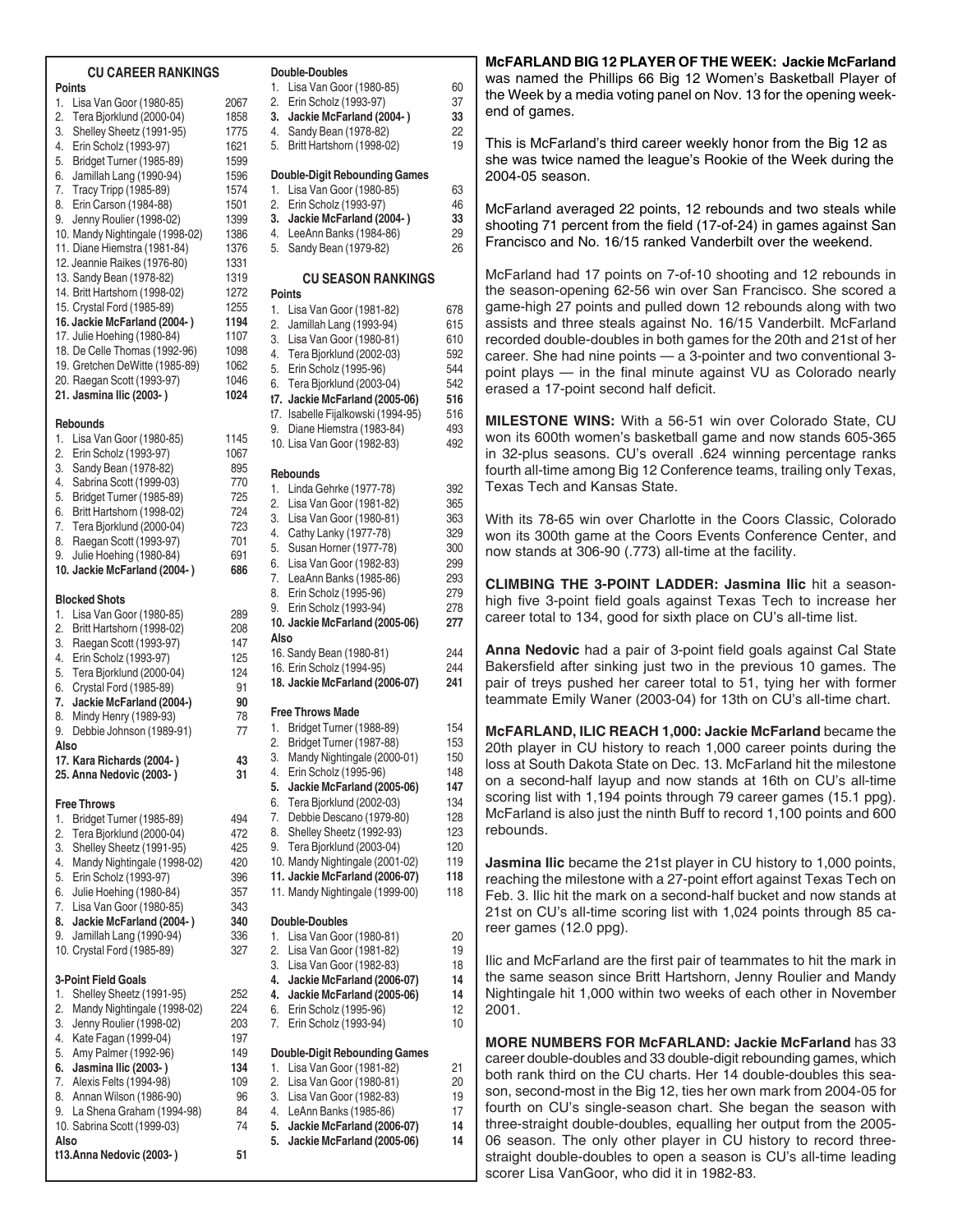McFarland became the 12th player in CU history to reach 600 rebounds, surpassing the mark during the loss at Texas on Jan. 13. She is currently 10th on the career list with 686. She is seventh on CU's career list for blocked shots with 90 and eighth on CU's career list with 340 free-throws.

**COME FROM BEHIND WIN BREAKS LONG DROUGHT:** CU's 62- 56 win over San Francisco broke a 26-game losing streak when the Buffaloes trailed at halftime dating back to a 56-51 win at Missouri on Jan. 18, 2005. USF led 30-26 at the break, but the Buffs outscored the Dons 36-26 in the second half. Colorado has now won four games this season when trailing at halftime, all at home (USF, Missouri, Kansas State and Texas Tech).

**BUFFS IN OPENERS:** Colorado is 28-5 (.844) all-time in season openers and a whopping 32-1 (.970) all-time in home openers. The Buffs' lone loss in a season-opening home game was a 77-63 setback to Michigan on Nov. 21, 1999. CU has won seven straight season debuts and 20 of its last 21 with the lone loss in that span coming at Denver on Nov. 19, 1999.

**EARLY START:** The Nov. 10 start against USF was the third earliest start for the Buffs and the second earliest home game in their 33-year history. CU's earliest start came in season No. 2 as the Buffs dropped an 81-80 decision at Nebraska on Nov. 6, 1976. CU's earliest start at the Coors Events Center is much more recent as the Buffs hosted Oral Roberts in a preseason WNIT game on Nov. 9, 2001, a 78-49 CU win.

**BUFFS PICKED 11TH:** CU was picked to finish 11<sup>th</sup> in the annual Big 12 Coaches Preseason Poll. The Buffaloes received 26 points, an improvement from the 14 points received a year ago when the CU was picked to finish last. CU was 9-21 overall in 2005-06 and finished  $11<sup>th</sup>$  in the Big 12 race with a 3-13 mark.

Defending league champion Oklahoma was picked to repeat its title receiving all 11 possible first place votes for a total of 121 points. Coaches were not allowed to vote for their own team. Big 12 Southern Division teams dominated the upper half of the poll, taking the top four spots. Texas A&M was picked second with 107 points, followed by Texas (101) and Baylor (94).

Iowa State came in fifth with 68 points, just edging out Nebraska which was picked sixth with 66. Kansas State and Texas Tech tied for seventh with 57 points followed by Missouri (43), Kansas (36), CU (26) and Oklahoma State (16).

**TOUGH SCHEDULE:** Colorado once again faces a tough schedule with no less than 17 games against 2006 NCAA or WNIT tournament teams. The Buffaloes will host perennial NCAA women's powers Southern California and Vanderbilt during the non-conference season as well as region rival Colorado State. Baylor, Texas Tech and Oklahoma come to Boulder this year out of the Big 12 South along with the Buffs' usual Big 12 North opponents.

**HOME AT THE CECC:** Colorado is traditionally tough at home with a 306-90 all-time record at the Coors Events/Conference Center (.773). The Buffaloes have won 10 or more games in a season at the CECC in 19 of 29 years including five undefeated seasons (1980- 83, 1992-94). The Buffaloes are 10-3 at home this season, their best mark since going 14-2 in 2003-04. CU has only three seasons of sub-.500 play in the 28 years of the Coors Events Center.

**BUFFS ON TV:** Colorado's schedule features nine games that will be televised either regionally or nationally by Fox Sports Net. Two games are part of the Big 12's national package with FSN: Sunday, Jan. 28, at Missouri and Saturday, Feb. 10, at home against Nebraska. FSN Rocky Mountain will televise six CU home games beginning with the regular season opener against San Francisco on

Friday, Nov. 10. FSN Midwest will televise CU's game at Kansas State on Wed., Feb. 14.

**UP NEXT:** Colorado will play its next two on the road, beginning with a game at Kansas State University on Wednesday, Feb. 14, at 6 p.m. MST in Manhattan, Kan.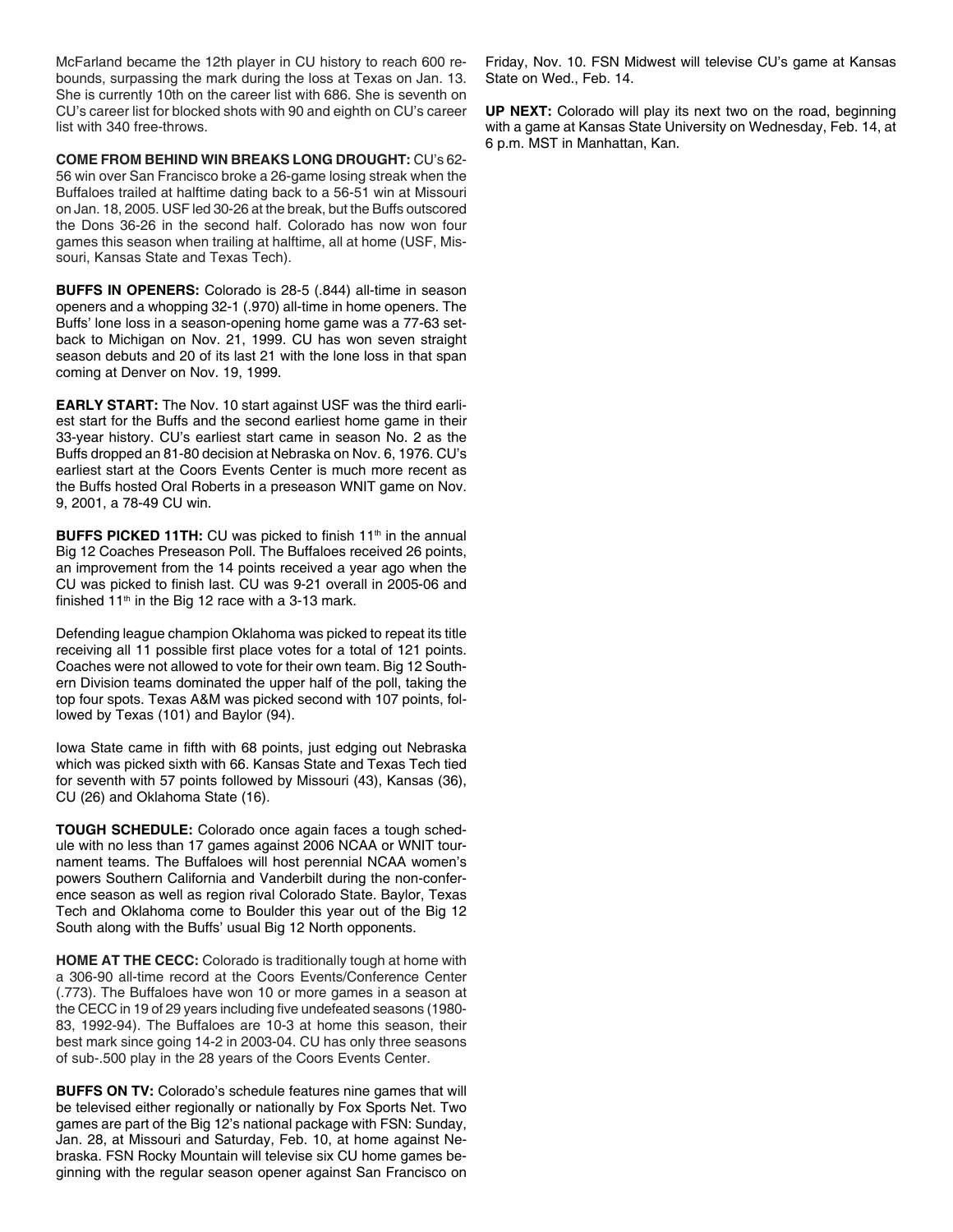

### Kathy McConnell-Miller Head Coach second Season

**Kathy McConnell-Miller** and her staff experienced a rollercoaster type season in 2005-06. There were record setting wins in the inaugural McConnell-Miller campaign, and there were tough losses as the Buffaloes

ended the season at 9-21 and in 11th place in the Big 12 Conference.

But there is plenty of reason to believe that the rollercoaster is on its way back up, and plenty of reason to believe it's not coming back down for some time.

McConnell-Miller, 39, heads into season No. 2 in Boulder with a full calendar year under her belt and a full compliment of players for the first time in three seasons, bolstered by a recruiting class that ranks in the Top 30 in the nation.

A new era at one of the nation's most prestigious women's basketball schools began on April 27, 2005, as McConnell-Miller officially became the sixth head coach in the history of the program, replacing legendary coach Ceal Barry.

Excitement at the base of the Flatirons was felt from day one as McConnell-Miller led the Buffaloes to a 100-71 win over Cal-State Fullerton in her CU coaching debut. The game featured two CU players — Jackie McFarland and Jasmina Ilic —each hitting the 30 point mark and guard Whitney Law breaking a school record with 15 assists. It also marked the most points scored in a coaching debut by active Big 12 coaches — by nearly 20 points.

However, injuries and the overall youth of the Buffaloes only three upperclassmen saw extensive playing time — would catch up with CU during a tough non-conference campaign, including two losses in overtime, and the always tough Big 12 season.

Despite finishing with 20-plus losses for the second straight season, McConnell-Miller established a family type atmosphere in the lockerroom and a fighting spirit in her players. She has continued to groom McFarland and Ilic into two of the top players at their position in the Big 12. McFarland earned All-Big 12 second team honors last season and was also named to the prestigious Academic All-America team. Ilic flourished under the McConnell-Miller system averaging 14.8 points per game including a career and Big 12 season-high 36 points against Nebraska.

McConnell-Miller, who picked up career win No. 100 against Oklahoma State in the 2005-06 home finale on Feb. 26, will look to McFarland and Ilic to improve on last year's efforts, but will have a lot more ammo to work with this season. She will get a chance to see Kara Richards on the court, CU's starting center from 2004-05 who broke a bone in her foot days before the 2005-06 opener and she will also have guards Susie Powers and Bianca Smith, CU redshirts last season.

And then there is the recruiting class. Despite a late start in the recruiting season, McConnell-Miller and her staff managed to sign five top 150 players and claimed an overall No. 29 recruiting class ranking by the All-Star Girls Report. The Buffs claimed one of the top recruits in Colorado — a priority for the McConnell-Miller staff — in Aija Putnina who helped Regis to the Class 4A championship game. CU also grabbed two highly-regarded recruits from Tennessee in Whitney Houston and Candace Rucker, and Courtney Dunn from California.

Before arriving at CU, McConnell-Miller spent six seasons as head coach at the University of Tulsa where she constructed an impressive turnaround of the Golden Hurricane program. Before her arrival in 1999-2000, Tulsa had just one winning season in its 14-year history, an overall record of 81-250 (.324), and was actually dropped as a varsity sport for nine years following the 1986-87

campaign. In her six seasons at Tulsa, McConnell-Miller recorded a program-best 91 wins (15.2 wins per year), winning seasons in three of the last four years and two postseason appearances.

She left as Tulsa's all-time leader for coaching victories with a record of 91-88 and owns the longest tenure in school history by a women's basketball coach. McConnell-Miller, who earned WAC Coach of the Year honors in her rookie season as a collegiate head coach in 1999-00, led Tulsa to 14 or more wins in five of her six campaigns.

Under the direction of McConnell-Miller, Tulsa placed at least one player on either the All-WAC first or second team, each of her six seasons. McConnell-Miller also had the Golden Hurricane excelling in the classroom sporting four *ESPN The Magazine* Academic All-District first and second team performers. Tulsa players also earned 23 All-WAC Academic Team honors. One of McConnell-Miller's prize players was Allison Curtin who was an *Associated Press* honorable mention All-American for the Golden Hurricane and was drafted by the Houston Comets in the first round of the 2003 WNBA Draft.

Prior to her appointment at Tulsa, McConnell-Miller spent four seasons on Theresa Grentz's staff at the University of Illinois (1995- 99). She was an assistant coach for her first three years before being promoted to associate head coach for her final season. The Fighting Illini posted an overall record of 76-45 and advanced to three NCAA Tournaments with McConnell-Miller on the bench. Illinois won the Big Ten Conference Championship in 1997 and twice advanced to the Sweet 16. While at Illinois, McConnell-Miller was vital in the signing of a pair of recruiting classes that ranked among the top five in the nation.

McConnell-Miller coached with Grentz for a total of six years as she went with Grentz to Illinois from Rutgers University in 1995. McConnell-Miller was a Rutgers assistant for two seasons (1993- 95), helping the Lady Knights post a pair of winning campaigns, the 1994 Atlantic 10 Championship and a spot in the NCAA Tournament. Her recruiting expertise was well documented at Rutgers as her last class was rated as the 14th-best nationally, giving McConnell-Miller back-to-back Top 15 classes.

Her first collegiate assistant coaching job came at her hometown school, the University of Pittsburgh. She joined the Panthers in 1991 and served as the recruiting coordinator. She was also an assistant coach for the 1993 Big East All-Star Team which played in Sao Paulo, Brazil.

She is a member of the Western Pennsylvania Women's Basketball Hall of Fame, and was inducted into the Seton LaSalle High School Hall of Fame in October of 2006.

McConnell-Miller enjoyed a four-year playing career at guard for the University of Virginia (1986-90). She played in four NCAA Tournaments with the Cavaliers including a pair of Sweet 16 appearances and the 1988 Elite Eight. McConnell-Miller earned her bachelor's degree in rhetoric and communications from Virginia in 1989.

One of eight children, she is one of six McConnell siblings who attended college on a basketball scholarship.

Three McConnell's are presently in the coaching ranks, two at the college level and one at the high school level. Her older sister, Suzie McConnell Serio was the head coach of the Minnesota Lynx of the WNBA for three seasons (2003-06).

Born on Sept. 24, 1967, McConnell-Miller and her husband, Brad Miller, have three children: Brice (6), Mackenzie (4) and Macie (2).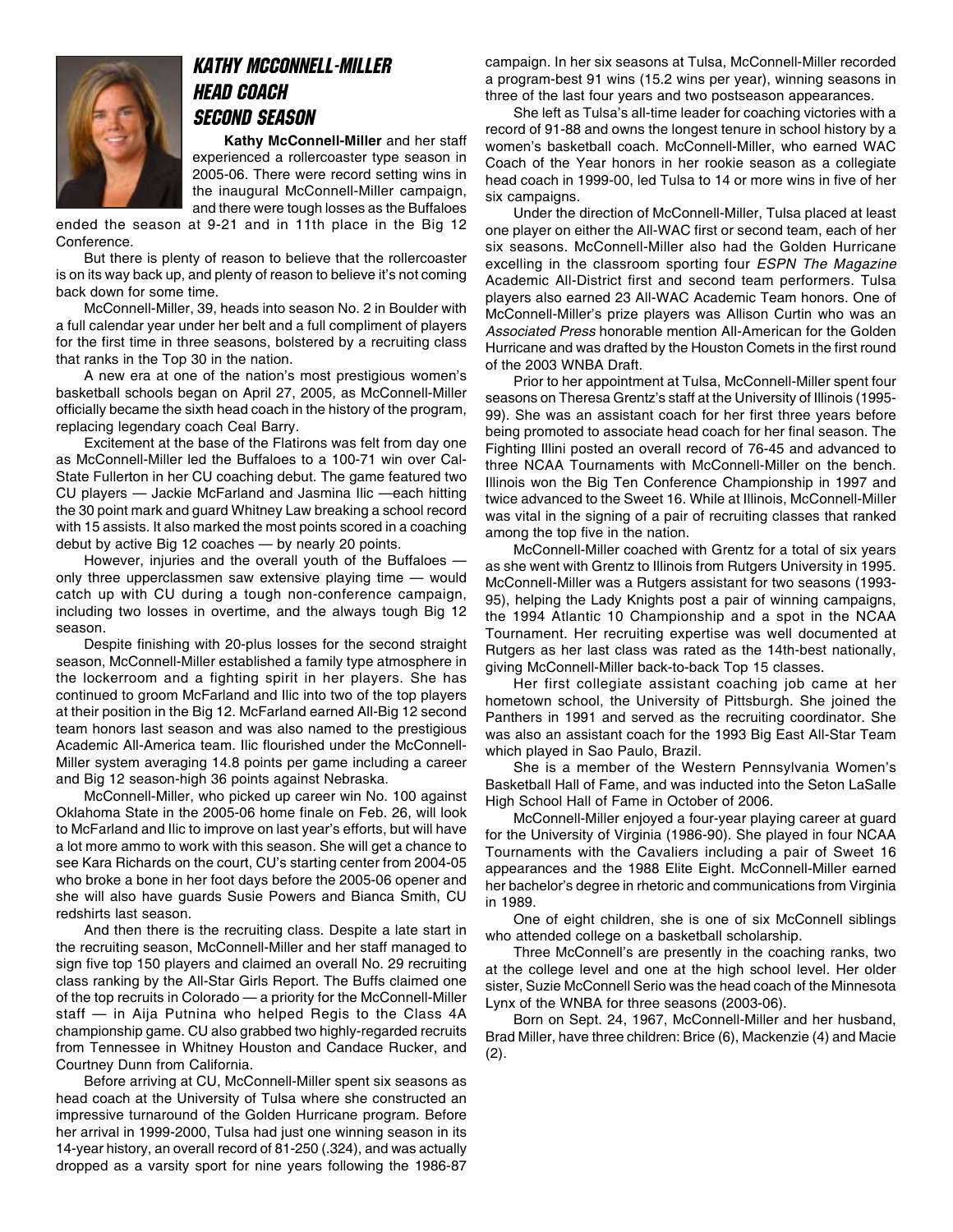

# **#1 Whitney Houston** 5-5, Freshman, Guard Memphis, Tenn. (Hillcrest)

### **This Season**

• Ranks fifth among freshmen and 15th overall in the Big 12 Conference with 2.52 assists per game.

• Averaging 12.1 points over the last seven games, including a career-high 25 against Kansas. Her 11 field goals made against the Jayhawks are a team season high.

• Had a career high six rebounds at Kansas and averaging five per game over the last three contests.

• Has at least two assists in 15 of 21 games she has played.

#### **Career:**

• A 2006 graduate of Hillcrest High School in Memphis where she led the Lady Vikings to the Tennessee Class AA state title as a senior. She was the state tournament MVP as Hillcrest finished with a 35-3 record and delivered the Memphis area its first girls Division 1 basketball state title in 21 years.

• A Miss Basketball finalist in Tennessee, averaging 19 points, six assists and three rebounds per game as a senior. She was a Class AA All-State first team selection and also earned Class AA All-Metro and District MVP honors.

• A four-time member of the *Memphis Commerical Appeal's* Best of the Preps/All-Metro Class A-AA team and was one of five finalists for the overall girls basketball Best of the Preps award as a junior and senior.

She is the fifth of seven children joining Pamela (27), Keithra Patton (23), Elbony (22), Larry (20), Christopher (16) and Josh (11).

• She lists the biggest moments of her career as being inducted into the Honor Society and winning the state championship.

• Can play the drums, and she can sing.

• She first learned how to play basketball in grade school from current CU men's assistant coach John Anderson.

| 2006-07 GAME-BY-GAME                                                          |     |                                                 |      |                    |      |                    |                                                |                |      |                           |                      |    |                           |   |              |                                      |                                                                                                                                                                                                                                           |
|-------------------------------------------------------------------------------|-----|-------------------------------------------------|------|--------------------|------|--------------------|------------------------------------------------|----------------|------|---------------------------|----------------------|----|---------------------------|---|--------------|--------------------------------------|-------------------------------------------------------------------------------------------------------------------------------------------------------------------------------------------------------------------------------------------|
|                                                                               |     | <b>Total</b>                                    |      | 3-Pt               |      |                    |                                                |                | Reb. |                           |                      |    |                           |   |              |                                      | <b>Career Highs</b>                                                                                                                                                                                                                       |
| Team (Date)                                                                   | Min | FG-A                                            | Pct  | <b>FGA</b>         | Pct  | FT-A               | Pct                                            | O              | D    |                           | F-0                  | A  | TO                        | в | s            | <b>Pts</b>                           | Points - 25 vs. Kansas (2/6/07)                                                                                                                                                                                                           |
| SAN FRANCISCO (11/10)                                                         | 17  | $2-5$                                           | .400 | $0 - 1$            | .000 | $0 - 1$            | .000                                           | 0              |      |                           |                      | 3  | 0                         | 0 | 0            | $\overline{4}$                       | Rebounds - 6 vs. Kansas (2/6/07)                                                                                                                                                                                                          |
| #16/15 VANDERBILT (11/12)                                                     | 22  | $4-9$                                           | .444 | $0 - 0$            | .000 | $1-2$              | .500                                           | 0              |      |                           | 4                    | 3  | 1                         | 0 | $\mathbf{0}$ | 9                                    | <b>Field Goals - 11 vs. Kansas (2/6/07)</b>                                                                                                                                                                                               |
| CAL STATE NORTHRIDGE (11/19)                                                  | 20  | $2-4$                                           | .500 | $0-0$              | .000 | $2-3$              | .667                                           | 0              | 0    | 0                         | 0                    | 2  |                           | 0 | 0            | 6                                    | FG Attempts - 25 vs. Kansas (2/6/07)                                                                                                                                                                                                      |
| at Wyoming (11/21)                                                            | 17  | $0 - 4$                                         | .000 | $0-0$              | .000 | $1-2$              | .500                                           | 0              | 0    | 0                         | 4                    | 2  | 5                         | 0 |              | $\overline{1}$                       | 3PT Field Goals - 1 vs. lowa State (1/10/07)                                                                                                                                                                                              |
| NEVADA (11/24)                                                                | 23  | $5 - 7$                                         | .714 | $0-0$              | .000 | $2-6$              | .333                                           | 0              |      |                           |                      | 2  | 11                        | 0 | 3            | 12                                   | <b>3PT FG Attempts - 2 three times (last vs. Kansas, 2/</b>                                                                                                                                                                               |
| CHARLOTTE (11/25)                                                             | 20  | $3-4$                                           | .750 | $0 - 1$            | .000 | $5-6$              | .833                                           |                | 2    | 3                         | 4                    | 6  | 3                         | 0 | $\mathbf{0}$ | 11                                   | 6/07)                                                                                                                                                                                                                                     |
| COLORADO STATE (11/29)                                                        | 25  | $2 - 12$                                        | .167 | $0 - 1$            | .000 | $1-2$              | .500                                           | 2              | 0    | $\overline{c}$            | 3                    | 3  | $\overline{4}$            | 0 | 3            | 5                                    |                                                                                                                                                                                                                                           |
| SOUTHERN CALIFORNIA (12/2)                                                    | 21  | $1 - 7$                                         | .143 | $0 - 2$            | .000 | $1-2$              | .500                                           | 2              |      | 3                         |                      | 3  | $\overline{c}$            | 0 | 0            | 3                                    |                                                                                                                                                                                                                                           |
| at Cal State-Fullerton (12/7)                                                 | 26  | $5-11$                                          | .455 | $0-0$              | .000 | 2.2                |                                                | -1             |      | $\overline{2}$            | $\overline{2}$       | 4  |                           | 0 | 0            | 12                                   |                                                                                                                                                                                                                                           |
| vs. Oregon (12/9)                                                             | 35  | $6 - 13$                                        | .462 | $0 - 0$            | .000 | $1-2$              | .500                                           | 2              | 3    | 5                         | 3                    | 4  | $\overline{4}$            | 0 | 0            | 13                                   |                                                                                                                                                                                                                                           |
| at South Dakota State (12/13)                                                 | 17  | $1-5$                                           | .200 | $0 - 0$            | .000 | $0-0$              | .000                                           | 0              | 0    | 0                         | 0                    | 4  | 5                         | 0 | $\mathbf{0}$ | $\overline{2}$                       |                                                                                                                                                                                                                                           |
| CAL STATE BAKERSFIELD (12/28)                                                 |     |                                                 |      |                    |      |                    |                                                |                |      |                           |                      |    |                           |   |              |                                      |                                                                                                                                                                                                                                           |
| *MISSOURI (1/3)                                                               | 27  | $5-9$                                           | .556 | $0-0$              | .000 | $1-2$              | .500                                           |                |      |                           |                      |    | 5                         | 0 |              | 11                                   |                                                                                                                                                                                                                                           |
| *IOWA STATE (1/10)                                                            | 8   | $1-3$                                           | .333 | $1-2$              | .500 | $0-0$              | .000                                           | 0              | 2    | 2                         |                      |    | 0                         | 0 | 0            | 3                                    |                                                                                                                                                                                                                                           |
| *at Texas (1/13)                                                              | 17  | $1-5$                                           | .200 | $0-0$              | .000 | $0-0$              | .000                                           | 0              | 2    |                           |                      |    | 6                         | 0 |              | $\overline{c}$                       |                                                                                                                                                                                                                                           |
| *at Texas A&M (1/18)                                                          | 26  | $3-7$                                           | .429 | $0 - 1$            | .000 | $4-5$              | .800                                           | 0              |      |                           |                      | 3  | 6                         | 0 | 0            | 10                                   |                                                                                                                                                                                                                                           |
| *OKLAHOMA (1/20)                                                              | 25  |                                                 |      | $0-0$              | .000 | $1-2$              |                                                | $\mathbf{0}$   |      |                           | 3                    | f  |                           | 0 | 0            |                                      |                                                                                                                                                                                                                                           |
|                                                                               | 26  | $6 - 10$                                        | .600 | $0 - 0$            | .000 | 2.2                |                                                | $\overline{2}$ |      | 3                         | $\Omega$             | 3  |                           | 0 | 0            |                                      |                                                                                                                                                                                                                                           |
| *at Missouri (1/28)                                                           | 32  | $3 - 11$                                        | .273 | $0 - 1$            | .000 | $4 - 4$            | 1.000                                          | 0              | 2    | 2                         | 2                    |    | 2                         | 0 | 2            | 10                                   |                                                                                                                                                                                                                                           |
| *KANSAS STATE (1/31)                                                          | 30  | $7 - 13$                                        | .538 | $0 - 0$            | .000 | $3-6$              | .500                                           | 0              |      | 4                         | 2                    |    | 0                         | 0 | 3            | 17                                   |                                                                                                                                                                                                                                           |
| *TEXAS TECH (2/3)                                                             | 35  |                                                 | .125 | $0 - 1$            | .000 | $0-2$              |                                                | 4              |      | 5                         | 2                    | 2  | 4                         | 0 | 3            | 2                                    |                                                                                                                                                                                                                                           |
| *at Kansas (2/6)                                                              | 37  | $11 - 25$                                       | .440 |                    | .000 |                    |                                                | 2              | Δ    |                           |                      | 3  |                           | 0 | 2            |                                      |                                                                                                                                                                                                                                           |
| *NEBRASKA (2/10)                                                              |     |                                                 |      |                    |      |                    |                                                |                |      |                           |                      |    |                           |   |              |                                      |                                                                                                                                                                                                                                           |
| *at Kansas State (2/14)                                                       |     |                                                 |      |                    |      |                    |                                                |                |      |                           |                      |    |                           |   |              |                                      |                                                                                                                                                                                                                                           |
| *at Iowa State (2/17)                                                         |     |                                                 |      |                    |      |                    |                                                |                |      |                           |                      |    |                           |   |              |                                      |                                                                                                                                                                                                                                           |
| *BAYLOR (2/21)                                                                |     |                                                 |      |                    |      |                    |                                                |                |      |                           |                      |    |                           |   |              |                                      |                                                                                                                                                                                                                                           |
|                                                                               |     |                                                 |      |                    |      |                    |                                                |                |      |                           |                      |    |                           |   |              |                                      |                                                                                                                                                                                                                                           |
| *at Nebraska (2/27)                                                           |     |                                                 |      |                    |      |                    |                                                |                |      |                           |                      |    |                           |   |              |                                      |                                                                                                                                                                                                                                           |
|                                                                               |     | 506 72-181 398                                  |      | $1-12$             | .083 | 34-56              | .607                                           | 17             | 28   | 45                        | 39                   | 53 | 69                        | 0 |              | 19 179                               |                                                                                                                                                                                                                                           |
|                                                                               |     |                                                 |      |                    |      |                    |                                                | 9              | 18   |                           |                      | 17 |                           | 0 |              |                                      |                                                                                                                                                                                                                                           |
|                                                                               |     |                                                 |      |                    |      |                    |                                                |                |      |                           |                      |    |                           |   |              |                                      |                                                                                                                                                                                                                                           |
| *at Oklahoma State (1/24)<br>*KANSAS (2/24)<br><b>TOTALS</b><br><b>BIG 12</b> |     | $DNP - CD$<br>$3-9$<br>$1-8$<br>263 44-100 .440 | .333 | $0 - 2$<br>$1 - 7$ | .143 | $3-5$<br>$18 - 28$ | 1.000<br>.500<br>1.000<br>.000<br>.600<br>.643 |                |      | $\overline{c}$<br>6<br>27 | $\overline{2}$<br>17 |    | $\overline{2}$<br>6<br>31 |   |              | $\overline{7}$<br>14<br>25<br>12 101 | Free Throws - 5 vs. Charlotte (11/25/06)<br>FT Attempts - $6$ vs. Charlotte $(11/25/06)$<br><b>Assists - 6 vs. Charlotte (11/25/06)</b><br>Steals - 3 four times (last vs. Texas Tech, 2/3/07)<br><b>Minutes - 37 vs. Kansas (2/6/07)</b> |

|                                                                                             |  |  |                                                                                        |  |  | <b>Career Statistics</b> |  |  |  |  |  |  |  |
|---------------------------------------------------------------------------------------------|--|--|----------------------------------------------------------------------------------------|--|--|--------------------------|--|--|--|--|--|--|--|
| Year                                                                                        |  |  | GP GS Min Avg FG FGA Pct 3FG FGA Pct FT FTA Pct Off Def Tot Avg PF_FO A_TO B S Pts Avg |  |  |                          |  |  |  |  |  |  |  |
| 2006-07 21 8 506 24.1 72 181 .398 1 12 .083 34 56 .607 17 28 45 2.1 39 0 53 69 0 19 179 8.5 |  |  |                                                                                        |  |  |                          |  |  |  |  |  |  |  |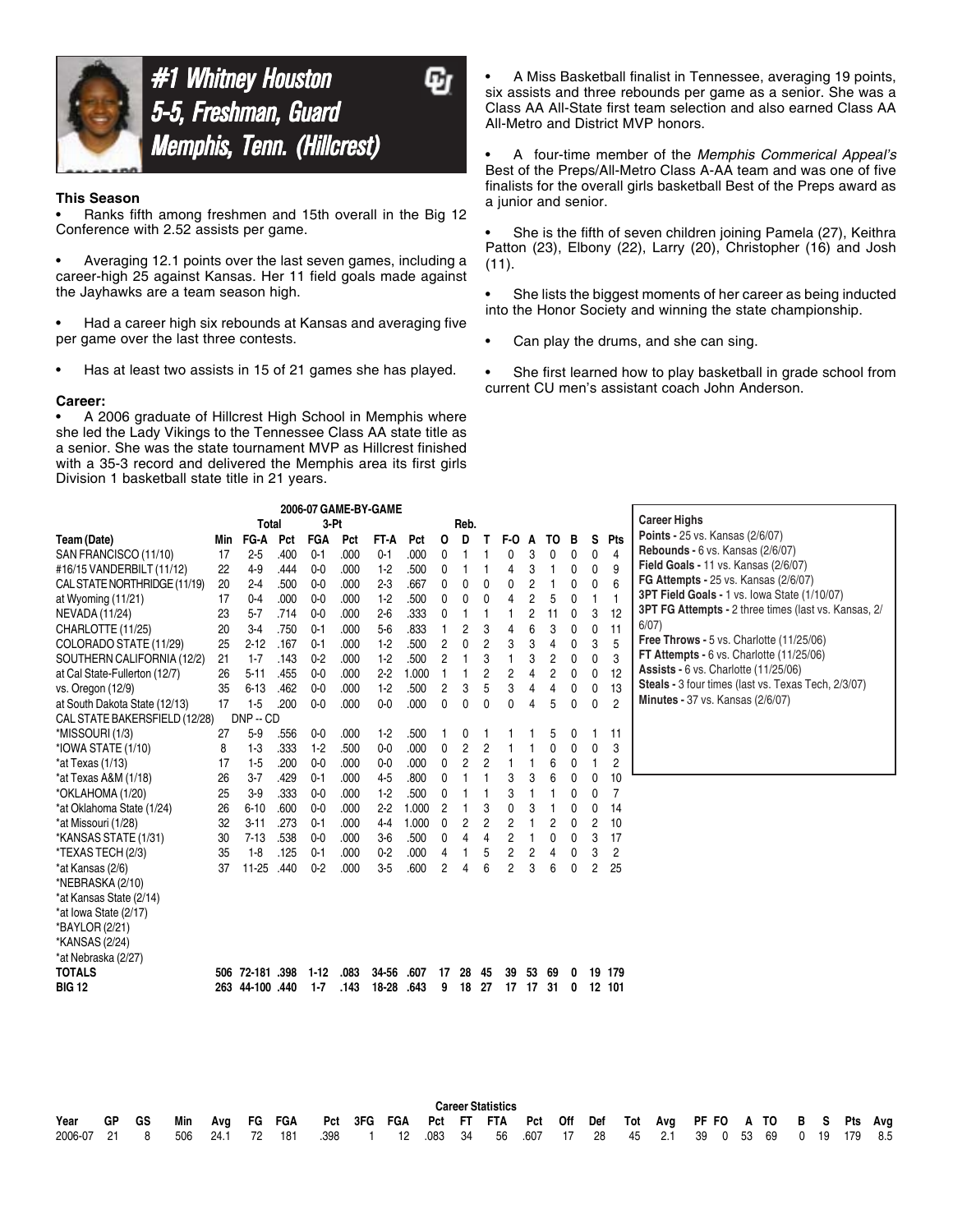

#2 Bianca Smith 5-9, Freshman, Guard Missouri City, Texas

#### **This Season:**

• Broke out of a four-game scoreless streak by scoring eight points off the bench during CU's 23-0 run in the win over Kansas State. Hit 3-of-5 shots from the field after going 0-of-11 the previous four contests.

• Scored a career-high 18 points, including a team season-high five 3-point field goals, in the win over Iowa State on Jan. 10.

Has the third-most 3-point field goals among freshmen in the Big 12 with 28 and ranks seventh on the Big 12 charts in 3-point field-goal percentage (.384).

• Came off the bench to score 12 points on 4-of-8 from 3-point range against Cal State Bakersfield.

#### **Career:**

Stat out the 2005-06 season as a redshirt in the Colorado basketball program.

• A 2005 graduate of Bellaire High School where she was a four-year letter winner as a guard/forward. She earned District MVP and first team all-district honors as a senior, leading Bellaire to a 36-5 record and averaging 18.5 points and 15.3 rebounds per game.

• She won an AAU national championship with the Houston Elite club program. Smith's high school honors include being named a Houston Girls Athlete of the Week.

• Her step-father Johnnie played football for the University of Houston and the San Francisco 49ers for five years, helping the 49ers to a NFL title in Super Bowl XXIV.

• Her favorite food is Mongolian BBQ and her favorite musician is Jamie Foxx.

|                               |     |              |      |            | 2006-07 GAME-BY-GAME |         |       |   |                |                |          |                |                |   |              |                |                                                               |
|-------------------------------|-----|--------------|------|------------|----------------------|---------|-------|---|----------------|----------------|----------|----------------|----------------|---|--------------|----------------|---------------------------------------------------------------|
|                               |     | <b>Total</b> |      | $3-Pt$     |                      |         |       |   | Reb.           |                |          |                |                |   |              |                | <b>Career Highs</b>                                           |
| Team (Date)                   | Min | FG-A         | Pct  | <b>FGA</b> | Pct                  | FT-A    | Pct   | 0 | D              | т              | F-0      | A              | TO             | в | S            | Pts            | <b>Points - 18 vs. lowa State (1/10/07)</b>                   |
| SAN FRANCISCO (11/10)         | 22  | 36           | .500 | $0 - 1$    | .000                 | $0-4$   | .000  | 0 |                |                |          |                |                | 0 | 2            | 6              | Rebounds - 4 vs. Cal State Bakersfield (12/28/06), vs.        |
| #16/15 VANDERBILT (11/12)     | 17  | $2 - 5$      | .400 | $2 - 4$    | .500                 | $0 - 0$ | .000  | 0 | 0              | 0              | 0        | 0              |                | 0 | 0            | 6              | Colorado State (11/29/06)                                     |
| CAL STATE NORTHRIDGE (11/19)  | 16  | $6-9$        | .667 | $2 - 3$    | .667                 | $0-0$   | .000  |   | 0              |                |          | 0              |                |   | 0            | 14             | Field Goals - 6 vs. lowa State (1/10/07), vs. Cal State       |
| at Wyoming (11/21)            | 20  | $0 - 6$      | .000 | $0 - 3$    | .000                 | $0 - 0$ | .000  | 0 | 2              | $\overline{c}$ |          |                | $\overline{c}$ | 0 | 0            | $\mathbf{0}$   | Northridge (11/19/06)                                         |
| NEVADA (11/24)                | 8   | $3-5$        | .600 | $1 - 1$    | 1.000                | $0 - 0$ | .000  | 0 | 0              | 0              | 4        | 1              | 0              | 0 | $\mathbf{0}$ | $\overline{7}$ | <b>FG Attempts - 13 vs. lowa State (1/10/07)</b>              |
| CHARLOTTE (11/25)             | 10  | $2-3$        | .667 | $0 - 0$    | .000                 | $2-2$   | 1.000 | 0 | 0              | $\mathbf{0}$   |          | 0              | $\overline{c}$ | 0 | $\mathbf{0}$ | 6              | 3PT Field Goals - 5 vs. lowa State (1/10/07)                  |
| COLORADO STATE (11/29)        | 17  | $2 - 11$     | .182 | $2-6$      | .333                 | $1-2$   | .500  | 2 | 2              | 4              | 4        | $\overline{c}$ | 0              |   |              |                | 3PT FG Attempts - 10 vs. lowa State (1/10/07)                 |
| SOUTHERN CALIFORNIA (12/2)    | 10  | $0 - 3$      | .000 | $0 - 3$    | .000                 | $0 - 0$ | .000  | 0 |                |                | 0        | 0              |                | 0 | $\mathbf{0}$ | $\mathbf{0}$   | Free Throws - 2 vs. Charlotte (11/25/06)                      |
| at Cal State-Fullerton (12/7) | 10  | $4-9$        | .444 | $4-6$      | .667                 | $0 - 0$ | .000  |   |                | $\overline{2}$ | 3        | 0              | 2              | 0 | 0            | 12             | FT Attempts - 4 vs. San Francisco (11/10/06)                  |
| vs. Oregon (12/9)             | 27  | $4-9$        | .444 | $3-6$      | .500                 | $0 - 0$ | .000  | 0 | 0              | 0              | 3        | $\overline{c}$ |                |   |              | 11             | Assists - 4 vs. Cal State Bakersfield (12/28/06), vs.         |
| at South Dakota State (12/13) | 24  | $1 - 7$      | .142 | $0-3$      | .000                 | $0-0$   | .000  | 0 | 3              | 3              | 3        | 0              | $\overline{4}$ | 0 |              | $\overline{2}$ | San Francisco (11/10/06)                                      |
| CAL STATE BAKERSFIELD (12/28) | 28  | $4-9$        | .444 | $4-8$      | .500                 | $0 - 0$ | .000  |   | 3              | 4              | 4        | 4              | 3              |   |              | 12             | <b>Blocks - 1 four times (last vs. Cal State Bakersfield,</b> |
| *MISSOURI (1/3)               | 22  | $1-2$        | .500 | $1 - 1$    | 1.000                | $0-0$   | .000  | 0 | 2              | 2              | 3        |                |                | 0 | $\mathbf{0}$ | 3              | 12/28/06)                                                     |
| *IOWA STATE (1/10)            | 24  | $6 - 13$     | .462 | $5 - 10$   | .500                 | $1 - 1$ | 1.000 |   | $\overline{c}$ | 3              | 3        |                | 0              | 0 | $\mathbf{0}$ | 18             | <b>Steals - 3 vs. Texas (1/13/07)</b>                         |
| *at Texas (1/13)              | 19  | $2-5$        | .400 | $1-4$      | .250                 | $0-0$   | .000  | 0 |                |                | 2        |                | 3              | 0 | 3            | 5              | Minutes - 28 vs. Cal State Bakersfield (12/28/06)             |
| *at Texas A&M (1/18)          | 10  | $0-3$        | .000 | $0 - 1$    | .000                 | $0 - 0$ | .000  | 0 | 2              | $\overline{c}$ | $\Omega$ | 0              |                | 0 | 0            | 0              |                                                               |
| *OKLAHOMA (1/20)              | 13  | $0-3$        | .000 | $0-3$      | .000                 | $0 - 0$ | .000  | 0 | $\mathbf{0}$   | 0              |          | 0              | $\overline{c}$ | 0 |              | 0              |                                                               |
| *at Oklahoma State (1/24)     | 11  | $0 - 3$      | .000 | $0 - 2$    | .000                 | $0 - 2$ | .000  | 0 | 0              | 0              |          |                | $\mathbf 0$    | 0 |              | 0              |                                                               |
| *at Missouri (1/28)           | 3   | $0 - 2$      | .000 | $0 - 0$    | .000                 | $0 - 0$ | .000  | 0 |                |                | 0        | 0              |                | 0 | 0            | 0              |                                                               |
| *KANSAS STATE (1/31)          | 15  | $3-5$        | .600 | $2-4$      | .500                 | $0 - 0$ | .000  | 0 |                |                | 3        | 0              | 0              | 0 | 0            | 8              |                                                               |
| *TEXAS TECH (2/3)             | 12  | $3-9$        | .333 | $1-3$      | .333                 | $0-0$   | .000  | 0 |                |                |          |                |                | 0 | 2            | 7              |                                                               |
| *at Kansas (2/6)              | 14  | 0.2          | .000 | $0 - 1$    | .000                 | $0-0$   | .000  | 0 | 3              | 3              |          | O              |                | 0 |              | $\Omega$       |                                                               |
| *NEBRASKA (2/10)              |     |              |      |            |                      |         |       |   |                |                |          |                |                |   |              |                |                                                               |
| *at Kansas State (2/14)       |     |              |      |            |                      |         |       |   |                |                |          |                |                |   |              |                |                                                               |
| *at lowa State (2/17)         |     |              |      |            |                      |         |       |   |                |                |          |                |                |   |              |                |                                                               |
| *BAYLOR (2/21)                |     |              |      |            |                      |         |       |   |                |                |          |                |                |   |              |                |                                                               |
| *KANSAS (2/24)                |     |              |      |            |                      |         |       |   |                |                |          |                |                |   |              |                |                                                               |
| *at Nebraska (2/27)           |     |              |      |            |                      |         |       |   |                |                |          |                |                |   |              |                |                                                               |
| <b>TOTALS</b>                 | 351 | 46-129 .357  |      | 28-73      | .384                 | 4-11    | .364  | 6 | 26             | 32             | 43       | 19             | 28             | 4 |              | 14 124         |                                                               |
| <b>BIG 12</b>                 | 143 | 15-47        | .319 | 10-29      | .345                 | $1-3$   | .333  |   | 13             | 14             | 18       | 5              | 10             | 0 | 8            | 31             |                                                               |
|                               |     |              |      |            |                      |         |       |   |                |                |          |                |                |   |              |                |                                                               |

|                                                                                             |       |  |                                                                                  |  |  | <b>Career Statistics</b> |  |  |  |  |  |  |  |
|---------------------------------------------------------------------------------------------|-------|--|----------------------------------------------------------------------------------|--|--|--------------------------|--|--|--|--|--|--|--|
| Year                                                                                        | GP GS |  | Min Avg FG FGA Pct 3FG FGA Pct FT FTA Pct Off Def Tot Avg PF-FO A-TO B S Pts Avg |  |  |                          |  |  |  |  |  |  |  |
| 2006-07 22 13 351 16.0 46 129 .357 28 73 .384 4 11 .364 6 26 32 1.5 43 0 19 28 4 14 124 5.6 |       |  |                                                                                  |  |  |                          |  |  |  |  |  |  |  |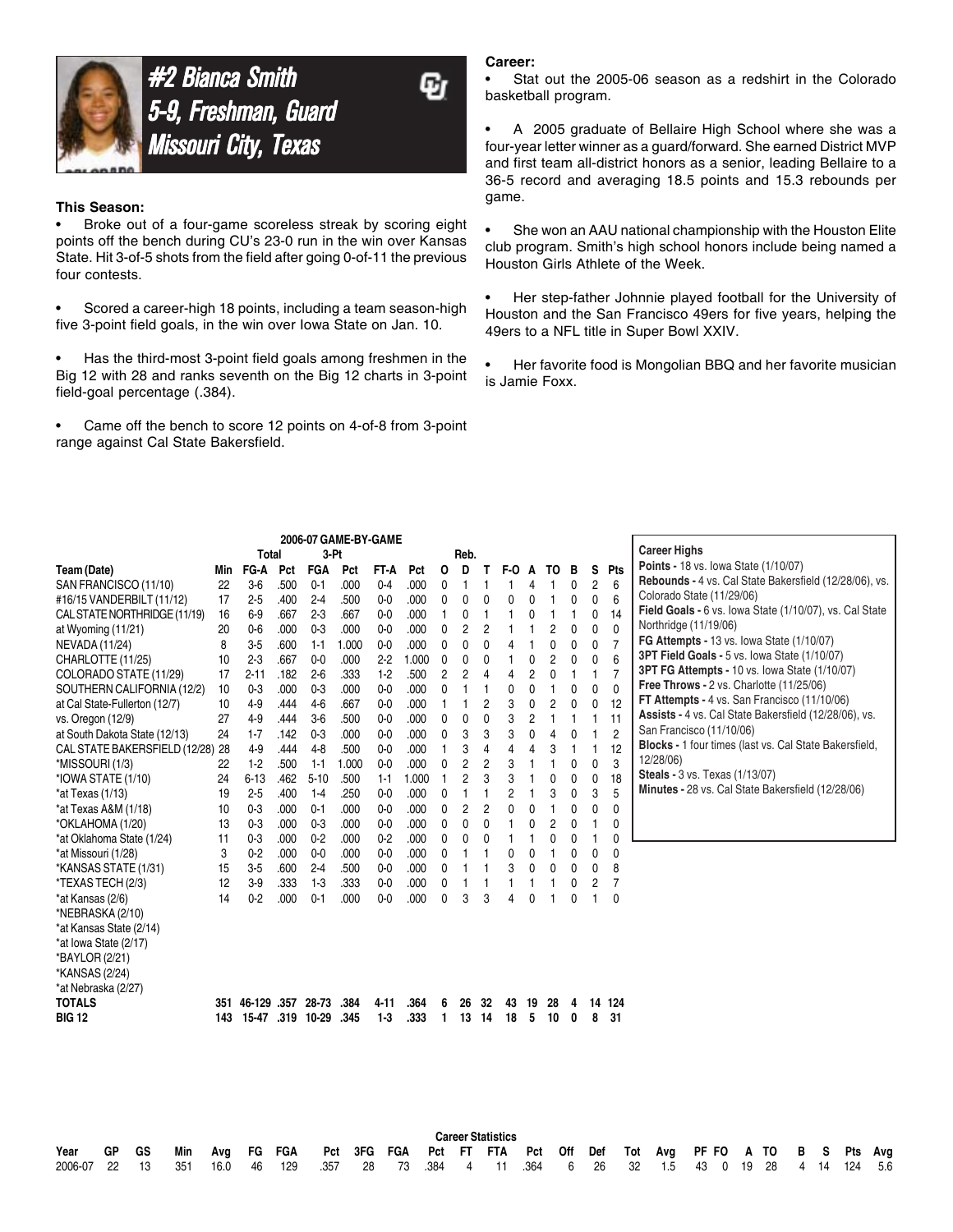



#### **This Season:**

• Has hit 9-of-22 from 3-point range during the Big 12 schedule (.409).

• Held scoreless against Kansas after having scored in 11 straight games.

Scored a career-high 12 points, hitting 4-of-5 from downtown, in the win over Iowa State. Had a career-best seven rebounds against Oklahoma.

Made a pair of free throws against CSU to ice the game with just 11 seconds remaining.

Scored her first CU points on a 3-pointer against Vanderbilt. Led the Buffs with a team season-high six assists against the No. 16/15 Commodores.

#### **Career:**

• Transferred to CU from Notre Dame for the 2005-06 season, sitting the year out as a redshirt.

• A two-year letterwinner at Notre Dame, playing in 41 games over two seasons and averaging 6.5 minutes per game. Notre Dame was 48-17 with Powers on the roster advancing to a pair of NCAA Tournaments, including a Sweet 16 appearance in 2004.

• Part of three Colorado Class 5A state championship teams at Highlands Ranch High School (2000-02) and was the starting point guard when the Falcons were ranked No. 1 in the nation in 2002.

She averaged 13.6 points and 6.8 assists per game over her prep career including a personal-best 15.7 per game as a senior.

• A two-time *Street & Smith's* honorable mention All-American and a *Parade* honorable mention All-American in 2003.

• While at Notre Dame, she was a two-time member of the Big East Academic All-Star Team.

She hopes to one day teach Spanish in high school and coach girls basketball. She spent a portion of the summer of 2006 volunteering at a pastoral center in San Bartolo, Peru, teaching English and basketball to children.

• If she could pick one reality show to be on it would be American Idol, "Because I definitely would make the bloopers."

• Her favorite non-basketball activity is spending time with family and friends.

|                                  |       |                |              |              | 2006-07 GAME-BY-GAME |                |       |                |                |                |                          |                |                        |                |                          |                |                                                        |
|----------------------------------|-------|----------------|--------------|--------------|----------------------|----------------|-------|----------------|----------------|----------------|--------------------------|----------------|------------------------|----------------|--------------------------|----------------|--------------------------------------------------------|
|                                  |       | <b>Total</b>   |              | 3-Pt         |                      |                |       |                | Reb.           |                |                          |                |                        |                |                          |                | <b>Career Highs</b>                                    |
| Team (Date)                      | Min   | FG-A           | Pct          | <b>FGA</b>   | Pct                  | FT-A           | Pct   | O              | D              | Τ              | F-0                      | A              | TO                     | в              | s                        | Pts            | Points - 12 vs. lowa State (1/10/07)                   |
| SAN FRANCISCO (11/10)            | 36    | $1-2$          | .500         | $1-2$        | .500                 | $1-2$          | .500  | 0              | 4              | 4              | 3                        | 0              | 5                      | 1              | $\overline{c}$           | 4              | Rebounds - 7 at Missouri (1/28/07), vs. Oklahoma (1/   |
| #16/15 VANDERBILT (11/12)        | 26    | $1-3$          | .333         | $1-3$        | .333                 | $0 - 1$        | .000  | 0              | 4              | 4              | 1                        | 6              | 1                      | 0              | 2                        | 3              | $20/07$ )                                              |
| CAL STATE NORTHRIDGE (11/19)     | 22    | $1-3$          | .333         | $0-2$        | .000                 | $1-2$          | .500  | $\mathbf{0}$   | 4              | 4              | $\overline{c}$           | $\overline{c}$ | 0                      | 0              | 0                        | 3              | Field Goals - 4 vs. lowa State (1/10/07)               |
| at Wyoming (11/21)               | 35    | $2-4$          | .500         | 2.2          | 1.000                | $0 - 0$        | .000  | 0              | 2              | $\overline{c}$ | 0                        | 1              | 1                      | 1              | 1                        | 6              | FG Attempts - 7 vs. Cal State Bakersfield (12/28/06)   |
| NEVADA (11/24)                   | 28    | $1 - 1$        | 1.000        | $1 - 1$      | 1.000                | $1-2$          | .500  | $\mathbf{1}$   | $\overline{c}$ | 3              | 1                        | 1              | 3                      | 0              | 0                        | 4              | 3PT Field Goals - 4 vs. lowa State (1/10/07)           |
| CHARLOTTE (11/25)                | 31    | $0 - 3$        | .000         | $0-0$        | .000                 | $0 - 2$        | .000  | 0              | 1              | 1              | 0                        | 3              | 0                      | $\mathbf{1}$   | 1                        | $\mathbf{0}$   | 3PT FG Attempts - 5 vs. lowa State (1/10/07)           |
| COLORADO STATE (11/29)           | 33    | $1-6$          | .167         | $1-3$        | .333                 | $2-2$          | 1.000 | 0              | 2              | $\overline{c}$ | $\overline{c}$           | 3              | 1                      | 1              | 1                        | 5              | Free Throws - 2 at Missouri (1/28/07), vs. Colorado    |
| SOUTHERN CALIFORNIA (12/2)       | 19    | $1-3$          | .333         | $0 - 2$      | .000                 | $0 - 0$        | .000  | 0              | 0              | 0              | 1                        | $\overline{c}$ | 1                      | 0              | 1                        | $\overline{c}$ | State (11/29/06)                                       |
| at Cal State-Fullerton (12/7)    | 21    | $1-3$          | .333         | $1-3$        | .333                 | $0 - 0$        | .000  | 0              | 1              | 1              | 1                        | 3              | 3                      | 1              | 0                        | 3              | FT Attempts - 3 at Texas A&M (1/18/07)                 |
| vs. Oregon (12/9)                | 8     | $0 - 1$        | .000         | $0 - 1$      | .000                 | $0-0$          | .000  | 0              | 2              | $\overline{c}$ | 0                        | 0              | $\overline{c}$         | $\mathbf 0$    | 0                        | 0              | Assists - 6 vs. Vanderbilt (11/12/06)                  |
| at South Dakota State (12/13)    | 17    | $1 - 4$        | .250         | $1-3$        | .333                 | $0 - 0$        | .000  | $\mathbf{1}$   | 0              | 1              | 1                        | 2              | 3                      | 0              | $\mathbf{1}$             | 3              | Blocks - 1 six times (last vs. Kansas State, 1/31/07)  |
| CAL STATE BAKERSFIELD (12/28) 36 |       | $2 - 7$        | .286         | $2-4$        | .500                 | $0 - 0$        | .000  | $\overline{c}$ | 3              | 5              | $\overline{c}$           | 5              | 4                      | 0              | 3                        | 6              | Steals - 3 vs. lowa State (1/10/07), vs. Cal State     |
| *MISSOURI (1/3)                  | 1.000 | $0 - 0$        | .000         | $\mathbf{0}$ | 1                    |                | 0     | $\overline{2}$ | 2              | 0              | 0                        | $\overline{7}$ | Bakersfield (12/28/06) |                |                          |                |                                                        |
| *IOWA STATE (1/10)               | 35    | $4-5$<br>$1-3$ | .800<br>.333 | $4-5$        | .800                 | $0 - 0$        | .000  | 0              | 1              |                | $5 - 1$                  | 4              | 4                      | 0              | 3                        | 12             | Minutes - 36 vs. Cal State Bakersfield (12/28/06), vs. |
| $*at Texas (1/13)$               | 26    | $0 - 1$        | .000         | $0-0$        | .000                 | $\overline{c}$ | 2     | 4              | $\overline{4}$ |                | 5                        | 0              | 1                      | $\overline{c}$ | San Francisco (11/10/06) |                |                                                        |
| *at Texas A&M (1/18)             | 22    | $1-2$          | .500         | $1-2$        | .500                 | $1-3$          | .333  | 0              | 1              |                | 1                        | $\overline{c}$ | 5                      | 0              | 0                        | 4              |                                                        |
| *OKLAHOMA (1/20)                 | 33    | $2 - 3$        | .667         | 2.2          | 1.000                | $0-0$          | .000  | 0              | 7              |                | 3                        | 5              | 0                      | 0              | $\mathbf{1}$             | 6              |                                                        |
| *at Oklahoma State (1/24)        | 32    | $2-4$          | .500         | $0-2$        | .000                 | $0 - 1$        | .000  | 0              | $\mathbf{1}$   |                | 3                        | $\overline{c}$ | 1                      | 0              | 1                        | 4              |                                                        |
| *at Missouri (1/28)              | 34    | $0-6$          | .000         | $0-4$        | .000                 | $2-2$          | 1.000 | 3              | 4              | $\overline{7}$ | 1                        | 1              | 3                      | 0              | 1                        | 2              |                                                        |
| *KANSAS STATE (1/31)             | 22    | $1-6$          | .167         | $1-4$        | .250                 | $0 - 0$        | .000  | 0              | 2              | $\overline{c}$ | 1                        | 0              | 0                      |                | $\overline{1}$           | 3              |                                                        |
| *TEXAS TECH (2/3)                | 12    | $2-3$          | .667         | $0-0$        | .000                 | $0 - 0$        | .000  | $\overline{2}$ | 0              | 2              | 0                        | 3              | 0                      | 0              | 2                        | $\overline{4}$ |                                                        |
| *at Kansas (2/6)                 | 18    | $0 - 1$        | .000         | $0 - 1$      | .000                 | $0-0$          | .000  | 1              | $\overline{c}$ | 3              | $\mathbf 0$              | $\overline{c}$ | 0                      | 0              | 0                        | $\mathbf{0}$   |                                                        |
| *NEBRASKA (2/10)                 |       |                |              |              |                      |                |       |                |                |                |                          |                |                        |                |                          |                |                                                        |
| *at Kansas State (2/14)          |       |                |              |              |                      |                |       |                |                |                |                          |                |                        |                |                          |                |                                                        |
| *at lowa State (2/17)            |       |                |              |              |                      |                |       |                |                |                |                          |                |                        |                |                          |                |                                                        |
| *BAYLOR (2/21)                   |       |                |              |              |                      |                |       |                |                |                |                          |                |                        |                |                          |                |                                                        |
| *KANSAS (2/24)                   |       |                |              |              |                      |                |       |                |                |                |                          |                |                        |                |                          |                |                                                        |
| *at Nebraska (2/27)              |       |                |              |              |                      |                |       |                |                |                |                          |                |                        |                |                          |                |                                                        |
| <b>TOTALS</b>                    | 558   | $28 - 78$      | .359         | 19-48        | .396                 | $8 - 17$       | .471  | 12             | 46             |                | 58 32-1 50               |                | 44                     | 6              | 22                       | 83             |                                                        |
| <b>BIG 12</b>                    | 246   | 16-38          | .421         | $9 - 22$     | .409                 | $3-6$          | .500  | 8              | 21             |                | 29 18-1 22 20            |                |                        | $\mathbf{1}$   | 10                       | 44             |                                                        |
|                                  |       |                |              |              |                      |                |       |                |                |                |                          |                |                        |                |                          |                |                                                        |
|                                  |       |                |              |              |                      |                |       |                |                |                | <b>Career Statistics</b> |                |                        |                |                          |                |                                                        |
|                                  |       |                |              |              |                      |                |       |                |                |                |                          |                |                        |                |                          |                |                                                        |

|                                                                                             |  |  |  |  |  | Gareer Statistics |  |  |  |  |  |  |
|---------------------------------------------------------------------------------------------|--|--|--|--|--|-------------------|--|--|--|--|--|--|
| Year GP GS Min Avg FG FGA Pct 3FG FGA Pct FT FTA Pct Off Def Tot Avg PF-FO A-TO B S Pts Avg |  |  |  |  |  |                   |  |  |  |  |  |  |
| 2006-07 22 20 558 25.4 28 78 .359 19 48 .396 8 17 .471 12 46 58 2.6 32 1 50 44 6 22 83 3.8  |  |  |  |  |  |                   |  |  |  |  |  |  |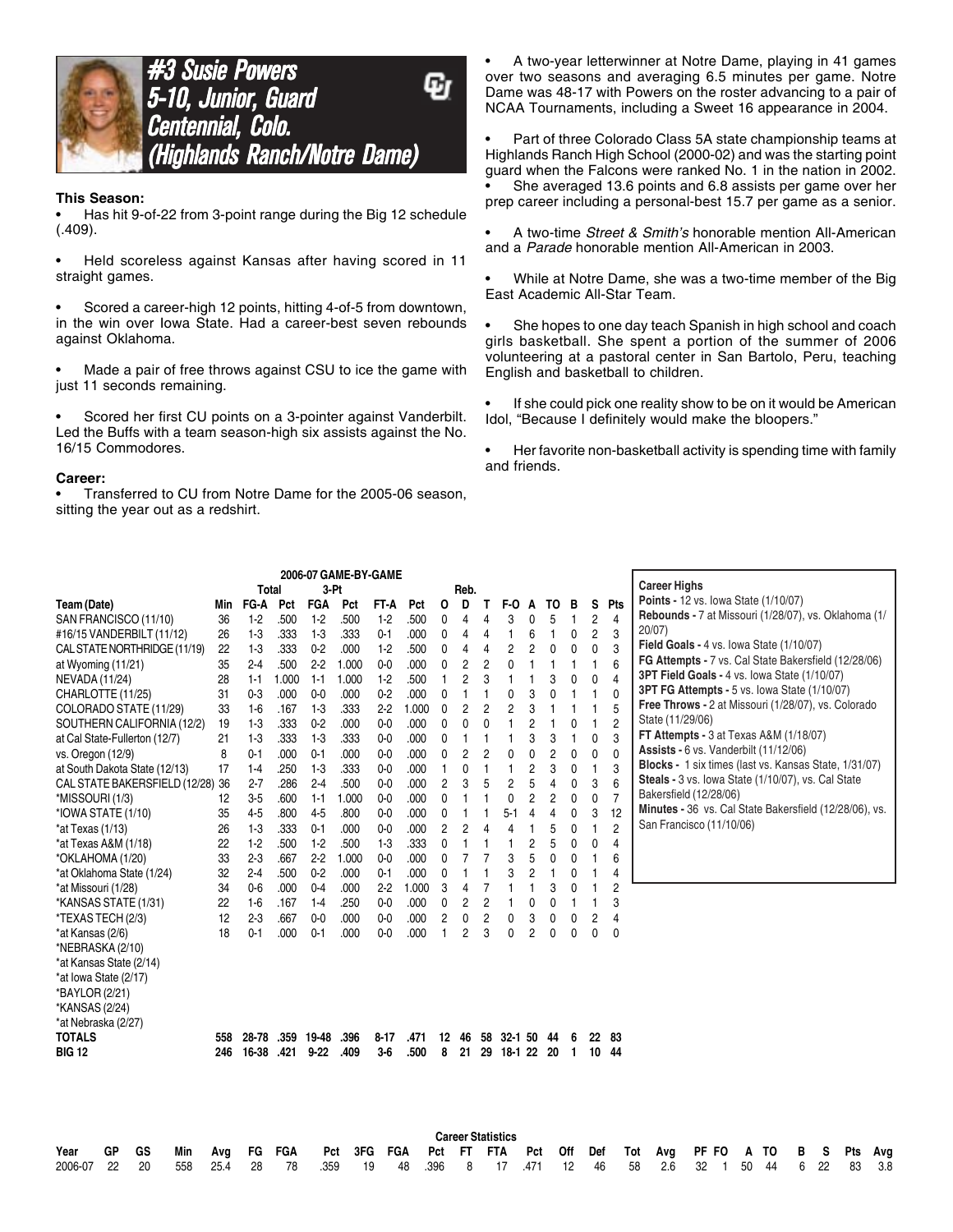

### **#11 Hannah Skildum** Ģг 6-0, Sophomore, Guard/Forward North Oaks, Minn. (Mounds View)

#### **This Season:**

Scored a season-high eight points against Texas Tech, including a pair of free throws in the closing minute of the game that tied the score at 62-62.

• Has made five of her last 10 from the field.

• Registered a career-best five assists against Kansas State. Also went 2-of-4 fromthe field against the Wildcats, her first multiple field goal game since the Oregon contest on Dec. 9.

• Had a career high three steals and a season-best six rebounds in the win over Cal State Bakersfield.

• Recorded her 100th career rebound in the loss to Oregon.

#### **Career:**

• Averaged 3.6 points, 2.9 rebounds and 1.1 assists per game as a first-year player in 2005-06

- Miss Minnesota Basketball nominee and two-time All-Suburban East Conference first team pick for Mounds View High School
- She was named as one of Minnesota's Fabulous 40 Seniors by Minnesota Sports Preview prior to her senior season.
- Won a Minnesota state championship in the high jump
- Her uncle is Flip Saunders, current head coach of the NBA Detroit Pistons

• Her best talent not related to basketball is her singing, "I'm pretty good!". Her favorite food is Panda Express and her favorite campus spot is a "shady tree to take a nap by between classes."

|                                        |                |            |            | 2006-07 GAME-BY-GAME |      |                |       |                |                |                |                          |      |                |              |                |                |                                                         |                      |    |    |   |    |     |     |
|----------------------------------------|----------------|------------|------------|----------------------|------|----------------|-------|----------------|----------------|----------------|--------------------------|------|----------------|--------------|----------------|----------------|---------------------------------------------------------|----------------------|----|----|---|----|-----|-----|
|                                        |                | Total      |            | 3-Pt                 |      |                |       |                | Reb.           |                |                          |      |                |              |                |                | <b>Season Highs</b>                                     |                      |    |    |   |    |     |     |
| Team (Date)                            | Min            | FG-A       | Pct        | FGA                  | Pct  | FT-A           | Pct   | 0              | D              | Τ              | F-O                      | A    | то             | в            | s              | Pts            | <b>Points - 8 vs. Texas Tech (2/3/07)</b>               |                      |    |    |   |    |     |     |
| SAN FRANCISCO (11/10)                  | 4              | $0 - 1$    | .000       | $0-0$                | .000 | $0-0$          | .000  | 0              | 0              | 0              | 0                        | 0    | 0              | $\mathbf{0}$ | 0              | $\mathbf{0}$   | Rebounds - 6 vs. Cal State Bakersfield (12/28/06)       |                      |    |    |   |    |     |     |
| #16/15 VANDERBILT (11/12)              |                | $DNP - CD$ |            |                      |      |                |       |                |                |                |                          |      |                |              |                |                | Field Goals - 3 vs. Texas Tech (2/3/07)                 |                      |    |    |   |    |     |     |
| CAL STATE NORTHRIDGE (11/19)           | 8              | $1 - 1$    | 1.000      | $0-0$                | .000 | $0-0$          | .000  | 0              |                |                |                          | 0    | 2              | 1            | 0              | $\overline{c}$ | FG Attempts - 8 vs. Cal State Bakersfield (12/28/06)    |                      |    |    |   |    |     |     |
| at Wyoming (11/21)                     | 6              | 0-1        | .000       | $0-0$                | .000 | $0-0$          | .000  | 0              | 1              | 1              | 1                        | 0    | 0              | 0            | 0              | $\mathbf 0$    | Free Throws - 2 six times (last vs. Texas Tech, 2/3/    |                      |    |    |   |    |     |     |
| NEVADA (11/24)                         | 12             | $2-3$      | .667       | $0 - 1$              | .000 | $0 - 0$        | .000  | $\overline{c}$ | 3              | 5              | 3                        | 0    | 3              | $\mathbf{1}$ | 0              | $\overline{4}$ | 07)                                                     |                      |    |    |   |    |     |     |
| CHARLOTTE (11/25)                      | $\overline{7}$ | $2-2$      | 1.000      | $0-0$                | .000 | $0-0$          | .000  | 1              | 0              | 1              | $\overline{c}$           | 0    | 0              | 0            | 0              | 4              | FT Attempts - 4 vs. Southern California (12/2/06)       |                      |    |    |   |    |     |     |
| COLORADO STATE (11/29)                 | 9              | $0 - 2$    | .000       | $0 - 1$              | .000 | $0-0$          | .000  | 0              | $\overline{c}$ | $\overline{c}$ | 1                        | 1    | 0              | 0            | 0              | 0              | 3PT FG Attempts - 1 five times (last vs. Texas, 1/13/   |                      |    |    |   |    |     |     |
| SOUTHERN CALIFORNIA (12/2)             | 14             | $2-5$      | .400       | $0-0$                | .000 | $2-4$          | .500  | $\mathbf{0}$   | 0              | $\mathbf{0}$   | $\mathbf{1}$             | 1    |                | 0            | 1              | 6              | 07)                                                     |                      |    |    |   |    |     |     |
| at Cal State-Fullerton (12/7)          | 19             | $0 - 2$    | .000       | 0 <sub>0</sub>       | .000 | $2-2$          | 1.000 | 1              | 2              | 3              | 4                        |      | 1              | 0            | $\overline{c}$ | $\overline{c}$ | Assists - 5 vs. Kansas State (1/31/07)                  |                      |    |    |   |    |     |     |
| vs. Oregon (12/9)                      | 16             | $2-4$      | .500       | $0 - 0$              | .000 | $0-0$          | .000  | 0              | 1              | 1              | $5 - 1$                  | 0    | 4              | 0            | 0              | $\overline{4}$ | Blocked Shots - 1 four times (last vs. Texas, 1/13/07)  |                      |    |    |   |    |     |     |
| at South Dakota State (12/13)          | 23             | $1 - 4$    | .250       | $0 - 1$              | .000 | $2-2$          | 1.000 | 0              | $\overline{c}$ | $\overline{c}$ | $5-1$                    |      | 4              | 0            | 0              | 4              | Steals - 3 vs. Cal State Bakersfield (12/28/06)         |                      |    |    |   |    |     |     |
| CAL STATE BAKERSFIELD (12/28) 22       |                | $1-8$      | .125       | $0 - 1$              | .000 | $2-2$          | 1.000 | 3              | 3              | 6              | 3                        | 3    | 6              | $\mathbf{1}$ | 3              | 4              | Minutes - 23 at South Dakota State (12/13/06)           |                      |    |    |   |    |     |     |
| *MISSOURI (1/3)                        | 11             | $1 - 1$    | 1.000      | $0-0$                | .000 | $0-0$          | .000  | 0              | 1              | 1              | 0                        | 1    | 0              | 0            | 1              | $\overline{c}$ |                                                         |                      |    |    |   |    |     |     |
| *IOWA STATE (1/10)                     | 3              | $0 - 1$    | .000       | $0-0$                | .000 | $0-0$          | .000  | $\mathbf{0}$   | 0              | $\mathbf{0}$   | $\mathbf{1}$             | 0    | 0              | 0            | 0              | $\Omega$       | Career Highs                                            |                      |    |    |   |    |     |     |
| *at Texas (1/13)                       | 9              | $1 - 2$    | .500       | $0 - 1$              | .000 | $2-2$          | 1.000 | $\mathbf{0}$   | 1              | 1              | $\overline{c}$           | 1    | 3              | 1            | 1              | 4              | Points - 12 at Kansas State (1/14/06), at Oklahoma      |                      |    |    |   |    |     |     |
| *at Texas A&M (1/18)                   | 5              | $0 - 1$    | .000       | $0 - 0$              | .000 | 0 <sub>0</sub> | .000  | $\mathbf{0}$   | 1              |                | 0                        | 0    | 0              | 0            | 0              | 0              | (1/7/06)                                                |                      |    |    |   |    |     |     |
| *OKLAHOMA (1/20)                       |                | $DNP - CD$ |            |                      |      |                |       |                |                |                |                          |      |                |              |                |                | <b>Rebounds - 7 vs. Northern Arizona (12/19/05), at</b> |                      |    |    |   |    |     |     |
| *at Oklahoma State (1/24)              | 3              | $0-0$      | .000       | $0-0$                | .000 | $0-0$          | .000  | 0              | 2              | 2              |                          | 0    | 2              | 0            | 0              | 0              | Creighton (12/3/05)                                     |                      |    |    |   |    |     |     |
| *at Missouri (1/28)                    | 12             | $1-4$      | .250       | $0 - 0$              | .000 | $1-2$          | .500  | $\overline{c}$ | 0              | $\overline{c}$ | 1                        | 0    | 1              | 0            | 0              | 3              | Field Goals - 5 three times (last at Kansas, 2/1/06)    |                      |    |    |   |    |     |     |
| *KANSAS STATE (1/31)                   | 21             | $2-4$      | .500       | $0 - 1$              | .000 | $0-0$          | .000  | 1              | 1              | $\overline{c}$ | 0                        | 5    | 0              | 0            | 1              | 4              | FG Attempts - 10 at Kansas State (1/14/06), at          |                      |    |    |   |    |     |     |
| *TEXAS TECH (2/3)                      | 18             | $3-6$      | .500       | $0-0$                | .000 | $2-3$          | .667  | 3              | $\overline{c}$ | 5              | 0                        | 1    | 1              | 0            | $\mathbf{1}$   | 8              | Oklahoma (1/7/06)                                       |                      |    |    |   |    |     |     |
| *at Kansas (2/6)                       | 6              | 00         | .000       | 0 <sub>0</sub>       | .000 | $0-0$          | .000  | 0              | 0              | 0              | $\overline{2}$           |      | $\overline{2}$ | $\mathbf{0}$ | 0              | 0              | 3PT Field Goals - 1 at Texas Tech (2/11/06), at         |                      |    |    |   |    |     |     |
| *NEBRASKA (2/10)                       |                |            |            |                      |      |                |       |                |                |                |                          |      |                |              |                |                | Kansas State (1/14/06)                                  |                      |    |    |   |    |     |     |
| *at Kansas State (2/14)                |                |            |            |                      |      |                |       |                |                |                |                          |      |                |              |                |                | 3PT FG Attempts - 2 at Texas Tech (2/11/06), vs.        |                      |    |    |   |    |     |     |
| *at Iowa State (2/17)                  |                |            |            |                      |      |                |       |                |                |                |                          |      |                |              |                |                | Wyoming (11/21/05)                                      |                      |    |    |   |    |     |     |
| *BAYLOR (2/21)                         |                |            |            |                      |      |                |       |                |                |                |                          |      |                |              |                |                | Free Throws - 3 vs. Oregon (12/30/05), vs. UPR-         |                      |    |    |   |    |     |     |
| *KANSAS (2/24)                         |                |            |            |                      |      |                |       |                |                |                |                          |      |                |              |                |                | Mayaguez (12/20/05)                                     |                      |    |    |   |    |     |     |
| *at Nebraska (2/27)                    |                |            |            |                      |      |                |       |                |                |                |                          |      |                |              |                |                | FT Attempts - 6 at Oklahoma (1/7/06)                    |                      |    |    |   |    |     |     |
| TOTALS                                 | 228            | 19-52      | .365       | $0-6$                | .000 | 13-17          | .765  | 13             | 23             | 36             | $33-2$ 16                |      | 30             | 4            | 10             | -51            | Assists - 5 vs. Kansas State (1/31/07)                  |                      |    |    |   |    |     |     |
| BIG 12                                 | 88             | $8 - 19$   | .421       | $0 - 2$              | .000 | $5 - 7$        | .714  | 6              | 8              | 14             | 7                        | 9    | 9              | $\mathbf{1}$ | 4              | 21             | Blocked Shots - 2 vs. Nebraska (1/4/06), at             |                      |    |    |   |    |     |     |
|                                        |                |            |            |                      |      |                |       |                |                |                |                          |      |                |              |                |                | Creighton (12/3/05)                                     |                      |    |    |   |    |     |     |
|                                        |                |            |            |                      |      |                |       |                |                |                |                          |      |                |              |                |                | Steals - 3 vs. Cal State Bakersfield (12/28/06), vs.    |                      |    |    |   |    |     |     |
|                                        |                |            |            |                      |      |                |       |                |                |                |                          |      |                |              |                |                | South Dakota State (12/28/05)                           |                      |    |    |   |    |     |     |
|                                        |                |            |            |                      |      |                |       |                |                |                |                          |      |                |              |                |                | Minutes - 35 at Kansas State (1/14/06)                  |                      |    |    |   |    |     |     |
|                                        |                |            |            |                      |      |                |       |                |                |                |                          |      |                |              |                |                |                                                         |                      |    |    |   |    |     |     |
|                                        |                |            |            |                      |      |                |       |                |                |                |                          |      |                |              |                |                |                                                         |                      |    |    |   |    |     |     |
|                                        |                |            |            |                      |      |                |       |                |                |                |                          |      |                |              |                |                |                                                         |                      |    |    |   |    |     |     |
|                                        |                |            |            |                      |      |                |       |                |                |                | <b>Career Statistics</b> |      |                |              |                |                |                                                         |                      |    |    |   |    |     |     |
| Year<br>GP<br>GS<br>Min                | Avg            | FG         | <b>FGA</b> | Pct                  | 3FG  | <b>FGA</b>     |       | Pct            | FT.            |                | <b>FTA</b>               | Pct  |                | Off          | Def            |                | Tot<br>Avg                                              | PF FO                | A  | то | В | s  | Pts | Avg |
| 7<br>30<br>587<br>2005-06              | 19.6           | 42         | 119        | .353                 |      | 2              | 11    | .182           | 21             |                | 38                       | .553 |                | 31           | 56             |                | 2.9<br>87<br>67                                         | $\overline{c}$       | 34 | 49 | 9 | 12 | 107 | 3.6 |
| $\overline{c}$<br>2006-07<br>20<br>228 | 11.4           | 19         | 52         | .365                 |      | 0              | 6     | .000           | 13             |                | 17                       | .765 |                | 13           | 23             |                | 36<br>1.8                                               | $\overline{c}$<br>33 | 16 | 30 | 4 | 10 | 51  | 2.6 |

**Totals 50 9 815 16.3 61 171 .357 2 17 .118 34 55 .618 44 79 123 2.5 100 4 50 79 13 22 158 3.2**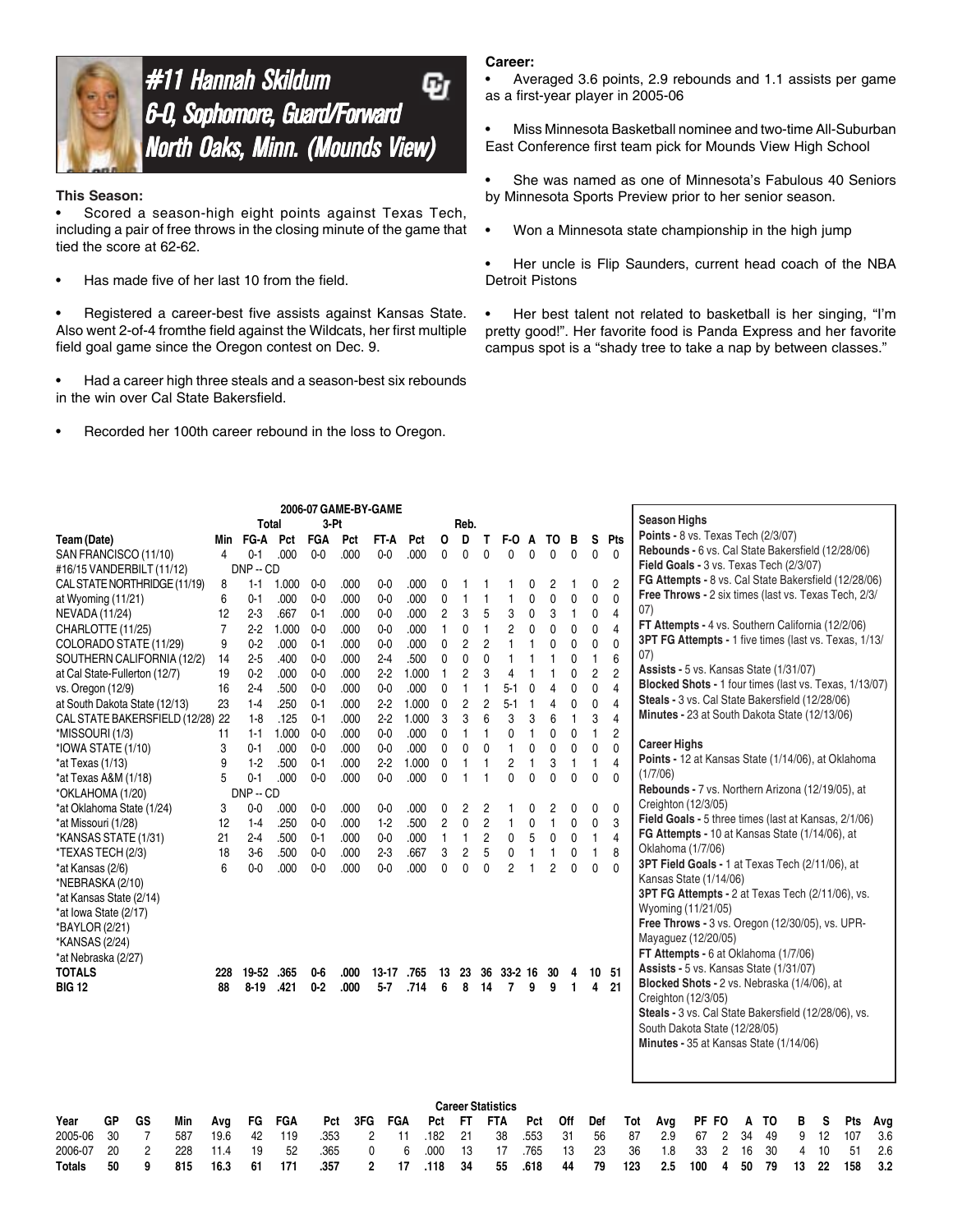

#12 Anna Nedovic 6-4, Senior, Forward Ballerup, Denmark (Falkonergaarden)

#### **This Season:**

• Played her 100th game in a Buffs' uniform during the Missouri game on Jan. 28.

• Recorded her seventh career double-double, and first this season, with 10 points and 10 rebounds against Cal State Bakersfield.

• Had two 3-point field goals against Cal State Bakersfield, after making just two in the previous 10 games.

#### **Career:**

• Tied with Emily Waner (2003-04) for 13th on CU's all-time list for 3-point field goals (51) and is 25th in blocked shots (31).

Has seven career double-doubles which is tied for 17th on CU's career list.

• Ranked third on the team in rebounding as a junior with 130 and was the only player to start all 30 games.

As a sophomore, she topped CU and ranked 13th in the Big 12 Conference in rebounding at 6.5 per game.

• A native of Ballerup, Denmark, outside Copenhagen, played her club basketball for BF Copenhagen.

• She was named the Danish Player of the Year in 2002 in the Elite Division after leading her team to the Danish Championship during her first season in the senior league.

She is fluent in several languages, including Spanish and German.

• Her favorite non-basketball activity is shopping and if she could try any sport other than basketball it would be water polo.

|                                                                                                                                                                                                                                                                                                                                                                                                                                                                                                    |                                                                             |                                                                                                                    |                                                                                              | 2006-07 GAME-BY-GAME                                                                                       |                                                                             |                                                                                  |                                                                      |                                                                                                               |                                                                              |                                                                  |                                                                                                      |                                                                                               |                                                                              |                                                           |                                                                          |                                                                                           | <b>Season Highs</b>                                                                                                                                                                                                                                                                                                                                                                                                                           |                                      |                                    |                                |                                   |                                                      |                                            |                                      |                                        |
|----------------------------------------------------------------------------------------------------------------------------------------------------------------------------------------------------------------------------------------------------------------------------------------------------------------------------------------------------------------------------------------------------------------------------------------------------------------------------------------------------|-----------------------------------------------------------------------------|--------------------------------------------------------------------------------------------------------------------|----------------------------------------------------------------------------------------------|------------------------------------------------------------------------------------------------------------|-----------------------------------------------------------------------------|----------------------------------------------------------------------------------|----------------------------------------------------------------------|---------------------------------------------------------------------------------------------------------------|------------------------------------------------------------------------------|------------------------------------------------------------------|------------------------------------------------------------------------------------------------------|-----------------------------------------------------------------------------------------------|------------------------------------------------------------------------------|-----------------------------------------------------------|--------------------------------------------------------------------------|-------------------------------------------------------------------------------------------|-----------------------------------------------------------------------------------------------------------------------------------------------------------------------------------------------------------------------------------------------------------------------------------------------------------------------------------------------------------------------------------------------------------------------------------------------|--------------------------------------|------------------------------------|--------------------------------|-----------------------------------|------------------------------------------------------|--------------------------------------------|--------------------------------------|----------------------------------------|
|                                                                                                                                                                                                                                                                                                                                                                                                                                                                                                    |                                                                             | <b>Total</b>                                                                                                       |                                                                                              | 3-Pt                                                                                                       |                                                                             |                                                                                  |                                                                      |                                                                                                               | Reb.                                                                         |                                                                  |                                                                                                      |                                                                                               |                                                                              |                                                           |                                                                          |                                                                                           | Points - 10 vs. Cal State Bakersfield (12/28/06)                                                                                                                                                                                                                                                                                                                                                                                              |                                      |                                    |                                |                                   |                                                      |                                            |                                      |                                        |
| Team (Date)                                                                                                                                                                                                                                                                                                                                                                                                                                                                                        |                                                                             |                                                                                                                    |                                                                                              | Min FG-A Pct FGA Pct                                                                                       |                                                                             | FT-A                                                                             | Pct                                                                  | O                                                                                                             | D                                                                            | Т                                                                | F-O                                                                                                  | A                                                                                             | то                                                                           | в                                                         |                                                                          | S Pts                                                                                     | Rebounds - 10 vs. Cal State Bakersfield (12/28/06)                                                                                                                                                                                                                                                                                                                                                                                            |                                      |                                    |                                |                                   |                                                      |                                            |                                      |                                        |
| SAN FRANCISCO (11/10)                                                                                                                                                                                                                                                                                                                                                                                                                                                                              |                                                                             | $DNP - CD$                                                                                                         |                                                                                              |                                                                                                            |                                                                             |                                                                                  |                                                                      |                                                                                                               |                                                                              |                                                                  |                                                                                                      |                                                                                               |                                                                              |                                                           |                                                                          |                                                                                           | Field Goals - 3 vs. Cal State Bakersfield (12/28/06),                                                                                                                                                                                                                                                                                                                                                                                         |                                      |                                    |                                |                                   |                                                      |                                            |                                      |                                        |
| #16/15 VANDERBILT (11/12)                                                                                                                                                                                                                                                                                                                                                                                                                                                                          | 17                                                                          | $2-3$                                                                                                              | .667                                                                                         | $0 - 0$                                                                                                    | .000                                                                        | $2-3$                                                                            | .667                                                                 | 2                                                                                                             | 2                                                                            | 4                                                                |                                                                                                      | 0                                                                                             | 1                                                                            | 0                                                         | 1                                                                        | 6                                                                                         | at South Dakota State (12/13/06)                                                                                                                                                                                                                                                                                                                                                                                                              |                                      |                                    |                                |                                   |                                                      |                                            |                                      |                                        |
| CAL STATE NORTHRIDGE (11/19)                                                                                                                                                                                                                                                                                                                                                                                                                                                                       | 12                                                                          | $1-2$                                                                                                              | .500                                                                                         | $0 - 1$                                                                                                    | .000                                                                        | $0-0$                                                                            | .000                                                                 | $\overline{2}$                                                                                                | 1                                                                            | 3                                                                | $\overline{c}$                                                                                       | 0                                                                                             | $\mathbf 0$                                                                  | 0                                                         | $\mathbf{1}$                                                             | $\overline{c}$                                                                            | FG Attempts - 8 vs. Cal State Bakersfield (12/28/06)                                                                                                                                                                                                                                                                                                                                                                                          |                                      |                                    |                                |                                   |                                                      |                                            |                                      |                                        |
| at Wyoming (11/21)                                                                                                                                                                                                                                                                                                                                                                                                                                                                                 | $\overline{c}$                                                              | $0 - 0$                                                                                                            | .000                                                                                         | $0-0$                                                                                                      | .000                                                                        | $0-0$                                                                            | .000                                                                 | $\mathbf 0$                                                                                                   | 0                                                                            | $\mathbf 0$                                                      | 0                                                                                                    | 0                                                                                             | $\mathbf 0$                                                                  | $\mathbf 0$                                               | 0                                                                        | 0                                                                                         | 3PT Field Goals - 2 vs. Cal State Bakersfield (12/28/                                                                                                                                                                                                                                                                                                                                                                                         |                                      |                                    |                                |                                   |                                                      |                                            |                                      |                                        |
| <b>NEVADA (11/24)</b>                                                                                                                                                                                                                                                                                                                                                                                                                                                                              | 9                                                                           | $0 - 1$                                                                                                            | .000                                                                                         | $0 - 0$                                                                                                    | .000                                                                        | $0 - 0$                                                                          | .000                                                                 | $\mathbf{0}$                                                                                                  | 3                                                                            | 3                                                                | 0                                                                                                    | $\mathbf{1}$                                                                                  | $\mathbf{1}$                                                                 | 0                                                         | $\mathbf{0}$                                                             | $\mathbf{0}$                                                                              |                                                                                                                                                                                                                                                                                                                                                                                                                                               |                                      |                                    |                                |                                   |                                                      |                                            |                                      |                                        |
| CHARLOTTE (11/25)                                                                                                                                                                                                                                                                                                                                                                                                                                                                                  | 9                                                                           | $0 - 1$                                                                                                            | .000                                                                                         | $0 - 0$                                                                                                    | .000                                                                        | $0 - 0$                                                                          | .000                                                                 | $\overline{c}$                                                                                                | 0                                                                            | $\overline{2}$                                                   |                                                                                                      | 0                                                                                             | $\overline{2}$                                                               | 0                                                         | 0                                                                        | 0                                                                                         | 06)                                                                                                                                                                                                                                                                                                                                                                                                                                           |                                      |                                    |                                |                                   |                                                      |                                            |                                      |                                        |
| COLORADO STATE (11/29)                                                                                                                                                                                                                                                                                                                                                                                                                                                                             | 8                                                                           | $2-3$                                                                                                              | .667                                                                                         | $0 - 0$                                                                                                    | .000                                                                        | $0 - 1$                                                                          | .000                                                                 | $\mathbf{1}$                                                                                                  | $\overline{2}$                                                               | 3                                                                | 1                                                                                                    | 0                                                                                             | $\mathbf 0$                                                                  | 0                                                         | 0                                                                        | 4                                                                                         | 3PT FG Attempts - 3 vs. Cal State Bakersfield (12/28/                                                                                                                                                                                                                                                                                                                                                                                         |                                      |                                    |                                |                                   |                                                      |                                            |                                      |                                        |
| SOUTHERN CALIFORNIA (12/2)                                                                                                                                                                                                                                                                                                                                                                                                                                                                         | 2                                                                           | $0 - 0$                                                                                                            | .000                                                                                         | $0 - 0$                                                                                                    | .000                                                                        | $0 - 0$                                                                          | .000                                                                 | 0                                                                                                             | 0                                                                            | 0                                                                | 1                                                                                                    | 0                                                                                             | 1                                                                            | 0                                                         | 0                                                                        | $\mathbf 0$                                                                               | 06)                                                                                                                                                                                                                                                                                                                                                                                                                                           |                                      |                                    |                                |                                   |                                                      |                                            |                                      |                                        |
| at Cal State-Fullerton (12/7)                                                                                                                                                                                                                                                                                                                                                                                                                                                                      | $\overline{7}$                                                              | $1-3$                                                                                                              | .333                                                                                         | 0 <sub>0</sub>                                                                                             | .000                                                                        | 0 <sub>0</sub>                                                                   | .000                                                                 | $\mathbf{1}$                                                                                                  |                                                                              | $\overline{c}$                                                   | $\overline{c}$                                                                                       | 0                                                                                             | $\mathbf 0$                                                                  | 0                                                         | 0                                                                        | $\overline{c}$                                                                            | Free Throws - 2 four times (last vs. lowa State, 1/10/                                                                                                                                                                                                                                                                                                                                                                                        |                                      |                                    |                                |                                   |                                                      |                                            |                                      |                                        |
| vs. Oregon (12/9)                                                                                                                                                                                                                                                                                                                                                                                                                                                                                  | 26                                                                          | $1 - 5$                                                                                                            | .200                                                                                         | $1 - 1$                                                                                                    | 1.000                                                                       | $2 - 2$                                                                          | 1.000                                                                | 4                                                                                                             | $\overline{2}$                                                               | 6                                                                | $\mathbf{1}$                                                                                         | 0                                                                                             | 3                                                                            | $\mathbf{1}$                                              | $\mathbf{1}$                                                             | 5                                                                                         | (07)                                                                                                                                                                                                                                                                                                                                                                                                                                          |                                      |                                    |                                |                                   |                                                      |                                            |                                      |                                        |
| at South Dakota State (12/13)                                                                                                                                                                                                                                                                                                                                                                                                                                                                      | 25                                                                          | $3-4$                                                                                                              | .750                                                                                         | $1-2$                                                                                                      | .500                                                                        | $0 - 1$                                                                          | .000                                                                 | 1                                                                                                             | 4                                                                            | 5                                                                | $\overline{c}$                                                                                       | $\mathbf{0}$                                                                                  | $\mathbf{1}$                                                                 | 0                                                         | 1                                                                        | 7                                                                                         | FT Attempts - 4 vs. Oklahoma (1/20/07)                                                                                                                                                                                                                                                                                                                                                                                                        |                                      |                                    |                                |                                   |                                                      |                                            |                                      |                                        |
| CAL STATE BAKERSFIELD (12/28) 16                                                                                                                                                                                                                                                                                                                                                                                                                                                                   |                                                                             | $3-8$                                                                                                              | .375                                                                                         | $2 - 3$                                                                                                    | .667                                                                        | $2-2$                                                                            | 1.000                                                                | 5                                                                                                             | 5                                                                            | 10                                                               | 0                                                                                                    | $\Omega$                                                                                      | 3                                                                            | 0                                                         | 1                                                                        | 10                                                                                        | Assists - 1 three times (last vs. Oklahoma, 1/20/07)                                                                                                                                                                                                                                                                                                                                                                                          |                                      |                                    |                                |                                   |                                                      |                                            |                                      |                                        |
| *MISSOURI (1/3)                                                                                                                                                                                                                                                                                                                                                                                                                                                                                    |                                                                             | $DNP - CD$                                                                                                         |                                                                                              |                                                                                                            |                                                                             |                                                                                  |                                                                      |                                                                                                               |                                                                              |                                                                  |                                                                                                      |                                                                                               |                                                                              |                                                           |                                                                          |                                                                                           | Blocked Shots - 1 at Oklahoma State (1/24/07), vs.                                                                                                                                                                                                                                                                                                                                                                                            |                                      |                                    |                                |                                   |                                                      |                                            |                                      |                                        |
| *IOWA STATE (1/10)                                                                                                                                                                                                                                                                                                                                                                                                                                                                                 | 6                                                                           | 0 <sub>0</sub>                                                                                                     | .000                                                                                         | $0-0$                                                                                                      | .000                                                                        | $2 - 2$                                                                          | 1.000                                                                | 0                                                                                                             |                                                                              | 0                                                                | $\Omega$                                                                                             | 0                                                                                             | 0                                                                            | 0                                                         | 0                                                                        | $\overline{c}$                                                                            | Oregon (12/9/06)                                                                                                                                                                                                                                                                                                                                                                                                                              |                                      |                                    |                                |                                   |                                                      |                                            |                                      |                                        |
| *at Texas (1/13)                                                                                                                                                                                                                                                                                                                                                                                                                                                                                   | 2                                                                           | $0 - 0$                                                                                                            | .000                                                                                         | 0 <sub>0</sub>                                                                                             | .000                                                                        | $0-0$                                                                            | .000                                                                 | 0                                                                                                             |                                                                              | 1                                                                | 0                                                                                                    | 1                                                                                             | $\mathbf 0$                                                                  | 0                                                         | 0                                                                        | $\mathbf 0$                                                                               | Steals - 1 six times (last vs. Oklahoma, 1/20/07)                                                                                                                                                                                                                                                                                                                                                                                             |                                      |                                    |                                |                                   |                                                      |                                            |                                      |                                        |
| *at Texas A&M (1/18)                                                                                                                                                                                                                                                                                                                                                                                                                                                                               |                                                                             | $DNP - CD$                                                                                                         |                                                                                              |                                                                                                            |                                                                             |                                                                                  |                                                                      |                                                                                                               |                                                                              |                                                                  |                                                                                                      |                                                                                               |                                                                              |                                                           |                                                                          |                                                                                           | Minutes - 26 vs. Oregon (12/9/06)                                                                                                                                                                                                                                                                                                                                                                                                             |                                      |                                    |                                |                                   |                                                      |                                            |                                      |                                        |
| *OKLAHOMA (1/20)                                                                                                                                                                                                                                                                                                                                                                                                                                                                                   | 20                                                                          | $1-3$                                                                                                              | .333                                                                                         | $0-2$                                                                                                      | .000                                                                        | $2-4$                                                                            | .500                                                                 |                                                                                                               | 2                                                                            | 3                                                                | 4                                                                                                    |                                                                                               | 2                                                                            | 0                                                         | 1                                                                        | 4                                                                                         |                                                                                                                                                                                                                                                                                                                                                                                                                                               |                                      |                                    |                                |                                   |                                                      |                                            |                                      |                                        |
|                                                                                                                                                                                                                                                                                                                                                                                                                                                                                                    |                                                                             |                                                                                                                    |                                                                                              |                                                                                                            |                                                                             |                                                                                  |                                                                      |                                                                                                               |                                                                              |                                                                  |                                                                                                      |                                                                                               |                                                                              |                                                           |                                                                          |                                                                                           | <b>Career Highs</b>                                                                                                                                                                                                                                                                                                                                                                                                                           |                                      |                                    |                                |                                   |                                                      |                                            |                                      |                                        |
|                                                                                                                                                                                                                                                                                                                                                                                                                                                                                                    |                                                                             |                                                                                                                    |                                                                                              |                                                                                                            |                                                                             |                                                                                  |                                                                      |                                                                                                               |                                                                              |                                                                  |                                                                                                      |                                                                                               |                                                                              |                                                           |                                                                          |                                                                                           |                                                                                                                                                                                                                                                                                                                                                                                                                                               |                                      |                                    |                                |                                   |                                                      |                                            |                                      |                                        |
|                                                                                                                                                                                                                                                                                                                                                                                                                                                                                                    |                                                                             |                                                                                                                    |                                                                                              |                                                                                                            |                                                                             |                                                                                  |                                                                      |                                                                                                               |                                                                              |                                                                  |                                                                                                      |                                                                                               |                                                                              |                                                           |                                                                          |                                                                                           |                                                                                                                                                                                                                                                                                                                                                                                                                                               |                                      |                                    |                                |                                   |                                                      |                                            |                                      |                                        |
|                                                                                                                                                                                                                                                                                                                                                                                                                                                                                                    |                                                                             |                                                                                                                    |                                                                                              |                                                                                                            |                                                                             |                                                                                  |                                                                      |                                                                                                               |                                                                              |                                                                  |                                                                                                      |                                                                                               |                                                                              |                                                           |                                                                          |                                                                                           |                                                                                                                                                                                                                                                                                                                                                                                                                                               |                                      |                                    |                                |                                   |                                                      |                                            |                                      |                                        |
|                                                                                                                                                                                                                                                                                                                                                                                                                                                                                                    |                                                                             |                                                                                                                    |                                                                                              |                                                                                                            |                                                                             |                                                                                  |                                                                      |                                                                                                               |                                                                              |                                                                  |                                                                                                      |                                                                                               |                                                                              |                                                           |                                                                          |                                                                                           |                                                                                                                                                                                                                                                                                                                                                                                                                                               |                                      |                                    |                                |                                   |                                                      |                                            |                                      |                                        |
|                                                                                                                                                                                                                                                                                                                                                                                                                                                                                                    |                                                                             |                                                                                                                    |                                                                                              |                                                                                                            |                                                                             |                                                                                  |                                                                      |                                                                                                               |                                                                              |                                                                  |                                                                                                      |                                                                                               |                                                                              |                                                           |                                                                          |                                                                                           |                                                                                                                                                                                                                                                                                                                                                                                                                                               |                                      |                                    |                                |                                   |                                                      |                                            |                                      |                                        |
|                                                                                                                                                                                                                                                                                                                                                                                                                                                                                                    |                                                                             |                                                                                                                    |                                                                                              |                                                                                                            |                                                                             |                                                                                  |                                                                      |                                                                                                               |                                                                              |                                                                  |                                                                                                      |                                                                                               |                                                                              |                                                           |                                                                          |                                                                                           |                                                                                                                                                                                                                                                                                                                                                                                                                                               |                                      |                                    |                                |                                   |                                                      |                                            |                                      |                                        |
|                                                                                                                                                                                                                                                                                                                                                                                                                                                                                                    |                                                                             |                                                                                                                    |                                                                                              |                                                                                                            |                                                                             |                                                                                  |                                                                      |                                                                                                               |                                                                              |                                                                  |                                                                                                      |                                                                                               |                                                                              |                                                           |                                                                          |                                                                                           | 3PT FG Attempts - 8 vs. lowa State (3/8/05)                                                                                                                                                                                                                                                                                                                                                                                                   |                                      |                                    |                                |                                   |                                                      |                                            |                                      |                                        |
|                                                                                                                                                                                                                                                                                                                                                                                                                                                                                                    |                                                                             |                                                                                                                    |                                                                                              |                                                                                                            |                                                                             |                                                                                  |                                                                      |                                                                                                               |                                                                              |                                                                  |                                                                                                      |                                                                                               |                                                                              |                                                           |                                                                          |                                                                                           |                                                                                                                                                                                                                                                                                                                                                                                                                                               |                                      |                                    |                                |                                   |                                                      |                                            |                                      |                                        |
|                                                                                                                                                                                                                                                                                                                                                                                                                                                                                                    |                                                                             |                                                                                                                    |                                                                                              |                                                                                                            |                                                                             |                                                                                  |                                                                      |                                                                                                               |                                                                              |                                                                  |                                                                                                      |                                                                                               |                                                                              |                                                           |                                                                          |                                                                                           | FT Attempts - 8 three times (last vs. Northern                                                                                                                                                                                                                                                                                                                                                                                                |                                      |                                    |                                |                                   |                                                      |                                            |                                      |                                        |
|                                                                                                                                                                                                                                                                                                                                                                                                                                                                                                    |                                                                             |                                                                                                                    |                                                                                              |                                                                                                            |                                                                             |                                                                                  |                                                                      |                                                                                                               |                                                                              |                                                                  |                                                                                                      |                                                                                               |                                                                              |                                                           |                                                                          |                                                                                           | Colorado 12/29/04)                                                                                                                                                                                                                                                                                                                                                                                                                            |                                      |                                    |                                |                                   |                                                      |                                            |                                      |                                        |
|                                                                                                                                                                                                                                                                                                                                                                                                                                                                                                    |                                                                             |                                                                                                                    |                                                                                              |                                                                                                            |                                                                             |                                                                                  |                                                                      |                                                                                                               |                                                                              |                                                                  |                                                                                                      |                                                                                               |                                                                              |                                                           |                                                                          |                                                                                           | Assists -4 vs. Nebraska (3/2/05), at Washington (12/                                                                                                                                                                                                                                                                                                                                                                                          |                                      |                                    |                                |                                   |                                                      |                                            |                                      |                                        |
|                                                                                                                                                                                                                                                                                                                                                                                                                                                                                                    |                                                                             |                                                                                                                    |                                                                                              |                                                                                                            |                                                                             |                                                                                  |                                                                      |                                                                                                               |                                                                              |                                                                  |                                                                                                      |                                                                                               |                                                                              |                                                           |                                                                          |                                                                                           | 21/04                                                                                                                                                                                                                                                                                                                                                                                                                                         |                                      |                                    |                                |                                   |                                                      |                                            |                                      |                                        |
|                                                                                                                                                                                                                                                                                                                                                                                                                                                                                                    |                                                                             |                                                                                                                    |                                                                                              |                                                                                                            |                                                                             |                                                                                  |                                                                      |                                                                                                               |                                                                              |                                                                  |                                                                                                      |                                                                                               |                                                                              |                                                           |                                                                          |                                                                                           | Steals - 4 vs. Manhattan (1/2/05)                                                                                                                                                                                                                                                                                                                                                                                                             |                                      |                                    |                                |                                   |                                                      |                                            |                                      |                                        |
|                                                                                                                                                                                                                                                                                                                                                                                                                                                                                                    |                                                                             |                                                                                                                    |                                                                                              |                                                                                                            |                                                                             |                                                                                  |                                                                      |                                                                                                               |                                                                              |                                                                  |                                                                                                      |                                                                                               |                                                                              |                                                           |                                                                          |                                                                                           | <b>Blocks - 3 at Texas A&amp;M (2/5/05)</b>                                                                                                                                                                                                                                                                                                                                                                                                   |                                      |                                    |                                |                                   |                                                      |                                            |                                      |                                        |
|                                                                                                                                                                                                                                                                                                                                                                                                                                                                                                    |                                                                             |                                                                                                                    |                                                                                              |                                                                                                            |                                                                             |                                                                                  |                                                                      |                                                                                                               |                                                                              |                                                                  |                                                                                                      |                                                                                               |                                                                              |                                                           |                                                                          |                                                                                           |                                                                                                                                                                                                                                                                                                                                                                                                                                               |                                      |                                    |                                |                                   |                                                      |                                            |                                      |                                        |
|                                                                                                                                                                                                                                                                                                                                                                                                                                                                                                    |                                                                             |                                                                                                                    |                                                                                              |                                                                                                            |                                                                             |                                                                                  |                                                                      |                                                                                                               |                                                                              |                                                                  |                                                                                                      |                                                                                               |                                                                              |                                                           |                                                                          |                                                                                           |                                                                                                                                                                                                                                                                                                                                                                                                                                               |                                      |                                    |                                |                                   |                                                      |                                            |                                      |                                        |
|                                                                                                                                                                                                                                                                                                                                                                                                                                                                                                    |                                                                             |                                                                                                                    |                                                                                              |                                                                                                            |                                                                             |                                                                                  |                                                                      |                                                                                                               |                                                                              |                                                                  |                                                                                                      |                                                                                               |                                                                              |                                                           |                                                                          |                                                                                           |                                                                                                                                                                                                                                                                                                                                                                                                                                               |                                      |                                    |                                |                                   |                                                      |                                            |                                      |                                        |
|                                                                                                                                                                                                                                                                                                                                                                                                                                                                                                    |                                                                             |                                                                                                                    |                                                                                              |                                                                                                            |                                                                             |                                                                                  |                                                                      |                                                                                                               |                                                                              |                                                                  |                                                                                                      |                                                                                               |                                                                              |                                                           |                                                                          |                                                                                           |                                                                                                                                                                                                                                                                                                                                                                                                                                               |                                      |                                    |                                |                                   |                                                      |                                            |                                      |                                        |
|                                                                                                                                                                                                                                                                                                                                                                                                                                                                                                    |                                                                             |                                                                                                                    |                                                                                              |                                                                                                            |                                                                             |                                                                                  |                                                                      |                                                                                                               |                                                                              |                                                                  |                                                                                                      |                                                                                               |                                                                              |                                                           |                                                                          |                                                                                           |                                                                                                                                                                                                                                                                                                                                                                                                                                               |                                      |                                    |                                |                                   |                                                      |                                            |                                      |                                        |
|                                                                                                                                                                                                                                                                                                                                                                                                                                                                                                    |                                                                             |                                                                                                                    |                                                                                              |                                                                                                            |                                                                             |                                                                                  |                                                                      |                                                                                                               |                                                                              |                                                                  |                                                                                                      |                                                                                               |                                                                              |                                                           |                                                                          |                                                                                           |                                                                                                                                                                                                                                                                                                                                                                                                                                               |                                      |                                    |                                |                                   |                                                      |                                            |                                      |                                        |
|                                                                                                                                                                                                                                                                                                                                                                                                                                                                                                    |                                                                             |                                                                                                                    |                                                                                              |                                                                                                            |                                                                             |                                                                                  |                                                                      |                                                                                                               |                                                                              |                                                                  |                                                                                                      |                                                                                               |                                                                              |                                                           |                                                                          |                                                                                           |                                                                                                                                                                                                                                                                                                                                                                                                                                               |                                      |                                    |                                |                                   |                                                      |                                            |                                      |                                        |
|                                                                                                                                                                                                                                                                                                                                                                                                                                                                                                    |                                                                             |                                                                                                                    |                                                                                              |                                                                                                            |                                                                             |                                                                                  |                                                                      |                                                                                                               |                                                                              |                                                                  |                                                                                                      |                                                                                               |                                                                              |                                                           |                                                                          |                                                                                           |                                                                                                                                                                                                                                                                                                                                                                                                                                               |                                      |                                    |                                |                                   |                                                      |                                            |                                      |                                        |
|                                                                                                                                                                                                                                                                                                                                                                                                                                                                                                    |                                                                             |                                                                                                                    |                                                                                              |                                                                                                            |                                                                             |                                                                                  |                                                                      |                                                                                                               |                                                                              |                                                                  |                                                                                                      |                                                                                               |                                                                              |                                                           |                                                                          |                                                                                           |                                                                                                                                                                                                                                                                                                                                                                                                                                               |                                      |                                    |                                |                                   |                                                      |                                            |                                      |                                        |
|                                                                                                                                                                                                                                                                                                                                                                                                                                                                                                    |                                                                             |                                                                                                                    |                                                                                              |                                                                                                            |                                                                             |                                                                                  |                                                                      |                                                                                                               |                                                                              |                                                                  |                                                                                                      |                                                                                               |                                                                              |                                                           |                                                                          |                                                                                           |                                                                                                                                                                                                                                                                                                                                                                                                                                               |                                      |                                    |                                |                                   |                                                      |                                            |                                      |                                        |
| *at Oklahoma State (1/24)<br>*at Missouri (1/28)<br>*KANSAS STATE (1/31)<br>*TEXAS TECH (2/3)<br>*at Kansas (2/6)<br>*NEBRASKA (2/10)<br>*at Kansas State (2/14)<br>*at lowa State (2/17)<br>*BAYLOR (2/21)<br>*KANSAS (2/24)<br>*at Nebraska (2/27)<br><b>TOTALS</b><br><b>BIG 12</b><br>GР<br>GS<br>Year<br>Min<br>$\mathbf{1}$<br>279<br>2003-04<br>26<br>27<br>2004-05<br>28<br>861<br>30<br>2005-06<br>30<br>643<br>18<br>$\mathbf 0$<br>2006-07<br>177<br>102<br>58<br>1960<br><b>Totals</b> | 5<br>4<br>3<br>4<br>177<br>44<br>Avq<br>10.7<br>30.8<br>21.4<br>9.8<br>19.2 | $0-3$<br>$0 - 1$<br>0 <sub>0</sub><br>$0 - 1$<br>$DNP - CD$<br>14-38<br>$1-8$<br>FG<br>29<br>79<br>64<br>14<br>186 | .000<br>.000<br>.000<br>.000.<br>.368<br>.125<br><b>FGA</b><br>83<br>219<br>154<br>38<br>494 | $0 - 1$<br>$0 - 1$<br>$0 - 0$<br>$0 - 1$<br>4-12<br>$0 - 5$<br>Pct<br>.349<br>.361<br>.416<br>.368<br>.377 | .000<br>.000<br>.000<br>.000<br>.333<br>,000<br>3FG<br>12<br>25<br>10<br>51 | $0 - 0$<br>$0-0$<br>$0-0$<br>$0 - 0$<br>10-15<br>$4-6$<br><b>FGA</b><br>4<br>186 | .000<br>.000<br>.000<br>.000<br>.667<br>.667<br>42<br>93<br>39<br>12 | 0<br>0<br>$\mathbf{1}$<br>$\mathbf{0}$<br>20<br>$\overline{2}$<br>Pct<br>.286<br>.269<br>.256<br>.333<br>.274 | 2<br>$\mathbf 0$<br>0<br>26<br>6<br><b>FT</b><br>14<br>57<br>22<br>10<br>103 | 1<br>$\overline{c}$<br>$\overline{1}$<br>$\mathbf{0}$<br>46<br>8 | 2<br>1<br>0<br>0<br>18<br>7<br><b>Career Statistics</b><br><b>FTA</b><br>22<br>82<br>43<br>15<br>162 | 0<br>0<br>0<br>$\Omega$<br>3<br>$\overline{2}$<br>Pct<br>.636<br>.695<br>.512<br>.667<br>.636 | $\mathbf{1}$<br>$\mathbf 0$<br>$\mathbf 0$<br>$\mathbf{0}$<br>15<br>3<br>121 | 1<br>0<br>0<br>0<br>2<br>1<br>Off<br>10<br>54<br>37<br>20 | 0<br>0<br>0<br>$\Omega$<br>6<br>1<br>Def<br>26<br>128<br>93<br>26<br>273 | $\mathbf 0$<br>$\mathbf 0$<br>$\mathbf 0$<br>$\mathbf{0}$<br>42<br>6<br>182<br>130<br>394 | Points - 25 vs. Northern Arizona (12/19/05)<br>Rebounds - 13 vs. Northern Colorado (2/13/06)<br>Field Goals - 11 vs. Northern Arizona (12/19/05)<br>FG Attempts - 15 vs. Northern Arizona (12/19/05), at<br>Pacific (12/18/04)<br>3PT Field Goals - 4 vs. Loyola Marymount (11/19/04)<br>Free Throws - 8 vs. Creighton (12/4/04)<br>Minutes - 45 vs. Northern Arizona (12/19/05)<br>Tot<br>Avq<br>36<br>1.4<br>6.5<br>4.3<br>46<br>2.6<br>3.9 | PF FO<br>31<br>62<br>73<br>18<br>184 | 0<br>1<br>1<br>0<br>$\overline{2}$ | A<br>16<br>39<br>25<br>3<br>83 | TO<br>27<br>62<br>41<br>15<br>145 | В<br>$\mathbf{1}$<br>19<br>9<br>$\overline{2}$<br>31 | S<br>$\overline{7}$<br>23<br>14<br>6<br>50 | Pts<br>84<br>240<br>160<br>42<br>526 | Avg<br>3.2<br>8.6<br>5.3<br>2.3<br>5.2 |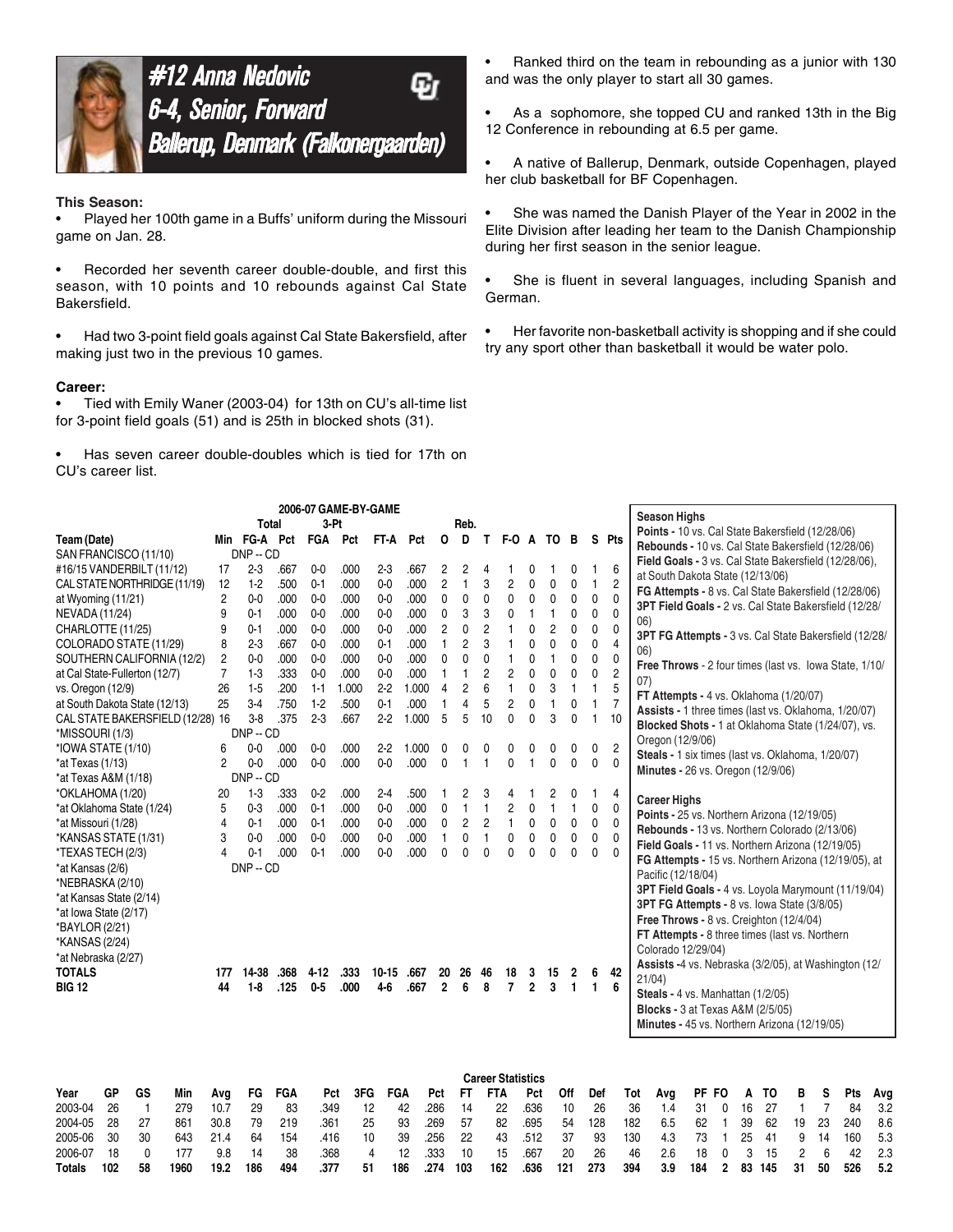

**#13 Courtney Wallace** 5-10, Senior, Forward Colorado Springs, Colo. (Air Academy/UCCS) (Air Academy/UCCS)

Ω

#### **This Season:**

• Recorded her first career field goal on a reverse lay up in the closing seconds of CU's 80-60 win over Nevada.

• Recipient of the team's Practice Player Award last year and earned a scholarship for the 2006-07 academic year.

#### **Career:**

• Played in 15 of 30 games as a junior and recorded her first stats with a rebound, field goal attempt and two free-throw attempts against Northern Iowa.

• Transfered from CU-Colorado Springs in the fall of 2004 after playing two seasons with the Mountain Lions.

• Played basketball, softball, soccer and ran track during her prep career at Air Academy.

• Was the team's leading rebounder and second leading scorer for the Cadets her senior season averaging 13 points and seven boards per game.

- As a senior, her .465 hitting percentage during the softball season, was the 10th best in the state.
- If she could be on the cover of any magazine it would be Time.
- If she could try any sport besides basketball it would be hockey.
- Lists her most memorable moment in sports as taking a charge during last year's game at Oklahoma.

|                                 |   |                |             |         | 2006-07 GAME-BY-GAME |          |      |              |          |              |              |   |      |   |   |                |                                                                                          |
|---------------------------------|---|----------------|-------------|---------|----------------------|----------|------|--------------|----------|--------------|--------------|---|------|---|---|----------------|------------------------------------------------------------------------------------------|
|                                 |   | <b>Total</b>   |             | $3-Pt$  |                      |          |      |              | Reb.     |              |              |   |      |   |   |                | <b>Season Highs</b>                                                                      |
| Team (Date)                     |   | Min FG-A Pct   |             | FGA Pct |                      | FT-A Pct |      | $\mathbf{o}$ | D        |              | T F-0 A      |   | TO B |   |   | S Pts          | Points - 2 vs. Nevada (11/24/06)                                                         |
| SAN FRANCISCO (11/10)           |   | $DNP - CD$     |             |         |                      |          |      |              |          |              |              |   |      |   |   |                | Field Goals - 1 vs. Nevada (11/24/06)                                                    |
| #16/15 VANDERBILT (11/12)       |   | $DNP - CD$     |             |         |                      |          |      |              |          |              |              |   |      |   |   |                | <b>FG Attempts - 1 vs. Nevada (11/24/06)</b>                                             |
| CAL STATE NORTHRIDGE (11/19)    |   | 0 <sub>0</sub> | .000        | $0-0$   | .000                 | $0-0$    | .000 | U            |          | <sup>0</sup> |              |   |      |   | U | $\mathbf{0}$   | Minutes - 2 at South Dakota State (12/13/06)                                             |
| at Wyoming (11/21)              |   | $DNP - CD$     |             |         |                      |          |      |              |          |              |              |   |      |   |   |                | <b>Career Highs</b>                                                                      |
| NEVADA (11/24)                  |   |                | $1-1$ 1.000 | $0-0$   | .000                 | $0-0$    | .000 |              |          |              |              |   |      |   | 0 | $\overline{2}$ |                                                                                          |
| CHARLOTTE (11/25)               |   | $DNP - CD$     |             |         |                      |          |      |              |          |              |              |   |      |   |   |                | <b>Points - 2 vs. Nevada (11/24/06)</b>                                                  |
| COLORADO STATE (11/29)          |   | $DNP - CD$     |             |         |                      |          |      |              |          |              |              |   |      |   |   |                | Rebounds - 3 vs. UPR-Mayaguez (12/20/05)<br><b>Field Goals - 1 vs. Nevada (11/24/06)</b> |
| SOUTHERN CALIFORNIA (12/2)      |   | $DNP - CD$     |             |         |                      |          |      |              |          |              |              |   |      |   |   |                | FG Attempts - 2 vs. UPR-Mayaguez (12/20/05)                                              |
| at Cal State-Fullerton (12/7)   |   | $DNP - CD$     |             |         |                      |          |      |              |          |              |              |   |      |   |   |                | <b>3PT FG Attempts - 1 at Missouri (1/18/06)</b>                                         |
| vs. Oregon (12/9)               |   | $DNP - CD$     |             |         |                      |          |      |              |          |              |              |   |      |   |   |                | Free Throws - 1 at Oklahoma (1/7/06), vs. UPR-                                           |
| at South Dakota State (12/13)   | 2 | $0-0$          | .000        | $0-0$   | .000                 | $0-0$    | .000 |              |          |              |              |   |      |   | 0 | 0              | Mayaguez (12/20/05)                                                                      |
| CAL STATE BAKERSFIELD (12/28) 1 |   | $0 - 0$        | .000        | $0 - 0$ | .000                 | $0 - 0$  | .000 | 0            | $\Omega$ | $\mathbf{0}$ | <sup>0</sup> | 0 | 0    | 0 | 0 | $\mathbf{0}$   | FT Attempts - 2 three times (at Oklahoma, 1/7/06)                                        |
| *MISSOURI (1/3)                 |   | $DNP - CD$     |             |         |                      |          |      |              |          |              |              |   |      |   |   |                | Assists - 1 vs. UPR-Mayaguez (12/20/05)                                                  |
| *IOWA STATE (1/10)              |   | $DNP - CD$     |             |         |                      |          |      |              |          |              |              |   |      |   |   |                | Steals - 1 at Baylor (2/22/06), vs. UPR-Mayaguez                                         |
| $*$ at Texas (1/13)             | 1 |                | $0-0$ .000  | $0 - 0$ | .000                 | $0-0$    | .000 |              |          |              |              |   |      |   |   | $\Omega$       | (12/20/05)                                                                               |
| *at Texas A&M (1/18)            |   | $DNP - CD$     |             |         |                      |          |      |              |          |              |              |   |      |   |   |                | Minutes - 10 vs. UPR-Mayaguez (12/20/05)                                                 |
| *OKLAHOMA (1/20)                |   | $DNP - CD$     |             |         |                      |          |      |              |          |              |              |   |      |   |   |                |                                                                                          |
| *at Oklahoma State (1/24)       |   | $DNP - CD$     |             |         |                      |          |      |              |          |              |              |   |      |   |   |                |                                                                                          |
| *at Missouri (1/28)             |   | $DNP - CD$     |             |         |                      |          |      |              |          |              |              |   |      |   |   |                |                                                                                          |
| *KANSAS STATE (1/31)            |   | $DNP - CD$     |             |         |                      |          |      |              |          |              |              |   |      |   |   |                |                                                                                          |
| *TEXAS TECH (2/3)               |   | $DNP - CD$     |             |         |                      |          |      |              |          |              |              |   |      |   |   |                |                                                                                          |
| *at Kansas (2/6)                |   | $DNP - CD$     |             |         |                      |          |      |              |          |              |              |   |      |   |   |                |                                                                                          |
| *NEBRASKA (2/10)                |   |                |             |         |                      |          |      |              |          |              |              |   |      |   |   |                |                                                                                          |
| *at Kansas State (2/14)         |   |                |             |         |                      |          |      |              |          |              |              |   |      |   |   |                |                                                                                          |
| *at lowa State (2/17)           |   |                |             |         |                      |          |      |              |          |              |              |   |      |   |   |                |                                                                                          |
| *BAYLOR (2/21)                  |   |                |             |         |                      |          |      |              |          |              |              |   |      |   |   |                |                                                                                          |
| *KANSAS (2/24)                  |   |                |             |         |                      |          |      |              |          |              |              |   |      |   |   |                |                                                                                          |
| *at Nebraska (2/27)             |   |                |             |         |                      |          |      |              |          |              |              |   |      |   |   |                |                                                                                          |
| <b>TOTALS</b>                   | 6 | $1-1$          | 1.000       | $0-0$   | .000                 | $0-0$    | .000 |              |          |              |              |   |      |   |   | $\overline{2}$ |                                                                                          |

|               |     |                |     |            |                |        |       |              |             |      | <b>Career Statistics</b>                                          |  |  |                                   |  |  |  |  |
|---------------|-----|----------------|-----|------------|----------------|--------|-------|--------------|-------------|------|-------------------------------------------------------------------|--|--|-----------------------------------|--|--|--|--|
| Year          | GP. | - GS           | Min | Ava        |                | FG FGA |       |              |             |      | Pct 3FG FGA Pct FT FTA Pct Off Def Tot Avg PF-FO A-TO B S Pts Avg |  |  |                                   |  |  |  |  |
| 2005-06 15    |     | $\overline{0}$ | 40  | $\sim$ 2.7 | $\overline{0}$ | 4      | .000  | $0 \t 1$     |             |      | 000 2 5 400 3 5 8 0.5 5 0 1 1 0 2 2 0.1                           |  |  |                                   |  |  |  |  |
| 2006-07 5 0   |     |                |     | 6 1.2 1    |                |        | 1.000 |              | $0\qquad 0$ |      | $.000$ 0 0                                                        |  |  | 000 0 0 0 0.0 2 0 0 0 0 0 0 2 0.4 |  |  |  |  |
| <b>Totals</b> | 20  | $\mathbf{0}$   | 46. | - 2.3      |                | -5     | .200  | $\mathbf{0}$ |             | .000 | 2 5 .400 3 5 8 0.4 7 0 1 1 0 2 4 0.2                              |  |  |                                   |  |  |  |  |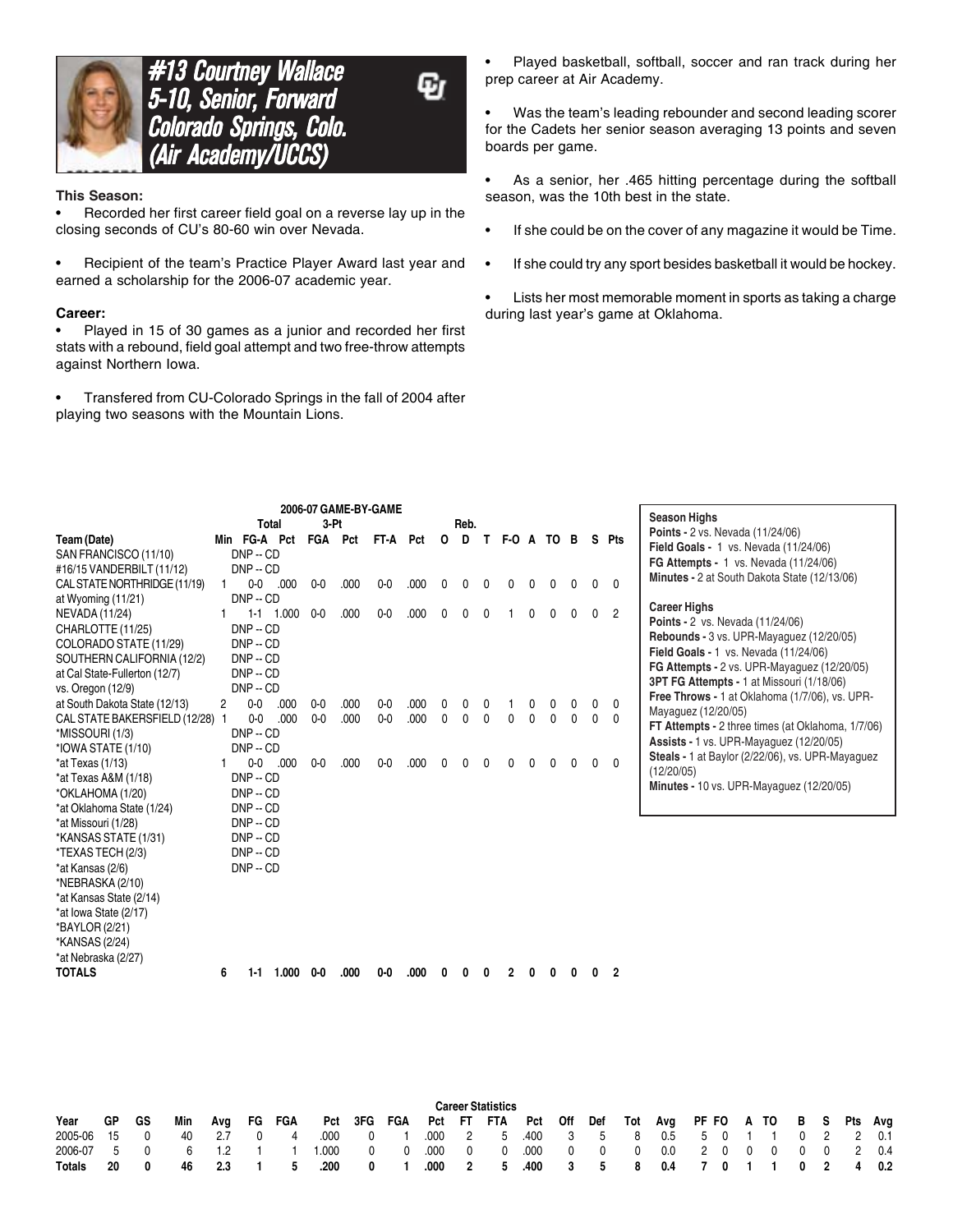

### #21 Jasmina Ilic G 6-1, Senior, Guard/Forward Becej, Serbia (Laza Kostic)

#### **This Season:**

• Ranked 16th in the nation in free-throw percentage through games of Feb. 4 at .886 but increased that mark to .892 after going 4-of-4 against Kansas. Second in the Big 12 in free-throw percentage, sixth in 3-pointers (1.82 3pg) and eighth in scoring (13.8 ppg).

• Hit 12-of-13 from the free throw line against Oklahoma, both career highs, and has hit 44 of her last 48 attempts (.917).

• CU's active career leader in 3-point field goals with 134, ranking sixth on CU's all-time list.

• Became the 21st player in team history to reach 1,000 career points during her 27-point effort against Texas Tech. Now 21st on the school's alltime list with 1,024.

Leads CU with 26 steals which is six more than her 30-game total from 2005-06.

#### **Career:**

• Ranked 10th in scoring (14.8 ppg), ninth in free-throw percentage (.792) and 3-pointers (1.9 3pg) in the Big 12 in 2005-06.

• Registered the third-highest point total in team history with 36 points against Nebraska on Jan. 4, 2006 -- the best output in the Big 12 for the season.

She is the first player in team history to score 33 or more points twice in the same season (2005-06).

• Her 34 points against Cal State-Fullerton last season tied for the fifthbest single-mark in team history, along with teammate Jackie McFarland who also put up 34 in that game...

...which also marks the first time in team history that two players hit the 30-point mark in the same game

• Averaged a team-best 11.4 points and hit 41.2 percent from 3-point land (28x68) during the Big 12 schedule as a sophomore.

• Ranked ninth in 3-point field goals made per game (1.75) and eighth in 3-point field-goal percentage (.412) during league contests.

• A 2003 graduate of Laza Kostic High School in Novi Sad, Serbia, she holds the school record for points in a game with 68.

• Played with several junior national teams, helping the 1999 contingent to the European Championship in Bulgaria and a second place finish in 2000 in Budapest, Hungary. She was named best player at the 1999 championship in Bulgaria and was the youngest player to ever play for the Serbia senior national team in 2003.

She is an only child and her parents were both professional athletes in Serbia. Dad Predrag played soccer and mom Verica played handball.

- Would like to have her own reality show one day.
- Her favorite non-basketball activity is sleeping, "I am very good at it!"

| season.                       |    |    |                                  |      |                   |            | 2006-07 GAME-BY-GAME    |      |            |       |                |                          |                |                |                |                |                |                |                |                                                       |       |   |    |     |    |    |      |      |
|-------------------------------|----|----|----------------------------------|------|-------------------|------------|-------------------------|------|------------|-------|----------------|--------------------------|----------------|----------------|----------------|----------------|----------------|----------------|----------------|-------------------------------------------------------|-------|---|----|-----|----|----|------|------|
|                               |    |    |                                  |      | Total             |            | 3-Pt                    |      |            |       |                | Reb.                     |                |                |                |                |                |                |                | <b>Season Highs</b>                                   |       |   |    |     |    |    |      |      |
| Team (Date)                   |    |    |                                  | Min  | FG-A              | Pct        | <b>FGA</b>              | Pct  | FT-A       | Pct   | 0              | D                        | Т              | F-O            | A              | TO             | в              | S              | Pts            | Points - 29 vs. Oklahoma (1/20/07)                    |       |   |    |     |    |    |      |      |
| SAN FRANCISCO (11/10)         |    |    |                                  | 20   | $1-9$             | .111       | $1-4$                   | .250 | $0-0$      | .000  | 0              | 2                        | $\overline{c}$ | 0              | 1              | 4              | 0              | 0              | 3              | Rebounds - 6 vs. Missouri (1/3/07), at South Dakota   |       |   |    |     |    |    |      |      |
| #16/15 VANDERBILT (11/12)     |    |    |                                  | 36   | $5 - 16$          | .313       | $2-9$                   | .222 | 2.2        | 1.000 | $\mathbf{1}$   | 2                        | 3              | 4              | 3              | $\overline{7}$ | 0              | 1              | 14             | State (12/13/06)                                      |       |   |    |     |    |    |      |      |
| CAL STATE NORTHRIDGE (11/19)  |    |    |                                  | 26   | $8 - 16$          | .500       | $2 - 7$                 | .286 | $0 - 0$    | .000  | $\mathbf{1}$   | 1                        | 2              |                | 4              | 1              | 0              | 1              | 18             | Field Goals - 9 vs. Texas Tech (2/3/07)               |       |   |    |     |    |    |      |      |
| at Wyoming (11/21)            |    |    |                                  | 23   | $3-9$             | .333       | $2-5$                   | .400 | $4-4$      | 1.000 | 0              | 2                        | $\overline{2}$ | 3              | 0              | 4              | 0              | 1              | 12             | FG Attempts - 18 vs. Oklahoma (1/20/07), vs.          |       |   |    |     |    |    |      |      |
| NEVADA (11/24)                |    |    |                                  | 35   | 4-13              | .308       | $2-5$                   | .400 | $4-4$      | 1.000 | $\mathbf{0}$   | 5                        | 5              | 3              | $\overline{2}$ | 6              | $\mathbf{1}$   | 3              | 14             | Southern California (12/2/06)                         |       |   |    |     |    |    |      |      |
| CHARLOTTE (11/25)             |    |    |                                  | 30   | $5 - 12$          | .417       | $1-5$                   | .200 | $3-5$      | .600  | 1              | 3                        | $\overline{4}$ |                | $\Omega$       | 5              | 0              | $\overline{c}$ | 14             | Free Throws - 12 vs. Oklahoma (1/20/07)               |       |   |    |     |    |    |      |      |
| COLORADO STATE (11/29)        |    |    |                                  | 18   | $0 - 7$           | .000       | $0-4$                   | .000 | $2-3$      | .667  | 1              | 0                        | $\mathbf{1}$   | 1              | $\mathbf{1}$   | 0              | 0              | 0              | $\overline{c}$ | FT Attempts - 13 vs. Oklahoma (1/20/07)               |       |   |    |     |    |    |      |      |
| SOUTHERN CALIFORNIA (12/2)    |    |    |                                  | 35   | $7 - 18$          | .444       | $3 - 7$                 | .429 | $5-6$      | .833  | $\mathbf{1}$   | 4                        | 5              | $\overline{c}$ | 4              | $\overline{c}$ | 0              | 0              | 22             | 3PT Field Goals - 5 vs. Texas Tech (2/3/07)           |       |   |    |     |    |    |      |      |
| at Cal State-Fullerton (12/7) |    |    |                                  | 40   | $7 - 11$          | .636       | $0 - 3$                 | .000 | $6-6$      | 1.000 | $\Omega$       | 4                        | 4              | 4              | $\mathbf{1}$   | 5              | 0              | $\overline{c}$ | 20             | 3PT FG Attempts - 11 at Oklahoma State (1/24/07)      |       |   |    |     |    |    |      |      |
| vs. Oregon (12/9)             |    |    |                                  | 34   | $4-13$            | .308       | $1-5$                   | .200 | $2 - 2$    | 1.000 | 0              | 0                        | 0              | 3              | 0              | $\overline{7}$ | 0              | 3              | 11             | Assists - 4 four times (last vs. Iowa State, 1/10/07) |       |   |    |     |    |    |      |      |
| at South Dakota State (12/13) |    |    |                                  | 35   | $6 - 17$          | .353       | $4 - 10$                | .400 | 44         | 1.000 | -1             | 5                        | 6              | 3              | $\mathbf{1}$   | 1              | 1              | 3              | 20             | Blocked Shots - 2 vs. Missouri (1/3/07)               |       |   |    |     |    |    |      |      |
|                               |    |    | CAL STATE BAKERSFIELD (12/28) 23 |      | $4 - 11$          | .364       | $0 - 4$                 | .000 | $0-0$      | .000  | -1             | 3                        | 4              | $\overline{c}$ | 0              | 3              | 0              | 0              | 8              | Steals - 3 three times (last at South Dakota State,   |       |   |    |     |    |    |      |      |
| *MISSOURI (1/3)               |    |    |                                  | 32   | $5-13$            | .385       | $2 - 6$                 | .333 | $3-5$      | .600  | 0              | 6                        | 6              | $\overline{2}$ | 4              | $\overline{4}$ | $\overline{c}$ | 2              | 15             | 12/13/06)                                             |       |   |    |     |    |    |      |      |
| *IOWA STATE (1/10)            |    |    |                                  | 28   | $1-9$             | .111       | $0 - 3$                 | .000 | 66         | 1.000 | -1             | 0                        | 1              | 3              | 4              | 3              | 0              | 1              | 8              | Minutes - 40 three times (last at Oklahoma State, 1/  |       |   |    |     |    |    |      |      |
| $*$ at Texas (1/13)           |    |    |                                  | 35   | $3 - 12$          | .250       | $2 - 7$                 | .286 | 2.2        | 1.000 | -1             | 4                        | 5              | $\overline{c}$ | $\overline{c}$ | 4              | $\mathbf{1}$   | 0              | 10             | 24/07)                                                |       |   |    |     |    |    |      |      |
| *at Texas A&M (1/18)          |    |    |                                  | 37   | $5 - 11$          | .455       | $4-8$                   | .500 | $0-0$      | .000  | 0              | 0                        | 0              | 1              | $\overline{1}$ | 3              | 0              | 1              | 14             | <b>Career Highs</b>                                   |       |   |    |     |    |    |      |      |
| *OKLAHOMA (1/20)              |    |    |                                  | 40   | $7 - 18$          | .389       | $3-8$                   | .375 | $12 - 13$  | .923  | $\mathbf{1}$   | 2                        | 3              | $5-1$          | 1              | 4              | 0              | $\overline{c}$ | 29             | Points - 36 vs. Nebraska (1/4/06)                     |       |   |    |     |    |    |      |      |
| *at Oklahoma State (1/24)     |    |    |                                  | 40   | $6 - 16$          | .375       | $4 - 11$                | .364 | $0 - 0$    | .000  | 0              | 4                        | 4              | $\overline{c}$ | 1              | 4              | 0              | 0              | 16             | Rebounds - 10 vs. Cal State-Fullerton (11/18/05), at  |       |   |    |     |    |    |      |      |
| *at Missouri (1/28)           |    |    |                                  | 29   | $2 - 8$           | .250       | $0-5$                   | .000 | $2-2$      | 1.000 | -1             |                          | 2              | 2              | 0              | 4              | 0              | 2              | 6              | lowa State (2/2/05)                                   |       |   |    |     |    |    |      |      |
| *KANSAS STATE (1/31)          |    |    |                                  | 25   | 36                | .500       | $2 - 3$                 | .667 | $1-2$      | .500  | -1             | 3                        | 4              | 0              | $\overline{c}$ | 1              | 0              | 1              | 9              | Field Goals - 12 vs. Nebraska (1/4/06), vs. Cal       |       |   |    |     |    |    |      |      |
| *TEXAS TECH (2/3)             |    |    |                                  | 35   | $9 - 16$          | .563       | $5 - 10$                | .500 | $4 - 4$    | 1.000 | $\mathbf{1}$   | 3                        | 4              | 4              | 0              | 1              | 1              | 1              | 27             | State-Fullerton (11/18/05)                            |       |   |    |     |    |    |      |      |
| *at Kansas (2/6)              |    |    |                                  | 38   | $4 - 15$          | .267       | $0-5$                   | .000 | 44         | 1.000 | $\overline{c}$ | $\overline{2}$           | 4              |                | 0              | 6              | 0              | $\mathbf{0}$   | 12             | FG Attempts - 25 vs. Nebraska (1/4/06)                |       |   |    |     |    |    |      |      |
| *NEBRASKA (2/10)              |    |    |                                  |      |                   |            |                         |      |            |       |                |                          |                |                |                |                |                |                |                | 3PT Field Goals - 6 at Creighton (12/3/05), at lowa   |       |   |    |     |    |    |      |      |
| *at Kansas State (2/14)       |    |    |                                  |      |                   |            |                         |      |            |       |                |                          |                |                |                |                |                |                |                | State (2/2/05)                                        |       |   |    |     |    |    |      |      |
| *at Iowa State (2/17)         |    |    |                                  |      |                   |            |                         |      |            |       |                |                          |                |                |                |                |                |                |                | 3PT FG Attempts - 15 vs. Nebraska (1/4/06)            |       |   |    |     |    |    |      |      |
| *BAYLOR (2/21)                |    |    |                                  |      |                   |            |                         |      |            |       |                |                          |                |                |                |                |                |                |                | Free Throws - 12 vs. Oklahoma (1/20/07)               |       |   |    |     |    |    |      |      |
| *KANSAS (2/24)                |    |    |                                  |      |                   |            |                         |      |            |       |                |                          |                |                |                |                |                |                |                | FT Attempts - 13 vs. Oklahoma (1/20/07)               |       |   |    |     |    |    |      |      |
| *at Nebraska (2/27)           |    |    |                                  |      |                   |            |                         |      |            |       |                |                          |                |                |                |                |                |                |                | Assists - 7 vs. Northern Colorado (2/13/06)           |       |   |    |     |    |    |      |      |
| <b>TOTALS</b>                 |    |    |                                  | 694  |                   |            | 99-276 .359 40-134 .299 |      | 66-74      | .892  | 15             | 56                       |                | 71 49-1 32     |                | 79             | 6              |                | 26 304         | Blocked Shots - 2 vs. Missouri (1/3/07), vs. Kansas   |       |   |    |     |    |    |      |      |
| <b>BIG 12</b>                 |    |    |                                  | 321  | 45-124 .363 22-66 |            |                         | .333 | 34-38      | .895  | 8              | 25                       |                | 33 22-1 15 34  |                |                | 4              |                | 10 146         | (1/25/05)                                             |       |   |    |     |    |    |      |      |
|                               |    |    |                                  |      |                   |            |                         |      |            |       |                |                          |                |                |                |                |                |                |                | Steals - 5 vs. Nebraska (1/4/06)                      |       |   |    |     |    |    |      |      |
|                               |    |    |                                  |      |                   |            |                         |      |            |       |                |                          |                |                |                |                |                |                |                | Minutes - 40 three times (last at Oklahoma State, 1/  |       |   |    |     |    |    |      |      |
|                               |    |    |                                  |      |                   |            |                         |      |            |       |                |                          |                |                |                |                |                |                |                | 24/07                                                 |       |   |    |     |    |    |      |      |
|                               |    |    |                                  |      |                   |            |                         |      |            |       |                | <b>Career Statistics</b> |                |                |                |                |                |                |                |                                                       |       |   |    |     |    |    |      |      |
| Year                          | GP | GS | Min                              | Avq  | FG                | <b>FGA</b> | Pct                     | 3FG  | <b>FGA</b> |       | Pct            | FT                       |                | FTA            | Pct            |                | Off            | Def            | Tot            | Avg                                                   | PF FO |   | Α  | то  | в  | s  | Pts  | Avg  |
| 2003-04                       | 6  | 0  | 32                               | 5.3  | 3                 | 16         | .188                    | 1    |            | 4     | .250           | $\overline{4}$           |                | 6              | .667           |                | 3              | 0              | 3              | 0.5                                                   | 8     | 0 | -1 | 4   | 0  | 1  | 11   | 1.8  |
| 2004-05                       | 28 | 14 | 590                              | 21.1 | 104               | 276        | .377                    | 38   | 102        |       | .373           | 34                       |                | 50             | .680           |                | 20             | 69             | 89             | 3.2                                                   | 49    | 0 | 24 | 77  | 7  | 14 | 280  | 10.0 |
| 2005-06                       | 29 | 29 | 792                              | 27.3 | 149               | 388        | .384                    | 55   | 162        |       | .340           | 76                       |                | 96             | .792           |                | 27             | 70             | 97             | 3.3                                                   | 56    | 0 | 33 | 79  | 4  | 20 | 429  | 14.8 |
| 2006-07                       | 22 | 22 | 694                              | 31.5 | 99                | 276        | .359                    | 40   | 134        |       | .299           | 66                       |                | 74             | .892           |                | 15             | 56             | 71             | 3.2                                                   | 49    |   | 32 | 79  | 6  | 26 | 304  | 13.8 |
| Totals                        | 85 | 65 | 2108                             | 24.8 | 355               | 966        | .367                    | 134  | 402        |       | .333           | 180                      |                | 226            | .796           |                | 65             | 195            | 260            | 3.1                                                   | 162   | 1 | 90 | 239 | 17 | 61 | 1024 | 12.0 |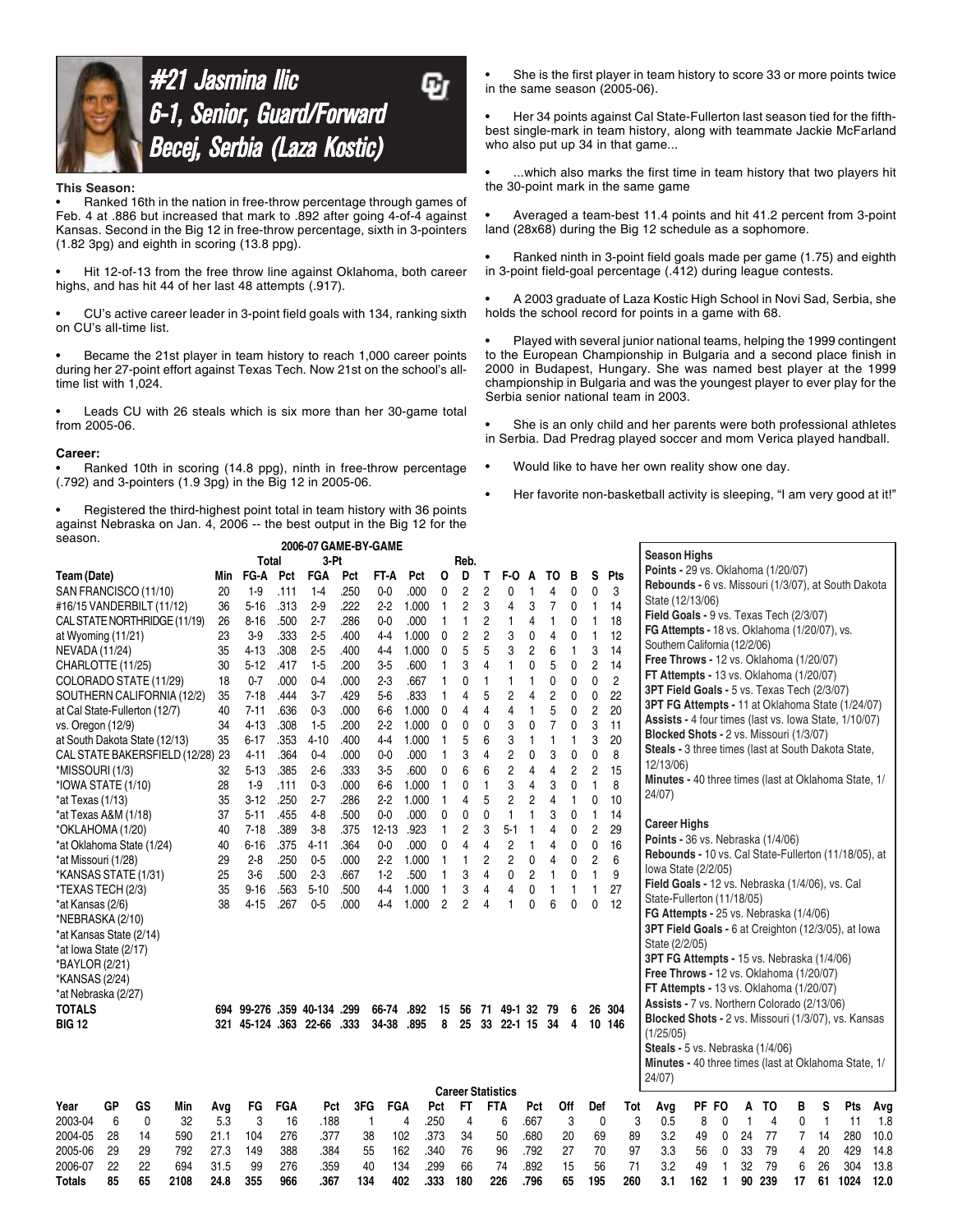

# #23 Candace Rucker 5-10, Freshman, Guard **Memphis, Tenn. (Northside)**

#### **This Season:**

Has scored at least two points in the last 11 games.

Has hit 79 percent from the free-throw line in Big 12 games after starting the season just 7-of-22 (.318). She has hit 7-of-8 from the line (.875) in the last two minutes of games, including a pair in the win over Kansas State. She hit a perfect 4-of-4 in her Big 12 debut against Missouri, including a pair in the final minute of the game.

• Tied a career-high with seven points on 3-of-4 from the field against Texas A&M. All seven of her points came in the first half.

Has at least one steal in 12 of the last 17 games.

#### **Career:**

A 2006 graduate of Northside High School in Memphis where she earned first team Class AAA All-State, district MVP, all-metro and all-city honors.

• Averaged 19.9 points, six rebounds and four assists per game as she led the Lady Cougars to a 33-3 record, the district title and a spot in the Tennessee Class AAA state quarterfinals.

• She was one of five finalists for the 2006 *Memphis Commercial Appeal* Player of the Year and is a two-time member of the Commercial Appeal's All-Metro Class AAA team.

• Rucker is an open option major at Colorado, but would like to be a veterinarian.

- She loves to dance and works well with kids and animals.
- She lists the biggest moment of her high school career as making it to the state tournament in 2006.
- Her favorite thing about Colorado basketball is the environment, "I really love the mountains."
- Her pregame rituals include listening to Yo Gotti (a Memphis rapper) and laying down thinking of a game plan.

|                                  |                |           |       |                |      | 2006-07 GAME-BY-GAME |       |                          |                |                |                |                |                |                |                |                | <b>Career Highs</b>                                        |
|----------------------------------|----------------|-----------|-------|----------------|------|----------------------|-------|--------------------------|----------------|----------------|----------------|----------------|----------------|----------------|----------------|----------------|------------------------------------------------------------|
|                                  |                | Total     |       | 3-Pt           |      |                      |       |                          | Reb.           |                |                |                |                |                |                |                | Points - 7 at Texas A&M (1/18/07), vs. Nevada              |
| Team (Date)                      | Min            | FG-A      | Pct   | <b>FGA</b>     | Pct  | FT-A                 | Pct   | O                        | D              | T              | F-O            | A              | TO             | в              | s              | <b>Pts</b>     | (11/24/06)                                                 |
| SAN FRANCISCO (11/10)            | 20             | $3-3$     | 1.000 | $0-0$          | .000 | $0-0$                | .000  | 0                        | $\overline{c}$ | $\overline{c}$ |                | $\overline{c}$ | 3              | 0              | $\overline{c}$ | 6              | Rebounds - 5 vs. Charlotte (11/25/06), vs. Cal             |
| #16/15 VANDERBILT (11/12)        | 19             | $2-4$     | .500  | $0-0$          | .000 | $1-4$                | .250  | 1                        | 2              | 3              |                | $\overline{c}$ | $\overline{c}$ | 0              | 0              | 5              |                                                            |
| CAL STATE NORTHRIDGE (11/19)     | 26             | $2-8$     | .250  | $0-0$          | .000 | $1-2$                | .500  | 3                        | 2              | 5              |                | 1              | 3              | 0              | 2              | 5              | State Northridge (11/19/06)                                |
| at Wyoming (11/21)               | 17             | $1-2$     | .500  | $0 - 0$        | .000 | $1-2$                | .500  | 0                        | $\overline{2}$ | $\overline{c}$ | 1              | 0              | $\overline{1}$ | 0              | 0              | 3              | Field Goals - 3 four times (last at Texas A&M, 1/<br>18/07 |
| <b>NEVADA (11/24)</b>            | 10             | $3-6$     | .500  | 0 <sub>0</sub> | .000 | $1-3$                | .333  | 3                        |                | 4              | 3              | 0              | 4              | 0              | 0              | $\overline{7}$ |                                                            |
| CHARLOTTE (11/25)                | 23             | $2-5$     | .400  | $0 - 0$        | .000 | $1-3$                | .333  |                          | 4              | 5              | 1              | 3              | 4              | 0              | 3              | 5              | FG Attempts - 8 vs. Colorado State (112/9/06), vs.         |
| COLORADO STATE (11/29)           | 18             | $3-8$     | .375  | $0 - 1$        | .000 | $0-0$                | .000  | 1                        | 2              | 3              | 0              | 1              | 0              | 1              | 1              | 6              | Cal State Northridge (11/19/06)                            |
| SOUTHERN CALIFORNIA (12/2)       | 24             | $0-4$     | .000  | $0-0$          | .000 | $0 - 2$              | .000  | 0                        | 4              | 4              | $\overline{c}$ | 0              | $\mathbf{1}$   | 0              | 1              | 0              | 3FG Attempts - 1 vs. Colorado State (112/9/06)             |
| at Cal State Fullerton (12/7)    | 26             | 0.2       | .000  | $0-0$          | .000 | $2-6$                | .333  |                          |                | $\overline{2}$ | $\mathbf{1}$   | 3              | $\mathbf{0}$   | 0              | 1              | $\overline{2}$ | Free Throws - 4 vs. Kansas (2/6/07), vs. Missouri          |
| vs. Oregon (12/9)                | 16             | $1-6$     | .167  | $0-0$          | .000 | $0-0$                | .000  |                          | $\overline{c}$ | 3              | $\overline{c}$ | $\mathbf{1}$   | $\mathbf 0$    | 0              | $\overline{c}$ | $\overline{c}$ | (1/3/07)                                                   |
| at South Dakota State (12/13)    | 10             | $0-0$     | .000  | $0 - 0$        | .000 | $0-0$                | .000  | 0                        |                | 1              | 3              | 0              | 3              | $\overline{c}$ | 1              | 0              | FT Attempts - 6 at Cal State Fullerton (12/7/06)           |
| CAL STATE BAKERSFIELD (12/28) 10 |                | $1 - 1$   | 1.000 | $0-0$          | .000 | 0 <sub>0</sub>       | .000  | 1                        | 0              | $\mathbf{1}$   |                | 0              | $\overline{2}$ | 0              | 0              | $\overline{c}$ | Assists - 3 at Cal State Fullerton (12/7/06), vs.          |
| *MISSOURI (1/3)                  | 16             | $0-3$     | .000  | $0-0$          | .000 | 44                   | 1.000 | -1                       |                | $\overline{c}$ | 2              | $\mathbf{1}$   | 3              | 0              | 3              | 4              | Charlotte (11/25/06)                                       |
| *IOWA STATE (1/10)               | 22             | $1-4$     | .250  | $0-0$          | .000 | 0.2                  | .000  | 0                        |                | $\mathbf{1}$   | $\overline{c}$ | 0              | $\mathbf{1}$   | $\mathbf{1}$   | 0              | $\overline{c}$ | Blocked Shots - 2 at South Dakota State (12/13/            |
| *at Texas (1/13)                 | 13             | $1-4$     | .250  | $0 - 0$        | .000 | $0-0$                | .000  | $\mathbf{1}$             | 1              | $\overline{c}$ | 1              | 0              | 3              | 0              | 1              | $\overline{c}$ | 06)                                                        |
| *at Texas A&M (1/18)             | 21             | $3-4$     | .750  | $0 - 0$        | .000 | $1-2$                | .000  | 0                        | 3              | 3              | 0              | 1              | 0              | 0              | 1              | 7              | Steals - 3 vs. Missouri (1/3/07), vs. Charlotte (11/       |
| *OKLAHOMA (1/20)                 | 8              | $1 - 1$   | 1.000 | $0-0$          | .000 | $0-0$                | .000  | 0                        | 0              | $\mathbf 0$    | 0              | 0              | 0              | 0              | 0              | $\overline{c}$ | 25/06                                                      |
| *at Oklahoma State (1/24)        | 8              | $1-5$     | .200  | $0 - 0$        | .000 | $0 - 0$              | .000  | 1                        | 2              | 3              |                | 0              | $\mathbf{1}$   | 0              | 1              | 2              | Minutes - 26 at Cal State Fullerton (12/7/06), vs.         |
| *at Missouri (1/28)              | 10             | $1-2$     | .500  | $0-0$          | .000 | $0-0$                | .000  | 0                        | 4              | 4              |                | 0              | $\overline{c}$ | 0              | 1              | $\overline{c}$ | Cal State Northridge (11/19/06)                            |
| *KANSAS STATE (1/31)             | $\overline{7}$ | $0-0$     | .000  | $0 - 0$        | .000 | 2.2                  | 1.000 | 0                        | 2              | $\overline{c}$ |                | 0              | $\overline{4}$ | 0              | 1              | $\overline{c}$ |                                                            |
| *TEXAS TECH (2/3)                | 9              | $1-2$     | .500  | $0 - 0$        | .000 | $0 - 0$              | .000  | 0                        |                | 1              |                | 2              | 0              | 0              | $\mathbf{0}$   | 2              |                                                            |
| *at Kansas (2/6)                 | 21             | $1-2$     | .500  | $0 - 1$        | .000 | $4-4$                | 1.000 | 0                        | 3              | 3              | 4              | $\overline{1}$ | $\mathbf{0}$   | $\mathbf{0}$   | $\mathbf{0}$   | 6              |                                                            |
| *NEBRASKA (2/10)                 |                |           |       |                |      |                      |       |                          |                |                |                |                |                |                |                |                |                                                            |
| *at Kansas State (2/14)          |                |           |       |                |      |                      |       |                          |                |                |                |                |                |                |                |                |                                                            |
| *at lowa State (2/17)            |                |           |       |                |      |                      |       |                          |                |                |                |                |                |                |                |                |                                                            |
| *BAYLOR (2/21)                   |                |           |       |                |      |                      |       |                          |                |                |                |                |                |                |                |                |                                                            |
| *KANSAS (2/24)                   |                |           |       |                |      |                      |       |                          |                |                |                |                |                |                |                |                |                                                            |
| *at Nebraska (2/27)              |                |           |       |                |      |                      |       |                          |                |                |                |                |                |                |                |                |                                                            |
| <b>TOTALS</b>                    | 354            | 28-76     | .368  | $0 - 2$        | .000 | 18-36                | .500  | 15                       | 41             | 56             | 30             | 18             | 37             | 4              | 21             | 74             |                                                            |
| <b>BIG 12</b>                    | 135            | $10 - 27$ | .370  | $0 - 1$        | .000 | $11 - 14$            | .786  | 3                        | 18             | 21             | 13             | 5              | - 14           | $\mathbf{1}$   | 8              | 31             |                                                            |
|                                  |                |           |       |                |      |                      |       |                          |                |                |                |                |                |                |                |                |                                                            |
|                                  |                |           |       |                |      |                      |       |                          |                |                |                |                |                |                |                |                |                                                            |
|                                  |                |           |       |                |      |                      |       |                          |                |                |                |                |                |                |                |                |                                                            |
|                                  |                |           |       |                |      |                      |       | <b>Career Statistics</b> |                |                |                |                |                |                |                |                |                                                            |

|                                                                                                                  |  |  |  |  |  | Gareer Statistics |  |  |  |  |  |  |  |
|------------------------------------------------------------------------------------------------------------------|--|--|--|--|--|-------------------|--|--|--|--|--|--|--|
| Year GP GS Min Avg FG FGA Pct 3FG FGA Pct FT FTA Pct Off Def Tot Avg PF FO A TO B S Pts Avg                      |  |  |  |  |  |                   |  |  |  |  |  |  |  |
| 2006-07 22  3  354  16.1  28  76  .368  0  2  .000  18  36  .500  15  41  56  2.5  30  0  18  37  4  21  74  3.4 |  |  |  |  |  |                   |  |  |  |  |  |  |  |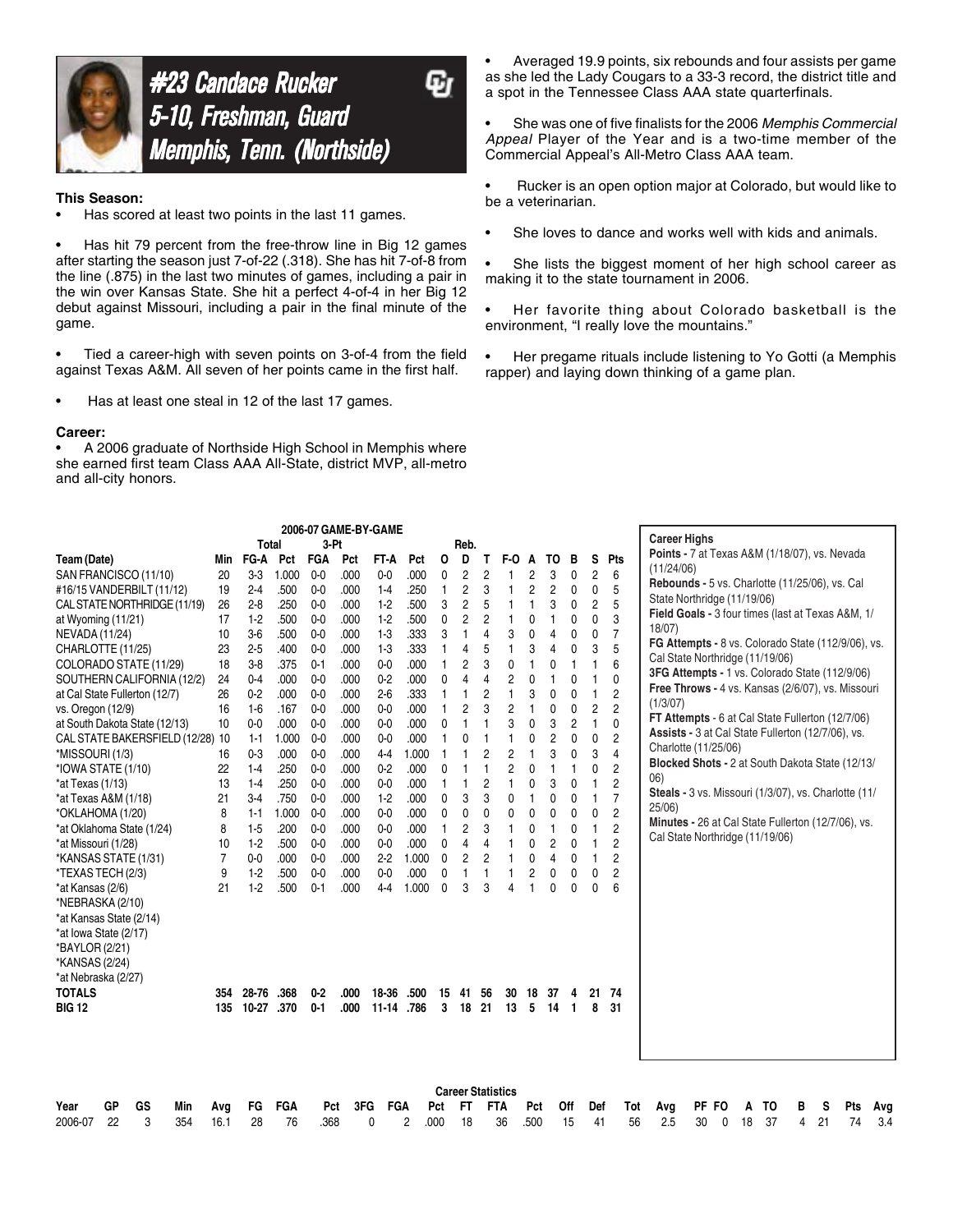



#### **This Season:**

• Played 32 minutes against Kansas, her most extended playing time in over two months. Recorded career-highs with four blocked shots and two assists while grabbing five rebounds.

• Ranks third among freshmen in the Big 12 in blocked shots (0.8 bpg) and rebounds (4.8 rpg).

• Returned to the lineup against Cal State Bakersfield after missing two games, and most of a third, due to a stress reaction on the third metatarsal of her left foot. The injury was not a fracture, rather a "hot spot" on the bone.

• Averaged 10.5 points, 13.0 rebounds, 1.5 blocks and shooting 44.8 percent (13-of-29) over her first four starts.

• Had four straight-double-digit rebounding games, including back-toback career-high 14-board outputs against Colorado State and USC. Putnina is the first freshman to record four-straight games with 10 or more rebounds since Erin Scholz had four in a row in 1993-94. Only all-time leading scorer Lisa VanGoor had more in a row as a freshman, compiling separate streaks of five and six games during her maiden season in 1980-81.

• Recorded back-to-back double-doubles at the Coors Classic, earning All-Tournament honors. She is the first freshman to achieve back-to-back double-doubles since Sabrina Scott did it at the end of the 1999-2000 season and it's only the fourth time since 1993-94 when Erin Scholz did it twice.

#### **Career:**

• A 2006 graduate of Regis Jesuit High School in Aurora, Colo. An exchange student from Riga, Latvia, she could play only one season of varsity high school basketball in Colorado. As a senior she averaged 12 points, seven rebounds and two blocks per game helping the Raiders to a 24-4 overall record and a second place finish in the Colorado State Class 4A Tournament.

• Earned All-Continental Conference first team recognition and received honorable mention to the *Rocky Mountain News* and *Denver Post* Class 4A All-State teams.

• Averaged 16.9 points and 10 rebounds per game to lead the Latvia U18 Junior National Team to a fourth place finish at the 2006 UMCOR U18 European Championship for Women – Division B, in Chieti, Italy. She was sixth in rebounding and seventh in scoring and blocking (1.0 bpg) at the championship.

• In August 2005 she led Latvia to a third place finish at the FIBA U18 European Championship averaging 11.3 points, 7.1 rebounds, 2.5 steals and 2.5 blocks in the eight-game tournament.

• Averaged 18 points and 11 rebounds per game for Latvia at the 2004 U16 European Championships and was the tournament's fourth-highest scorer.

She aspires to own her own business and to become a basketball coach.

• She lists the biggest moment of her high school career as going to the state championship game.

Her best talent not related to basketball is taking pictures.

|                                  |      | <b>Total</b> |            | $3-Pt$         |      | 2006-07 GAME-BY-GAME |       |                | Reb.                     |                |     |                |                 |                |     |                | <b>Career Highs</b>                                      |       |    |    |    |   |     |     |
|----------------------------------|------|--------------|------------|----------------|------|----------------------|-------|----------------|--------------------------|----------------|-----|----------------|-----------------|----------------|-----|----------------|----------------------------------------------------------|-------|----|----|----|---|-----|-----|
| Team (Date)                      | Min  | FG-A         | Pct        | <b>FGA</b>     | Pct  | FT-A                 | Pct   | 0              | D                        | Т              | F-O | A              | то              | в              | s   | Pts            | <b>Points 14 vs. Charlotte (11/25/06)</b>                |       |    |    |    |   |     |     |
| SAN FRANCISCO (11/10)            | 10   | $0 - 2$      | .000       | 0 <sub>0</sub> | .000 | $0-2$                | .000  |                | 2                        | 3              |     | 0              | 2               | 0              | 0   | 0              | Rebounds - 14 vs. Southern California (12/2/06),         |       |    |    |    |   |     |     |
| #16/15 VANDERBILT (11/12)        | 5    | $0 - 0$      | .000       | 0 <sub>0</sub> | .000 | $1-2$                | .500  |                | 1                        | 2              |     | 0              | 1               | 0              | 0   | 1              | vs. Colorado State (112/9/06)                            |       |    |    |    |   |     |     |
| CAL STATE NORTHRIDGE (11/19)     | 17   | $1-5$        | .200       | $0 - 0$        | .000 | $1-2$                | .500  |                | 7                        | 8              | 3   | 1              | 4               |                | 2   | 3              | Field Goals - 5 vs. Charlotte (11/25/06)                 |       |    |    |    |   |     |     |
| at Wyoming (11/21)               | 10   | $0-0$        | .000       | $0 - 0$        | .000 | $3-4$                | .750  |                |                          | 2              |     |                | 2               | 0              |     | 3              | FG Attempts - 8 vs. Southern California (12/2/06),       |       |    |    |    |   |     |     |
| NEVADA (11/24)                   | 32   | $3 - 7$      | .429       | $0-0$          | .000 | $6 - 10$             | .600  | 6              | $\overline{7}$           | 13             | 3   |                | 3               | 2              | 0   | 12             | vs. Charlotte (11/25/06)                                 |       |    |    |    |   |     |     |
| CHARLOTTE (11/25)                | 35   | $5-8$        | .625       | $0 - 0$        | .000 | $4-5$                | .800  |                | 10                       | 11             | 2   | 0              |                 | 0              | 1   | 14             | <b>3FG Attempts - 1 five times (last vs. Texas Tech,</b> |       |    |    |    |   |     |     |
| COLORADO STATE (11/29)           | 28   | $3-6$        | .500       | $0 - 1$        | .000 | $2-3$                | .667  | 2              | 12                       | 14             | 4   |                | 0               | 3              | 0   | 8              | 2/3/07                                                   |       |    |    |    |   |     |     |
| SOUTHERN CALIFORNIA (12/2)       | 37   | $2-8$        | .250       | $0 - 1$        | .000 | $4-6$                | .667  | 8              | 6                        | 14             | 2   |                | 6               |                | 0   | 8              | Free Throws - $6$ vs. Nevada $(11/24/06)$                |       |    |    |    |   |     |     |
| at Cal State Fullerton (12/7)    | 10   | $0-0$        | .000       | $0-0$          | .000 | 2.2                  | 1.000 | $\mathbf{0}$   | 2                        | $\overline{c}$ |     | $\mathbf{1}$   |                 | 1              | 0   | $\overline{c}$ | <b>FT Attempts - 10 vs. Nevada (11/24/06)</b>            |       |    |    |    |   |     |     |
| vs. Oregon (12/9)                |      | DNP -- INJ   |            |                |      |                      |       |                |                          |                |     |                |                 |                |     |                | Assists - 2 vs. Kansas (2/6/07), at Texas (1/13/07)      |       |    |    |    |   |     |     |
| at South Dakota State (12/13)    |      | DNP - INJ    |            |                |      |                      |       |                |                          |                |     |                |                 |                |     |                | Blocked Shots - 4 vs. Kansas (2/6/07)                    |       |    |    |    |   |     |     |
| CAL STATE BAKERSFIELD (12/28) 10 |      | $0-2$        | .000       | $0-0$          | .000 | $0-0$                | .000  | 0              | 4                        | 4              | 0   |                |                 |                |     | 0              | Steals - 2 vs. Cal State Northridge (11/19/06)           |       |    |    |    |   |     |     |
| *MISSOURI (1/3)                  | 4    | $0 - 0$      | .000       | $0-0$          | .000 | $0-0$                | .000  | 0              | 0                        | 0              | 3   | 0              |                 | 0              | 0   | $\mathbf{0}$   | Minutes - 37 vs. Southern California (12/2/06)           |       |    |    |    |   |     |     |
| *IOWA STATE (1/10)               | 8    | $0-0$        | .000       | $0-0$          | .000 | $0-0$                | .000  | 0              | 2                        | 2              | 1   | 0              | 2               | 0              | 0   | 0              |                                                          |       |    |    |    |   |     |     |
| $*$ at Texas (1/13)              | 24   | $1-3$        | .333       | $0 - 1$        | .000 | $3-4$                | .750  | $\overline{c}$ | 7                        | 9              | 2   | $\overline{c}$ | $\overline{c}$  | 2              | 0   | 5              |                                                          |       |    |    |    |   |     |     |
| *at Texas A&M (1/18)             | 19   | $0 - 1$      | .000       | $0-0$          | .000 | $2-2$                | 1.000 | $\mathbf{0}$   | 3                        | 3              |     | 0              | $\overline{2}$  |                |     | $\overline{2}$ |                                                          |       |    |    |    |   |     |     |
| *OKLAHOMA (1/20)                 | 3    | $0 - 1$      | .000       | 0 <sub>0</sub> | .000 | $0-0$                | .000  | $\mathbf{0}$   | 0                        | 0              | 0   | 0              |                 | 0              | 0   | $\mathbf{0}$   |                                                          |       |    |    |    |   |     |     |
| *at Oklahoma State (1/24)        | 6    | $0 - 1$      | .000       | $0 - 1$        | .000 | 44                   | 1.000 | 0              | 0                        | 0              | 2   | 0              |                 | 0              |     | $\overline{4}$ |                                                          |       |    |    |    |   |     |     |
| *at Missouri (1/28)              | 3    | $0 - 0$      | .000       | $0-0$          | .000 | $0-0$                | .000  | 0              | 0                        | 0              | 0   | 0              |                 | 0              | 0   | 0              |                                                          |       |    |    |    |   |     |     |
| *KANSAS STATE (1/31)             | 9    | $0-0$        | .000       | 0 <sub>0</sub> | .000 | $0-0$                | .000  | 0              | 1                        | 1              |     | 0              | 0               | 0              | 0   | 0              |                                                          |       |    |    |    |   |     |     |
| *TEXAS TECH (2/3)                | 12   | $0 - 4$      | .000       | $0 - 1$        | .000 | 2.2                  | 1.000 | 1              | 2                        | 3              | 0   | 0              | 0               | 0              |     | $\overline{c}$ |                                                          |       |    |    |    |   |     |     |
| *at Kansas (2/6)                 | 32   | $1-3$        | .333       | $0-0$          | .000 | $1-2$                | .500  | $\overline{c}$ | 3                        | 5              | 3   | 2              | $\overline{2}$  | 4              | 0   | 3              |                                                          |       |    |    |    |   |     |     |
| *NEBRASKA (2/10)                 |      |              |            |                |      |                      |       |                |                          |                |     |                |                 |                |     |                |                                                          |       |    |    |    |   |     |     |
| *at Kansas State (2/14)          |      |              |            |                |      |                      |       |                |                          |                |     |                |                 |                |     |                |                                                          |       |    |    |    |   |     |     |
| *at lowa State (2/17)            |      |              |            |                |      |                      |       |                |                          |                |     |                |                 |                |     |                |                                                          |       |    |    |    |   |     |     |
| *BAYLOR (2/21)                   |      |              |            |                |      |                      |       |                |                          |                |     |                |                 |                |     |                |                                                          |       |    |    |    |   |     |     |
| *KANSAS (2/24)                   |      |              |            |                |      |                      |       |                |                          |                |     |                |                 |                |     |                |                                                          |       |    |    |    |   |     |     |
| *at Nebraska (2/27)              |      |              |            |                |      |                      |       |                |                          |                |     |                |                 |                |     |                |                                                          |       |    |    |    |   |     |     |
| <b>TOTALS</b>                    | 314  | $16 - 51$    | .314       | $0 - 5$        | .000 | $35 - 50$            | .700  | 26             | 70                       | 96             | 31  | 11             | 33              | 16             | 8   | 67             |                                                          |       |    |    |    |   |     |     |
| <b>BIG 12</b>                    | 120  | $2 - 13$     | .154       | $0 - 3$        | .000 | 12-14 857            |       | 5              | 18                       | 23             | 13  | 4              | 12 <sup>2</sup> | $\overline{7}$ | 3   | 16             |                                                          |       |    |    |    |   |     |     |
|                                  |      |              |            |                |      |                      |       |                | <b>Career Statistics</b> |                |     |                |                 |                |     |                |                                                          |       |    |    |    |   |     |     |
| GP<br>GS<br>Year<br>Min          | Avg  | FG           | <b>FGA</b> | Pct            | 3FG  | FGA                  |       | Pct            | <b>FT</b>                | <b>FTA</b>     |     | Pct            |                 | Off            | Def | Tot            | Avg                                                      | PF FO | A  | TO | в  | s | Pts | Avg |
| 2006-07<br>20<br>5<br>314        | 15.7 | 16           | 51         | .314           |      | 0                    | 5     | .000           | 35                       |                | 50  | .700           |                 | 26             | 70  | 96             | 31<br>4.8                                                | 0     | 11 | 33 | 16 | 8 | 67  | 3.4 |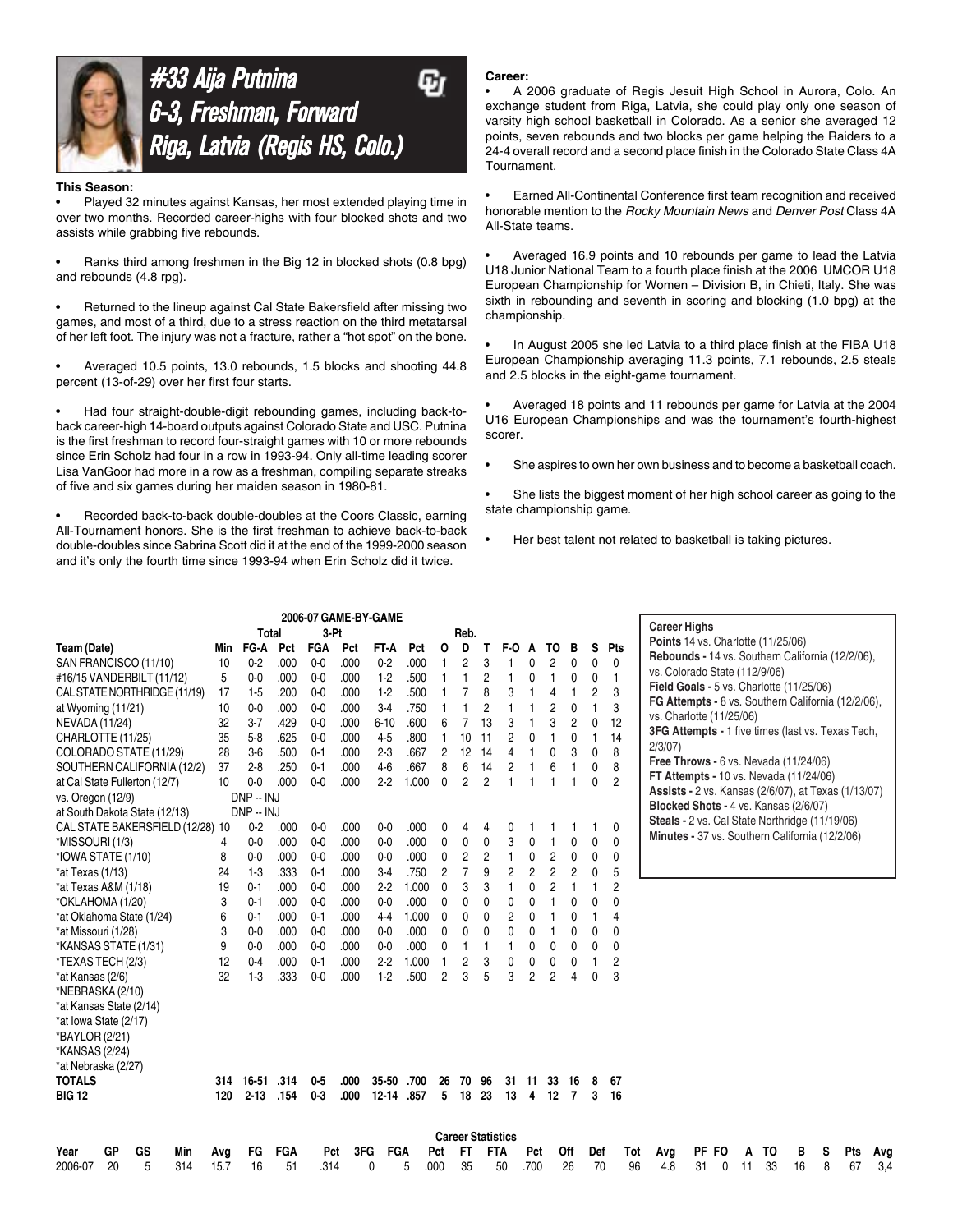

**#34 Courtney Dunn** 6-4, Freshman, Center Center 6-4, Freshman, Berkeley, Calif. (St. Mary's)

ω

#### **This Season:**

- Is slated to redshirt the 2006-07 season.
- Played a total of 10 minutes during the exhibition season, recording two rebounds.

#### **Career:**

• A 2006 graduate of St. Mary's College High School where she is the school's all-time shot block leader.

• A two-time first team All-Bay Shore League selection and was twice named to the second team.

Named first team All-State on three occasions, including a spot on the 2006 *Cal-Hi Sports* Division IV All-State team.

Played for the East Bay Xplosion AAU program which won three-straight regional championships (2003-05).

She aspires to be a pediatrician and was a member of the Honor Roll in high school.

|                               | 2006-07 GAME-BY-GAME |  |  |  |                  |  |  |         |  |              |  |  |  |    |     |
|-------------------------------|----------------------|--|--|--|------------------|--|--|---------|--|--------------|--|--|--|----|-----|
|                               | 3-Pt<br>Total        |  |  |  |                  |  |  |         |  |              |  |  |  |    |     |
| Team (Date)                   | Min FG-A Pct         |  |  |  | FGA Pct FT-A Pct |  |  | $O$ $D$ |  | T F-O A TO B |  |  |  | S. | Pts |
| SAN FRANCISCO (11/10)         | $DNP - CD$           |  |  |  |                  |  |  |         |  |              |  |  |  |    |     |
| #16/15 VANDERBILT (11/12)     | $DNP - CD$           |  |  |  |                  |  |  |         |  |              |  |  |  |    |     |
| CAL STATE-NORTHRIDGE (11/19)  | $DNP - CD$           |  |  |  |                  |  |  |         |  |              |  |  |  |    |     |
| at Wyoming (11/21)            | $DNP - CD$           |  |  |  |                  |  |  |         |  |              |  |  |  |    |     |
| <b>NEVADA (11/24)</b>         | $DNP - CD$           |  |  |  |                  |  |  |         |  |              |  |  |  |    |     |
| CHARLOTTE (11/25)             | $DNP - CD$           |  |  |  |                  |  |  |         |  |              |  |  |  |    |     |
| COLORADO STATE (11/29)        | $DNP - CD$           |  |  |  |                  |  |  |         |  |              |  |  |  |    |     |
| SOUTHERN CALIFORNIA (12/2)    | $DNP - CD$           |  |  |  |                  |  |  |         |  |              |  |  |  |    |     |
| at Cal State Fullerton (12/7) | $DNP - CD$           |  |  |  |                  |  |  |         |  |              |  |  |  |    |     |
| vs. Oregon (12/9)             | $DNP - CD$           |  |  |  |                  |  |  |         |  |              |  |  |  |    |     |
| at South Dakota State (12/13) | $DNP - CD$           |  |  |  |                  |  |  |         |  |              |  |  |  |    |     |
| CAL STATE BAKERSFIELD (12/28) | $DNP - CD$           |  |  |  |                  |  |  |         |  |              |  |  |  |    |     |
| *MISSOURI (1/3)               | $DNP - CD$           |  |  |  |                  |  |  |         |  |              |  |  |  |    |     |
| *IOWA STATE (1/10)            | $DNP - CD$           |  |  |  |                  |  |  |         |  |              |  |  |  |    |     |
| $*$ at Texas (1/13)           | $DNP - CD$           |  |  |  |                  |  |  |         |  |              |  |  |  |    |     |
| *at Texas A&M (1/18)          | $DNP - CD$           |  |  |  |                  |  |  |         |  |              |  |  |  |    |     |
| *OKLAHOMA (1/20)              | $DNP - CD$           |  |  |  |                  |  |  |         |  |              |  |  |  |    |     |
| *at Oklahoma State (1/24)     | $DNP - CD$           |  |  |  |                  |  |  |         |  |              |  |  |  |    |     |
| *at Missouri (1/28)           | $DNP - CD$           |  |  |  |                  |  |  |         |  |              |  |  |  |    |     |
| *KANSAS STATE (1/31)          | $DNP - CD$           |  |  |  |                  |  |  |         |  |              |  |  |  |    |     |
| *TEXAS TECH (2/3)             | $DNP - CD$           |  |  |  |                  |  |  |         |  |              |  |  |  |    |     |
| *at Kansas (2/6)              | $DNP - CD$           |  |  |  |                  |  |  |         |  |              |  |  |  |    |     |
| *NEBRASKA (2/10)              |                      |  |  |  |                  |  |  |         |  |              |  |  |  |    |     |
| *at Kansas State (2/14)       |                      |  |  |  |                  |  |  |         |  |              |  |  |  |    |     |
| *at lowa State (2/17)         |                      |  |  |  |                  |  |  |         |  |              |  |  |  |    |     |
| *BAYLOR (2/21)                |                      |  |  |  |                  |  |  |         |  |              |  |  |  |    |     |
| *KANSAS (2/24)                |                      |  |  |  |                  |  |  |         |  |              |  |  |  |    |     |
| *at Nebraska (2/27)           |                      |  |  |  |                  |  |  |         |  |              |  |  |  |    |     |
| <b>TOTALS</b>                 |                      |  |  |  |                  |  |  |         |  |              |  |  |  |    |     |
|                               |                      |  |  |  |                  |  |  |         |  |              |  |  |  |    |     |

She once lived in Africa for about two years and has done a lot of traveling.

- Her hobbies include shopping and hanging out with friends
- The sport she would like to try other than basketball is softball.

• If she was stranded on an island the three things she would need would be cable television, a phone to get off the island and a box of gummy bears.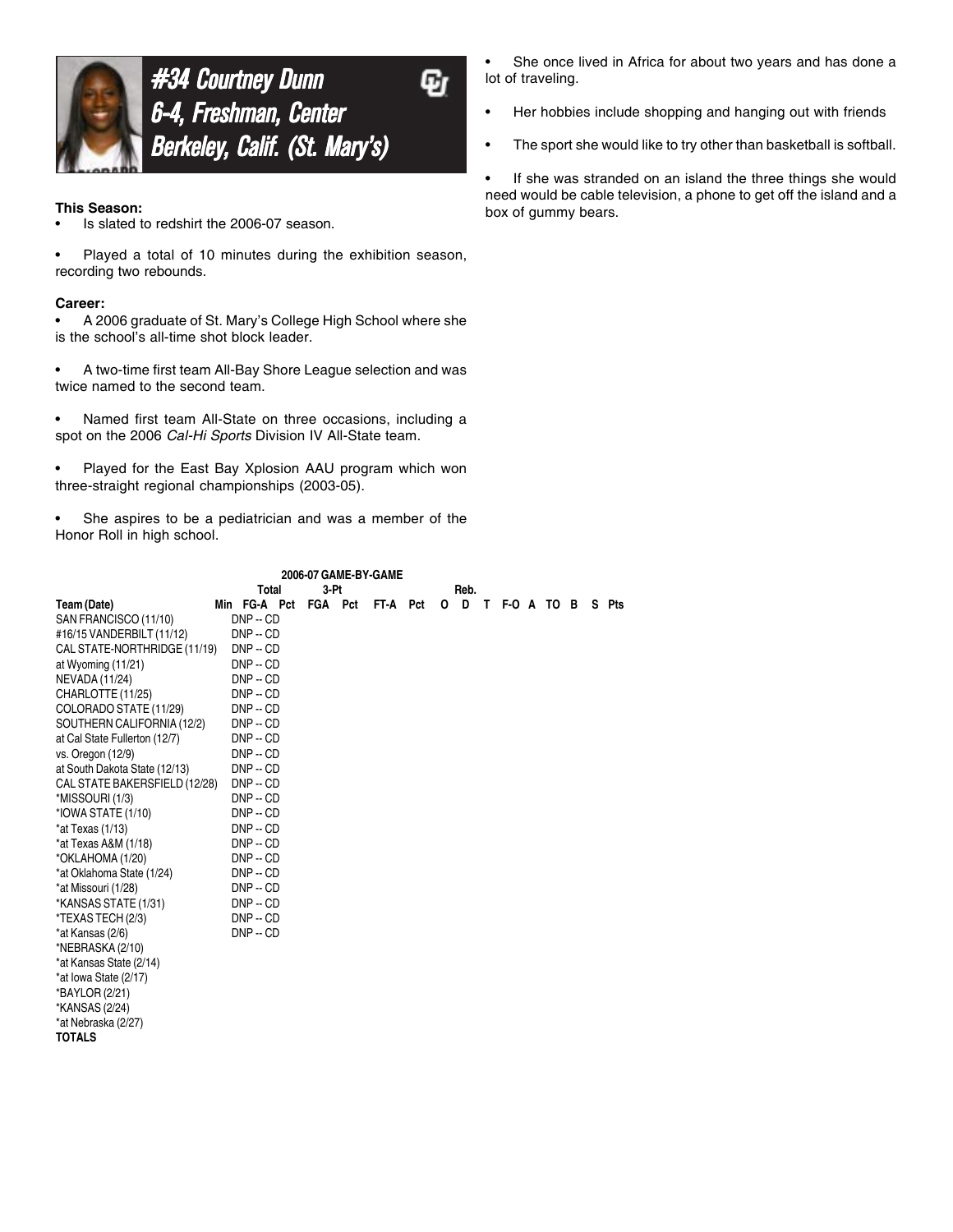

# **#40 Caley Dow** 6-2, Sophomore, Forward Littleton, Colo. (Arapahoe)

Ψī

#### **This Season:**

• Netted her first 3-point basket of the season at Oklahoma State. Her basket ended a 9-0 CU run that allowed the Buffaloes to nearly erase a 10-point second-half OSU lead.

• Recorded her first multiple field goal game of the season hitting 2-for-5 from the field, scoring four points against Texas Tech.

Played 55 minutes over CU's last five games after playing just 19 minutes over the previous seven contests. Had a season-high 17 minutes against Kansas State.

#### **Career:**

• Ranked 19th in the Big 12 in rebounding in league only contests at 5.9 rpg.

• Scored a career-high 15 points against Oregon and was a perfect 10-of-10 from the free-throw line. She is just the seventh CU player to go 10-of-10 or better from the foul line in a single game and only the second freshman. CU All-American Shelly Sheetz

was 11-for-11 as a first-year player against Kansas in 1992. The mark also ties for the second best in the Big 12 this season.

• A 2005 graduate of Arapahoe High School where she averaged 17.3 points and 9.3 rebounds as a senior.

• She was selected All-Colorado by both the *Denver Post* and *Rocky Mountain News* and was named to the Class 5A All-State first team by both publications.

Was the state's leading rebounder in 2004 and a first team All-Continental League pick, helping the Warriors to a 12-8 record as a junior.

She has two brothers, Nate and Eric. Eric played basketball at the University of Denver and professionally in Europe.

• Her favorite reality show is Mythbusters, "Have you seen the cool stuff they do?!"

• If she could be on the cover of any magazine it would be National Geographic.

• Her favorite quote is "Serenity Now!" - George Costanza from Seinfeld.

|                                 |    |              |     |                 |            |            | 2006-07 GAME-BY-GAME |       |         |          |                |                |                |                                        |                |              |              |              |                |                     |                                                          |                |    |    |    |                |     |     |
|---------------------------------|----|--------------|-----|-----------------|------------|------------|----------------------|-------|---------|----------|----------------|----------------|----------------|----------------------------------------|----------------|--------------|--------------|--------------|----------------|---------------------|----------------------------------------------------------|----------------|----|----|----|----------------|-----|-----|
|                                 |    |              |     |                 | Total      |            | 3-Pt                 |       |         |          |                | Reb.           |                |                                        |                |              |              |              |                |                     | <b>Season Highs</b>                                      |                |    |    |    |                |     |     |
| Team (Date)                     |    |              |     | Min             | FG-A       | Pct        | <b>FGA</b>           | Pct   | FT-A    | Pct      | O              | D              | т              | F-O                                    | A              | TO           | в            | s            | Pts            |                     | <b>Points - 4 vs. Texas Tech (2/3/07)</b>                |                |    |    |    |                |     |     |
| SAN FRANCISCO (11/10)           |    |              |     | 4               | $0 - 0$    | .000       | $0 - 0$              | .000  | $0-0$   | .000     | 0              | 0              | 0              | 0                                      |                | $\mathbf{1}$ | 0            | 0            | $\mathbf{0}$   |                     | Rebounds - 7 at Cal State Fullerton (12/7/06)            |                |    |    |    |                |     |     |
| #16/15 VANDERBILT (11/12)       |    |              |     |                 | $DNP - CD$ |            |                      |       |         |          |                |                |                |                                        |                |              |              |              |                |                     | Field Goals - 2 vs. Texas Tech (2/3/07)                  |                |    |    |    |                |     |     |
| CAL STATE NORTHRIDGE (11/19)    |    |              |     | 1               | $0-0$      | .000       | $0-0$                | .000  | $0-0$   | .000     | 0              |                |                | 0                                      | 0              | 0            | 0            | 0            | $\Omega$       |                     | FG Attempts - 5 vs. Texas Tech (2/3/07)                  |                |    |    |    |                |     |     |
| at Wyoming (11/21)              |    |              |     | 8               | $0-0$      | .000       | $0-0$                | .000  | $0-0$   | .000     | 0              | $\mathbf 0$    | 0              | 0                                      | 0              | $\mathbf{1}$ | 0            |              | $\mathbf{0}$   |                     | Free Throws - 3 at South Dakota State (12/13/06)         |                |    |    |    |                |     |     |
| NEVADA (11/24)                  |    |              |     | 6               | $0-0$      | .000       | $0-0$                | .000  | $0 - 0$ | .000     | 0              |                | $\overline{1}$ |                                        |                | $\mathbf{0}$ | $\mathbf 0$  | $\mathbf{0}$ | $\mathbf{0}$   |                     | FT Attempts - 6 at South Dakota State (12/13/06)         |                |    |    |    |                |     |     |
| CHARLOTTE (11/25)               |    |              |     |                 | $DNP - CD$ |            |                      |       |         |          |                |                |                |                                        |                |              |              |              |                |                     | 3PT Field Goals - 1 at Oklahoma State (1/24/07)          |                |    |    |    |                |     |     |
| COLORADO STATE (11/29)          |    |              |     | 5               | $0-0$      | .000       | $0-0$                | .000  | $0-0$   | .000     | 0              | 0              | 0              | 0                                      | ŋ              | 0            | 0            | 0            | $\mathbf{0}$   |                     | 3PT FG Attempts - 1 four times (last vs. Texas Tech,     |                |    |    |    |                |     |     |
| SOUTHERN CALIFORNIA (12/2)      |    |              |     | 3               | $0-0$      | .000       | $0-0$                | .000  | $0-0$   | .000     | 0              | 0              | 0              | 0                                      | 0              | $\mathbf 0$  | 0            | 0            | 0              | 2/3/07              |                                                          |                |    |    |    |                |     |     |
| at Cal State Fullerton (12/7)   |    |              |     | 12 <sup>2</sup> | $1-4$      | .250       | $0 - 1$              | .000  | $0 - 0$ | .000     | 4              | 3              | 7              | 3                                      | $\Omega$       | $\mathbf{0}$ | $\mathbf{0}$ | 0            | $\overline{2}$ |                     | Assists - 2 at South Dakota State (12/13/06)             |                |    |    |    |                |     |     |
| vs. Oregon (12/9)               |    |              |     |                 | $DNP - CD$ |            |                      |       |         |          |                |                |                |                                        |                |              |              |              |                |                     | Blocked Shots - 2 at South Dakota State (12/13/06)       |                |    |    |    |                |     |     |
| at South Dakota State (12/13)   |    |              |     | $10^{\circ}$    | $0-0$      | .000       | $0 - 0$              | .000  | $3-6$   | .500     | 0              | 3              | 3              | 0                                      | $\overline{c}$ | 0            | 2            | 1            | 3              |                     | Steals - 1 at South Dakota State (12/13/06), at          |                |    |    |    |                |     |     |
| CAL STATE BAKERSFIELD (12/28) 7 |    |              |     |                 | $1-2$      | .500       | $0-0$                | .000  | $0-0$   | .000     | 1              | $\overline{2}$ | 3              | $\mathbf 0$                            | $\Omega$       | $\mathbf 0$  | 0            | $\mathbf 0$  | $\overline{2}$ |                     | Wyoming (11/21/06)                                       |                |    |    |    |                |     |     |
| *MISSOURI (1/3)                 |    |              |     |                 | $DNP - CD$ |            |                      |       |         |          |                |                |                |                                        |                |              |              |              |                |                     | Minutes - 17 vs. Kansas State (1/31/07)                  |                |    |    |    |                |     |     |
| *IOWA STATE (1/10)              |    |              |     |                 | $DNP - CD$ |            |                      |       |         |          |                |                |                |                                        |                |              |              |              |                |                     |                                                          |                |    |    |    |                |     |     |
| $*at Texas (1/13)$              |    |              |     | 2               | $0 - 1$    | .000       | $0 - 1$              | .000  | $0-0$   | .000     | 0              |                |                | 0                                      |                | 0            | 0            | 0            | $\Omega$       | <b>Career Highs</b> |                                                          |                |    |    |    |                |     |     |
| *at Texas A&M (1/18)            |    |              |     |                 | $DNP - CD$ |            |                      |       |         |          |                |                |                |                                        |                |              |              |              |                |                     | Points - 15 vs. Oregon (12/30/05)                        |                |    |    |    |                |     |     |
| *OKLAHOMA (1/20)                |    |              |     |                 | $DNP - CD$ |            |                      |       |         |          |                |                |                |                                        |                |              |              |              |                |                     | Rebounds - 11 at Kansas (2/1/06)                         |                |    |    |    |                |     |     |
| *at Oklahoma State (1/24)       |    |              |     | 13              | $1-2$      | .500       | $1 - 1$              | 1.000 | $0-0$   | .000     | 0              | 2              | 2              |                                        | 0              |              |              | 0            | 3              |                     | Field Goals - 6 vs. Kansas State (2/8/06)                |                |    |    |    |                |     |     |
| *at Missouri (1/28)             |    |              |     | 6               | $0-0$      | .000       | $0 - 0$              | .000  | $0 - 0$ | .000     | 0              | 1              | $\mathbf{1}$   | 0                                      | 0              | 0            | 0            | $\mathbf 0$  | $\mathbf{0}$   |                     | <b>FG Attempts - 11 at Baylor (2/22/06)</b>              |                |    |    |    |                |     |     |
| *KANSAS STATE (1/31)            |    |              |     | 17              | $1-2$      | .500       | $0-0$                | .000  | $0 - 0$ | .000     | 0              | 3              | 3              | 0                                      |                | $\mathbf{1}$ | 0            | 0            | $\overline{c}$ |                     | 3PT Field Goals - 1 five times (last at Baylor, 2/22/06) |                |    |    |    |                |     |     |
| *TEXAS TECH (2/3)               |    |              |     | 12              | $2-5$      | .400       | $0 - 1$              | .000  | $0-2$   | .000     | $\overline{2}$ | 1              | 3              | 1                                      | 0              | 1            | 0            | 0            | $\overline{4}$ |                     | 3PT FG Attempts - 2 at Baylor (2/22/06), at Texas        |                |    |    |    |                |     |     |
| *at Kansas (2/6)                |    |              |     | $\overline{7}$  | $0 - 0$    | .000       | $0 - 0$              | .000  | $0-0$   | .000     | 1              | 0              | 1              | 1                                      | $\Omega$       | $\mathbf{0}$ | 0            | $\mathbf{0}$ | $\Omega$       |                     | Tech (2/11/06)                                           |                |    |    |    |                |     |     |
| *NEBRASKA (2/10)                |    |              |     |                 |            |            |                      |       |         |          |                |                |                |                                        |                |              |              |              |                |                     | <b>Free Throws - 10 vs. Oregon (12/30/05)</b>            |                |    |    |    |                |     |     |
| *at Kansas State (2/14)         |    |              |     |                 |            |            |                      |       |         |          |                |                |                |                                        |                |              |              |              |                |                     | FT Attempts - 10 vs. Oregon (12/30/05)                   |                |    |    |    |                |     |     |
| *at lowa State (2/17)           |    |              |     |                 |            |            |                      |       |         |          |                |                |                |                                        |                |              |              |              |                |                     | Assists - 3 vs. Oklahoma State (2/26/06)                 |                |    |    |    |                |     |     |
| *BAYLOR (2/21)                  |    |              |     |                 |            |            |                      |       |         |          |                |                |                |                                        |                |              |              |              |                |                     | Blocks - 3 at Texas Tech (2/11/06)                       |                |    |    |    |                |     |     |
| *KANSAS (2/24)                  |    |              |     |                 |            |            |                      |       |         |          |                |                |                |                                        |                |              |              |              |                |                     | Steals - 4 vs. Cal State-Fullerton (11/18/05)            |                |    |    |    |                |     |     |
| *at Nebraska (2/27)             |    |              |     |                 |            |            |                      |       |         |          |                |                |                |                                        |                |              |              |              |                |                     | Minutes - 35 vs. Missouri (2/18/06)                      |                |    |    |    |                |     |     |
| <b>TOTALS</b>                   |    |              |     | 113             | $6 - 16$   | .375       | $1 - 4$              | .250  | $3 - 8$ | .375     | 8              | 18             | 26             |                                        | 5              | 5            | 3            | 2            | 16             |                     |                                                          |                |    |    |    |                |     |     |
| <b>BIG 12</b>                   |    |              |     | 57              | $4 - 10$   | .400       | $1-3$                | .333  | $0 - 2$ | .000     | 3              | 8              | 11             | 3                                      | 1              | 3            | $\mathbf{1}$ | 0            | 9              |                     |                                                          |                |    |    |    |                |     |     |
| Year                            | GP | GS           | Min | Avg             | FG         | <b>FGA</b> | Pct                  | 3FG   | FGA     |          | Pct            | FT             |                | <b>Career Statistics</b><br><b>FTA</b> | Pct            |              | Off          | Def          |                | Tot<br>Avq          | <b>PF</b>                                                | F0             | A  | Т٥ | в  | S              | Pts | Avg |
| 2005-06                         | 30 | $\mathbf{1}$ | 611 | 20.4            | 57         | 130        | .438                 | 5     |         | 19       | .263           | 31             |                | 50                                     | .620           |              | 55           | 110          | 165            | 5.5                 | 55                                                       | $\overline{c}$ | 27 | 39 | 14 | 20             | 150 | 5.0 |
| 2006-07                         | 15 | $\Omega$     | 113 | 7.5             | 6          | 16         | .375                 | 1     |         | $\Delta$ | .250           | 3              |                | Я                                      | .375           |              | 8            | 18           |                | 26<br>1.7           | 7                                                        | 0              | 5  | 5  | 3  | $\overline{2}$ | 16  | 1.1 |

**Totals 45 1 724 16.1 63 146 .432 6 23 .261 34 58 .586 63 128 191 4.2 62 2 32 44 17 22 166 3.7**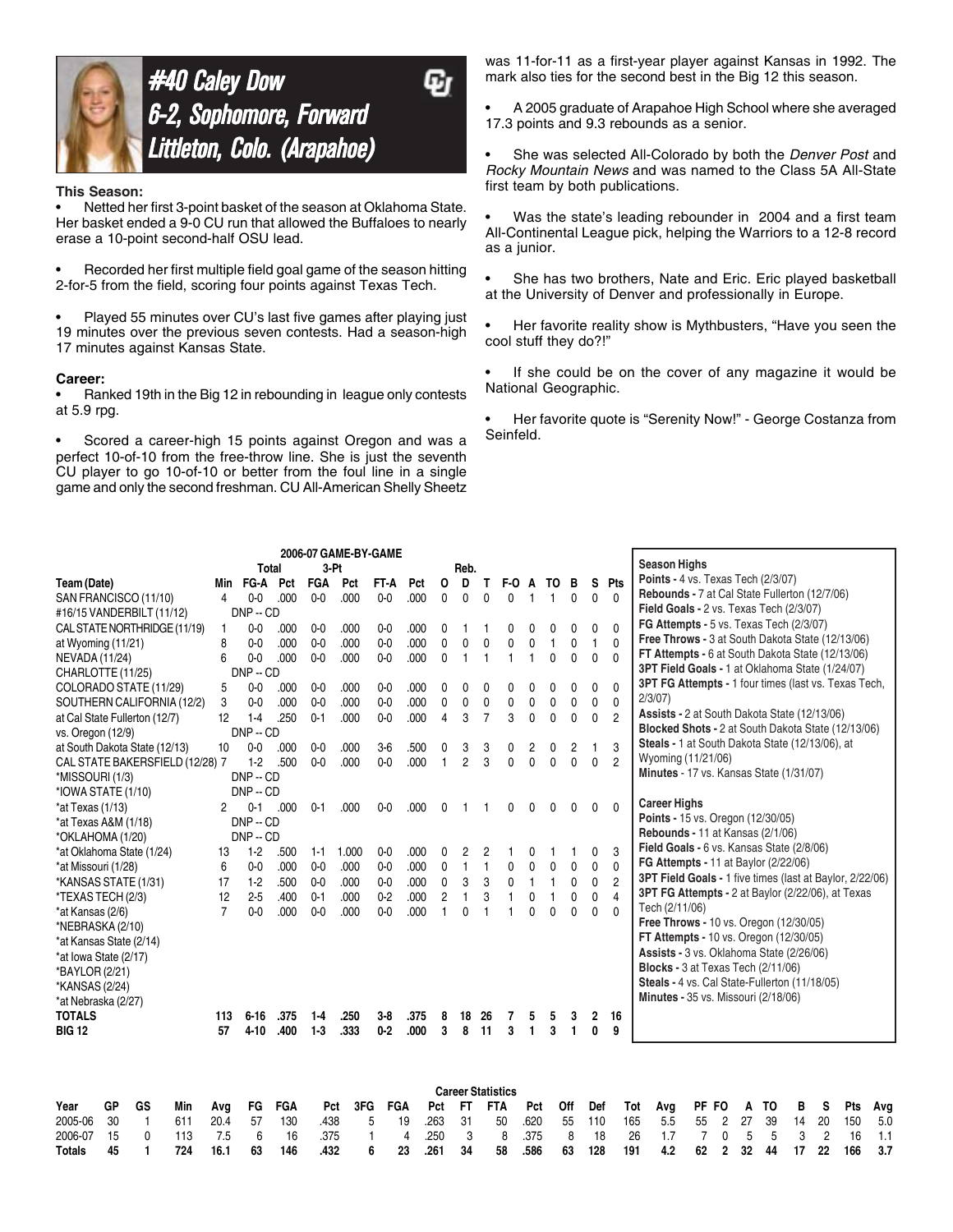

# **#44 Kara Richards** 6-4, Sophomore, Center 6-4, Sophomore, Center<br>Graham, Texas (Graham)

#### **This Season:**

**Career:**

• Ranks 12th in the Big 12 in blocked shots (1.2 bpg) during conference only games.

Set a career-high with three blocked shots at Texas A&M. Has15 this season and is17th place on CU's career charts with 43.

• Held scoreless for the first time in her CU career, playing just six minutes against Kansas.

• Playing in her first game against Big 12 competition since the 2005 Big 12 Tournament, she recorded her first career double-double by scoring 11 points and grabbing a personal-best 13 rebounds against Missouri. She hit all five shots from the field and had four assists and one block in 36 minutes.

• Returned to the CU lineup against Cal State Bakersfield after missing the previous seven games with a fracture to the fourth metatarsal of her left foot. The fracture was on the same foot, but a different bone than the injury that forced her to miss the 2005-06 campaign. Scored 10 points and had four rebounds and four assists against the Roadrunners.

• Has reverted back to sophomore standing in terms of eligibility as she was granted a medical hardship by the Big 12 Conference on Dec. 2.

Suffered a Jones fracture – a fracture to the fifth meta-tarsal – in her left foot on Nov. 15, 2005, just three day's before CU's season opening win over Cal State University-Fullerton, missing the entire season

• Named to the *Waco Tribune-Herald*'s Big 12 Conference All-Freshman team in 2004-05, averaging nine points, 5.3 rebounds, and one block per game for the Buffaloes.

• Ranked third in scoring, and fourth in rebounding and blocked shots among Big 12 freshmen in 2004-05.

• Ranked 10th overall on the Big 12 charts in blocks with 28, the 20th best total in team history and fifth-best by a Buffs freshman.

• Earned Big 12 Conference Rookie of the Week honors after her first weekend as a collegian, averaging a team-best 13.5 points at the Nevada Nugget Classic.

Started the 2004-05 season opener becoming the first true freshman to start in the season opener since Linda Lappe against Denver on Nov. 14, 1998.

• Earned a pair of All-State honors after her junior and senior seasons at Graham High School.

• A Texas Association of Basketball Coaches All-State selection, she was a four-time All-District player at Graham, was named the District Most Valuable Player for District 5-3A as a junior, and was also selected to the 2A- 3A Texas Women's Magazine All-State team.

• "Must See" TV for her is Dog the Bounty Hunter and cartoons.

• Her heros are her parents and grandparents.

|                         |    |                                  |     |      |                |       | 2006-07 GAME-BY-GAME |      |            |       |                |                          |                |                  |                |                |                |                |                |                                                       |       |   |    |                |    |                |     |     |
|-------------------------|----|----------------------------------|-----|------|----------------|-------|----------------------|------|------------|-------|----------------|--------------------------|----------------|------------------|----------------|----------------|----------------|----------------|----------------|-------------------------------------------------------|-------|---|----|----------------|----|----------------|-----|-----|
|                         |    |                                  |     |      | <b>Total</b>   |       | $3-Pt$               |      |            |       |                | Reb.                     |                |                  |                |                |                |                |                | <b>Season Highs</b>                                   |       |   |    |                |    |                |     |     |
| Team (Date)             |    |                                  |     | Min  | FG-A           | Pct   | <b>FGA</b>           | Pct  | FT-A       | Pct   | 0              | D                        | т              | F-O              | A              | ТΟ             | в              | S              | Pts            | Points - 22 vs. San Francisco (11/10/04)              |       |   |    |                |    |                |     |     |
|                         |    | SAN FRANCISCO (11/10)            |     | 35   | $8 - 10$       | .800  | $0-0$                | .000 | $6 - 10$   | .600  | 2              | 4                        | 6              | 3                | 4              | 4              | 0              | 0              | 22             | Rebounds - 13 vs. Missouri (1/3/07)                   |       |   |    |                |    |                |     |     |
|                         |    | #16/15 VANDERBILT (11/12)        |     | 20   | $2 - 5$        | .400  | $0 - 0$              | .000 | $1 - 1$    | 1.000 | $\mathbf{1}$   | 3                        | 4              | $\overline{4}$   | $\overline{c}$ | 3              | 0              | $\overline{c}$ | 5              | Field Goals - 8 vs. San Francisco (11/10/04)          |       |   |    |                |    |                |     |     |
|                         |    | CAL STATE NORTHRIDGE (11/19)     |     | 15   | $2 - 7$        | .286  | $0-0$                | .000 | $2-3$      | .667  | 1              | 3                        | 4              | 3                | $\overline{c}$ | 4              | 1              | 1              | 6              | FG Attempts - 10 vs. San Francisco (11/10/04)         |       |   |    |                |    |                |     |     |
| at Wyoming (11/21)      |    |                                  |     | 22   | $1 - 1$        | 1.000 | $0 - 0$              | .000 | $0 - 0$    | .000  | 0              | 4                        | 4              |                  | 3              | 3              | 0              | $\mathbf{0}$   | $\overline{2}$ | Free Throws - 6 vs. San Francisco (11/10/04)          |       |   |    |                |    |                |     |     |
| NEVADA (11/24)          |    |                                  |     |      | DNP -- INJ     |       |                      |      |            |       |                |                          |                |                  |                |                |                |                |                | FT Attempts - 10 vs. San Francisco (11/10/04)         |       |   |    |                |    |                |     |     |
| CHARLOTTE (11/25)       |    |                                  |     |      | DNP -- INJ     |       |                      |      |            |       |                |                          |                |                  |                |                |                |                |                | Assists - 4 vs. Missouri (1/3/07), vs. San Francisco  |       |   |    |                |    |                |     |     |
|                         |    | COLORADO STATE (11/29)           |     |      | DNP -- INJ     |       |                      |      |            |       |                |                          |                |                  |                |                |                |                |                | (11/10/04)                                            |       |   |    |                |    |                |     |     |
|                         |    | SOUTHERN CALIFORNIA (12/2)       |     |      | DNP -- INJ     |       |                      |      |            |       |                |                          |                |                  |                |                |                |                |                | <b>Blocked Shots - 3 at Texas A&amp;M (1/18/07)</b>   |       |   |    |                |    |                |     |     |
|                         |    | at Cal State Fullerton (12/7)    |     |      | DNP -- INJ     |       |                      |      |            |       |                |                          |                |                  |                |                |                |                |                | <b>Steals - 2 vs. Vanderbilt (11/12/06)</b>           |       |   |    |                |    |                |     |     |
| vs. Oregon (12/9)       |    |                                  |     |      | DNP -- INJ     |       |                      |      |            |       |                |                          |                |                  |                |                |                |                |                | Minutes - 36 vs. Missouri (1/3/07)                    |       |   |    |                |    |                |     |     |
|                         |    | at South Dakota State (12/13)    |     |      | DNP - INJ      |       |                      |      |            |       |                |                          |                |                  |                |                |                |                |                |                                                       |       |   |    |                |    |                |     |     |
|                         |    | CAL STATE BAKERSFIELD (12/28) 15 |     |      | $5-8$          | .625  | $0-0$                | .000 | $0-0$      | .000  | 2              |                          | 3              |                  | 2              | 4              | 2              |                | 10             | <b>Career Highs</b>                                   |       |   |    |                |    |                |     |     |
| *MISSOURI (1/3)         |    |                                  |     | 36   | $5-5$          | 1.000 | $0-0$                | .000 | $1-2$      | .000  | $\overline{c}$ | 11                       | 13             | 4                | 4              | 4              | 1              | $\mathbf{0}$   | 11             | Points -24 vs. lowa State (1/8/05), vs. Manhattan (1/ |       |   |    |                |    |                |     |     |
| *IOWA STATE (1/10)      |    |                                  |     | 27   | $6 - 7$        | .857  | $0-0$                | .000 | 2.2        | 1.000 | 0              | 5                        | 5              | 4                | $\overline{c}$ | $\overline{c}$ | $\overline{c}$ | 0              | 14             | $2/05$ )                                              |       |   |    |                |    |                |     |     |
| *at Texas (1/13)        |    |                                  |     | 20   | $2-4$          | .500  | $0 - 0$              | .000 | $0-0$      | .000  | 0              | 4                        | 4              | 3                | $\overline{c}$ | 3              | $\mathbf{1}$   | $\Omega$       | $\overline{4}$ | Rebounds - 13 vs. Missouri (1/3/07)                   |       |   |    |                |    |                |     |     |
| *at Texas A&M (1/18)    |    |                                  |     | 22   | $3-5$          | .600  | $0-0$                | .000 | $0-0$      | .000  | 0              | 5                        | 5              | $\overline{4}$   | $\overline{2}$ | $\overline{c}$ | 3              | 0              | 6              | Field Goals -11 vs. lowa State (1/8/05)               |       |   |    |                |    |                |     |     |
| *OKLAHOMA (1/20)        |    |                                  |     | 19   | $1-4$          | .000  | $0 - 0$              | .000 | $0 - 0$    | .000  |                | 5                        | 6              | $5-1$            | 0              | 3              | 2              | 0              | $\overline{c}$ | FG Attempts - 23 vs. lowa State (1/8/05)              |       |   |    |                |    |                |     |     |
|                         |    | *at Oklahoma State (1/24)        |     | 18   | $1-2$          | .500  | $0 - 0$              | .000 | $0 - 0$    | .000  |                |                          | $\overline{2}$ | 3                | $\mathbf 0$    | $\overline{1}$ | 0              | 1              | $\overline{c}$ | Free Throws - 6 vs. San Francisco (11/10/04), at      |       |   |    |                |    |                |     |     |
| *at Missouri (1/28)     |    |                                  |     | 30   | $3-5$          | .600  | $0 - 0$              | .000 | $0 - 1$    | .000  |                | 8                        | 9              | 4                | $\overline{2}$ | $\overline{c}$ | $\overline{c}$ | 1              | 6              | Kansas State (2/19/05)                                |       |   |    |                |    |                |     |     |
| *KANSAS STATE (1/31)    |    |                                  |     | 14   | $1-2$          | .500  | $0 - 0$              | .000 | $0-0$      | .000  | 0              |                          |                | $\overline{c}$   | 0              | 3              | $\mathbf{1}$   | 0              | $\overline{c}$ | FT Attempts - 10 vs. San Francisco (11/10/04), at     |       |   |    |                |    |                |     |     |
| *TEXAS TECH (2/3)       |    |                                  |     | 17   | $1-4$          | .250  | $0 - 0$              | .000 | $2-4$      | .500  | 5              |                          | 6              | 4                | 0              | 0              | 0              | 0              | $\overline{4}$ | Kansas State (2/19/05)                                |       |   |    |                |    |                |     |     |
| *at Kansas (2/6)        |    |                                  |     | 6    | 0 <sub>0</sub> | .000  | $0 - 0$              | .000 | $0 - 0$    | .000  | 0              |                          |                | 0                | $\mathbf{0}$   | $\mathbf 0$    | 0              | 1              | $\Omega$       | Assists - 6 vs. Penn (11/26/04)                       |       |   |    |                |    |                |     |     |
| *NEBRASKA (2/10)        |    |                                  |     |      |                |       |                      |      |            |       |                |                          |                |                  |                |                |                |                |                | Blocked Shots - 3 at Texas A&M (1/18/07)              |       |   |    |                |    |                |     |     |
| *at Kansas State (2/14) |    |                                  |     |      |                |       |                      |      |            |       |                |                          |                |                  |                |                |                |                |                | Steals - 3 vs. LSU (11/27/04)                         |       |   |    |                |    |                |     |     |
| *at Iowa State (2/17)   |    |                                  |     |      |                |       |                      |      |            |       |                |                          |                |                  |                |                |                |                |                | Minutes - 36 vs. Missouri (1/3/07)                    |       |   |    |                |    |                |     |     |
| *BAYLOR (2/21)          |    |                                  |     |      |                |       |                      |      |            |       |                |                          |                |                  |                |                |                |                |                |                                                       |       |   |    |                |    |                |     |     |
| *KANSAS (2/24)          |    |                                  |     |      |                |       |                      |      |            |       |                |                          |                |                  |                |                |                |                |                |                                                       |       |   |    |                |    |                |     |     |
| *at Nebraska (2/27)     |    |                                  |     |      |                |       |                      |      |            |       |                |                          |                |                  |                |                |                |                |                |                                                       |       |   |    |                |    |                |     |     |
| <b>TOTALS</b>           |    |                                  |     | 316  | 41-69          | .594  | $0-0$                | .000 | 14-23      | .609  | 16             | 57                       | 73             | 48-1 25          |                | 38             | 15             | 7              | 96             |                                                       |       |   |    |                |    |                |     |     |
| <b>BIG 12</b>           |    |                                  |     | 209  | 23-38          | .605  | $0-0$                | .000 | $5-9$      | .556  | 10             |                          |                | 42 52 29-1 12 20 |                |                | 12             | 3              | 51             |                                                       |       |   |    |                |    |                |     |     |
|                         |    |                                  |     |      |                |       |                      |      |            |       |                | <b>Career Statistics</b> |                |                  |                |                |                |                |                |                                                       |       |   |    |                |    |                |     |     |
| Year                    | GP | GS                               | Min | Avq  | FG             | FGA   | Pct                  | 3FG  | <b>FGA</b> |       | Pct            | <b>FT</b>                |                | <b>FTA</b>       | Pct            |                | Off            | Def            |                | Tot<br>Avg                                            | PF FO |   | Α  | T <sub>0</sub> | в  | S              | Pts | Avg |
| 2004-05                 | 28 | 26                               | 670 | 23.9 | 99             | 215   | .460                 | 0    |            | 0     | .000           | 53                       |                | 76               | .697           |                | 58             | 90             |                | 148<br>5.3                                            | 96    | 8 | 39 | 96             | 28 | 18             | 251 | 9.0 |
| 2006-07                 | 15 | 15                               | 316 | 21.1 | 41             | 69    | .594                 | 0    |            | 0     | .000           | 14                       |                | 23               | .609           |                | 16             | 57             |                | 4.9<br>73                                             | 48    | 1 | 25 | 38             | 15 | $\overline{7}$ | 96  | 6.4 |
| <b>Totals</b>           | 43 | 41                               | 986 | 22.9 | 140            | 284   | .493                 | 0    |            | 0     | .000           | 67                       |                | 99               | .677           |                | 74             | 147            |                | 221<br>5.1                                            | 144   | 9 | 64 | 134            | 43 | 25             | 347 | 8.1 |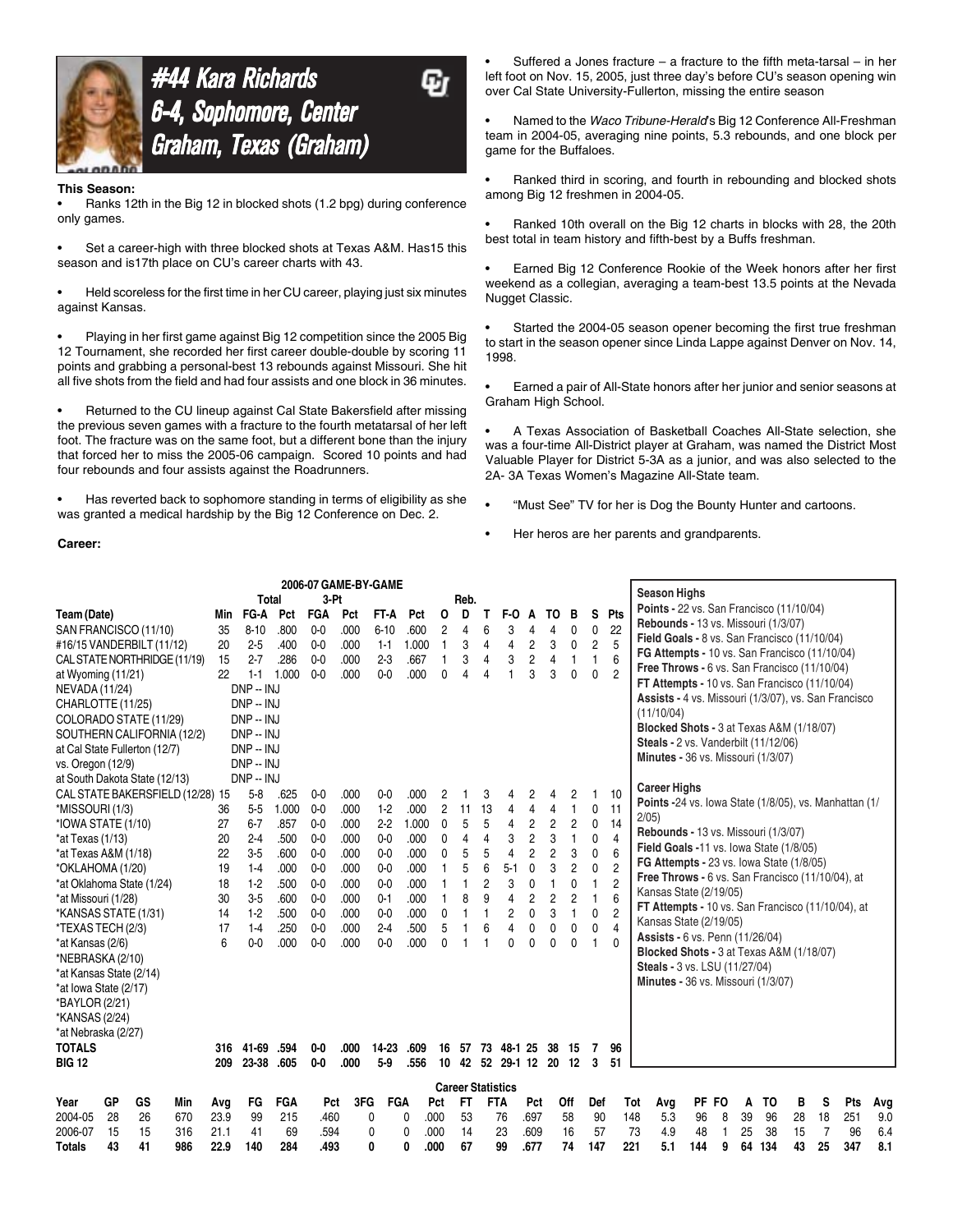

#45 Jackie McFarland 6-3, Junior, Forward 6-3, Junior, Forward Derby, Kan. (Derby) Derby, Kan.

#### **This Season:**

• Had a career-high 18 rebounds against Kansas, the most by a CU player since Raegan Scott had 21 against Texas in on Feb. 26, 1997.

• The ninth player in CU history wth 1,100 points and 600 rebounds. Currently ranks 16th on the CU career scoring charts at 1,194.

• Ranks third in the NCAA in field-goal percentage through games of Feb. 4. Also ranked 15th in rebounding and 30th in scoring on the national charts. Tops the Big 12 in field-goal percentage and ranks second in scoring and rebounding. Has shot 70 percent or better in 11 of 22 games.

• Named to the ESPN The Magazine Academic All-District VII first team for the second-straight season.

• Named Big 12 Player of the Week on Nov. 13, after averaging 22 points, 12 rebounds and shooting 71 percent from the field (17-of-24) during the opening weekend of games. Named to the Coors Classic All-Tournament Team.

• Has 14 double-doubles in 2006-07, second in the Big 12, and equals her season mark from 2005-06 which ranks fourth all-time at CU. The first player in CU history to register three straight double-doubles at the beginning of the season twice in her career as she also did it in 2005-06.

The first player in CU women's basketball history to average 20 points and 10 rebounds over the first nine games of a season.

#### **Career:**

• Surpassed 600 career rebounds in the loss to Texas, and ranks 10th on CU's all-time list with 686.

• Has 33 career double-doubles and 33 double-digit rebounding games, third on CU's all-time list. Seventh on CU's career blocked shots list at 90 and eighth in career free-throws made with 340.

• 2006 All-Big 12 Conference second team selection.

• As a sophomore, ranked fourth in rebounding (9.2 rpg), sixth in scoring (17.2 ppg), eighth in free-throw percentage (.799), ninth in blocks (1.4 bpg) and 10th in field-goal percentage (.514) in the Big 12 Conference.

• Tied with Isabelle Fijalkowski (1994-95) for seventh on CU's single-season scoring list with 516. Just the eighth player in team history with 500 points in a season and the second to record 500 points, 250 rebounds and 50 assists in one season. Recorded the 10th best single-season rebounding total in team history (277).

• Recorded the seventh best single-season scoring average (17.2 ppg) and ninth best rebounding average (9.2 rpg) in team history.

Fifth on CU's single-season list for free-throws made with 144.

• Tied a school record with eight blocked shots against S. Dakota St., matching Britt Hartshorn who had eight against Nebraska on Jan. 23, 1999.

• Her 34 points against Cal State-Fullerton ties for the sixth-best singlemark in team history, along with teammate Jasmina Ilic who also put up 34 in that game.

• Named to the 2006 *ESPN The Magazine* Academic All-America second team and 2006 Academic All-Big 12 Women's Basketball first team.

• A two-time Big 12 Conference Rookie of the Week in 2004-05.

Led CU in scoring average in 2004-05 (10.0 ppg), the first freshman to do so since Linda Lappe in 1998-99.

• Named to the *Kansas City Star* and *Waco Tribune-Herald* All-Big 12 Freshman teams.

• Earned first-team All-State, first-team Class 6A and Ark Valley League MVP honors after averaging 23.3 points, 10.7 rebounds and 2.1 blocks per game as a senior at Derby High School.

• Sports that she would like to try other than basketball would be volleyball and synchornized swimming.

|                               | 2006-07 GAME-BY-GAME<br><b>Total</b><br>3-Pt<br>Reb. |    |      |      |                 |      |                |                   |           |       |                |                          |                |                   |                |                |                |                |     |                                                      |     |           |     |     |    |    |      |      |
|-------------------------------|------------------------------------------------------|----|------|------|-----------------|------|----------------|-------------------|-----------|-------|----------------|--------------------------|----------------|-------------------|----------------|----------------|----------------|----------------|-----|------------------------------------------------------|-----|-----------|-----|-----|----|----|------|------|
|                               |                                                      |    |      |      |                 |      |                |                   |           |       |                |                          |                |                   |                |                |                |                |     | <b>Season Highs</b>                                  |     |           |     |     |    |    |      |      |
| Team (Date)                   |                                                      |    |      | Min  | FG-A            | Pct  | <b>FGA</b>     | Pct               | FT-A      | Pct   | 0              | D                        | т              | F-0               | A              | ТΟ             | в              | S              | Pts | Points - 27 vs. Vanderbilt (11/12/06)                |     |           |     |     |    |    |      |      |
| SAN FRANCISCO (11/10)         |                                                      |    |      | 32   | $7 - 10$        | .700 | $0 - 0$        | .000              | $3-3$     | 1.000 | 3              | 9                        | 12             | 3                 | 0              |                | $\overline{2}$ |                | 17  | Rebounds - 18 vs. Kansas (2/6/07)                    |     |           |     |     |    |    |      |      |
| #16/15 VANDERBILT (11/12)     |                                                      |    |      | 38   | $10 - 14$       | .714 | $1-2$          | .500              | $6-8$     | .750  | 4              | 8                        | 12             | 2                 | 2              | $\overline{c}$ | 0              | 3              | 27  | Field Goals - 10 vs. Vanderbilt (11/12/06)           |     |           |     |     |    |    |      |      |
| CAL STATE NORTHRIDGE (11/19)  |                                                      |    |      | 34   | $6 - 10$        | .600 | $1-2$          | .500              | $8 - 10$  | .800  | 3              | 11                       | 14             | $5 - 1$           | 3              | $\overline{4}$ | 1              | 0              | 21  | FG Attempts - 17 at Missouri (1/28/07)               |     |           |     |     |    |    |      |      |
| at Wyoming (11/21)            |                                                      |    |      | 40   | $8 - 11$        | .727 | $0 - 0$        | .000              | $6-6$     | 1.000 | $\overline{2}$ | 5                        | 7              | 3                 | 0              | 5              | 0              | 0              | 22  | 3PT Field Goals - 3 vs. lowa State (1/10/07)         |     |           |     |     |    |    |      |      |
| NEVADA (11/24)                |                                                      |    |      | 33   | $6-8$           | .750 | 0 <sub>0</sub> | .000              | $6-9$     | .667  | 1              | 11                       | 12             | 3                 | $\Omega$       | $\mathbf{1}$   | 1              | 2              | 18  | 3PT FG Attempts - 3 vs. lowa State (1/10/07)         |     |           |     |     |    |    |      |      |
| CHARLOTTE (11/25)             |                                                      |    |      | 36   | $8 - 12$        | .667 | $0 - 0$        | .000              | $8 - 11$  | .727  | 6              | 4                        | 10             | 3                 | 2              | 4              | 0              | 0              | 24  | Free Throws - 9 vs. Kansas State (1/31/07), at Texas |     |           |     |     |    |    |      |      |
| COLORADO STATE (11/29)        |                                                      |    |      | 39   | $6-8$           | .750 | $0 - 0$        | .000              | $7 - 10$  | .700  | 4              | 3                        | $\overline{7}$ |                   |                | 3              | 0              | $\overline{c}$ | 19  | A&M (1/18/07)                                        |     |           |     |     |    |    |      |      |
| SOUTHERN CALIFORNIA (12/2)    |                                                      |    |      | 34   | $6 - 11$        | .545 | $0 - 1$        | .000              | $4-4$     | 1.000 | 3              | 8                        | 11             | 2                 | 0              | 3              | 1              | 0              | 16  | FT Attempts -12 vs. Kansas State (1/31/07)           |     |           |     |     |    |    |      |      |
| at Cal State Fullerton (12/7) |                                                      |    |      | 27   | $7 - 12$        | .583 | $0 - 0$        | .000              | $6-8$     | .750  | 3              | 4                        | $\overline{7}$ | $5-1$             | 0              | 6              | 0              | $\Omega$       | 20  | <b>Assists - 6 vs. lowa State (1/10/07)</b>          |     |           |     |     |    |    |      |      |
| vs. Oregon (12/9)             |                                                      |    |      | 38   | $5-9$           | .556 | $0-0$          | .000              | $4-6$     | .667  | 8              | $\overline{7}$           | 15             |                   | 0              | 4              | 0              | 0              | 14  | <b>Blocks - 6 vs. Kansas (2/6/07)</b>                |     |           |     |     |    |    |      |      |
| at South Dakota State (12/13) |                                                      |    |      | 34   | $6-8$           | .750 | $0 - 0$        | .000              | $5-6$     | .833  | 3              | 6                        | 9              | 3                 |                | 4              | 3              |                | 17  | Steals - 4 vs. Cal State Bakersfield (12/28/06)      |     |           |     |     |    |    |      |      |
| CAL STATE BAKERSFIELD (12/28) |                                                      |    |      | 32   | $9 - 10$        | .900 | $0 - 0$        | .000              | $4-5$     | .800  | 4              | 5                        | 9              | 2                 | 4              | 3              | 2              | 4              | 22  | Minutes - 44 vs. Kansas (2/6/07)                     |     |           |     |     |    |    |      |      |
| *MISSOURI (1/3)               |                                                      |    |      | 40   | $5 - 7$         | .714 | $0 - 0$        | .000              | $8 - 10$  | .800  | 5              | 6                        | 11             | 3                 | $\overline{2}$ | 3              | 1              | 3              | 18  |                                                      |     |           |     |     |    |    |      |      |
| *IOWA STATE (1/10)            |                                                      |    |      | 39   | $7-9$           | .778 | $3-3$          | 1.000             | $5-6$     | .833  | 3              | 11                       | 14             | 3                 | 6              | $\overline{c}$ | 1              | 0              | 22  | <b>Career Highs</b>                                  |     |           |     |     |    |    |      |      |
| *at Texas (1/13)              |                                                      |    |      | 32   | $5 - 7$         | .714 | $0 - 0$        | .000              | $5-6$     | .833  | $\overline{2}$ | 6                        | 8              | 3                 | 0              | 5              | 0              |                | 15  | Points - 34 vs. Cal State-Fullerton (11/18/05)       |     |           |     |     |    |    |      |      |
| *at Texas A&M (1/18)          |                                                      |    |      | 38   | $3-9$           | .333 | $0 - 0$        | .000              | $9 - 10$  | .900  | 7              | 6                        | 13             | 3                 | 3              | 4              | $\overline{2}$ |                | 15  | <b>Rebounds - 18 vs. Kansas (2/6/07)</b>             |     |           |     |     |    |    |      |      |
| *OKLAHOMA (1/20)              |                                                      |    |      | 39   | $5 - 13$        | .385 | $0 - 1$        | .000              | $7 - 11$  | .636  | 8              | 6                        | 14             | 4                 |                | 6              | 1              | 3              | 17  | Field Goals - 14 vs. Cal State-Fullerton (11/18/05)  |     |           |     |     |    |    |      |      |
| *at Oklahoma State (1/24)     |                                                      |    |      | 38   | $5-9$           | .556 | $0 - 1$        | .000              | $3-3$     | 1.000 | $\overline{2}$ | 8                        | 10             | 4                 | 2              | 6              | 0              | 0              | 13  | FG Attempts - 29 vs. Cal State-Fullerton (11/18/05)  |     |           |     |     |    |    |      |      |
| *at Missouri (1/28)           |                                                      |    |      | 37   | $9 - 17$        | .529 | $1 - 1$        | 1.000             | $0 - 0$   | .000  | 1              |                          | 8              | $5 - 1$           |                | $\overline{c}$ | $\overline{c}$ | $\overline{2}$ | 19  | <b>3PT Field Goals - 3 vs. lowa State (1/10/07)</b>  |     |           |     |     |    |    |      |      |
| *KANSAS STATE (1/31)          |                                                      |    |      | 37   | $5 - 7$         | .714 | $0 - 0$        | .000              | $9 - 12$  | .750  | 1              | 10                       | 11             | $\overline{c}$    | $\overline{c}$ | 7              | 0              | 0              | 19  |                                                      |     |           |     |     |    |    |      |      |
| *TEXAS TECH (2/3)             |                                                      |    |      | 34   | $4-8$           | .500 | $0 - 0$        | .000              | $2 - 5$   | .400  | 3              | 6                        | 9              | 3                 | 5              | $\overline{c}$ | 2              |                | 10  | 3PT FG Attempts - 4 vs. Northern Iowa (11/25/05)     |     |           |     |     |    |    |      |      |
| *at Kansas (2/6)              |                                                      |    |      | 44   | $9 - 16$        | .563 | $1 - 1$        | 1.000             | $3-5$     | .600  | 5              | 13                       | 18             | 2                 | $\Omega$       | $\overline{4}$ | 6              |                | 22  | Free Throws - 11 at Creighton (12/3/05)              |     |           |     |     |    |    |      |      |
| *NEBRASKA (2/10)              |                                                      |    |      |      |                 |      |                |                   |           |       |                |                          |                |                   |                |                |                |                |     | FT Attempts -16 at Creighton (12/3/05)               |     |           |     |     |    |    |      |      |
| *at Kansas State (2/14)       |                                                      |    |      |      |                 |      |                |                   |           |       |                |                          |                |                   |                |                |                |                |     | <b>Assists - 6 vs. lowa State (1/10/07)</b>          |     |           |     |     |    |    |      |      |
| *at lowa State (2/17)         |                                                      |    |      |      |                 |      |                |                   |           |       |                |                          |                |                   |                |                |                |                |     | Blocks - 8 vs. South Dakota State (12/28/05)         |     |           |     |     |    |    |      |      |
| *BAYLOR (2/21)                |                                                      |    |      |      |                 |      |                |                   |           |       |                |                          |                |                   |                |                |                |                |     | Steals - 5 vs. Cal State-Fullerton (11/18/05)        |     |           |     |     |    |    |      |      |
| *KANSAS (2/24)                |                                                      |    |      |      |                 |      |                |                   |           |       |                |                          |                |                   |                |                |                |                |     | <b>Minutes - 44 vs. Kansas (2/6/07)</b>              |     |           |     |     |    |    |      |      |
| *at Nebraska (2/27)           |                                                      |    |      |      |                 |      |                |                   |           |       |                |                          |                |                   |                |                |                |                |     |                                                      |     |           |     |     |    |    |      |      |
| <b>TOTALS</b>                 |                                                      |    |      |      | 795 141-225 627 |      | $7 - 12$       | .583 118-154 .766 |           |       | 81             |                          |                | 160 241 65-3 35   |                | 81             | 25             | 25             | 407 |                                                      |     |           |     |     |    |    |      |      |
| <b>BIG 12</b>                 |                                                      |    |      |      | 378 57-102 .559 |      | $5 - 7$        | .714              | $51 - 68$ | .750  | 37             |                          |                | 79 116 32-1 22 41 |                |                | 15             | 12 170         |     |                                                      |     |           |     |     |    |    |      |      |
|                               |                                                      |    |      |      |                 |      |                |                   |           |       |                | <b>Career Statistics</b> |                |                   |                |                |                |                |     |                                                      |     |           |     |     |    |    |      |      |
| Year                          | GP                                                   | GS | Min  | Avg  | FG              | FGA  | Pct            | 3FG               | FGA       |       | Pct            | FT                       | <b>FTA</b>     |                   | Pct            |                | Off            | Def            |     | Tot<br>Avg                                           | PF  | <b>FO</b> | A   | TO  | в  | S  | Pts  | Avg  |
| 2004-05                       | 27                                                   | 6  | 598  | 22.1 | 98              | 224  | .438           | 0                 | C         |       | .000           | 75                       |                | 106               | .708           |                | 65             | 103            |     | 168<br>6.2                                           | 60  | 2         | 33  | 75  | 24 | 19 | 271  | 10.0 |
| 2005-06                       | 30                                                   | 29 | 1020 | 34.0 | 183             | 356  | .514           | 3                 | 18        |       | .167           | 147                      |                | 184               | .799           |                | 112            | 165            | 277 | 9.2                                                  | 99  | 6         | 60  | 112 | 41 | 35 | 516  | 17.2 |
| 2006-07                       | 22                                                   | 22 | 795  | 36.1 | 141             | 225  | .627           | $\overline{7}$    | 12        |       | .583           | 118                      |                | 154               | .766           |                | 81             | 160            | 241 | 11.0                                                 | 65  | 3         | 35  | 81  | 25 | 25 | 407  | 18.5 |
| <b>Totals</b>                 | 79                                                   | 57 | 2413 | 30.5 | 422             | 805  | .524           | 10                | 30        |       | .333           | 340                      |                | 444               | .766           |                | 258            | 428            | 686 | 8.7                                                  | 224 | 11        | 128 | 268 | 90 | 79 | 1194 | 15.1 |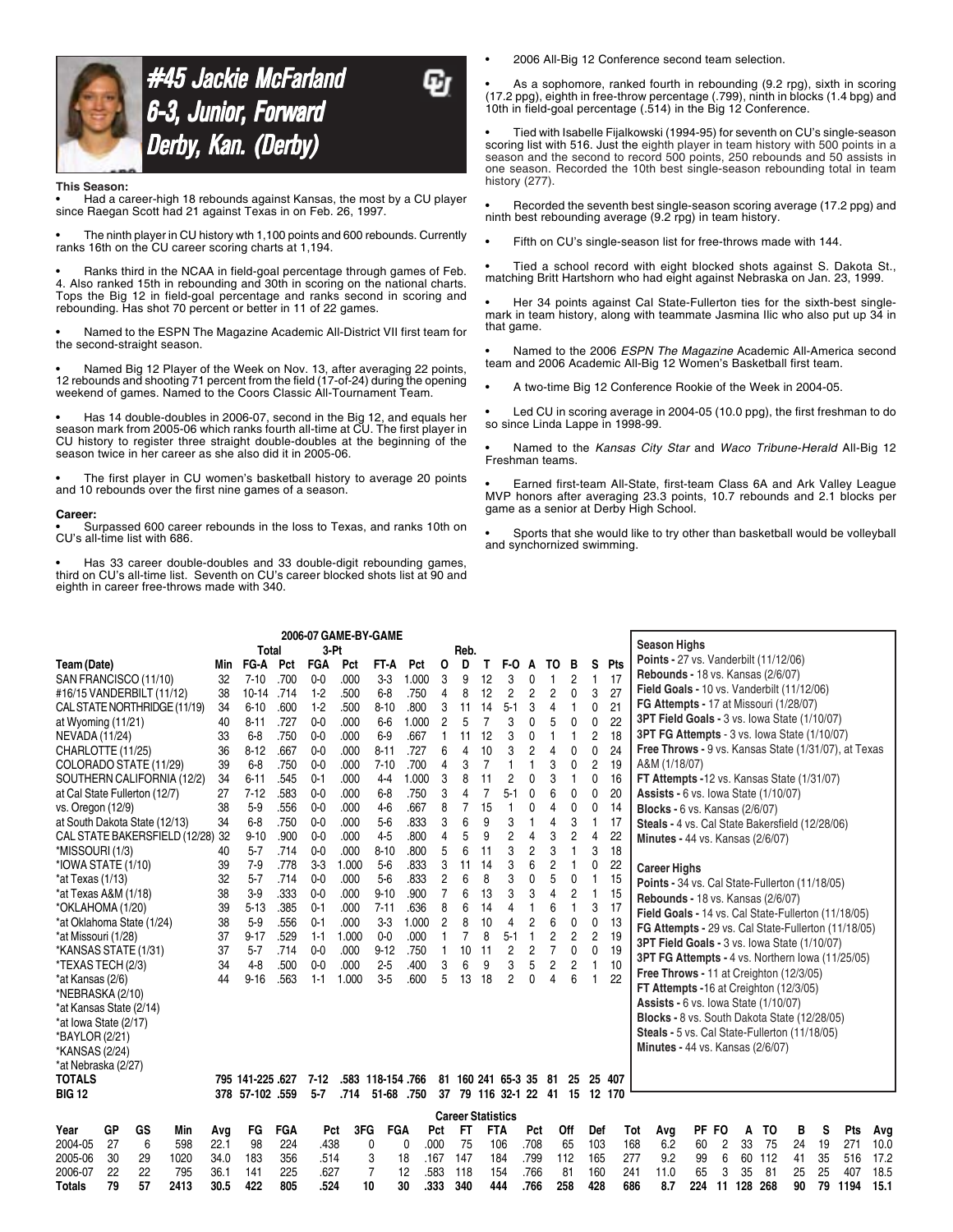#### **GAME ONE COLORADO 62, SAN FRANCISCO 56**

Nov. 10, 2006, Boulder, Colo. (Coors Events Center)

#### **VISITORS: San Francisco 0-1**

| ## Plaver                                              |              | fg-a 3fg-a ft-a of de tot pf tp a to bk s min |                 |                |          |                       |                |                   |              |          |          |          |
|--------------------------------------------------------|--------------|-----------------------------------------------|-----------------|----------------|----------|-----------------------|----------------|-------------------|--------------|----------|----------|----------|
| 13 Warren, Nickie                                      | $f$ 5-12 0-1 |                                               | $1 - 2$         | $\overline{1}$ | 8        | 9                     | 3 11           |                   | $\mathbf{1}$ |          |          | 6 0 1 30 |
| 21 Peace, Nykia                                        | f 1-5 1-2    |                                               | $0 - 0$         | $\Omega$       | 2        | 2                     | $\overline{2}$ | $\mathbf{3}$      | 3 2 0 1 34   |          |          |          |
| 55 Olden, Lisa                                         | $c$ 4-7 0-0  |                                               | $0-0$ 3 2 5 4 8 |                |          |                       |                |                   | $\Omega$     | 3 0 0 24 |          |          |
| 02 Richardson, Randig 2-5 1-3 0-0 0 1 1 2 5 3 4 0 3 20 |              |                                               |                 |                |          |                       |                |                   |              |          |          |          |
| 12 Carter, Dominique g 10-19 2-5 0-1 2 4               |              |                                               |                 |                |          | 6                     |                | 2 2 2 3 2 0 0 3 7 |              |          |          |          |
| 04 Mihalco, Katie                                      | $1 - 4$      | $0 - 3$                                       | $0 - 0$         | $\Omega$       | $\Omega$ | $\overline{0}$        | $\overline{1}$ | 2                 | 2 3 0 1 25   |          |          |          |
| 14 Heintz, Heidi                                       | $1 - 4$      | $0 - 1$                                       | $3-5$ 1 2 3     |                |          |                       |                | 4 5 1             |              |          |          | 2 0 0 14 |
| 44 Shorts, KeLicia                                     | $0 - 1$      | $0 - 0$                                       | $0 - 0$         | <sup>0</sup>   | 2        | 2                     | 5              | $\Omega$          | $\Omega$     | 0        | $\Omega$ | 0,16     |
| <b>TEAM</b>                                            |              |                                               |                 | 2              | Δ        | 6                     |                |                   |              |          |          |          |
| <b>Totals</b>                                          |              | 24-57 4-15                                    | 4-8             |                |          | 9 25 34 23 56 13 22 0 |                |                   |              |          |          | 6 200    |

TOTAL FG% 1st Half: 13-29 44.8% 2nd Half: 11-28 39.3% Game: 42.1% DEADBALL 3-Pt. FG% 1st Half: 2-6 33.3% 2nd Half: 2-9 22.2% Game: 26.7% REBOUNDS F Throw % 1st Half: 2-4 50.0% 2nd Half: 2-4 50.0% Game: 50.0% 1

#### **HOME: Colorado 1-0**

| ## Player            |              |         | fg-a 3fg-a ft-a of de tot pf |          |                |              |          | tp                                                                                                                                                                                                                                                                                                                                                                                   | a        |                |              | to bk s min                   |
|----------------------|--------------|---------|------------------------------|----------|----------------|--------------|----------|--------------------------------------------------------------------------------------------------------------------------------------------------------------------------------------------------------------------------------------------------------------------------------------------------------------------------------------------------------------------------------------|----------|----------------|--------------|-------------------------------|
| 21 Ilic. Jasmina     | $f$ 1-9      | $1 - 4$ | $0 - 0$                      | $\Omega$ | 2              | 2            | $\Omega$ | 3                                                                                                                                                                                                                                                                                                                                                                                    | 1        | $\overline{4}$ | <sup>0</sup> | 20<br>0                       |
| 45 McFarland, Jackie | $f$ 7-10     | $0 - 0$ | $3-3$                        | 3        | 9              | 12           | 3        | 17                                                                                                                                                                                                                                                                                                                                                                                   | $\Omega$ |                | 2            | 1 32                          |
| 44 Richards, Kara    | $c.8 - 10$   | $0 - 0$ | $6 - 10$                     | 2        | 4              | 6            | 3        | 22                                                                                                                                                                                                                                                                                                                                                                                   | 4        | 4              | $\Omega$     | 35<br><sup>0</sup>            |
| 02 Smith, Bianca     | $q - 3 - 6$  | $0 - 1$ | $0 - 4$                      | $\Omega$ | $\overline{1}$ | $\mathbf{1}$ | 1        | 6                                                                                                                                                                                                                                                                                                                                                                                    | 4        | 1              | $\Omega$     | 222                           |
| 03 Powers, Susie     | $1 - 2$<br>a | $1-2$   | $1 - 2$                      | $\Omega$ | 4              | 4            | 3        | 4                                                                                                                                                                                                                                                                                                                                                                                    | $\Omega$ | 5 <sub>1</sub> |              | 2 36                          |
| 01 Houston, Whitney  | $2 - 5$      | $0 - 1$ | $0 - 1$                      | $\Omega$ | 1              | 1            | U        | 4                                                                                                                                                                                                                                                                                                                                                                                    | 3        | U              | <sup>0</sup> | 17<br>O                       |
| 11 Skildum, Hannah   | $0 - 1$      | $0 - 0$ | $0 - 0$                      | $\Omega$ | $\Omega$       | U            | U        | $\Omega$                                                                                                                                                                                                                                                                                                                                                                             | $\Omega$ | U              | <sup>0</sup> | $\overline{\mathcal{A}}$<br>O |
| 23 Rucker, Candace   | $3-3$        | $0 - 0$ | $0 - 0$                      | $\Omega$ | 2              | 2            | 1        | 6                                                                                                                                                                                                                                                                                                                                                                                    | 2        | 30             |              | 2.20                          |
| 33 Putnina, Aija     | $0 - 2$      | $0 - 0$ | $0 - 2$                      | 1        | 2              | 3            | 1        | $\Omega$                                                                                                                                                                                                                                                                                                                                                                             | U        | $\mathcal{P}$  | <sup>0</sup> | 10<br>O                       |
| 40 Dow, Caley        | $0 - 0$      | $0 - 0$ | $0 - 0$                      | U        | 0              | 0            | U        | $\Omega$                                                                                                                                                                                                                                                                                                                                                                             | 1        |                | O            | $\overline{\mathcal{A}}$<br>O |
| TEAM                 |              |         |                              |          | 2              | 2            |          |                                                                                                                                                                                                                                                                                                                                                                                      |          |                |              |                               |
| $2.4 - 1.7$          |              | 0.71000 | $\sim$ 00 $\sim$             |          | $\sim$         | $\sim$       |          | $\overline{a}$ $\overline{a}$ $\overline{a}$ $\overline{a}$ $\overline{a}$ $\overline{a}$ $\overline{a}$ $\overline{a}$ $\overline{a}$ $\overline{a}$ $\overline{a}$ $\overline{a}$ $\overline{a}$ $\overline{a}$ $\overline{a}$ $\overline{a}$ $\overline{a}$ $\overline{a}$ $\overline{a}$ $\overline{a}$ $\overline{a}$ $\overline{a}$ $\overline{a}$ $\overline{a}$ $\overline{$ |          | $\sim$         |              | 7000                          |

#### **Totals.............. 25-48 2-8 10-22 6 27 33 12 62 15 21 3 7 200**

TOTAL FG% 1st Half: 10-27 37.0% 2nd Half: 15-21 71.4% Game: 52.1% DEADBALL 3-Pt. FG% 1st Half: 1-5 20.0% 2nd Half: 1-3 33.3% Game: 25.0% REBOUNDS F Throw % 1st Half: 5-6 83.3% 2nd Half: 5-16 31.3% Game: 45.5% 4

| Officials: Scott Yarbrough, Lisa Jones, Park Van Nest |     |                 |       |  |
|-------------------------------------------------------|-----|-----------------|-------|--|
| Technical fouls: Colorado-None. San Francisco-None.   |     |                 |       |  |
| FOULED OUT: USF, Shorts.                              |     |                 |       |  |
| Attendance: 1983                                      |     |                 |       |  |
| Score by Periods                                      | 1st | 2 <sub>nd</sub> | Total |  |
| San Francisco                                         | 30  | 26              | 56    |  |
| Colorado                                              | 26  | 36              | 62    |  |

**BOULDER -** Kara Richards made the most of her return to the hard court.

The 6-foot-4 center, playing in her first official game since March 8, 2005, scored 22 points and grabbed six rebounds to help Colorado to a season-opening 62-56 win over San Francisco Friday night at the Coors Events Conference Center.

Richards, just two points off her career high, hit 8-of-10 from the floor and also had four assists. She was complimented by forward Jackie McFarland who had 17 points and 12 rebounds for her 20<sup>th</sup> career double-double. Richards missed the 2005-06 after breaking a bone in her foot three days before the season opener. The Buffs (1-0) trailed 30-26 at intermission but rallied to break a 26-game losing streak when trailing at halftime and their first such win since beating Missouri 56-51 on Jan. 18, 2005. The Buffs trailed the Tigers 28-20 in that game. CU shot 71.4 percent in the second stanza (15-of-21) while holding USF to 39.3 percent in the same time frame (11-of-28).

Leading 51-49 with 5:10 remaining in the game, Colorado went on a 9-0 run to pull away. Freshman point guard Whitney Houston started the rally with a lay up and dished out assists on a 3-pointer from junior Susie Powers – her first points in a CU uniform – and a lay up by fellow Memphis native Candace Rucker. Richards finished off the run with her final field goal of the night on a pass from Rucker.

The Rucker-Houston duo combined for 10 points, five assists and three steals off the bench. The freshman played a large portion of the second half with starters Richards, McFarland and Powers.

"I was very pleased with the chemistry between the five of them, CU head coach Kathy McConnell-Miller said. "There was a mutual respect on the floor among all of them. They moved the ball, they made the extra pass, and when they made the mistake, they pumped each other up, and it was exciting to see them."

Friday's game marked the return of Tanya Haave who spent four years as an assistant coach with the Buffaloes under Ceal Barry. Haave is in her first year as head coach of the Dons.

#### **GAME TWO NO. 16/15 VANDERBILT 81, COLORADO 76**

Nov. 12, 2006, Boulder, Colo. (Coors Events Center)

#### **VISITORS: Vanderbilt 1-0**

| ## Player            |                   | fa-a 3fa-a ft-a |         |                |                | of de tot pf   |                | tp       | a        |                |              |          | to bk s min   |  |
|----------------------|-------------------|-----------------|---------|----------------|----------------|----------------|----------------|----------|----------|----------------|--------------|----------|---------------|--|
| 13 Caroline Williams | $f_{6-13}$        | $4 - 10$        | $5 - 6$ | 1              | $\overline{4}$ | 5              | $\mathfrak{p}$ | 21       | 3        | $\overline{2}$ | $\mathbf{1}$ |          | 1 39          |  |
| 34 Christina Wirth   | $f$ 5-9           | $2 - 4$         | $2 - 2$ | $\Omega$       | $\overline{4}$ | $\Delta$       |                | 14       | $\Delta$ | 1              | $\Omega$     |          | 2 35          |  |
| 32 Liz Sherwood      | $c.3-5$           | $0 - 0$         | $0 - 0$ | 3              | $\overline{1}$ | 4              | 4              | 6        |          | $\mathfrak{p}$ | $\Omega$     | $\Omega$ | 15            |  |
| 02 Jennifer Risper   | $0 - 4$<br>a      | $0 - 0$         | $0 - 0$ | $\Omega$       | $\mathfrak{p}$ | $\mathfrak{p}$ | $\Omega$       | $\Omega$ | 3        | $\mathfrak{p}$ | $\Omega$     |          | 2,19          |  |
| 10 Dee Davis         | $1-6$<br>$\alpha$ | $0 - 0$         | $5 - 7$ | $\Omega$       | 1              |                | 3              | 7        | 5        | 7              | $\Omega$     |          | 131           |  |
| 05 Lauren Lueders    | $0 - 0$           | $0 - 0$         | $0 - 0$ | $\Omega$       | $\mathfrak{p}$ | $\mathcal{P}$  | 1              | $\Omega$ | 1        | $\Omega$       | $\Omega$     | $\Omega$ | $\Delta$      |  |
| 20 Jessica Mooney    | $1 - 2$           | $0 - 1$         | $2 - 2$ | 1              | $\mathfrak{p}$ | 3              | 3              | $\Delta$ | $\Omega$ | 1              | $\Omega$     | 1        | 11            |  |
| 23 Merideth Marsh    | $1 - 1$           | $1 - 1$         | $0 - 0$ | $\Omega$       | $\Omega$       | $\Omega$       | $\mathfrak{p}$ | 3        | $\Omega$ | 1              | $\Omega$     | $\Omega$ | -9            |  |
| 25 Amber Norton      | $0 - 0$           | $0 - 0$         | $0 - 0$ | $\Omega$       | $\overline{1}$ | 1              | $\mathfrak{D}$ | $\Omega$ | $\Omega$ | 1              | $\Omega$     | $\Omega$ | $\cdot$ 3     |  |
| 43 Amy Malo          | $0 - 0$           | $0 - 0$         | $0 - 0$ | $\Omega$       | $\Omega$       | $\Omega$       | 1              | $\Omega$ | $\Omega$ | $\Omega$       | $\Omega$     | $\Omega$ | $\mathcal{P}$ |  |
| 50 Carla Thomas      | $11 - 16$         | $0 - 0$         | $4 - 6$ |                | 6              | 7              | 5              | 26       | $\Omega$ | $\mathfrak{p}$ | $\Omega$     | 1        | 32            |  |
| <b>TEAM</b>          |                   |                 |         | $\mathfrak{p}$ | 3              | 5              |                |          |          |                |              |          |               |  |
| Totals.              | 28-56 7-16 18-23  |                 |         | 8              | 26             | 34             | 24             | 81       |          | 19             |              |          | 8 2 0 0       |  |

TOTAL FG% 1st Half: 16-30 53.3% 2nd Half: 12-26 46.2% Game: 50.0% DEADBALL 3-Pt. FG% 1st Half: 5-10 50.0% 2nd Half: 2-6 33.3% Game: 43.8% REBOUNDS F Throw % 1st Half: 5-5 100% 2nd Half: 13-18 72.2% Game: 78.3% 1

**HOME: Colorado 1-1 ## Player fg-a 3fg-a ft-a of de tot pf tp a to bk s min** 21 Ilic, Jasmina f 5-16 2-9 2-2 1 2 3 4 14 3 7 0 1 36 45 McFarland, Jackie f10-14 1-2 6-8 4 8 12 2 27 2 2 0 3 38 44 Richards, Kara c 2-5 0-0 1-1 1 3 4 4 5 2 3 0 2 20 02 Smith, Bianca g 2-5 2-4 0-0 0 0 0 0 6 0 1 0 0 17<br>03 Powers, Susie g 1-3 1-3 0-1 0 4 4 1 3 6 1 0 2 26 03 Powers, Susie 01 Houston, Whitney 4-9 0-0 1-2 0 1 1 4 9 3 1 0 0 22 12 Nedovic, Anna 2-3 0-0 2-3 2 2 4 1 6 0 1 0 1 17 23 Rucker, Candace 2-4 0-0 1-4 1 2 3 1 5 2 2 0 0 19 33 Putnina, Aija 0-0 0-0 1-2 1 1 2 1 1 0 1005 TEAM 1 1 2 **Totals.............. 28-59 6-18 14-23 11 24 35 18 76 18 19 0 9 200**

TOTAL FG% 1st Half: 12-28 42.9% 2nd Half: 16-31 51.6% Game: 47.5% DEADBALL 3-Pt. FG% 1st Half: 5-9 55.6% 2nd Half: 1-9 11.1% Game: 33.3% REBOUNDS F Throw % 1st Half: 5-7 71.4% 2nd Half: 9-16 56.3% Game: 60.9% 3

| Officials: Melissa Barlow, Laurie Porter, Daryl Humphrey    |     |     |       |  |
|-------------------------------------------------------------|-----|-----|-------|--|
| Technical fouls: Colorado-Rucker, Candace, Vanderbilt-None, |     |     |       |  |
| FOULED OUT: VU. Thomas. 0:23                                |     |     |       |  |
| Attendance: 1124                                            |     |     |       |  |
| <b>Score by Periods</b>                                     | 1st | 2nd | Total |  |
| Vanderbilt                                                  | 42  | 39  | 81    |  |
| Colorado                                                    | 34  | 42  | 76    |  |

**BOULDER -** Colorado junior **Jackie McFarland** scored a gamehigh 27 points and grabbed 12 rebounds, but No. 16/15 ranked Vanderbilt held on for an 81-76 decision Sunday afternoon at the Coors Events Conference Center.

McFarland, who hit 10-of-14 from the floor, secured her secondstraight and 21<sup>st</sup> career double-double as Colorado (1-1) nearly erased a 17-point second half deficit. She scored 15 of her 27 points in the final 10:35, including her fourth career 3-point field goal followed by two conventional 3-point plays in the last minute.

Vanderbilt (1-0) was led by Carla Thomas who scored 26 points and grabbed seven rebounds and nearly single-handedly built Vanderbilt's 17-point lead in the second half. The Commodores took an eight point lead into the locker room after guard Merideth Marsh hit a half-court shot at the buzzer, for her only points of the game. Thomas then came out and hit her first four shots of the second half as Vanderbilt started the period on a 13-4 run.

The Buffaloes closed to 65-69 with 1:57 to go after a free throw from **Whitney Houston**. But Caroline Williams calmly hit the last of her four 3-pointers 15 seconds later and Dee Davis buried two free throws to give Vanderbilt breathing room at 74-65.

McFarland's two, conventional three-point plays closed the game to 76-74 with 23 seconds left. Williams and Davis sank two free throws apiece to preserve the win.

"That was probably one of the best things about this afternoon's game," CU head coach **Kathy McConnell-Miller** said. "Down 17, they could've packed it up and they could've folded. It could've gone to a 30-point game."

Senior **Jasmina Ilic** had eight of her 14 points in the second half and dished out three assists to help the Buffaloes second-half run. Colorado shot 47.5 percent from the field (28-of-59) while the Commodores hit 50 percent (28-of-56). Nearly every category was even between Vanderbilt and CU, with the exception of free throws. Colorado, which made just 10-of-22 two nights earlier against San Francisco, made just 14-of-23 for 61 percent.

Houston had nine points and three assists off the bench. Senior **Anna Nedovic** and freshman **Bianca Smith** each pitched in six points.

Colorado game out of the gate on fire hitting five of its first seven shots, building a 13-5 lead. Smith and Ilic each hit a pair of 3-pointers and guard **Susie Powers** added one of her own. Colorado led for most of the first 13 minutes of play, before Vanderbilt closed the period on a 17-8 run.

Williams finished with 21 points for Vanderbilt while Christina Wirth added 14.

#### **GAME THREE**

 **COLORADO 80, CAL STATE NORTHRIDGE 64** Nov. 19, 2006, Boulder, Colo. (Coors Events Center)

| VISITORS: Cal State Northridge 2-2 |            |                 |            |              |              |    |     |          |          |      |   |             |
|------------------------------------|------------|-----------------|------------|--------------|--------------|----|-----|----------|----------|------|---|-------------|
| ## Plaver                          |            | fa-a 3fa-a ft-a |            |              | of de tot pf |    |     | tp       | a        |      |   | to bk s min |
| 21 Burries, Jazelle                | f 0-3      | $0 - 1$         | $0 - 1$    | 3            | 1            | 4  | 4   | $\Omega$ | 0        | U    | 1 | 14<br>0     |
| 23 King, LaJoyce                   | f $2-4$    | $0 - 0$         | $2 - 2$    | U            | U            | U  | 5   | 6        | 0        | 2    | 0 | 16<br>1     |
| 44 Tulikihihifo, Ofa               | f 8-15     | $1 - 3$         | $3-6$      | 0            | 4            | 4  | U   | 20       | 2        | 2    | O | -32<br>1.   |
| 02 McCaa, Jamie                    | $a.5 - 13$ | $1-5$           | $2 - 2$    | 2            | 8            | 10 | 0   | 13       | 5        | 5    | 0 | 3 36        |
| 33 Blake, Ashley                   | $a 5-10$   | $2 - 3$         | $0 - 0$    | 1            | 1            | 2  | 1   | 12       | 4        | 3    | 0 | 0.34        |
| 00 O'Rourke, Kristin               | $0 - 1$    | $0 - 0$         | በ-በ        | <sup>0</sup> |              | 1  | 2   | $\Omega$ | 1        | U    | O | - 5<br>0    |
| 03 Ching, Megan                    | $0 - 1$    | $0 - 0$         | $0 - 1$    | U            | 1            | 1  | 1   | $\Omega$ | 2        | 1    | U | - 6<br>O    |
| 05 Fuleki, Krisztina               | $2 - 10$   | $0 - 6$         | $0 - 0$    |              | 3            | 4  | 1   | 4        | 1        | 4    | U | 16<br>0     |
| 31 Holloway, Katie                 | $1-2$      | $0 - 0$         | $4 - 7$    | U            | 5            | 5  | 3   | 6        | 1        | 2    | 1 | -28<br>1    |
| 32 Hahs, Crystal                   | $1-2$      | $0 - 0$         | $1 - 1$    | 2            | 1            | 3  | 3   | 3        | $\Omega$ |      | O | 13<br>O     |
| <b>TEAM</b>                        |            |                 |            |              |              |    |     |          |          |      |   |             |
| Totals.                            | 24-61      |                 | 4-18 12-20 | 9            | 26           | 35 | -20 | 64       | 16       | 20 2 |   | 6 200       |

TOTAL FG% 1st Half: 11-28 39.3% 2nd Half: 13-33 39.4% Game: 39.3% DEADBALL 3-Pt. FG% 1st Half: 2-10 20.0% 2nd Half: 2-8 25.0% Game: 22.2% REBOUNDS F Throw % 1st Half: 6-8 75.0% 2nd Half: 6-12 50.0% Game: 60.0% 2

#### **HOME: Colorado 2-1**

|   |         | ft-a                                                                                                                               |            |    |                     | рt | tp        | a              |   |   |     |             |
|---|---------|------------------------------------------------------------------------------------------------------------------------------------|------------|----|---------------------|----|-----------|----------------|---|---|-----|-------------|
|   | $2 - 7$ | $0 - 0$                                                                                                                            |            |    | 2                   | 1  | 18        | 4              | 1 | U | 1   | -26         |
| f | $1 - 2$ | $8 - 10$                                                                                                                           | 3          | 11 | 14                  | 5  | 21        | 3              | 4 | 1 | 0   | 34          |
|   | $0 - 0$ | $2 - 3$                                                                                                                            |            | З  | 4                   | 3  | 6         | $\overline{c}$ | 4 |   |     | 15          |
| a | $2 - 3$ | $0 - 0$                                                                                                                            |            | 0  |                     | 1  | 14        | 0              | 1 | 1 | 0   | 16          |
| a | $0 - 2$ | $1-2$                                                                                                                              | U          | 4  | 4                   | 2  | 3         | 2              | U | U | 0   | 22          |
|   | $0 - 0$ | $2 - 3$                                                                                                                            | U          | U  | U                   | U  | 6         | $\overline{c}$ |   | U | 0   | 20          |
|   | $0 - 0$ | $0 - 0$                                                                                                                            | 0          | U  | U                   | 0  | 0         | 0              | 1 | U |     | 2           |
|   | $0 - 0$ | $0 - 0$                                                                                                                            | U          |    |                     | 1  | 2         | $\Omega$       | 2 | 1 | O   | 8           |
|   | $0 - 1$ | $0 - 0$                                                                                                                            | 2          |    | 3                   | 2  | 2         | 0              | U | O | 1   | 12          |
|   | $0 - 0$ | $0 - 0$                                                                                                                            | U          | 0  | U                   | U  | 0         | 0              | 0 | O | O   |             |
|   | $0 - 0$ | $1-2$                                                                                                                              | 3          | 2  | 5                   | 1  | 5         | 1              | З | O |     | 2.26        |
|   | $0 - 0$ | $1 - 2$                                                                                                                            |            | 7  | R                   | 3  | 3         | 1              | 4 |   | 2   | 17          |
|   | $0 - 0$ | $0 - 0$                                                                                                                            | U          |    |                     | U  | U         | U              | U | U | U   |             |
|   |         |                                                                                                                                    |            | 3  | 3                   |    |           |                |   |   |     |             |
|   |         |                                                                                                                                    |            | 34 | 46                  | 19 | 80        | 15             |   | 5 |     | 8200        |
|   |         | f 8-16<br>$6 - 10$<br>$c2 - 7$<br>$6 - 9$<br>$1-3$<br>$2 - 4$<br>$0-0$<br>$1-1$<br>$1 - 2$<br>$0-0$<br>$2 - 8$<br>$1 - 5$<br>$0-0$ | fa-a 3fa-a |    | 30-65 5-15 15-22 12 |    | of de tot |                |   |   | -21 | to bk s min |

TOTAL FG% 1st Half: 18-32 56.3% 2nd Half: 12-33 36.4% Game: 46.2% DEADBALL 3-Pt. FG% 1st Half: 5-8 62.5% 2nd Half: 0-7 0.0% Game: 33.3% REBOUNDS F Throw % 1st Half: 7-9 77.8% 2nd Half: 8-13 61.5% Game: 68.2% 4

#### Officials: Peter Contreras, Lolly Saenz, Artrail Tillman

Technical fouls: Colorado-None. Cal State Northridge-King, LaJoyce. FOULED OUT: CU, McFarland, 4:25 2nd; CSUN, King, 3:02 1st

| Attendance: 869      |     |                 |       |
|----------------------|-----|-----------------|-------|
| Score by Periods     | 1st | 2 <sub>nd</sub> | Total |
| Cal State Northridge | 30  | 34              | 64    |
| Colorado             | 48  | 32              | 80    |

**BOULDER —** Junior **Jackie McFarland** recorded her thirdstraight double-double to open the season as her 21-point, 14 rebound effort paced Colorado to an 80-64 win over Cal State Northridge Sunday afternoon at the Coors Events/Conference **Center** 

McFarland, the reigning Big 12 Conference Player of the Week, hit 6-of-10 from the floor and added three assists and one block. She is the only player in team history to start two different seasons with three-straight double-doubles as she also did it in 2005-06.

While McFarland's numbers accumulated throughout the game, hot shooting early by Colorado's outside players allowed the Buffaloes to build a big first half lead. The Buffaloes hit 56.3 percent from the floor in the first half and led by as much as 20, before heading into the locker room with a 48-30 lead.

Freshman **Bianca Smith** scored all of her career-high 14 points in the first half on 6-of-8 shooting and senior **Jasmina Ilic** scored 12 of her 18 points in the first 20 minutes on 5-of-9 from the field. Both Ilic and Smith hit a pair of 3-point field goals in the first period and McFarland added another as the Buffs were 5-of-8 from downtown in the first half.

Colorado jumped out a 9-2 lead, but it was quickly erased as Cal State Northridge scored the next seven to tie it at nine. After making just one of their first six shots, the Matadors made six of their next seven to take the lead at 18-16 with 11:29 remaining.

The CU guards then went to work. After a McFarland lay up to tie the score at 18, Ilic drilled a 3-pointer and Smith followed with a 3-pointer of her own and a circus lay up shot from the right side as CU went back up 27-18. Cal State Northridge scored six straight to get within four at 27-24, but Smith, Ilic and McFarland drained buckets on consecutive possessions to increase the lead to 33-24.

Matador guard LaJoyce King picked up her fourth foul with 4:30 left in the half and then in frustration picked up a technical. McFarland and freshman **Whitney Houston** combined to make all four free throws as the Buffaloes led 37-24.

CU missed its first six shots of the second half and Matador senior Ofa Tulikihihifo scored seven straight to bring Northridge back to within 11 at 50-39. Center **Kara Richards** then scored on a 3-point play and Ilic connected on a running jumper to move CU's lead back to 55-39 and the Matadors wouldn't get closer than 13 the rest of the way.

Freshman **Aija Putnina** provided a defensive spark off the bench grabbing eight rebounds and recording two steals and one blocked shot. The Buffaloes out-rebounded the Matadors 46-35, their largest margin this season.

Tulikihihifo finished with 20 points for the Matadors while Jamie McCaa had 13 points and 10 rebounds.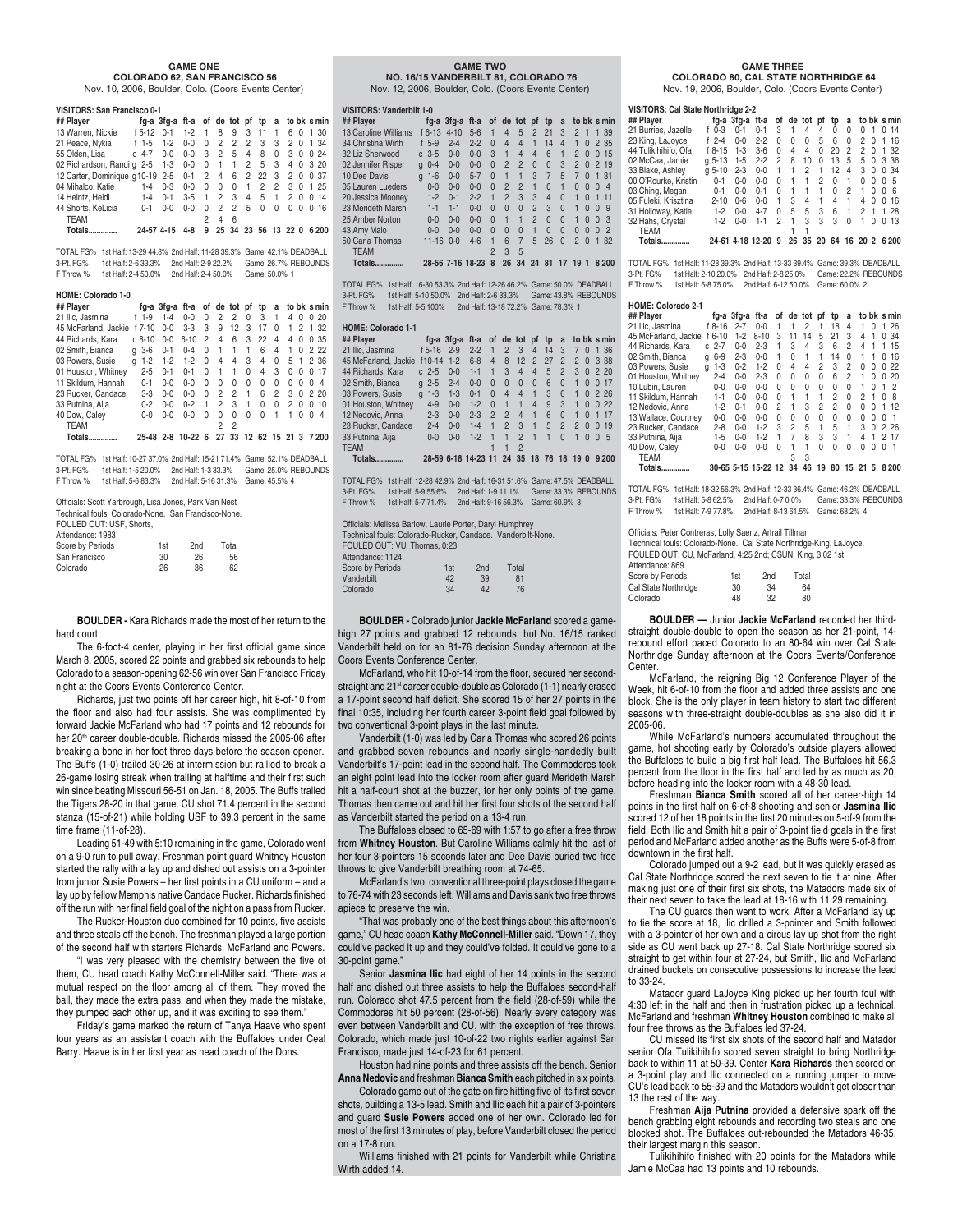#### **GAME FOUR WYOMING 68, COLORADO 49**

Nov. 21, 2006, Laramie, Wyo. (Arena Auditorium)

| VISITORS: Colorado 2-2 |    |         |            |                  |          |    |          |          |          |          |    |              |              |             |
|------------------------|----|---------|------------|------------------|----------|----|----------|----------|----------|----------|----|--------------|--------------|-------------|
| ## Plaver              |    |         | fa-a 3fa-a | ft-a             | of       |    | de tot   | pf       | tp       | a        |    |              |              | to bk s min |
| 21 Ilic, Jasmina       |    | $f$ 3-9 | $2 - 5$    | $4-4$            | U        | 2  | 2        | 3        | 12       | O        | 4  | 0            | 1            | -23         |
| 45 McFarland, Jackie   |    | f 8-11  | $0 - 0$    | $6 - 6$          | 2        | 5  | 7        | 3        | 22       | 0        | 5  | 0            | 0            | 40          |
| 44 Richards, Kara      | C. | $1 - 1$ | $0 - 0$    | $0 - 0$          | U        | 4  | 4        | 1        | 2        | 3        | З  | 0            | 0            | 22          |
| 02 Smith, Bianca       | a  | $0-6$   | $0 - 3$    | $0 - 0$          | U        | 2  | 2        | 1        | U        | 1        | 2  | O            | 0            | 20          |
| 03 Powers, Susie       | a  | $2 - 4$ | $2 - 2$    | $0 - 0$          | $\Omega$ | 2  | 2        | $\Omega$ | 6        | 1        | 1  | 1            | 1            | 35          |
| 01 Houston, Whitney    |    | $0 - 4$ | $0 - 0$    | $1 - 2$          | U        | U  | U        | 4        | 1        | 2        | 5  | O            |              | 17          |
| 11 Skildum, Hannah     |    | $0 - 1$ | $0 - 0$    | $0 - 0$          | U        | 1  | 1        |          | U        | 0        | 0  | O            | O            | ĥ           |
| 12 Nedovic, Anna       |    | $0 - 0$ | $0 - 0$    | $0 - 0$          | U        | 0  | $\Omega$ | $\Omega$ | $\Omega$ | 0        | 0  | O            | <sup>0</sup> | 2           |
| 23 Rucker, Candace     |    | $1 - 2$ | $0 - 0$    | $1 - 2$          | U        | 2  | 2        | 1        | 3        | $\Omega$ | 1  | <sup>0</sup> | <sup>0</sup> | 17          |
| 33 Putnina, Aija       |    | $0 - 0$ | $0 - 0$    | $3 - 4$          | 1        | 1  | 2        | 1        | 3        | 1        | 2  | O            |              | 10          |
| 40 Dow, Caley          |    | $0 - 0$ | $0 - 0$    | $0 - 0$          | 0        | U  | U        | U        | U        | U        | 1  | O            | 1            | R           |
| <b>TEAM</b>            |    |         |            |                  | 2        | 4  | ĥ        |          |          |          |    |              |              |             |
| Totals.                |    |         |            | 15-38 4-10 15-18 | 5        | 23 | 28       | 15       | 49       | 8        | 24 | 1            |              | 5200        |

TOTAL FG% 1st Half: 9-17 52.9% 2nd Half: 6-21 28.6% Game: 39.5% DEADBALL 3-Pt. FG% 1st Half: 1-4 25.0% 2nd Half: 3-6 50.0% Game: 40.0% REBOUNDS F Throw % 1st Half: 3-4 75.0% 2nd Half: 12-14 85.7% Game: 83.3% 0

#### **HOME: Wyoming 3-1**

| ## Plaver                             |            |                         |         |          |                   |                 |               |                |                |                | fg-a 3fg-a ft-a of de tot pf tp a to bk s min |
|---------------------------------------|------------|-------------------------|---------|----------|-------------------|-----------------|---------------|----------------|----------------|----------------|-----------------------------------------------|
| 05 Zavecz. Hanna                      | f 3-13 2-6 |                         | $2 - 4$ | 2        | 5                 | $7\overline{ }$ | 4 10          |                |                |                | 5 3 0 4 34                                    |
| 25 Podziemska.Justvna f 7-17 4-10 0-0 |            |                         |         |          |                   | 2 1 3 4         |               | 18             | 4              |                | 4 1 1 40                                      |
| 33 Dissen, Elizabeth                  |            | $c 2-2 0-0$             | $0 - 0$ | $-1$     |                   | $1 \t2 \t3$     |               | 4              | $\Omega$       | 0 <sub>0</sub> | 1 21                                          |
| 02 Bolerjack, Jodi g 6-9 4-6 2-2 1    |            |                         |         |          |                   | 4 5 0           |               | -18            | $\mathbf{3}$   |                | 1 0 2 40                                      |
| 12 Sisk, Dominique                    |            | a 1-9 0-2 2-2           |         |          | $2\quad 4\quad 6$ |                 | 3             | $\overline{4}$ | $\Omega$       |                | 1 2 1 34                                      |
| 10 Vanderjagt, Rebecca 0-0            |            | $0-0$                   | $0 - 0$ | $\Omega$ | $\Omega$          | $\Omega$        | $\Omega$      | $\Omega$       | $\Omega$       | 1 <sub>0</sub> | - 0                                           |
| 20 Vandiver, Aubrey                   | $0-0$      | $0 - 0$                 | $0 - 0$ | $\Omega$ |                   | 1 1             | 2             | $\overline{0}$ | $\overline{1}$ | 1 <sub>0</sub> | - 6<br>- 0                                    |
| 24 McGuffey, Megan                    | $4 - 5$    | $1 - 1$                 | $5 - 5$ | 1        | 3                 | $\overline{4}$  | $\mathcal{P}$ | 14 1           |                | 2 <sub>0</sub> | 1 23                                          |
| <b>TEAM</b>                           |            |                         |         |          |                   | 3               |               |                |                |                |                                               |
| Totals.                               |            | 23-55 11-25 11-13 10 21 |         |          |                   |                 |               |                |                |                | 31 18 68 14 13 3 10200                        |

TOTAL FG% 1st Half: 11-28 39.3% 2nd Half: 12-27 44.4% Game: 41.8% DEADBALL 3-Pt. FG% 1st Half: 5-11 45.5% 2nd Half: 6-14 42.9% Game: 44.0% REBOUNDS F Throw % 1st Half: 4-4 100% 2nd Half: 7-9 77.8% Game: 84.6% 1

Officials: Randy Campbell, Marianne Karp, Connie Pardue Technical fouls: Colorado-None. Wyoming-None.

Attendance: 2259 Score by Periods 1st 2nd Total<br>Colorado 22 27 49

Colorado 22 27 49 Wyoming

**LARAMIE, Wyo. —** Justyna Posziemska and Jodi Bolerjack each scored 18 points and Wyoming forced 24 Colorado turnovers as the Cowgirls defeated the Buffaloes 68-49 Tuesday night at the Arena Auditorium in Laramie.

Wyoming moves to 3-1 overall, claiming its third straight win over Colorado which falls to 2-2.

Posziemska and Bolerjack led a 3-point barrage by the Cowgirls who made 11-of-25 (44 percent) from beyond the arc. The duo each had four from downtown while Hanna Zavecz had a pair.

Junior Jackie McFarland led Colorado with 22 points and seven rebounds, seeing her consecutive double-double streak stop at three to begin the season. McFarland hit 8-of-11 from the floor and all six free throw attempts.

The Buffaloes shot 52.9 percent from the field in the first half, but only on 17 attempts (9-of-17), a school record low for attempts in one half. Turnovers were the main culprit as the Buffs gave the ball away 15 times in the first 20 minutes as Wyoming built a 31-22 lead.

The Cowgirls outscored CU 22-6 off turnovers.

Colorado closed the lead to five at 39-34 with 14:49 remaining in the game, but the Cowgirls embarked on a 14- 3 run over the next five minutes to put the game away.

Jasmina Ilic had 12 points, all in the second half, including a pair of 3-pointers, giving her 101 for her career, the seventh Buff to hit the century mark.

#### **GAME FIVE COLORADO 80, NEVADA 60**

Nov. 24, 2006, Boulder, Colo. (Coors Events Center)

| VISITORS: Nevada 3-1    |              |            |                  |                |                |                |                 |                |                |                |          |                |  |
|-------------------------|--------------|------------|------------------|----------------|----------------|----------------|-----------------|----------------|----------------|----------------|----------|----------------|--|
| ## Plaver               |              | fa-a 3fa-a | ft-a             | <b>of</b>      |                | de tot         | pf              | tp             | a              |                |          | to bk s min    |  |
| 23 Preslar, Jessica     | $f$ 2-7      | $0 - 0$    | $0 - 0$          | $\overline{2}$ |                | 3              | 3               |                | $\Omega$       |                |          | 15<br>$\Omega$ |  |
| 25 Franklin, Cherlanda  | $f_{5-13}$   | $0 - 2$    | $0 - 0$          | 1              |                | $\mathfrak{p}$ | 5               | 10             | $\Omega$       | $\Omega$       | 1        | 319            |  |
| 01 Fitzgerald, Brandi   | $1 - 6$<br>q | $0 - 2$    | $0 - 0$          | 1              | $\Omega$       | 1              | 3               | $\mathfrak{p}$ | $\Omega$       | 3              | $\Omega$ | 318            |  |
| 10 Graham, Traci        | $a$ 2-13     | $1 - 8$    | $2 - 4$          | $\Omega$       | $\Omega$       | $\Omega$       | $\overline{2}$  | 7              | 4              | 4              | $\Omega$ | 128            |  |
| 22 Criner, Dellena<br>a | $2 - 4$      | $1-2$      | $1 - 1$          | 1              |                | $\mathfrak{D}$ | $\mathfrak{D}$  | 6              | 1              | $\mathfrak{p}$ | $\Omega$ | 318            |  |
| 00 Henry, Bre'Anna      | $1 - 4$      | $0 - 0$    | $2 - 2$          | 1              |                | $\mathfrak{p}$ | $\mathfrak{p}$  | $\overline{4}$ | $\mathfrak{p}$ | $\mathfrak{p}$ | $\Omega$ | 11             |  |
| 03 Feest, Coty          | $1 - 5$      | $1 - 4$    | $5 - 6$          | 1              | $\overline{2}$ | 3              | 3               | 8              | 1              | $\Omega$       | $\Omega$ | 111            |  |
| 11 Price, Mikail        | $3-6$        | $0 - 1$    | $3-6$            | 1              | $\overline{2}$ | 3              | 4               | 9              | $\Omega$       | 3              | -1       | 21<br>÷        |  |
| 12 Harris, Brandi       | $2 - 4$      | $0 - 0$    | $1 - 2$          | $\Omega$       | $\Omega$       | $\Omega$       |                 | 5              | $\Omega$       | 1              | $\Omega$ | 13<br>$\Omega$ |  |
| 21 Sitton, Andrea       | $0 - 0$      | $0 - 0$    | $0 - 0$          | 1              | $\Omega$       |                | 3               | $\Omega$       | $\Omega$       | $\Omega$       | $\Omega$ | 10<br>1        |  |
| 30 Hammond, Marissa     | $0 - 1$      | $0 - 0$    | $0 - 0$          | $\Omega$       | $\Omega$       | $\Omega$       | $\overline{2}$  | $\Omega$       | $\Omega$       |                | $\Omega$ | 10<br>$\Omega$ |  |
| 32 Lombardi, Marianne   | $2 - 6$      | $0 - 1$    | $1 - 3$          | $\overline{2}$ | 3              | 5              | $\mathfrak{p}$  | 5              | $\mathfrak{p}$ | 1              | $\Omega$ | 227            |  |
| <b>TEAM</b>             |              |            |                  | 3              | 5              | 8              |                 |                |                |                |          |                |  |
| <b>Totals</b>           |              |            | 21-69 3-20 15-24 | 14             | 16             | 30             | 32 <sup>2</sup> | 60             | 10             |                |          | 18 3 16200     |  |

TOTAL FG% 1st Half: 10-37 27.0% 2nd Half: 11-32 34.4% Game: 30.4% DEADBALL 3-Pt. FG% 1st Half: 1-10 10.0% 2nd Half: 2-10 20.0% Game: 15.0% REBOUNDS F Throw % 1st Half: 2-7 28.6% 2nd Half: 13-17 76.5% Game: 62.5% 3

**HOME: Colorado 3-2 ## Player fg-a 3fg-a ft-a of de tot pf tp a to bk s min** 21 Ilic, Jasmina f 4-13 2-5 4-4 0 5 5 3 14 2 6 1 3 35 21 Ilic, Jasmina 14-13 2-5 4-4 0 5 5 3 14 2 6 1 3 35<br>33 Putnina, Aija 1 3-7 0-0 6-10 6 7 13 3 12 1 3 2 0 32<br>45 McFarland, Jackie 1 6-8 0-0 6-9 1 11 12 3 18 0 1 1 2 33<br>01 Plouston, Whitney g 5-7 0-0 2-6 0 1 1 1 1 2 3 11 0 3 45 McFarland, Jackie f 6-8 0-0 6-9 1 11 12 3 18 0 1 1 2 33 01 Houston, Whitney g 5-7 0-0 2-6 0 1 1 1 1 1 2 2 11 0 3 23<br>03 Powers, Susie g 1-1 1-1 1-2 1 2 3 1 4 1 3 0 0 28 03 Powers, Susie g 1-1 1-1 1-2 1 2 3 1 4 1 3 0 0 28 02 Smith, Bianca 3-5 1-1 0-0 0 0 0 4 7 1 0008 10 Lubin, Lauren 0-0 0-0 0-0 0 0 0 1 0 0 0003 11 Skildum, Hannah 2-3 0-1 0-0 2 3 5 3 4 0 3 1 0 12<br>12 Nedovic, Anna 0-1 0-0 0-0 0 3 3 0 0 1 1 0 0 9<br>13 Wallace, Courtney 1-1 0-0 0-0 0 0 0 1 2 0 0 0 0 1  $\begin{array}{cccc} 0 & 1 & 1 & 0 & 0 & 9 \\ 2 & 0 & 0 & 0 & 0 & 1 \end{array}$ 13 Wallace, Courtney 1-1 0-0 0-0 0 0 0 1 2 0<br>23 Rucker, Candace 3-6 0-0 1-3 3 1 4 3 7 0 Pucker, Candace 3-6 0-0 1-3 3 1 4<br>Dow Calev 0-0 0-0 0-0 1 1 1 0 1 0 0 0 6 40 Dow, Caley<br>TEAM<br>Totals........ **Totals.............. 28-52 4-8 20-34 16 40 56 24 80 9 32 5 8 200**

TOTAL FG% 1st Half: 11-22 50.0% 2nd Half: 17-30 56.7% Game: 53.8% DEADBALL 3-Pt. FG% 1st Half: 2-3 66.7% 2nd Half: 2-5 40.0% F Throw % 1st Half: 6-14 42.9% 2nd Half: 14-20 70.0% Game: 58.8% 6

Officials: Greg Small, Metta Roberts, Doug Williams Technical fouls: Nevada-None. Colorado-None. Fouled Out: NEV: Franklin, 5:16 2nd Attendance: 1261 Score by Periods 1st 2nd Total<br>Nevada 23 37 60 Nevada 23 37 60 Colorado

**BOULDER —** Colorado freshmen **Aija Putnina** and **Whitney Houston** each scored 12 points and **Jackie McFarland** notched her fourth double-double of the season as the Buffaloes defeated Nevada 80-60, Friday at the Coors Events/Conference Center, in the first day of the 20th Annual Coors Classic.

Houston and Putnina made their first career starts Friday night, the first time two freshmen have started in the same game for the Buffs since **Kara Richards** and Yari Escalera started the final game of the 2004-05 season. Putnina recorded a double-double, registering career highs with 12 points and 13 rebounds. Houston scored 12 points on 5-of-7 from the field to go along with three steals.

McFarland had a game-high 18 points and grabbed 12 rebounds for her fourth double-double in five games this season, and the 23<sup>rd</sup> of her career, giving her sole possession of third place on CU's all-time list. **Jasmina Ilic** rounds out CU's double-digit scorers as she pitched in 14 points with five rebounds and three steals.

Nevada made just four of its first 20 shots and ended the half shooing 26.3 percent from the field (10-of-38). The Wolfpack had substantially more field goal attempts than the Buffaloes (38 to 22) because for the second straight game Colorado had problems with turnovers, committing 20 in the first 20 minutes.

Trailing by one at 15-14, Colorado finally got its offense into gear. The Buffaloes scored nine straight to take a 23-15 lead with 4:15 left in the half. Nevada inched back to within four at 27-23, but **Susie Powers** hit a 3-pointer with just three seconds remaining in the half to give CU a 30-23 lead into the locker room.

Colorado (3-2) opened up a 20-point lead mid-way through the second half thanks to hot shooting and a dominating performance on the boards. The Buffaloes hit 17-of-30 in the second half (56.7 percent) while holding Nevada to just 34.4 percent (11-of-32). Colorado out-rebounded the Wolfpack 31-9 in the second half and its 56 rebounds are the most since the Buffs had 56 against Cal State Fullerton in the 2005-06 season opener.

McFarland was solid in the second half, recording 14 of her points and seven of her rebounds in the final 20 minutes. The top field-goal shooter in the Big 12 so far this year, McFarland hit 6-of-8 from the field and 6-of-9 from the charity stripe.

Colorado was without starting center **Kara Richards** Friday night and will be for the next 4-to-6 weeks as it was diagnosed late Thursday night that she has a fracture to the fourth metatarsal in her left foot. The injury is to the same foot, but not the same bone that forced her to miss the entire 2005-06 season. Her injury last season was a Jones Fracture, a fracture of the fifth metatarsal.

#### **GAME SIX COLORADO 78, CHARLOTTE 65**

Nov. 25, 2006, Boulder, Colo. (Coors Events Center)

| VISITORS: Charlotte 3-3 |  |
|-------------------------|--|
|                         |  |

| ## Plaver               |            | fg-a 3fg-a ft-a             |         |          |   | of de tot pf |   | tp | a        |   |          | to bk s min      |
|-------------------------|------------|-----------------------------|---------|----------|---|--------------|---|----|----------|---|----------|------------------|
| 33 Williams, Courtney f | $1-3$      | $0 - 1$                     | $0 - 0$ | $\Omega$ | 0 | $\Omega$     | 2 | 2  | $\Omega$ | U | U        | 1 18             |
| 55 Burgin, Danielle     | $c.8 - 12$ | $0 - 0$                     | $0 - 0$ | 2        | 4 | 6            | 2 | 16 | 2        | 2 | 1        | 0.28             |
| 11 Ray, Traci           | -1-7<br>a  | $1-6$                       | $3-4$   | 1        | 0 | 1            | 4 | 6  | 2        |   | U        | 0.22             |
| 22 Jones, Aysha         | $a 5-11$   | $2 - 4$                     | $1 - 1$ | 1        | 1 | 2            | 4 | 13 | 1        | 1 | 1        | 021              |
| 44 Gregory, Sabrina     | a 4-11     | $0 - 3$                     | $1-1$   | 2        | 3 | 5            | 2 | 9  | 5        | 4 | 0        | 1 34             |
| 03 Smith, Tameka        | $1 - 2$    | $0 - 0$                     | በ-በ     | 1        | U | 1            | 4 | 2  | 1        | 1 | U        | -13<br>0         |
| 10 Floyd, Erin          | $0 - 0$    | $0 - 0$                     | $0 - 2$ |          | U |              | 2 | 0  | 1        | 2 | O        | 0, 10            |
| 15 Hoey, Whitney        | $2 - 7$    | $2 - 4$                     | $0 - 0$ |          | U | 1            | 1 | 6  | 3        | 0 | U        | 18<br>0          |
| 20 Spriggs, Ashley      | $0 - 0$    | $0 - 0$                     | $0 - 0$ | 1        | 2 | 3            | 1 | U  | 1        | 2 | $\Omega$ | - 6<br>O         |
| 32 Stywalt, Wendy       | $1-8$      | $1 - 1$                     | $4-4$   | $\Omega$ | 2 | 2            | 2 | 7  | 2        | 2 | $\Omega$ | 0.25             |
| 45 Cade, B.J.           | $2 - 3$    | $0 - 0$                     | በ-በ     |          |   | 2            | 4 | 4  | U        | 1 | U        | -5<br>O          |
| <b>TEAM</b>             |            |                             |         |          |   |              |   |    |          |   |          |                  |
| Totals.                 |            | 25-64 6-19 9-12 12 13 25 28 |         |          |   |              |   |    |          |   |          | 65 18 16 2 2 200 |
|                         |            |                             |         |          |   |              |   |    |          |   |          |                  |

TOTAL FG% 1st Half: 13-33 39.4% 2nd Half: 12-31 38.7% Game: 39.1% DEADBALL 1st Half: 4-10 40.0% 2nd Half: 2-9 22.2% Game: 31.6% REBOUNDS F Throw % 1st Half: 4-4 100% 2nd Half: 5-8 62.5% Game: 75.0% 2

| HOME: Colorado 4-2   |              |         |                                 |          |              |    |          |          |          |          |              |             |
|----------------------|--------------|---------|---------------------------------|----------|--------------|----|----------|----------|----------|----------|--------------|-------------|
| ## Player            |              |         | fg-a 3fg-a ft-a of de tot pf tp |          |              |    |          |          | a        |          |              | to bk s min |
| 21 Ilic. Jasmina     | $f_{5-12}$   | $1-5$   | $3 - 5$                         | 1        | 3            | 4  | 1        | 14       | 0        |          |              | 5 0 2 30    |
| 33 Putnina, Aiia     | $f$ 5-8      | $0 - 0$ | $4 - 5$                         | 1        | 10           | 11 | 2        | 14       | $\Omega$ | 1        | 0            | 1 35        |
| 45 McFarland. Jackie | f 8-12       | $0 - 0$ | $8 - 11$                        | 6        | 4            | 10 | 3        | 24       | 2        | 4        | 0            | 0.36        |
| 01 Houston, Whitney  | $3 - 4$<br>q | $0 - 1$ | $5-6$                           | 1        | 2            | 3  | 4        | 11       | 6        | 3        | $\Omega$     | 0.20        |
| 03 Powers, Susie     | $0 - 3$<br>a | $0 - 0$ | $0 - 2$                         | $\Omega$ | $\mathbf{1}$ | 1  | $\Omega$ | $\Omega$ | 3        | $\Omega$ | $\mathbf{1}$ | 1.31        |
| 02 Smith, Bianca     | $2 - 3$      | $0 - 0$ | $2 - 2$                         | $\Omega$ | $\Omega$     | U  | 1        | ĥ        | $\Omega$ | 2        | $\Omega$     | 0, 10       |
| 11 Skildum, Hannah   | $2 - 2$      | $0 - 0$ | $0 - 0$                         | 1        | $\Omega$     | 1  | 2        | 4        | U        | 0        | O            | - 7<br>0    |
| 12 Nedovic, Anna     | $0 - 1$      | $0 - 0$ | $0 - 0$                         | 2        | $\Omega$     | 2  | 1        | 0        | $\Omega$ | 2        | $\Omega$     | - 9<br>U    |
| 23 Rucker, Candace   | $2 - 5$      | በ-በ     | $1-3$                           | 1        | 4            | 5  | 1        | 5        | 3        | 4        | $\Omega$     | 323         |
| <b>TEAM</b>          |              |         |                                 | 2        | 4            | 6  |          |          |          |          |              |             |
| Totals.              | $27 - 50$    |         | 1-6 23-34 15 28                 |          |              | 43 |          | 15 78    | 14 21    |          |              | 7 200       |

TOTAL FG% 1st Half: 13-22 59.1% 2nd Half: 14-28 50.0% Game: 54.0% DEADBALL 3-Pt. FG% 1st Half: 1-4 25.0% 2nd Half: 0-2 0.0% Game: 16.7% REBOUNDS F Throw % 1st Half: 8-16 50.0% 2nd Half: 15-18 83.3% Game: 67.6% 6

Officials: Barry Roberts, Ryan McDaniel, Lorenzo Alvarez, Jr. Technical fouls: Colorado-None. Charlotte-None.

| Attendance: 1130 |                 |                 |       |
|------------------|-----------------|-----------------|-------|
| Score by Periods | 1 <sub>st</sub> | 2 <sub>nd</sub> | Total |
| Charlotte        | 34              | 31              | 65    |
| Colorado         | 35              | 43              | 78    |

**BOULDER —** Colorado broke open a close game with a 15- 0 run in the first four minutes of the second half as the Buffaloes achieved a 78-65 win in the final game of the 2006 Coors Classic Saturday evening at the Coors Events/Conference Center.

For the second night in a row Colorado had four starters reach double figures, with freshman **Aija Putnina** and junior **Jackie McFarland** turning in back-to-back double-doubles.

Leading 35-34 at halftime, McFarland got the Buffaloes started with a pair of free throws. Senior **Jasmina Ilic** followed with a lay up off a pass from junior **Susie Powers** to put CU up 39-34.

Freshman point guard **Whitney Houston** then put the Buffaloes in a different gear, pushing the tempo and dishing out four of her career-high and team-season high six assists on four of the ensuing five trips down the floor. Putnina drained a pair of easy buckets off Houston passes and added a free throw for good measure. McFarland and Ilic then hit on consecutive lay ups to put CU up 50-34 with 16:28 remaining in the game.

Behind Charlotte center Danielle Burgin's 16 points, the 49ers cut the CU lead down to 69-63 with 3:36 left, but the Buffaloes hit 7-of-8 free throws down the stretch to keep Charlotte at bay.

McFarland was once again CU's high scorer, tallying 24 points with 10 rebounds. Putnina put in a career-best 14 points and added 11 rebounds. Both were named to the All-Tournament team along with Burgin, Nevada's Traci Graham and Wyoming's Hanna Zavecz.

Ilic ended with 14 points while Houston had 11. The Buffs shot 54 percent from the field (27-of-50) and out rebounded the 49ers 43-25.

Colorado shot very well in the first half connecting on 59.1 percent from the floor (13-of-22), but turnovers and missed free throws kept the Buffaloes from building a larger lead. The Buffs turned the ball over 12 times in the first 20 minutes and made just 8-of-12 from the foul line.

Burgin scored 10 first half points on 5-of-6 shooting, but overall as a team the 49ers struggled hitting just 39.4 percent (13-of-33). McFarland had nine points and seven rebounds in the first half as the Buffs entered the locker room with a 35-34 lead.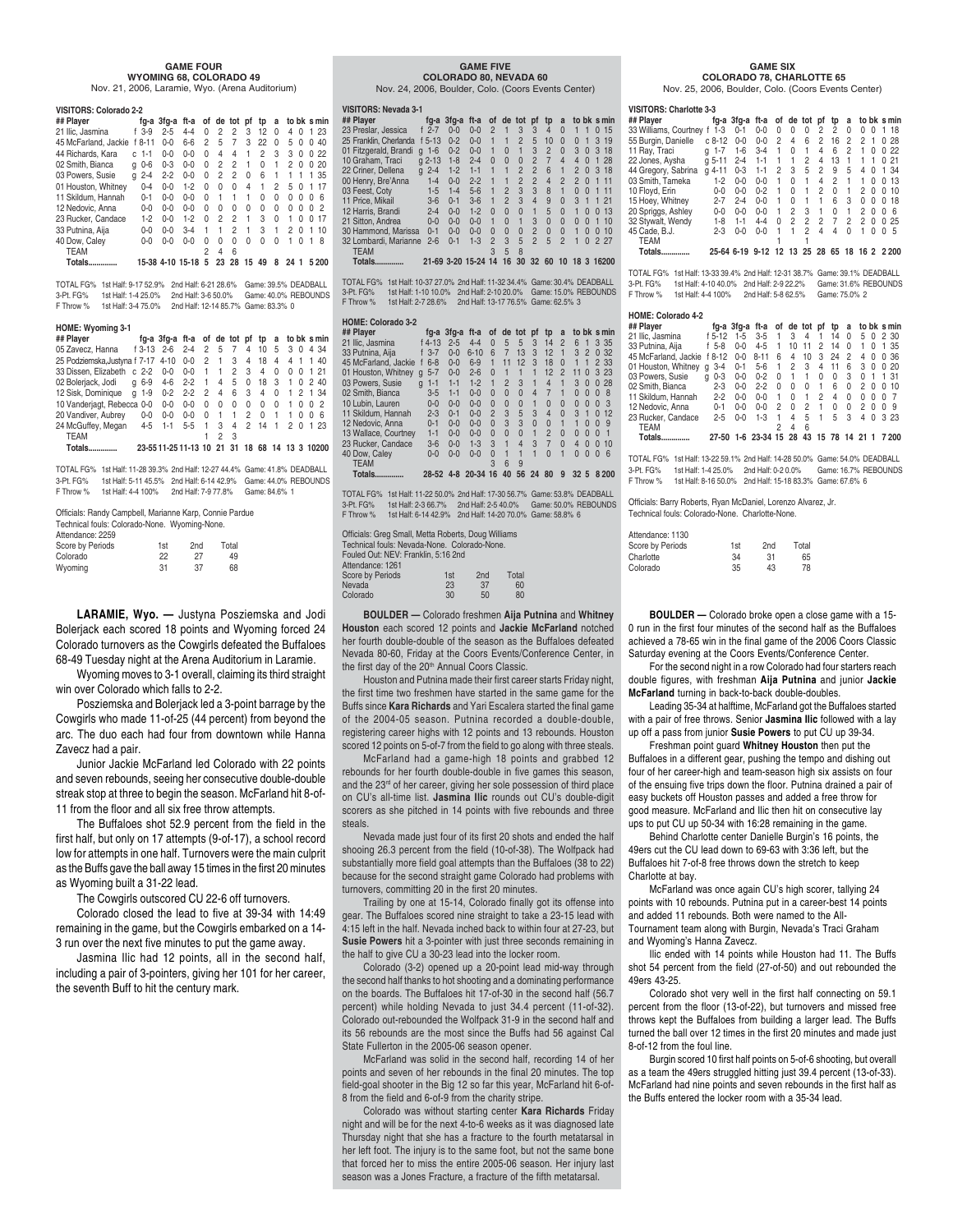#### **GAME SEVEN COLORADO 56, COLORADO STATE 51**

Nov. 29, 2006, Boulder, Colo. (Coors Events Center)

#### **VISITORS: Colorado State 2-4**

| ## Player             |              | fg-a 3fg-a ft-a of de tot pf tp |         |              |   |             |   |                | a        |               | to bk s min        |
|-----------------------|--------------|---------------------------------|---------|--------------|---|-------------|---|----------------|----------|---------------|--------------------|
| 35 Cornell, Juanise   | f $2-7$      | $0 - 0$                         | $0 - 0$ | 5            | 8 | 13          | 4 | 4              | $\Omega$ | 8<br>0        | 0.35               |
| 51 Moulton, Marilyn   | $c0-2$       | $0 - 0$                         | 1-4     | 3            | 6 | 9           | 4 | $\overline{1}$ |          | 2<br>1.       | 1 31               |
| 03 Mullaney, Kelly Jo | $a 5-12$     | $2 - 6$                         | $5 - 5$ | $\mathbf{1}$ | 6 | 7           | 2 | 17             | 0        | 2<br>$\Omega$ | -30<br>1.          |
| 04 Hunter, Sara       | $a 5-15$     | 1-6                             | $2 - 2$ | 2            | 6 | 8           | 3 | -13            | 5        | 30            | 2 38               |
| 20 Nohr, Molly        | $2 - 7$<br>α | $0 - 0$                         | $0 - 1$ | 0            | 4 | 4           | 5 | 4              | 0        | 2<br>$\Omega$ | 0.20               |
| 12 France, Justine    | በ-በ          | $0 - 0$                         | $0 - 0$ | U            | U | U           | 1 | U              | U        | U<br>0        | <sup>0</sup><br>-1 |
| 21 Neal, Emily        | $3-8$        | $2 - 4$                         | $2-2$   |              | 3 | 4           | 4 | 10             |          | 4<br>$\Omega$ | 0.29               |
| 42 Mason, Nya         | $1 - 4$      | $0 - 0$                         | 0-0     |              | 4 | 5           | 1 | 2              |          | 0<br>1        | 1 15               |
| <b>TEAM</b>           |              |                                 |         |              |   | 4           |   |                |          |               |                    |
| Totals.               |              | 18-57 5-18 10-14 17             |         |              |   | 38 55 24 51 |   |                |          |               | 8 21 2 5 200       |

TOTAL FG% 1st Half: 8-28 28.6% 2nd Half: 10-29 34.5% Game: 31.6% DEADBALL 3-Pt. FG% 1st Half: 2-10 20.0% 2nd Half: 3-8 37.5% Game: 27.8% REBOUNDS F Throw % 1st Half: 4-7 57.1% 2nd Half: 6-7 85.7% Game: 71.4% 1

**HOME: Colorado 4-2**

| ## Player            |   |           | fa-a 3fa-a ft-a |                           |   |          | of de tot pf tp |    |                | a        |          |              | to bk s min |
|----------------------|---|-----------|-----------------|---------------------------|---|----------|-----------------|----|----------------|----------|----------|--------------|-------------|
| 21 Ilic. Jasmina     |   | $f_{0-7}$ | $0 - 4$         | $2 - 3$                   | 1 | $\Omega$ | 1               | 1  | 2              | 1        | 0        | 0            | 0.18        |
| 33 Putnina, Aiia     |   | $f$ 3-6   | $0 - 1$         | $2 - 3$                   | 2 | 12       | 14              | 4  | 8              | 1        | 0        | 3            | 0.28        |
| 45 McFarland, Jackie |   | $6 - 8$   | $0 - 0$         | $7 - 10$                  | 4 | 3        | 7               | 1  | 19             | 1        | 3        | $\Omega$     | 2 39        |
| 01 Houston, Whitney  |   | $q2-12$   | $0 - 1$         | $1 - 2$                   | 2 | $\Omega$ | 2               | 3  | 5              | 3        | 4        | 0            | 325         |
| 03 Powers, Susie     | a | $1 - 6$   | $1-3$           | $2 - 2$                   | 0 | 2        | $\overline{c}$  | 2  | 5              | 3        | 1        |              | 1 33        |
| 02 Smith, Bianca     |   | $2 - 11$  | $2 - 6$         | $1-2$                     | 2 | 2        | 4               | 4  | $\overline{7}$ | 2        | $\Omega$ | $\mathbf{1}$ | 17<br>1     |
| 11 Skildum, Hannah   |   | $0 - 2$   | $0 - 1$         | $0 - 0$                   | U | 2        | 2               | 1  | 0              | 1        | 0        | <sup>0</sup> | -9<br>0     |
| 12 Nedovic, Anna     |   | $2 - 3$   | $0 - 0$         | $0 - 1$                   | 1 | 2        | 3               | 1  | 4              | $\Omega$ | 0        | <sup>0</sup> | -8<br>O     |
| 23 Rucker, Candace   |   | $3 - 8$   | $0 - 1$         | $0 - 0$                   |   | 2        | 3               | 0  | 6              | 1        | $\Omega$ | 1            | 18<br>1.    |
| 40 Dow, Caley        |   | $0 - 0$   | $0 - 0$         | 0-0                       | U | U        | U               | U  | U              | U        | 0        | O            | - 5<br>0    |
| <b>TEAM</b>          |   |           |                 |                           |   |          |                 |    |                |          |          |              |             |
| Totals.              |   |           |                 | 19-63 3-17 15-23 13 25 38 |   |          |                 | 17 | 56             | 13       | 8        | 6            | 8.200       |

TOTAL FG% 1st Half: 12-35 34.3% 2nd Half: 7-28 25.0% Game: 30.2% DEADBALL 3-Pt. FG% 1st Half: 2-11 18.2% 2nd Half: 1-6 16.7% Game: 17.6% REBOUNDS F Throw % 1st Half: 4-6 66.7% 2nd Half: 11-17 64.7% Game: 65.2% 2

Officials: Charles Gonzales, Scotty Hermann, Paula Ross Technical fouls: Colorado-None. Colorado State-None. Fouled Out: CSU: Nohr, 8:00 2nd Attendance: 963

| Allchuance, 500  |     |                 |       |  |
|------------------|-----|-----------------|-------|--|
| Score by Periods | 1st | 2 <sub>nd</sub> | Total |  |
| Colorado State   | 22  | 29              | 51    |  |
| Colorado         | 30  | 26              | 56    |  |
|                  |     |                 |       |  |

**BOULDER —** Junior **Jackie McFarland** had 19 points and freshman **Aija Putnina** pulled in a career-high 14 rebounds as a solid defensive effort led the University of Colorado to its 600<sup>th</sup> win with a 56-51 triumph over Colorado State University Wednesday night at the Coors Events/Conference Center.

Colorado improves to 5-2 overall and is off to its best start since the 2003-04 team that started 6-1 and made the program's last NCAA Tournament appearance.

On a night when the Colorado offense was off, the defense picked up the slack. Colorado was limited to just 29.7 percent from the field (19-of-64) but forced 21 Colorado State turnovers and held its own turnovers down. The Buffs turned the ball over just eight times, their lowest single-game total since Jan. 21, 2006, when they had eight in a home loss to Iowa State. CU entered the game giving up 23 turnovers per game.

CU entered the game shooting 49 percent as a team and had actually shot better than 53 percent in its last two games. Wednesday's percentage is the Buffs' lowest in a win since the modern record keeping era began with the 1978-79 season.

The Buffaloes missed their first 10 shots of the game, but the Rams didn't fare much better hitting only 2-of-11 to open the game as CSU led just 4-0, four minutes in. After a timeout, freshman guard **Bianca Smith** came off the bench to put a spark in the CU offense. Smith hit a pair of 3-pointers over the next 3:25 to give the Buffs a 14-9 lead.

CU increased its edge to eight at halftime (30-22), but CSU fought back with an 11-3 run to open the second half and tie the score at 33-33. Colorado quickly built the lead back up to eight on a 3-pointer from **Susie Powers**, a driving layup by Whitney Houston and a McFarland bucket off a Houston pass.

Although the Buffaloes never trailed after that point, they could also not extend the lead beyond 10 points. CSU's leading scorer Kelly Jo Mullaney had 12 of her team-high 17 points in the second half and converted three free throws with just 17 seconds left that closed the CU lead to 54-51. Powers, who had fouled Mullaney to give her the three free throws, responded with two of her own that iced the game.

The freshmen tandem of Putnina, Houston and **Candace Rucker** helped the Buffaloes fend off CSU rallies at every twist and turn. Putnina registered double digit rebounds for the thirdstraight game and fell just two points shy of a third-straight doubledouble finishing with eight. Twelve of her 14 rebounds came on the defensive in and she also blocked a pair of shots.

Rucker had six points and two rebounds and was continuously in the hip pocket of the CSU backcourt. She had a big block on a CSU fast break and also came up with a steal in her 18 minutes. Houston added three steals to her five points and three assists.

#### **GAME EIGHT**

**SOUTHERN CALIFORNIA 76, COLORADO 57** Dec. 2, 2006, Boulder, Colo. (Coors Events Center)

#### **VISITORS: Southern California 3-3**

| ## Plaver             |                     | fg-a 3fg-a | ft-a    | 0f             | de tot         |                | pf             | tp             | a              |                |                | to bk s min    |               |
|-----------------------|---------------------|------------|---------|----------------|----------------|----------------|----------------|----------------|----------------|----------------|----------------|----------------|---------------|
| 22 Jaskowiak, Allison | $0 - 4$<br>t.       | $0 - 4$    | $0 - 0$ | 1              |                | $\overline{2}$ | 4              | $\Omega$       | $\Omega$       | 1              | $\Omega$       | -14<br>4       |               |
| 50 Kerr, Chloe        | $c5-10$             | $0 - 0$    | $1 - 2$ | 3              | $\overline{4}$ | $\overline{7}$ | $\mathfrak{D}$ | 11             | $\Omega$       | 3              | -1             | $\Omega$       | 23            |
| 02 Hagiya, Jamie      | $4 - 9$<br>$\alpha$ | $2 - 7$    | $0 - 0$ | $\Omega$       | $\overline{4}$ | $\overline{4}$ | 1              | 10             | 7              | $\Omega$       | $\Omega$       | 2 31           |               |
| 03 Dunham, Hailey     | $1 - 4$<br>$\alpha$ | $0 - 0$    | $0 - 0$ | $\Omega$       | $\overline{2}$ | $\overline{2}$ | 3              | $\overline{2}$ | 3              | $\Omega$       | л              | 1, 21          |               |
| 14 Murphy, Eshaya     | $q13-19$            | $3 - 8$    | $4 - 4$ | $\mathfrak{p}$ | 3              | 5              | $\overline{2}$ | 33             | $\overline{4}$ | 3              | $\overline{2}$ | 6 31           |               |
| 04 Jelks, Simone      | $2 - 6$             | $0 - 3$    | $0 - 0$ | $\Omega$       | $\overline{2}$ | $\overline{2}$ | 3              | $\overline{4}$ | 1              | $\Omega$       | $\Omega$       | 21<br>1        |               |
| 12 Travers, Kristen   | $2 - 4$             | $1-3$      | $0 - 0$ | $\mathfrak{p}$ | $\Omega$       | $\mathfrak{p}$ | $\mathbf{1}$   | 5              | $\Omega$       | $\Omega$       | $\Omega$       | $\Omega$       | 19            |
| 20 Berberet, Nicole   | $0 - 0$             | $0 - 0$    | $0 - 0$ | $\Omega$       | $\Omega$       | $\Omega$       | $\Omega$       | $\Omega$       | $\Omega$       | $\Omega$       | $\Omega$       | -3<br>$\Omega$ |               |
| 30 Yamasaki, Lisa     | $0 - 0$             | $0 - 0$    | $0 - 0$ | $\Omega$       | 1              | 1              | $\Omega$       | $\Omega$       | $\Omega$       | $\mathfrak{p}$ | $\Omega$       | $\Omega$       | $\mathcal{S}$ |
| 44 Parker, Nadia      | $0 - 4$             | $0 - 0$    | $0 - 0$ | $\Omega$       | $\overline{2}$ | $\mathfrak{p}$ | 5              | $\Omega$       | 1              | $\Omega$       | п              | $\Omega$       | 11            |
| 55 Medlock, Morghan   | $4 - 7$             | $1 - 1$    | $2 - 2$ | 1              | 5              | 6              | 4              | 11             | 2              | $\mathfrak{p}$ | $\Omega$       | 1              | 23            |
| <b>TEAM</b>           |                     |            |         |                |                | $\overline{2}$ |                |                |                |                |                |                |               |
| Totals.               | 31-67 7-26          |            | $7 - 8$ | 10             | 25             | 35             | 24             | 76             | 18             | -11            |                | 5 12200        |               |

TOTAL FG% 1st Half: 14-32 43.8% 2nd Half: 17-35 48.6% Game: 46.3% DEADBALL 3-Pt. FG% 1st Half: 3-13 23.1% 2nd Half: 4-13 30.8% Game: 26.9% REBOUNDS F Throw % 1st Half: 3-4 75.0% 2nd Half: 4-4 100% Game: 87.5% 0

**HOME: Colorado 5-3 ## Player fg-a 3fg-a ft-a of de tot pf tp a to bk s min** 21 Ilic, Jasmina f 7-18 3-7 5-6 1 4 5 2 22 4 2 0 0 35 23 Putnina, Aija 17-18 3-7 5-6 1 4 5 2 22 4 2 0 0 35<br>33 Putnina, Aija 1 2-8 0-1 4-6 8 6 14 2 8 1 6 1 0 37<br>45 McFarland, Jackie 16-11 0-1 4-4 3 8 11 2 16 0 3 1 0 34<br>02 Smith, Bianca g 0 3 3 0-3 0-0 0 1 1 0 0 0 1 0 2 1 0 119 45 McFarland, Jackie f 6-11 0-1 4-4 3<br>02 Smith, Bianca g 0-3 0-3 0-0 0<br>03 Powers, Susie g 1-3 0-2 0-0 0<br>01 Houston, Whitney 1-7 0-2 1-2 2 02 Smith, Bianca g 0-3 0-3 0-0 0 1 1 0 0 0 1 0 0 10 03 Powers, Susie g 1-3 0-2 0-0 0 0 0 1 2 2 1 0 1 19 01 Houston, Whitney 1-7 0-2 1-2 2 1 3 1 3 3 2 0 0 21 10 Lubin, Lauren 0-0 0-0 0-0 0 1 1 0 0 0 1001 11 Skildum, Hannah 2-5 0-0 2-4 0 0 0 1 6 1 1 0 1 14 12 Nedovic, Anna 0 0 0 0 0 0 0 0 0 0 1 0 0 1 0 0 2<br>23 Rucker, Candace 0 4 0 0 0 2 0 4 4 2 0 0 1 0 1 24<br>40 Dow. Calev 0 0 0 0 0 0 0 0 0 0 0 0 0 0 0 3 23 Rucker, Candace 0-4 0-0 0-2 0 4 4 2 0 0 1 0 1 24 40 Dow, Caley 0-0 0-0 0-0 0 0 0 0 0 0 0 0 0 3 40 Dow, Caley<br>TEAM<br>Totals **Totals.............. 19-59 3-16 16-24 19 27 46 12 57 11 19 2 3 200**

TOTAL FG% 1st Half: 7-32 21.9% 2nd Half: 12-27 44.4% Game: 32.2% DEADBALL 3-Pt. FG% 1st Half: 1-7 14.3% 2nd Half: 2-9 22.2% Game: 18.8% REBOUNDS F Throw % 1st Half: 11-18 61.1% 2nd Half: 5-6 83.3% Game: 66.7% 4

Officials: Clarke Stevens, Melissa Barlow, Kelly Copeland Technical fouls: Southern California-None. Colorado-None.

Fouled Out: USC: Parker, 4:49 2nd Attendance: 974 Score by Periods 1st 2nd Total Southern California  $34$  42 76<br>Colorado 26 31 57 Colorado

**BOULDER —** University of Southern California senior Shay Murphy scored a career-high 33 points and the University of Colorado struggled from the field for the second straight game as the Trojans took a 76-57 decision from the Buffaloes Saturday afternoon at the Coors Events/Conference Center.

Murphy was nearly automatic from the floor hitting her first five of the game and finishing 13-of-19 to go along with six steals, five rebounds and four assists.

USC stormed out to a 22-5 lead in the first 11 minutes of the game. While Colorado made only 2-of-19 out of the gate, the Trojans made 10-of-16 (625). Murphy and Morghan Medlock combined for 20 of the Trojans first 22 points, on a combined 8-of-8 from the field.

After hitting 49 percent from the floor in its first six games, Colorado has cooled off in the last two. The Buffaloes hit just 32.2 percent (19-of-59) on Saturday and have made just 31.1 percent (38-of-122) over the last two games.

"I think when you play more experienced teams like USC, it is a lot tougher to come back, but it's not impossible," CU head coach **Kathy McConnell-Miller** said. "We continuously talked about that in the huddles, what we needed to do. I thought we got a little bit impatient with the fact we weren't hitting a lot of shots, and we were stuck on four for so long, and we probably took some shots that were out of character for us. We eventually came out of it for a little bit, but got back into it against a more experienced team; a team that capitalizes on mistakes."

Colorado fought back late in the first half, closing the on a 21- 12 run. An **Aija Putnina** basket with 8:40 left in the first half stopped a streak of 16-straight missed shots over a 9:39 span. Senior **Jasmina Ilic** scored eight of her season-high 22 points down the stretch as CU cut the Trojans' lead to 34-26 at halftime. Ilic was 3 of-7 from 3-point range has she moved her career trey total to 107.

Despite the late first-period rally, it was more of the same from USC in the second half as the Trojans opened on a 14-4 run with the help of a pair of 3-point field goals by Jamie Hagiya.

"I think it was one of those where we were expecting a situation like Vanderbilt, where we came back from 17 down," Ilic said. "I thought we were going to continue that in the second half, however we didn't come out fully-focused in the first minute and a half and we went down by 15."

Putnina led all players with 14 rebounds, 11 of which came in the first half, giving her four-straight double-digit rebounding performances. It is the best streak by a freshman since Erin Scholz .<br>had four in a row in 1993-94.

Junior Jackie McFarland her sixth double-double of the year, and 25<sup>th</sup> of her career, with 16 points and 11 rebounds.

#### **GAME NINE**

 **CAL STATE FULLERTON 89, COLORADO 77** Dec. 7, 2006, Fullerton, Calif. (Titan Gym)

| ## Player            |              | fg-a 3fg-a ft-a |                     |   |    | of de tot | pt | tp  | a  |                 |          |   | to bk s min    |
|----------------------|--------------|-----------------|---------------------|---|----|-----------|----|-----|----|-----------------|----------|---|----------------|
| 33 Putnina, Aija     | f 0-0        | $0 - 0$         | $2 - 2$             |   | 2  | 2         |    | 2   |    |                 |          | 0 | 10             |
| 45 McFarland, Jackie | f 7-12       | $0 - 0$         | $6 - 8$             | 3 | 4  | 7         | 5  | 20  | U  | հ               | $\Omega$ | 0 | 27             |
| 03 Powers, Susie     | -1-3<br>a    | $1 - 3$         | $0 - 0$             | 0 |    |           | 1  | 3   | 3  | 3               | 1        |   | 0.21           |
| 21 Ilic. Jasmina     | f 7-11       | $0 - 3$         | $6-6$               | U | 4  | 4         | 4  | 20  | 1  | 5               | 0        |   | 240            |
| 23 Rucker. Candace   | $0 - 2$<br>a | $0 - 0$         | $2 - 6$             |   |    | 2         | 1  | 2   | 3  | 0               | U        | 1 | -26            |
| 01 Houston, Whitnev  | $5 - 11$     | $0 - 0$         | $2 - 2$             |   |    | 2         | 2  | 12  | 4  | 2               | U        |   | 0.26           |
| 02 Smith, Bianca     | $4 - 9$      | $4-6$           | $0 - 0$             |   |    | 2         | 3  | 12  | 0  | 2               | U        | U | 10             |
| 10 Lubin, Lauren     | $0 - 0$      | $0 - 0$         | $0 - 0$             |   | U  |           | U  | 0   | U  | 0               | O        | 0 | $\overline{2}$ |
| 11 Skildum, Hannah   | $0 - 2$      | $0 - 0$         | $2 - 2$             |   | 2  | 3         | 4  | 2   | 1  |                 | U        |   | 2 19           |
| 12 Nedovic, Anna     | $1 - 3$      | $0 - 0$         | $0 - 0$             |   |    | 2         | 2  | 2   | U  | U               | U        | O |                |
| 40 Dow, Caley        | 1-4          | $0 - 1$         | በ-በ                 | 4 | 3  |           | 3  | 2   | U  | U               | U        | 0 | 12             |
| <b>TEAM</b>          |              |                 |                     |   | 2  | 3         |    |     |    |                 |          |   |                |
| Totals.              |              |                 | 26-57 5-13 20-26 14 |   | 22 | 36        | 26 | -77 | 13 | 20 <sub>2</sub> |          |   | 5 2 0 0        |
|                      |              |                 |                     |   |    |           |    |     |    |                 |          |   |                |

TOTAL FG% 1st Half: 9-21 49.2% 2nd Half: 17-36 47.2% Game: 45.6% DEADBALL 3-Pt. FG% 1st Half: 1-3 33.3% 2nd Half: 4-10 40.0% Game: 38.5% REBOUNDS F Throw % 1st Half: 10-14 71.4% 2nd Half: 10-12 83.3% Game: 76.9% 1

#### **HOME: Cal State Fullerton 3-6**

|   |         |                                                    |         |                            |          |   |                           | tp           | a        |   |   | to bk s min         |
|---|---------|----------------------------------------------------|---------|----------------------------|----------|---|---------------------------|--------------|----------|---|---|---------------------|
|   | $5 - 7$ | $2 - 3$                                            | $5-6$   |                            | З        | 4 | 4                         | 17           |          | 0 | 0 | 1 21                |
|   |         | $0 - 1$                                            | $0 - 0$ | U                          | U        | 0 | 2                         | $\Omega$     | 0        | U | U | - 5<br>$^{(1)}$     |
|   |         | $1-2$                                              |         |                            | 8        | 9 | 3                         | 27           | $\Omega$ | 1 | U | 2 38                |
| a | $0 - 3$ | $0 - 0$                                            | $5-8$   | 3                          | 2        | 5 | 2                         | 5            | 6        | 3 | 1 | 2 33                |
|   | $4 - 8$ | $4 - 5$                                            | $5 - 7$ | U                          | $\Omega$ | 0 | 0                         | 17           | 11       | 5 | 0 | 240                 |
|   | $0 - 0$ | $0 - 0$                                            | $0 - 0$ | U                          | U        | U | U                         | $\Omega$     | 0        | U | O | - 2<br>$^{(1)}$     |
|   | $0 - 2$ | $0 - 1$                                            | በ-በ     | U                          | U        | U | U                         | $\Omega$     | 0        | U | U | 0<br>$\overline{4}$ |
|   | $3-6$   | $2 - 4$                                            | $5-6$   | 1                          | U        | 1 | 3                         | 13           | $\Omega$ | 2 | U | 1 19                |
|   | $4-6$   | $0 - 0$                                            | $0 - 0$ | З                          | 3        | 6 | 3                         | 8            | 1        | U | O | 0.21                |
|   | $1-3$   | $0 - 0$                                            | በ-በ     | U                          | 2        | 2 | 2                         | 2            | U        | 2 | O | -17<br>0            |
|   |         |                                                    |         | 3                          | 4        | 7 |                           |              |          |   |   |                     |
|   |         |                                                    |         |                            |          |   | 19                        | 89           | 19       |   |   | 8200                |
|   | a       | 23 Underwood, Charlee f<br>$f_{0-2}$<br>$c.8 - 17$ |         | fg-a 3fg-a ft-a<br>$10-13$ |          |   | 25-54 9-16 30-40 12 22 34 | of de tot pf |          |   |   | 14                  |

TOTAL FG% 1st Half: 13-29 44.8% 2nd Half: 12-25 48.0% Game: 46.3% DEADBALL 3-Pt. FG% 1st Half: 3-8 37.5% 2nd Half: 6-8 75.0% Game: 56.3% REBOUNDS F Throw % 1st Half: 11-17 64.7% 2nd Half: 19-23 82.6% Game: 75.0% 5

Officials: Michol Murray, Tracey Sparks, Marianne Karp Technical fouls: Colorado-McFarland. Cal State Fullerton-None.

| Attendance: 200     |     |                 |       |
|---------------------|-----|-----------------|-------|
| Score by Periods    | 1st | 2 <sub>nd</sub> | Total |
| Colorado            | 29  | 48              | 77    |
| Cal State Fullerton | 40  | 49              | 89    |

**FULLERTON, Calif. —** Toni Thomas had 27 points and India McDaniel had three second half 3-pointers as Cal State Fullerton pulled out an 89-77 win over Colorado Thursday night at Titan Gymnasium.

Junior **Jackie McFarland** and senior **Jasmina Ilic** each had 20 points for the Buffaloes, who fall to 5-4 overall. The Titans move to 3-6, claiming the program's first win over CU in five tries.

Colorado started on the right foot as McFarland hit her first four shots and the Buffs made six of their first eight, building an 18-15 advantage. McFarland had 14 points in the first half and a lay up off a Whitney Houston pass with 8:27 remaining in the first half gave the Buffs a 22-19 lead.

From that point the Buffaloes cooled considerably from the floor hitting just two of their final 10 shots of the half. Cal State Fullerton also took advantage of 13 first-half turnovers as the Titans outscored the Buffaloes 21-7 to end the half.

Cal State Fullerton started nailing the long ball early in the second half. McDaniel and Charlee Underwood hit 3-pointers on consecutive possessions, increasing the Titan lead to 18 at 52-34 five minutes in to the period. Cal State Fullerton made 6-of-8 from downtown in the second half and finished the game 9-of-16, a season-high 56 percent allowed by Colorado.

The situation appeared it would get worse once McFarland fouled out with 12:20 remaining in the game and the Titans led 59- 40 after a pair of Dayana Frias free throws. However, Colorado fought back led by Ilic, who scored 10 of her 20 points after McFarland left the game and freshman **Bianca Smith** who came off the bench for 12 second-half points.

Ilic scored on three straight trips for the Buffaloes, but each shot was answered by the Titans with McDaniel and Thomas each hitting 3-pointers.

Down 69-53, Smith entered the game and found her stroke from the outside. She made three 3-pointers in a 2:27 span to cut the Cal State Fullerton lead to 73-64 with 5:04 left. But just like the last CU run, the Titans had an answer McDaniel hit her fourth 3 pointer and Thomas connected on a lay up putting CSF back up by 14.

Cal State Fullerton then put the game away at the free throw line. Thomas' lay up with 4:33 left was the last field goal the Titans would score. CSF made 11-of-14 from the line over the final 4:33 and hit 30-of-40 for the game. Thomas alone was 10-of-13 from the charity stripe.

Freshman point guard **Whitney Houston** came off the bench and scored 12 points and dished four assists. Houston and Smith accounted for the Buffaloes' final 24 points of the game.

CU freshman **Aija Putnina** will likely miss the next two games to recover from a stress reaction in the third metatarsal of her left foot. Putnina started Thursday's game but was limited to 10 minutes recording just two points and two rebounds.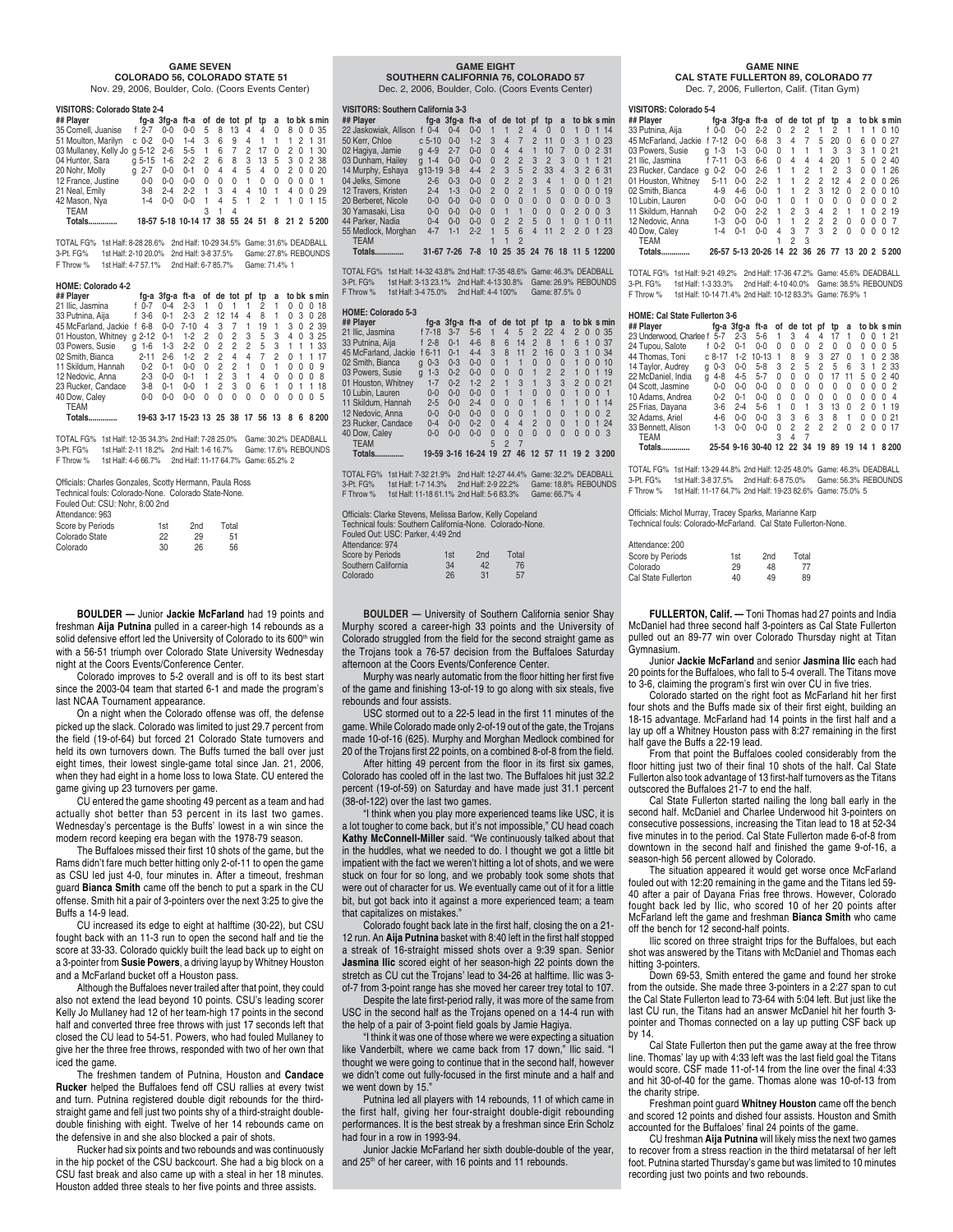#### **GAME 10 OREGON 70, COLORADO 60**

Dec. 9, 2006, Portland, Ore. (Rose Garden Arena)

#### **VISITORS: Colorado 5-5**

| viali ona. Goloiauo a-a                                  |         |            |              |          |                |          |          |              |          |                |                                              |
|----------------------------------------------------------|---------|------------|--------------|----------|----------------|----------|----------|--------------|----------|----------------|----------------------------------------------|
| ## Plaver                                                |         |            |              |          |                |          |          |              |          |                | fg-a 3fg-a ft-a of de tot pf tp a to bk smin |
| 11 Skildum, Hannah f 2-4 0-0                             |         |            | $0 - 0$      | $\Omega$ | $\overline{1}$ |          |          | 1 5 4        | $\Omega$ |                | 4 0 0 16                                     |
| 21 Ilic. Jasmina                                         |         | f 4-13 1-5 | $2 - 2$      | $\Omega$ | $\Omega$       | $\Omega$ | 3        | 11           | $\Omega$ |                | 7 0 3 34                                     |
| 45 McFarland, Jackie f 5-9 0-0                           |         |            | 4-6 8 7 15 1 |          |                |          |          | 14           | $\Omega$ | 4 0            | 038                                          |
| 01 Houston, Whitney g 6-13 0-0 1-2 2 3 5 3 13 4 4 0 0 35 |         |            |              |          |                |          |          |              |          |                |                                              |
| 23 Rucker, Candace q 1-6                                 |         | $0-0$      | $0-0$        |          |                |          |          | 1 2 3 2 2 1  |          |                | 0 0 2 16                                     |
| 02 Smith, Bianca                                         | $4 - 9$ | $3-6$      | $0 - 0$      | $\Omega$ | $\Omega$       | $\Omega$ |          | $3 \quad 11$ | 2        | 11             | 1 27                                         |
| 03 Powers, Susie                                         | $0 - 1$ | $0 - 1$    | $0 - 0$      | $\Omega$ | 2 2            |          | $\Omega$ | $\Omega$     | $\Omega$ | 2 <sub>0</sub> | $\Omega$<br>8                                |
| 12 Nedovic, Anna                                         |         | $1-5$ 1-1  | $2-2$        | 4        | $2^{\circ}$    | 6        | $-1$     | $5\quad 0$   |          | 31             | 1 26                                         |
| <b>TEAM</b>                                              |         |            |              |          |                |          |          |              |          |                |                                              |
| Totals.                                                  |         |            |              |          |                |          |          |              |          |                | 23-60 5-13 9-12 16 18 34 18 60 7 25 2 7 200  |

TOTAL FG% 1st Half: 7-28 25.0% 2nd Half: 16-32 50.0% Game: 38.3% DEADBALL 3-Pt. FG% 1st Half: 3-9 33.3% 2nd Half: 2-4 50.0% Game: 38.5% REBOUNDS F Throw % 1st Half: 5-6 83.3% 2nd Half: 4-6 66.7% Game: 75.0% 3

#### **HOME: Oregon 6-1**

| ## Plaver                  |              | fg-a 3fg-a ft-a of de tot pf tp |         |          |                |                |                |          |          |                |          | a to bk s min                                 |
|----------------------------|--------------|---------------------------------|---------|----------|----------------|----------------|----------------|----------|----------|----------------|----------|-----------------------------------------------|
| 11 Chapdelaine, Kaelaf 4-9 |              | $3 - 7$                         | $5 - 6$ | 1.       | 3              | 4              | 3 16           |          | 4        |                |          | 5 2 5 38                                      |
| 54 Haring, Eleanor         | f 8-13       | $0 - 0$                         | $2 - 2$ | 3        | 5              | 8              | 2              | 18       | 3        | 3 <sub>1</sub> |          | 0.33                                          |
| 43 Shetters, Jessie        | $c.3-8$      | $0 - 0$                         | $0 - 0$ | 1.       | 5              | 6              | 5              | 6        | 1        | 23             |          | 0.22                                          |
| 03 Nurse, Tamika           | $q - 3 - 5$  | $1-1$                           | $4 - 4$ | $\Omega$ | 2              | 2              | $3 \quad 11$   |          | 5        |                |          | 3 0 2 30                                      |
| 30 Oaks, Cicelv            | $2 - 2$<br>a | $1 - 1$                         | $3-4$   | $\Omega$ | $\overline{1}$ | $\overline{1}$ | $\overline{2}$ | 8        | 1        | 2 <sub>0</sub> |          | 1 25                                          |
| 02 Cocks, Micaela          | $0 - 3$      | $0 - 1$                         | $0 - 0$ | $\Omega$ | 2              | 2              | $\Omega$       | $\Omega$ | 2        | 1              | $\Omega$ | 1 21                                          |
| 33 Hawkins, Jamie          | $2 - 5$      | $0 - 0$                         | $0 - 0$ |          | $\Omega$       | $\overline{1}$ | 2              | 4        | U        | 4              | $\Omega$ | 1 15                                          |
| 51 Ganes, Carolyn          | $2 - 8$      | $0 - 3$                         | $3-4$   | 1        | 5              | ĥ              | $\Omega$       | 7        | $\Omega$ | 2 <sub>0</sub> |          | 0,16                                          |
| TEAM                       |              |                                 |         |          |                |                |                |          |          |                |          |                                               |
| Totals.                    |              |                                 |         |          |                |                |                |          |          |                |          | 24-53 5-13 17-20 10 23 33 17 70 16 22 6 10200 |

TOTAL FG% 1st Half: 14-33 42.4% 2nd Half: 10-20 50.0% Game: 45.3% DEADBALL 3-Pt. FG% 1st Half: 3-9 33.3% 2nd Half: 2-4 50.0% Game: 38.5% REBOUNDS F Throw % 1st Half: 0-0 0.0% 2nd Half: 17-20 85.0% Game: 85.0% 2

Officials: Charlie Stevens, Marianne Karp, Mazzetta Garrett Technical fouls: Colorado-None. Oregon-None.

| Attendance: 11061 |     |                 |       |  |
|-------------------|-----|-----------------|-------|--|
| Score by Periods  | 1st | 2 <sub>nd</sub> | Total |  |
| Colorado          | 22  | 38              | 60    |  |
| Oregon            | 31  | 39              | 70    |  |

**PORTLAND, Ore. —** Eleanor Haring scored a game-high 18 points and the University of Oregon used big runs at the beginning of each half to hold off the University of Colorado 70-60 at the Rose Garden Arena in the 2006 Pape Jam.

**Jackie McFarland** led Colorado (5-5) with 14 points and 15 rebounds for her seventh double-double of the season, and the 26<sup>th</sup> of her career. McFarland's 15 rebounds were just one off a career high – she had 16 against Puerto Rico-Mayaguez last December – and her  $26<sup>th</sup>$  career double-digit rebounding performance, tying former Buff Britt Hartshorn (1998-02) for fourth on CU's all time list.

Oregon (6-1) scored the first 14 points of the game, hitting 7 of-9 from the floor, and opened up a 16-2 lead at the 15:10 mark of the first half. Colorado fought back immediately from long range. Senior **Jasmina Ilic** scored CU's first seven points, including the 108th 3-pointer of her career, while **Bianca Smith** and **Anna Nedovic** also added treys as the Buffaloes answered with an 18-5 run of their own, closing the gap to 20-19 with 7:17 remaining.

The Ducks widened the gap back to nine at the end of the first half. Kaela Chapdelaine, entering the game averaging less than four points per contest, had eight of her season-high 16 points in the first 20 minutes, five of which came during Oregon's 11-3 run to end the half.

"In the first half were consistently getting stops and making plays, but we started putting them on the line (in the second half) and we stopped doing what we did to get us back," CU head coach **Kathy McConnell-Miller** said. "I just think it is a sign of youth, not really understanding the game as well as they need to. I am proud of the plays we made, but all of a sudden they started feeling a little good about themselves and stopped doing the things (that brought us back)."

Oregon opened up the second half on a 10-2 run to move its lead back up to 17 points at 41-24. Haring had 12 of her 18 points in the second half and at one point scored seven straight and nine of 11 for the Ducks.

CU fought back again, cutting the Ducks' lead to 60-51 with 3:08 remaining on a 3-point play by Whitney Houston. The freshman guard scored all of her career-high 13 points in the final 5:38 of the contest to spark the Buffs rally.

Oregon held off the last-gasp CU spurt at the free-throw line. The Ducks didn't attempt a foul shot in the first half, but connected on 17-of-20 in the final 20 minutes.

Ilic and Smith both finished with 11 points for the Buffaloes. Houston added four assists and a career-best five rebounds to her totals. Nedovic had five points and a season-high six rebounds.

#### **GAME 11**

 **SOUTH DAKOTA STATE 80, COLORADO 58** Dec. 13, 2006, Brookings, S.D. (Frost Arena)

#### **VISITORS: Colorado 5-6**

| ## Plaver            |                     | fa-a 3fa-a ft-a |                  | <b>of</b> |                | de tot         | pt             | tp             | a              |               |               | to bk s min    |               |
|----------------------|---------------------|-----------------|------------------|-----------|----------------|----------------|----------------|----------------|----------------|---------------|---------------|----------------|---------------|
| 11 Skildum, Hannah   | $f$ 1-4             | $0 - 1$         | $2 - 2$          | $\Omega$  | $\overline{2}$ | $\overline{2}$ | 5              | 4              | 1              | 4             | $\Omega$      | 0.23           |               |
| 21 Ilic. Jasmina     | $f$ 6-17            | $4 - 10$        | $4 - 4$          | 1         | 5              | 6              | 3              | 20             |                |               | $\mathbf{1}$  | 3 35           |               |
| 45 McFarland, Jackie | $6 - 8$<br>f        | $0 - 0$         | $5 - 6$          | 3         | 6              | 9              | $\mathcal{R}$  | 17             | $\mathbf{1}$   | 4             | 3             | 1 34           |               |
| 01 Houston, Whitney  | $1 - 5$<br>$\alpha$ | $0 - 0$         | $0 - 0$          | $\Omega$  | $\Omega$       | $\Omega$       | $\Omega$       | $\mathfrak{p}$ | 4              | 5             | $\Omega$      | $\Omega$       | 17            |
| 23 Rucker, Candace   | $0 - 0$<br>$\alpha$ | $0 - 0$         | $0 - 0$          | $\Omega$  | $\mathbf{1}$   | 1              | 3              | $\Omega$       | $\Omega$       | 3             | $\mathcal{P}$ | 110            |               |
| 02 Smith, Bianca     | $1 - 7$             | $0 - 3$         | $0 - 0$          | $\Omega$  | 3              | 3              | 3              | $\mathfrak{p}$ | $\Omega$       | 4             | $\Omega$      | 124            |               |
| 03 Powers, Susie     | $1 - 4$             | $1-3$           | $0 - 0$          | 1         | $\Omega$       | 1              |                | 3              | $\mathfrak{p}$ | $\mathcal{R}$ | $\Omega$      | 1              | 17            |
| 10 Lubin, Lauren     | $0 - 1$             | $0 - 0$         | $0 - 0$          | $\Omega$  | $\Omega$       | $\Omega$       |                | $\Omega$       | 1              |               | $\Omega$      | 2 <sub>3</sub> |               |
| 12 Nedovic, Anna     | $3 - 4$             | $1-2$           | $() - 1$         | 1         | 4              | 5              | $\mathfrak{p}$ | $\overline{7}$ | $\Omega$       | 1             | $\Omega$      |                | 25            |
| 13 Wallace, Courtney | $0 - 0$             | $0 - 0$         | $0 - 0$          | $\Omega$  | $\Omega$       | $\Omega$       | 1              | $\Omega$       | $\Omega$       | $\Omega$      | $\Omega$      | $\Omega$       | $\mathcal{P}$ |
| 40 Dow, Caley        | $0 - 0$             | $0 - 0$         | $3-6$            | $\Omega$  | 3              | $\mathcal{R}$  | $\Omega$       | 3              | $\mathfrak{p}$ | $\Omega$      | 2             |                | 10            |
| <b>TEAM</b>          |                     |                 |                  |           |                |                |                |                |                |               |               |                |               |
| Totals.              |                     |                 | 19-50 6-19 14-19 | 6         | 24             | 30 22 58       |                |                | 12, 26, 8      |               |               | 11200          |               |

TOTAL FG% 1st Half: 10-29 34.5% 2nd Half: 9-21 42.9% Game: 38.0% DEADBALL 3-Pt. FG% 1st Half: 2-8 25.0% 2nd Half: 4-11 36.4% Game: 31.6% REBOUNDS F Throw % 1st Half: 5-6 83.3% 2nd Half: 9-13 69.2% Game: 73.7% 4

### **HOME: South Dakota State 8-2**

**fg-a 3fg-a ft-a of de tot pf tp a to bk s min**<br>f 2-9 2-6 5-6 2 4 6 2 11 3 4 0 3 26 32 Vogel, Megan f 2-9 2-6 5-6 2 4 6 2 11 3 4 0 3 26<br>44 Warkenthien, Jennif. f 3-6 2-2 4 0 9 9 3 12 3 4 1 2 24<br>50 Grimsrud, Courtney c 2-4 0-0 2-2 3 1 4 3 6 1 2 0 0 15 11 Varianual, Sourliney c 2-4 2-0 2-2 3 1 4 3 6 1 2 0 0 15<br>
04 Verdegan, Andrea g 2-6 2-4 2-2 0 1 1 2 8 2 0 0 1 24<br>
42 Muckenhim, Ashlea g 7-9 4-4 0-0 0 2 2 0 1 8 1 2 0 1 21<br>
12 Anderson, Alison 1 -3 0-0 5-6 0 1 1 2 7 0 1 42 Muckenhirn, Ashlea g 7-9 4-4 0-0 0 2 2 0 18 1 2 0 1 21 12 Anderson, Alison 1-3 0-0 5-6 0 1 1 2 7 0 1 0 0 10 22 Cornemann, Ketty 0-2 0-0 2-2 0 2 2 1 2 1 0 0 3 22<br>24 Meier, Morgan 0-0 0-0 0 0 0 0 0 0 0 0 0 0 0 0 0 2 2<br>30 Oistad, Stacie 1-2 1-2 0-0 0 0 0 0 3 3 1 1 0 1 16 24 Meier, Morgan 0-0 0-0 0-0 0 0 0 0 0 0 0002 30 Oistad, Stacie 1-2 1-2 0-0 0 0 0 3 3 1 1 0 1 16 34 Kratovil, Abby 2-9 0-1 1-2 3 1 4 3 5 0 1 0 1 16<br>40 Boever, Maria 2-6 0-0 4-4 2 3 5 2 8 3 2 0 1 16<br>52 Nielsen, Laura 0-1 0-0 0-0 2 0 2 1 0 0 1 0 1 8 2-6 0-0 4-4 2 3 5 2 8 3 2 0<br>0-1 0-0 0-0 2 0 2 1 0 0 1 0 40 Boever, Maria 2-6 0-0 4-4 2 3<br>52 Nielsen, Laura 0-1 0-0 0-0 2 0<br>TFAM 2 2 TEAM 2 2 4 **Totals.............. 22-57 11-1925-28 14 26 40 22 80 15 19 1 14200**

TOTAL FG% 1st Half: 12-30 40.0% 2nd Half: 10-27 37.0% Game: 38.6% DEADBALL 3-Pt. FG% 1st Half: 7-9 77.8% 2nd Half: 4-10 40.0% Game: 57.9% REBOUNDS F Throw % 1st Half: 15-18 83.3% 2nd Half: 10-10 100% Game: 89.3% 1

Officials: Phil Streit, Debbie Adams, Amy Bonne Technical fouls: Colorado-None. South Dakota State-None.

Attendance: 2244

| Allui Iudi Iudi 4477    |                 |                 |       |  |
|-------------------------|-----------------|-----------------|-------|--|
| <b>Score by Periods</b> | 1 <sub>st</sub> | 2 <sub>nd</sub> | Total |  |
| Colorado                | 27              | 31              | 58    |  |
| South Dakota State      | 46              | 34              | 80    |  |
|                         |                 |                 |       |  |

**BROOKINGS, S.D. --** University of Colorado junior **Jackie McFarland** reached 1,000 career points but a barrage of 3-point field goals by South Dakota State University lifted the Jackrabbits to an 80-58 decision over the Buffaloes Wednesday night at Frost Arena.

Colorado (5-6) dropped its fourth straight while SDSU improved to 8-2.

McFarland became the 20<sup>th</sup> Colorado player to reach 1,000 points doing so at the 12 minute, 19 second mark of the second half on a lay up. She was fouled by SDSU's Laura Nielsen on the play and sank the free throw for the conventional 3-point play. McFarland ended with 17 points, giving her 1,002 in 68 career games, and nine rebounds.

It was the other type of 3-point play though, that gave the Jackrabbits the edge. SDSU made nine of its first 11 shots from long range and finished 11-of-19 (.579) from beyond the arc. Sophomore Ashlea Muckenhirn, who entered the contest averaging just 5.3 points per game, had a career night hitting all four 3-point attempts and tying a career high with 18 points.

South Dakota State came out firing, hitting its first four 3-point field goals of the contest and 5-of-7 attempts overall to take a 16- 12 lead at the 15:22 mark.

A Megan Vogel free throw gave the Jacks a 17-12 lead, but CU senior **Jasmina Ilic** answered with a 3-pointer, her second of four on the evening to cut the Jacks' lead to 17-15 with 14:46 remaining. Ilic, who finished with a game-high 20 points to go a long with six rebounds, moved into sixth place on CU's all-time 3 point list with 112.

Ilic's surge up the 3-point list was the last good news Colorado had for a while. The Buffaloes went scoreless over the next 8:27 as the Jacks ran off nine straight points for a 26-15 lead. South Dakota State built its lead from the free-throw line. The Jacks outscored the Buffs 15-5 from the charity stripe and led by as much as 20 before taking a 46-27 lead at halftime.

Muckenhirn single-handedly made sure there was no Buffs' comeback. She scored seven of SDSU's first 11 points of the second half as the Jacks opened up a 58-30 lead in the first four minutes of the period. Vogel ended with 11 points and six rebounds while Jennifer Warkenthien added 12 points and nine rebounds.

Senior Anna Nedovic had seven points and five rebounds off the bench.

#### **GAME 12**

 **COLORADO 76, CAL STATE BAKERSFIELD 61** Dec. 28, 2006, Boulder, Colo. (Coors Events Center)

#### **VISITORS: Cal State Bakersfield 6-4**

| ## Plaver                |                  | fa-a 3fa-a | ft-a    | οf       | de tot   |    | рf       | tp       | a        |   |          | to bk s min         |
|--------------------------|------------------|------------|---------|----------|----------|----|----------|----------|----------|---|----------|---------------------|
| 30 Johnson. Naomi        | f 1-3            | $0 - 0$    | $0 - 0$ | 3        | 0        | 3  | 2        | 2        | 0        | 1 | 0        | 0.14                |
| 40 Loring, Jessi         | f 8-14           | $0 - 0$    | $5-8$   |          | 3        | 4  | 2        | 21       | U        | 3 | 0        | -28<br>0            |
| 03 Tarver, Kelley        | $2 - 5$<br>a     | $0 - 1$    | $1-3$   | $\Omega$ | 2        | 2  | 3        | 5        | 4        | 2 | 0        | 4 30                |
| 10 Arase, Krista         | $1 - 4$<br>a     | $1 - 3$    | $0 - 0$ | $\Omega$ | 2        | 2  | $\Omega$ | 3        | 5        | 4 | 1        | 3 30                |
| 23 Kepenekian. Christina | $1 - 7$<br>a     | $0 - 3$    | $2 - 2$ | $\Omega$ | $\Omega$ | 0  | 2        | 4        | 2        | 3 | 0        | 321                 |
| 12 Belt, Tiffany         | $0 - 0$          | $0 - 0$    | $0 - 0$ | $\Omega$ | 0        | U  | 0        | $\Omega$ | U        | 0 | O        | $\overline{1}$<br>O |
| 20 Smith, Katherine      | $1-6$            | $0 - 3$    | $4 - 4$ | 1        | З        | 4  | 0        | 6        | 1        | 2 | 0        | 19<br>O             |
| 24 Naff, Rhondi          | $1 - 4$          | $1 - 2$    | $0 - 0$ | 1        | U        | 1  | 1        | 3        | 1        | З | 0        | 19<br>O             |
| 33 Blair, Kelly          | $0 - 0$          | $0 - 0$    | $0 - 0$ | $\Omega$ | U        | U  | 0        | $\Omega$ | 0        | U | U        | U                   |
| 34 Johnson, Rhonda       | $3 - 7$          | $0 - 0$    | $0 - 0$ | $\Omega$ | 4        | 4  | 1        | 6        | $\Omega$ | 1 | 1        | 14<br>1             |
| 42 Siaosi, Florida       | $4 - 7$          | $0 - 1$    | $3-3$   |          | 3        | 4  | 2        | 11       | 1        |   | $\Omega$ | 2 2 2               |
| 51 Barnes, Leesa         | $0 - 0$          | $0 - 0$    | $0 - 0$ | U        | U        | U  | U        | $\Omega$ | U        | U | O        | O<br>-1             |
| <b>TEAM</b>              |                  |            |         |          |          |    |          |          |          |   |          |                     |
| <b>Totals</b>            | 22-57 2-13 15-20 |            |         |          |          | 25 | 13       | 61       | 14       |   |          | 20 2 13200          |

TOTAL FG% 1st Half: 13-31 41.9% 2nd Half: 9-26 34.6% Game: 38.6% DEADBALL 3-Pt. FG% 1st Half: 1-5 20.0% 2nd Half: 1-8 12.5% Game: 15.4% REBOUNDS F Throw % 1st Half: 3-3 100% 2nd Half: 12-17 70.6% Game: 75.0% 2

| HOME: Colorado 6-6   |    |            |            |         |    |    |           |          |          |          |    |                |            |
|----------------------|----|------------|------------|---------|----|----|-----------|----------|----------|----------|----|----------------|------------|
| ## Plaver            |    |            | fa-a 3fa-a | ft-a    |    |    | of de tot | рf       | tp       | a        |    |                | to bk smin |
| 21 Ilic. Jasmina     |    | f 4-11     | $0 - 4$    | $0 - 0$ |    | 3  | 4         | 2        | 8        | $\Omega$ | 3  | $\Omega$       | 023        |
| 45 McFarland. Jackie |    | $f$ 9-10   | $0 - 0$    | $4 - 5$ | 4  | 5  | 9         | 2        | 22       | 4        | 3  | 2              | 4 32       |
| 44 Richards. Kara    | C. | $5-8$      | $0 - 0$    | $0 - 0$ | 2  | 1  | 3         | 4        | 10       | 2        | 4  | 2              | 15<br>1    |
| 02 Smith, Bianca     | a  | $4 - 9$    | $4 - 8$    | $0 - 0$ |    | 3  | 4         | 4        | 12       | 4        | 3  | 1              | 1 28       |
| 03 Powers. Susie     | a  | $2 - 7$    | $2 - 4$    | $0 - 0$ | 2  | 3  | 5         | 2        | 6        | 5        | 4  | $\Omega$       | 3 36       |
| 11 Skildum, Hannah   |    | $1 - 8$    | $0 - 1$    | $2 - 2$ | 3  | 3  | 6         | 3        | 4        | 3        | 6  | 1              | 322        |
| 12 Nedovic, Anna     |    | $3 - 8$    | $2 - 3$    | $2 - 2$ | 5  | 5  | 10        | U        | 10       | 0        | 3  | O              | 16<br>1    |
| 13 Wallace, Courtney |    | $0 - 0$    | $0 - 0$    | $0 - 0$ | U  | U  | U         | U        | 0        | $\Omega$ | 0  | U              | -1<br>O    |
| 23 Rucker, Candace   |    | $1 - 1$    | $0 - 0$    | $0 - 0$ | 1  | U  | 1         | 1        | 2        | $\Omega$ | 2  | U              | 10<br>O    |
| 33 Putnina, Aija     |    | $0 - 2$    | $0 - 0$    | $0 - 0$ | U  | 4  | 4         | $\Omega$ | $\Omega$ | 1        | 1  |                | 10<br>1    |
| 40 Dow, Caley        |    | $1-2$      | $0 - 0$    | $0 - 0$ |    | 2  | 3         | U        | 2        | U        | 0  | U              | 7<br>U     |
| <b>TEAM</b>          |    |            |            |         |    |    |           |          |          |          |    |                |            |
| Totals.              |    | 30-66 8-20 |            | $8-9$   | 20 | 30 | 50        | 18       | 76       | 19       | 29 | $\overline{7}$ | 14200      |

TOTAL FG% 1st Half: 18-35 51.4% 2nd Half: 12-31 38.7% Game: 45.5% DEADBALL 3-Pt. FG% 1st Half: 4-12 33.3% 2nd Half: 4-8 50.0% Game: 40.0% REBOUNDS F Throw % 1st Half: 5-6 83.3% 2nd Half: 3-3 100% Game: 88.9% 0

Officials: Peter Contreras, Ryan McDaniel, Michol Murry Technical fouls: Colorado-None. Cal State Bakersfield-None. Attendance: 587 Score by Periods 1st 2nd Total Cal State Bakersfield 30 31 61<br>Colorado 45 31 76 Colorado

**BOULDER – Jackie McFarland** had 22 points and **Anna Nedovic** had a season-high 10 points and 10 rebounds to lead the University of Colorado past Cal State University Bakersfield, 76- 61, Thursday night at the Coors Events/Conference Center.

Colorado snaps a four-game losing streak and improves to 6-6 overall. Cal State Bakersfield, in its first year of a four-year transition from NCAA Division II to Division I, falls to 6-4.

McFarland made her first seven shots of the game en route to a team season-high 9-of-10 from the field while adding nine rebounds, four assists, four steals and two blocked shots. The Buffaloes shot 51.4 percent in the first half (18-of-35), building a 15-point halftime lead (45-30).

Nedovic recorded her seventh career double-double and her first since a 15-point, 13-rebound performance against the University of Northern Colorado on Feb. 13, 2006. She was 2-of-3 from 3-point range after hitting just two 3-point field goals in her previous 10 games this season.

Colorado used its size advantage to double up the Roadrunners on the boards 50-25. The Buffaloes benefited from 20 offensive rebounds, five from Nedovic alone, scoring 36 points in the paint and outscoring the Roadrunners 19-7 in second chance points.

Freshman **Bianca Smith** scored 12 points, hitting 4-of-8 from 3-point range. She missed her first two from downtown, but hit three straight in the final 4:21 of the first half as the Buffaloes ended the period on a 22-8 run to take a 45-30 lead.

Thursday's game marked the return of sophomore center **Kara Richards** who had missed the last seven games with a fracture in her left foot. Richards started strong scoring eight of the Buffs first 10 points and ended the evening with 10 points and three rebounds in 15 minutes. Freshman **Aija Putnina**, who had missed the last two games with a foot injury of her own, had four rebounds, one block and one assist in 10 minutes.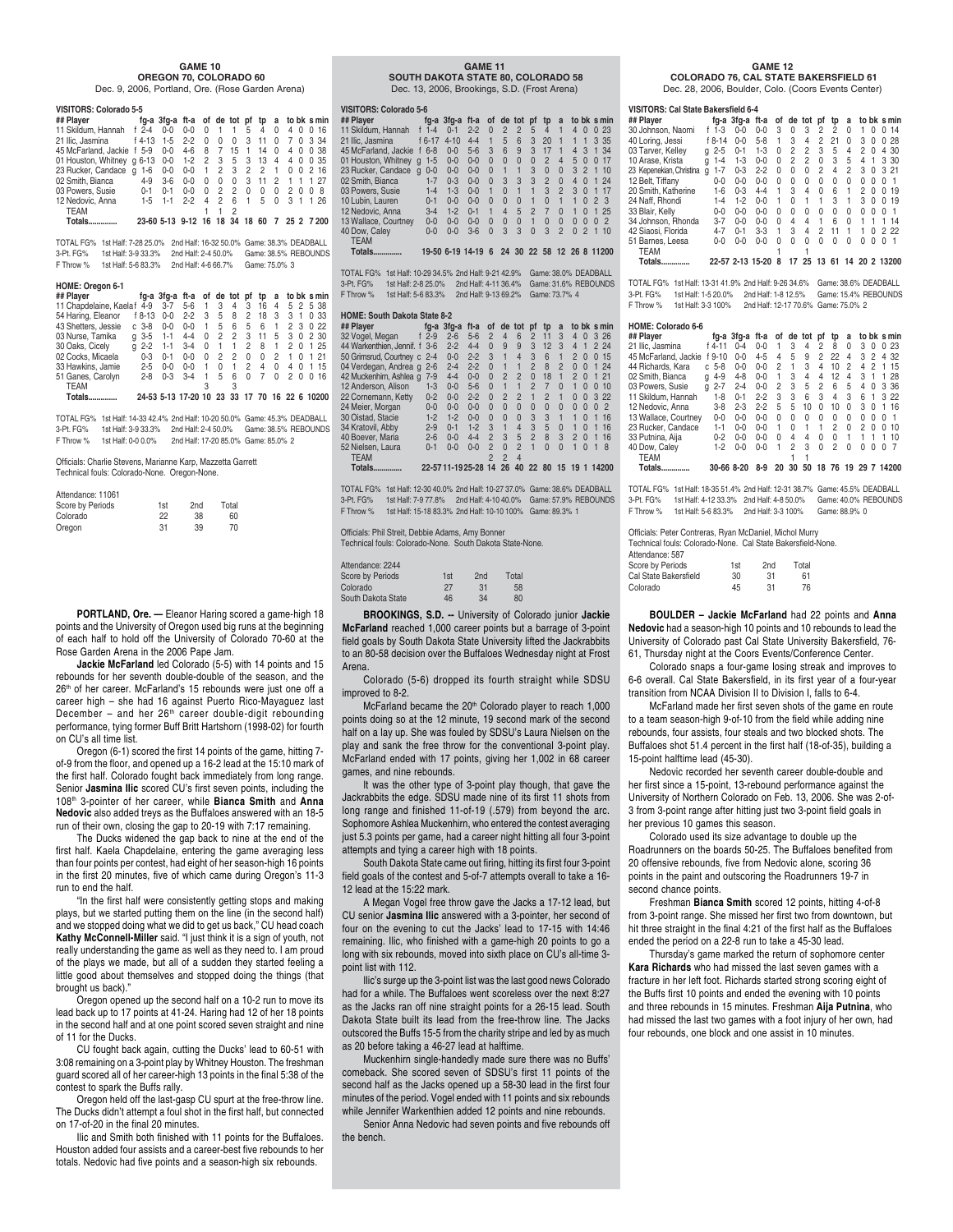#### **GAME 13 COLORADO 71, MISSOURI 59**

Jan. 3, 2007, Boulder, Colo. (Coors Events Center)

| VISITORS: Missouri 12-2, 0-1 Big 12 |               |            |         |              |          |           |          |          |          |    |              |             |
|-------------------------------------|---------------|------------|---------|--------------|----------|-----------|----------|----------|----------|----|--------------|-------------|
| ## Player                           |               | fg-a 3fg-a | ft-a    | of           |          | de tot pf |          | tp       | a        |    |              | to bk s min |
| 34 Brooks, Tiffany                  | f 6-14        | $0 - 0$    | $2 - 3$ | 0            | 2        | 2         | 4        | 14       | 0        | 6  | 0            | 3 31        |
| 43 Savant, Carlynn                  | f 3-12        | $3-6$      | $5-6$   | 5            | 3        | 8         | 4        | 14       | 3        | 1  | O            | 35<br>0     |
| 54 Riddle, EeTisha                  | $f$ 5-15      | $0 - 0$    | $3 - 4$ | 1            | 1        | 2         | 1        | 13       | 2        | 1  | 0            | 2 33        |
| 12 Hollins, Alyssa                  | $2 - 11$<br>α | $2 - 6$    | $1 - 2$ | 4            | 2        | 6         | 4        | 7        | 3        | 1  | O            | 1 34        |
| 23 Hardiek, Blair<br>q              | $2 - 3$       | $1 - 2$    | $2 - 2$ | 1            |          | 2         | 3        | 7        | 2        | 3  | <sup>0</sup> | 26<br>1     |
| 03 Campbell, Marchele               | $0 - 1$       | $0 - 1$    | $0 - 0$ | $\Omega$     | 1        | 1         | 1        | $\Omega$ | 2        | U  | <sup>0</sup> | ĥ<br>O      |
| 04 Johnson, Jessra                  | $0 - 0$       | $0 - 0$    | $0 - 0$ | <sup>0</sup> | $\Omega$ | $\Omega$  | 1        | 0        | $\Omega$ | U  | 0            | O<br>-1     |
| 11 Richbow, Toy                     | $1-2$         | $0 - 0$    | $0 - 0$ | U            | 1        | 1         | 1        | 2        | 1        | 2  | <sup>0</sup> | 2<br>R      |
| 22 Drew. Kassie                     | $0 - 2$       | $0 - 2$    | $0 - 0$ | $\Omega$     | 1        | 1         | $\Omega$ | $\Omega$ | 1        | U  | O            | 15<br>0     |
| 35 Jackson, Tamika                  | $1-3$         | $0 - 0$    | $0 - 0$ | 2            | $\Omega$ | 2         |          | 2        | U        |    | O            | 11<br>O     |
| <b>TEAM</b>                         |               |            |         |              | 3        | 4         |          |          |          |    |              |             |
| Totals.                             | 20-63 6-16    |            | 13-17   |              | 15       | 29        | 20       | 59       | 14       | 15 | n            | 9200        |

TOTAL FG% 1st Half: 11-25 44.0% 2nd Half: 9-38 23.7% Game: 31.7% DEADBALL 3-Pt. FG% 1st Half: 4-8 50.0% 2nd Half: 2-8 25.0% Game: 37.5% REBOUNDS F Throw % 1st Half: 5-6 83.3% 2nd Half: 8-11 72.7% Game: 76.5% 2

#### **HOME: Colorado 7-6, 1-0 Big 12**

| ## Plaver            |   |          |         | fg-a 3fg-a ft-a of de tot pf tp a to bk smin |   |    |    |    |          |   |   |                |          |               |
|----------------------|---|----------|---------|----------------------------------------------|---|----|----|----|----------|---|---|----------------|----------|---------------|
| 21 Ilic. Jasmina     |   | $f$ 5-13 | $2 - 6$ | $3 - 5$                                      | 0 | 6  | 6  |    | 2 15     | 4 |   |                |          | 4 2 2 3 2     |
| 45 McFarland, Jackie |   | 5-7      | $0 - 0$ | $8 - 10$                                     | 5 | 6  | 11 | 3  | 18       | 2 | 3 | $\overline{1}$ | 3        | 40            |
| 44 Richards, Kara    |   | $c.5-5$  | $0 - 0$ | $1 - 2$                                      | 2 | 11 | 13 | 4  | 11       | 4 | 4 |                | $\Omega$ | 36            |
| 02 Smith, Bianca     | a | $1 - 2$  | $1 - 1$ | $0 - 0$                                      | 0 | 2  | 2  | -3 | 3        | 1 | 1 | 0              | $\Omega$ | 22            |
| 03 Powers, Susie     | a | $3 - 5$  | $1-1$   | $0 - 0$                                      | 0 |    | 1  | 0  | 7        | 2 | 2 | 0              | O        | 12            |
| 01 Houston, Whitney  |   | $5-9$    | $0 - 0$ | $1-2$                                        |   | U  |    |    | 11       |   | 5 | $\Omega$       |          | 27            |
| 11 Skildum, Hannah   |   | $1 - 1$  | $0 - 0$ | በ-በ                                          | U |    |    | U  | 2        |   | U | <sup>0</sup>   |          | 11            |
| 23 Rucker, Candace   |   | $0 - 3$  | $0 - 0$ | $4-4$                                        |   |    | 2  | 2  | 4        |   | 3 | 0              | 3        | 16            |
| 33 Putnina, Aija     |   | $0 - 0$  | $0 - 0$ | ი-ი                                          |   | U  | 0  | 3  | $\Omega$ | 0 | 1 | O              | O        | 4             |
| <b>TEAM</b>          |   |          |         |                                              |   |    | 3  |    |          |   |   |                |          |               |
| Totals.              |   | 25-45    | 4-8     | 17-23                                        | 9 | 31 | 40 | 18 | -71      |   |   |                |          | 16 25 4 10200 |

TOTAL FG% 1st Half: 12-23 52.2% 2nd Half: 13-22 59.1% Game: 55.6% DEADBALL 3-Pt. FG% 1st Half: 2-4 50.0% 2nd Half: 2-4 50.0% Game: 50.0% REBOUNDS F Throw % 1st Half: 3-4 75.0% 2nd Half: 14-19 73.3% Game: 73.9% 2

| Officials: Clarke Stevens, Scotty Hermann, Jeffrey Stromgren<br>Technical fouls: Colorado-None. Missouri-None. |     |     |       |  |  |  |  |  |  |  |
|----------------------------------------------------------------------------------------------------------------|-----|-----|-------|--|--|--|--|--|--|--|
|                                                                                                                |     |     |       |  |  |  |  |  |  |  |
| Attendance: 2224                                                                                               |     |     |       |  |  |  |  |  |  |  |
| Score by Periods                                                                                               | 1st | 2nd | Total |  |  |  |  |  |  |  |

| Score by Periods | 1st | 2 <sub>nd</sub> | Total |
|------------------|-----|-----------------|-------|
| Missouri         | 31  | 28              | 59    |
| Colorado         | 29  | 42              | 71    |

**BOULDER —** Sophomore center **Kara Richards** and junior forward **Jackie McFarland** each recorded double-doubles to pace the University of Colorado to a 71-59 win over the University of Missouri on Wednesday night at the Coors Events Conference Center in the Big 12 Conference opener for both teams.

Colorado improves to 7-6 overall, snapping a three-game losing skid against the Tigers, and in the process registering its largest margin of victory ever in a Big 12 opener. Missouri falls to 12-2.

Richards scored 11 points on a perfect 5-of-5 from the field, and grabbed a career-high 13 rebounds for her first collegiate double-double. McFarland had a game-high 18 points and 11 rebounds for her 27<sup>th</sup> career double-double and eighth on the season.

Missouri built a 25-15 lead with 8 minutes, 57 seconds remaining in the first half by making nine of its first 15 shot attempts (60 percent). However, the Tigers went ice cold from there making only 11 of their final 48 shots (23 percent).

Colorado took advantage by going on a 43-16 over next 23:05 of the game (the final 8:57 of the first half and the first 14:08 of the second period).

The Tigers held a 31-29 lead at halftime, but the Buffaloes came out strong in the opening minutes of the second period. Junior guard Susie Powers scored all of her career-high seven points in the first three minutes of the half, as CU claimed the lead for good.

Colorado shot 59.1 percent in the second half (13-of-22) while the Tigers made just 23.7 percent (9-of-38) which included 17 straight misses in an 11-minute span and a 1-for-23 streak.

Senior forward **Jasmina Ilic** scored 10 of her 15 points in the second half while freshman guard **Whitney Houston** provided a spark off the bench, scoring 11 points on 5-of-9 from the field.

CU led 58-41 with 5:52 remaining in the game, when the Tigers made one last charge. An 11-2 run put the Tigers within eight at 60-52 with 3:33 left, and Tiffany Brooks' foul shots with 1:47 remaining cut the margin down to six at 63-57. The Buffaloes responded by hitting 8-of-10 from the free-throw line in the final two minutes.

#### **GAME 14 COLORADO 81, IOWA STATE 67**

Jan. 10, 2007, Boulder, Colo. (Coors Events Center)

| VISITORS: Iowa State 13-3, 1-2 Big 12 |                      |                  |         |                |                |                |                |                |                |                      |                          |
|---------------------------------------|----------------------|------------------|---------|----------------|----------------|----------------|----------------|----------------|----------------|----------------------|--------------------------|
| ## Player                             |                      | fg-a $3fq$ -a    | ft-a    | 0f             |                | de tot         | pt             | tp             | a              |                      | to bk s min              |
| 05 Wieben, Nicky                      | $4 - 9$<br>f         | $0 - 1$          | $6 - 6$ | 4              | $\overline{2}$ | 6              | 5              | 14             | 1              | $\mathfrak{p}$<br>1  | -26<br>$\Omega$          |
| 31 Ronhovde, Megan                    | $6-9$                | $5 - 6$          | $3-3$   | $\Omega$       | $\overline{2}$ | $\overline{2}$ | 5              | 20             | 1              | 1<br>$\Omega$        | 22<br>1                  |
| 41 Ross, Toccara                      | $f$ 1-6              | $0 - 1$          | $1 - 2$ | $\mathfrak{p}$ | 3              | 5              | 3              | 3              | $\Omega$       | 3<br>$\Omega$        | 20<br>$\Omega$           |
| 14 Medders, Lyndsey                   | $1 - 10$<br>$\alpha$ | $0 - 4$          | $3 - 4$ | $\Omega$       | 1              | 1              | $\overline{4}$ | 5              | $\overline{4}$ | 3<br>$\Omega$        | 24<br>1                  |
| 15 Ezell. Heather                     | $1 - 3$<br>a         | $1 - 2$          | $0 - 0$ | $\Omega$       | 1              |                | 1              | 3              | 1              | $\Omega$<br>$\Omega$ | 20<br>$\Omega$           |
| 03 Pierson, Rachel                    | $1 - 5$              | $0 - 0$          | $3 - 4$ | $\Omega$       | 1              | 1              | $\overline{4}$ | 5              |                | 3<br>$\Omega$        | 19<br>$\Omega$           |
| 04 Lacey, Alison                      | $4 - 5$              | $0 - 1$          | $2 - 2$ | $\Omega$       | $\overline{2}$ | $\overline{2}$ | $\blacksquare$ | 10             | 3              | 1<br>$\Omega$        | 31<br>1.                 |
| 13 Florzak, Anna                      | $0 - 1$              | $0 - 1$          | $0 - 0$ | $\Omega$       | $\mathbf{1}$   | 1              | $\Omega$       | $\Omega$       | $\overline{2}$ | $\Omega$<br>$\Omega$ | 11<br>$\Omega$           |
| 22 Lightbourne, Genesis 0-0           |                      | $0 - 0$          | $0 - 0$ | $\Omega$       | $\Omega$       | $\Omega$       | $\mathbf{1}$   | $\Omega$       | $\Omega$       | 1<br>$\Omega$        | $\Omega$<br>1            |
| 24 Bjerke, Gillian                    | $1 - 1$              | $0 - 0$          | $0 - 0$ | $\Omega$       | $\Omega$       | $\Omega$       | 1              | $\overline{2}$ | $\Omega$       | $\Omega$<br>$\Omega$ | 5<br>$\mathbf{1}$        |
| 30 Mosman, Shellie                    | $1 - 1$              | $1 - 1$          | $0 - 0$ | $\Omega$       | 1              | 1              | $\Omega$       | 3              | $\Omega$       | $\Omega$<br>$\Omega$ | 12<br>$\Omega$           |
| 32 Nisleit, Amanda                    | $1 - 2$              | $0 - 0$          | $0 - 0$ | $\Omega$       | $\Omega$       | $\Omega$       | $\Omega$       | $\overline{2}$ | $\Omega$       | 1<br>$\Omega$        | 8<br>$\Omega$            |
| 40 Reinert, Abby                      | $0 - 0$              | $0 - 0$          | $0 - 0$ | $\Omega$       | $\Omega$       | $\Omega$       | $\Omega$       | $\Omega$       | $\Omega$       | $\Omega$<br>$\Omega$ | $\mathbf{1}$<br>$\Omega$ |
| <b>TEAM</b>                           |                      |                  |         | $\overline{2}$ | 1              | 3              |                |                |                |                      |                          |
| Totals.<br>                           |                      | 21-52 7-17 18-21 |         | 8              | 20             | 28             | 21             | 67             | 13             | 15                   | 4 2 0 0                  |

TOTAL FG% 1st Half: 8-25 32.0% 2nd Half: 13-27 48.1% Game: 40.4% DEADBALL 3-Pt. FG% 1st Half: 2-8 25.0% 2nd Half: 5-9 55.6% Game: 41.2% REBOUNDS F Throw % 1st Half: 6-7 85.7% 2nd Half: 12-14 85.7% Game: 85.7% 2

#### **HOME: Colorado 8-6, 2-0 Big 12**

**## Player fg-a 3fg-a ft-a of de tot pf tp a to bk s min**<br>21 Ilic, Jasmina f 1-9 0-3 6-6 1 0 1 3 8 4 3 0 1 28<br>45 McFarland, Jackie f 7-9 3-3 5-6 3 11 14 3 22 6 2 1 0 39 44 Richards, Kara c 6-7 0-0 2-2 0 5 5 4 14 2 2 2 0 27 02 Smith, Bianca g 6-13 5-10 1-1 1 2 3 3 18 1 0 0 0 24 03 Powers, Susie g 4-5 4-5 0-0 0 1 1 5 12 4 4 0 3 35<br>01 Houston, Whitney 1-3 1-2 0-0 0 2 2 1 3 1 0 0 0 9<br>11 Skildum. Hannah 0-1 0-0 0-0 0 0 0 1 0 0 0 0 0 3 01 Houston, Whitney 1-3 1-2 0-0 0 2 2 1 3 1 0 0 0 9<br>11 Skildum Hannah 0-1 0-0 0-0 0 0 0 1 0 0 0 0 0 3 11 Skildum, Hannah 0-1 0-0 0-0 0 0 0 1 0 0 0003 Nedovic, Anna 0-0 0-0 2-2 0 0 0 0 2 0 0 0 0 6<br>
Rucker, Candace 1-4 0-0 0-2 0 1 1 2 2 0 1 1 0 22<br>
Putnina, Aija 0-0 0-0 0-0 0 2 2 1 0 0 2 0 0 8 23 Rucker, Candace 1-4 0-0 0-2 0 1 1 2 2<br>33 Putnina, Aija 0-0 0-0 0-0 0 2 2 1 0 33 Putnina, Aija 0-0 0-0 0-0 0 2 2 1 0 0 2008 TEAM 1 1

**Totals.............. 26-51 13-23 16-19 6 24 30 23 81 18 14 4 4 200**

TOTAL FG% 1st Half: 16-31 51.6% 2nd Half: 10-20 50.0% Game: 51.0% DEADBALL 3-Pt. FG% 1st Half: 10-16 62.5% 2nd Half: 3-7 42.9% Game: 56.5% REBOUNDS F Throw % 1st Half: 6-7 85.7% 2nd Half: 10-12 83.3% Game: 84.2% 2

| 1st | 2nd | Total                                                                                                      |
|-----|-----|------------------------------------------------------------------------------------------------------------|
| 24  | 43  | 67                                                                                                         |
| 48  | 33  | 81                                                                                                         |
|     |     | Officials: Gator Parrish. Laurie Porter. Park Van Nest<br>Technical fouls: Colorado-None. Iowa State-None. |

**BOULDER —** The University of Colorado dialed long distance Wednesday night, nailing a season-high 13 3-point field goals in a 81-67 Big 12 Conference victory over Iowa State University at the Coors Events/Conference Center.

The win gives the Buffaloes their first 2-0 start in league play since the inaugural season of the Big 12 in 1996-97 when they started 3-0. CU, 8-6 overall, also snaps a five-game slide against Iowa State (13-3, 1-2 Big 12), and has won two-straight in the Big 12 for the first time since the 2003-04 season.

Starting guards Bianca Smith and Susie Powers combined for 30 points and 9-of-15 from 3-point range. Smith had a personalbest 18 points and a team season-high five 3-pointers (on 10 attempts). Powers, whose career high in points entering the game was seven, hit her first four 3-pointers of the contest, ending at 4 of-5 and 12 points. Powers also added four assists and three steals.

Overall the Buffaloes hit nine of their first 13 attempts building a 25-11 lead in the first 8 minutes, 23 seconds of the contest. Iowa State fought back, closing the CU lead to six at 28-22, but the Buffaloes immediately responded ending the first half on a 20-2 run for a 48-24, their largest halftime lead of the season.

Colorado was 10-of-16 from long range in the first half (62.5 percent) and finished the game 13-of-23 (56.5 percent). Overall the Buffaloes shot 51 percent for the contest (26-of-51) while holding Iowa State to just 32 percent in the first half (8-of-25) and 40.4 percent for the entire game (21-of-52).

Junior Jackie McFarland recorded her 28<sup>th</sup> career doubledouble, ninth this season, with 22 points and 14 rebounds. She added a personal-best six assists and was 7-of-9 from the field, giving her nine games this season shooting 70 percent or better. McFarland is 27-of-34 (79.4 percent) in her last four games.

Sophomore center Kara Richards added 14 points, five rebounds and two blocked shots. Richards was 6-of-7 from the field and has made 16 of her last 20 shots since returning to the lineup after missing seven games with a foot injury.

#### **GAME 15**

 **No. 23 TEXAS 68, COLORADO 49** Jan. 13, 2007, Austin, Texas (Frank Erwin Center)

| VISITORS: Colorado 8-7, 2-1 Big 12 |         |                                              |                 |          |    |         |                    |                |      |         |          |
|------------------------------------|---------|----------------------------------------------|-----------------|----------|----|---------|--------------------|----------------|------|---------|----------|
| ## Player                          |         | fg-a 3fg-a ft-a of de tot pf tp a to bk smin |                 |          |    |         |                    |                |      |         |          |
| 21 Ilic, Jasmina                   |         | f 3-12 2-7 2-2 1 4 5 2 10 2 4 1 0 35         |                 |          |    |         |                    |                |      |         |          |
| 45 McFarland, Jackie f 5-7         |         | $0-0$                                        | 5-6 2           |          | 6. |         | 8 3 15 0           |                |      |         | 5 0 1 32 |
| 44 Richards, Kara                  | $c$ 2-4 | $0 - 0$                                      | $0-0$           | $\Omega$ |    |         | 4 4 3 4 2 3 1 0 20 |                |      |         |          |
| 02 Smith. Bianca                   |         | $a 2-5 1-4$                                  | 0-0 0 1 1 2 5 1 |          |    |         |                    |                |      |         | 3 0 3 19 |
| 03 Powers. Susie                   |         | a 1-3 0-1                                    | 0-0 2 2 4 4 2 1 |          |    |         |                    |                |      |         | 5 0 1 26 |
| 01 Houston, Whitnev                | $1 - 5$ | $0 - 0$                                      | $0-0$           | $\Omega$ |    | 2 2 1 2 |                    | $\overline{1}$ |      | 60      | 1 17     |
| 11 Skildum, Hannah 1-2             |         | $0 - 1$                                      | $2 - 2$         | 0        |    | 1 1 2 4 |                    | $\overline{1}$ |      | 3 1 1 9 |          |
| 12 Nedovic, Anna                   | 0-0     | 0-0                                          | 0-0 0 1 1 0 0 1 |          |    |         |                    |                | 0002 |         |          |

11 Skildum, Hannah 1-2 0-1 2-2 0 1 1 2 4 1 3119 12 Nedovic, Anna 0-0 0-0 0-0 0 1 1 0 0 1 0 0 0 2<br>13 Wallace, Courtney 0-0 0-0 0-0 0 0 0 0 0 0 0 0 0 0 1 1<br>23 Rucker, Candace 1-4 0-0 0-0 1 1 2 1 2 0 3 0 1 13<br>33 Putnina, Aija 1-3 0-1 3-4 2 7 9 2 5 2 2 0 24 40 Dow, Caley 0-1 0-1 0-0 0 1 1 0 0 0 0 0 0 2 TEAM 1 1 2 **Totals.............. 17-46 3-15 12-14 9 31 40 20 49 11 34 5 8 200**

TOTAL FG% 1st Half: 7-23 30.4% 2nd Half: 10-23 43.5% Game: 37.0% DEADBALL 3-Pt. FG% 1st Half: 1-6 16.7% 2nd Half: 2-9 22.2% Game: 20.0% REBOUNDS<br>F Throw % 1st Half: 3-4 75.0% 2nd Half: 9-10 90.0% Game: 85.7% 1 F Throw % 1st Half: 3-4 75.0% 2nd Half: 9-10 90.0% Game: 85.7% 1

#### **HOME: Texas 13-4, 2-1 Big 12**

| ## Player             |              |         | fg-a 3fg-a ft-a of de tot pf tp |   |    |    |    |    | a  | to bk smin |   |   |         |
|-----------------------|--------------|---------|---------------------------------|---|----|----|----|----|----|------------|---|---|---------|
| 00 Williams, Earnesia | $f$ 2-5      | 1-1     | $0 - 0$                         |   |    |    | 4  | 5  |    |            |   | 0 | 10      |
| 33 Jackson, Tiffany   | f 6-21       | $1-3$   | $3 - 4$                         | 3 | 5  | 8  | 3  | 16 | 3  | 4          |   |   | 4 31    |
| 03 Cortijo, Carla     | $a3-11$      | $0 - 3$ | $5 - 5$                         | 0 | 4  | 4  | 2  | 11 | 7  | 4          | 0 |   | 2 35    |
| 10 Raven, Brittainev  | $3 - 5$<br>a | $0 - 0$ | $2 - 3$                         |   |    | 2  | 5  | 8  | 0  | 4          | U |   | 4 29    |
| 20 Bailey, Erneisha   | $6 - 9$<br>a | $0 - 0$ | $3-8$                           |   | 3  | 4  | 2  | 15 | 1  | 1          | O |   | 4 35    |
| 15 Mattox, Gabriell   | $3 - 5$      | $0 - 1$ | $0 - 0$                         |   | 2  | 3  | 1  | 6  |    |            | U | 1 | 16      |
| 23 Hughes, Nigky      | $1 - 6$      | $0 - 0$ | $1-2$                           | 2 | 2  | 4  | U  | 3  | U  | U          | O |   | 13      |
| 35 Lindsey, Ashley    | $1-1$        | $0 - 0$ | በ-በ                             | U |    | U  | 1  | 2  | U  | U          |   | O |         |
| 43 Cook, Aubrey       | 1-4          | $0 - 0$ | በ-በ                             | 3 |    | 4  | 1  | 2  | U  | 1          | O | U | 10      |
| 44 Robinson, Katrina  | $0 - 0$      | $0 - 0$ | 0-0                             | U | U  | U  | 2  | U  | U  | 2          |   |   | 14      |
| <b>TEAM</b>           |              |         |                                 |   | 5  | 8  |    |    |    |            |   |   |         |
| Totals.               | 26-67        | $2 - 8$ | 14-22 15                        |   | 22 | 37 | 21 | 68 | 13 | 17         |   |   | 3 17200 |
|                       |              |         |                                 |   |    |    |    |    |    |            |   |   |         |

TOTAL FG% 1st Half: 11-29 37.9% 2nd Half: 15-38 39.5% Game: 38.8% DEADBALL 3-Pt. FG% 1st Half: 1-4 25.0% 2nd Half: 1-4 25.0% Game: 25.0% REBOUNDS F Throw % 1st Half: 8-12 66.7% 2nd Half: 6-10 60.0% Game: 63.6% 2

Officials: Lorenzo Alvarez, Jr., Brenda Pantoja, Maj Forsberg Technical fouls: Colorado-None. Texas-None.

| 1st | 2 <sub>nd</sub> | Total |
|-----|-----------------|-------|
| 18  | 31              | 49    |
| 31  | 37              | 68    |
|     |                 |       |

**AUSTIN, Texas — Jackie McFarland** had 15 points and eight rebounds but a team season-high in turnovers proved costly as No. 23 ranked University of Texas handed the University of Colorado its first Big 12 Conference setback of the season, 68-49, Saturday evening at the Frank Erwin Center.

The Buffaloes, 8-7 overall and 2-1 in the Big 12, see their threegame win streak end and remain winless on the road in 2006-07 (0-4). Texas improves to 13-4, 2-1 in league play.

Colorado's 34 miscues, its most since a similar mark at Texas A&M on Feb. 5, 2005, led to a 34-7 advantage for Texas in points off turnovers. UT's defense also held CU to its second-lowest field-goal percentage of the season at 30.4 percent and the Buffs tied their lowest scoring output of the season (Wyoming, Nov. 21).

A game that was supposed to feature two of the top forwards in the Big 12 – McFarland and UT's All-Big 12 forward Tiffany Jackson – was won in the backcourt and with overall ball pressure by the Longhorns. Guard Erneisha Bailey had 15 points on 6-of-9 from the field while fellow backcourt mate Carla Cortijo had 11 points and seven assists.

Jackson ended up with a team-high 16 points, but most came late in the second half when Texas had already established a double-digit lead. The second-leading scorer in the Big 12, Jackson missed her first 13 shots from the floor and had just one point at halftime. However, she finished strong scoring 15 second-half points and making 6-of-8 down the stretch as a 28-12 Texas run mid-way through the second half sealed the game.

Colorado out-rebounded the Longhorns 40-37, led by freshman **Aija Putnina** who had nine off the bench, her best total in four games since returning from a foot injury. Her defensive support in the first half helped the Buffaloes fend off a 9-0 opening run by Texas, which hit 3 of-4 out of the gate. **Jasmina Ilic** finally put the Buffaloes on the scoreboard at the 13:23 mark of the first period and scored CU's first five points.

The Longhorns cooled considerably as Colorado climbed back into the game. Texas made just two of its next 15 shots while **Whitney Houston** and McFarland connected on short jumpers to close the UT lead to 12-10.

After Texas pushed its lead back up to eight at 24-16, CU junior **Susie Powers** banked in a long jumper to cut the margin to six with 1:40 remaining. Texas then scored the last seven points of the half in unlikely fashion. Reserve UT frontcourt players Aubrey Cook and Ashley Lindsey hit field goals and then Cortijo was fouled by Houston on a 3 point attempt 40 feet away from the basket with :00.8 left on the clock. Cortijo hit all three free-throws to give UT a 31-18 halftime lead.

Colorado stayed close early in the second half hitting 6-of-11 to start the period and cut the Texas advantage to 39-31 on a McFarland layup with 13:42 remaining in the contest. However a pair of Bailey foul shots were followed by consecutive layups by Cortijo and Jackson to spark a 20-2 Longhorns' run.

McFarland finished the night 5-of-7 from the field, the 10<sup>th</sup> time in 15 games making 70 percent or better for the Big 12's most accurate shooter. Ilic was CU's only other scorer in double digits at 10.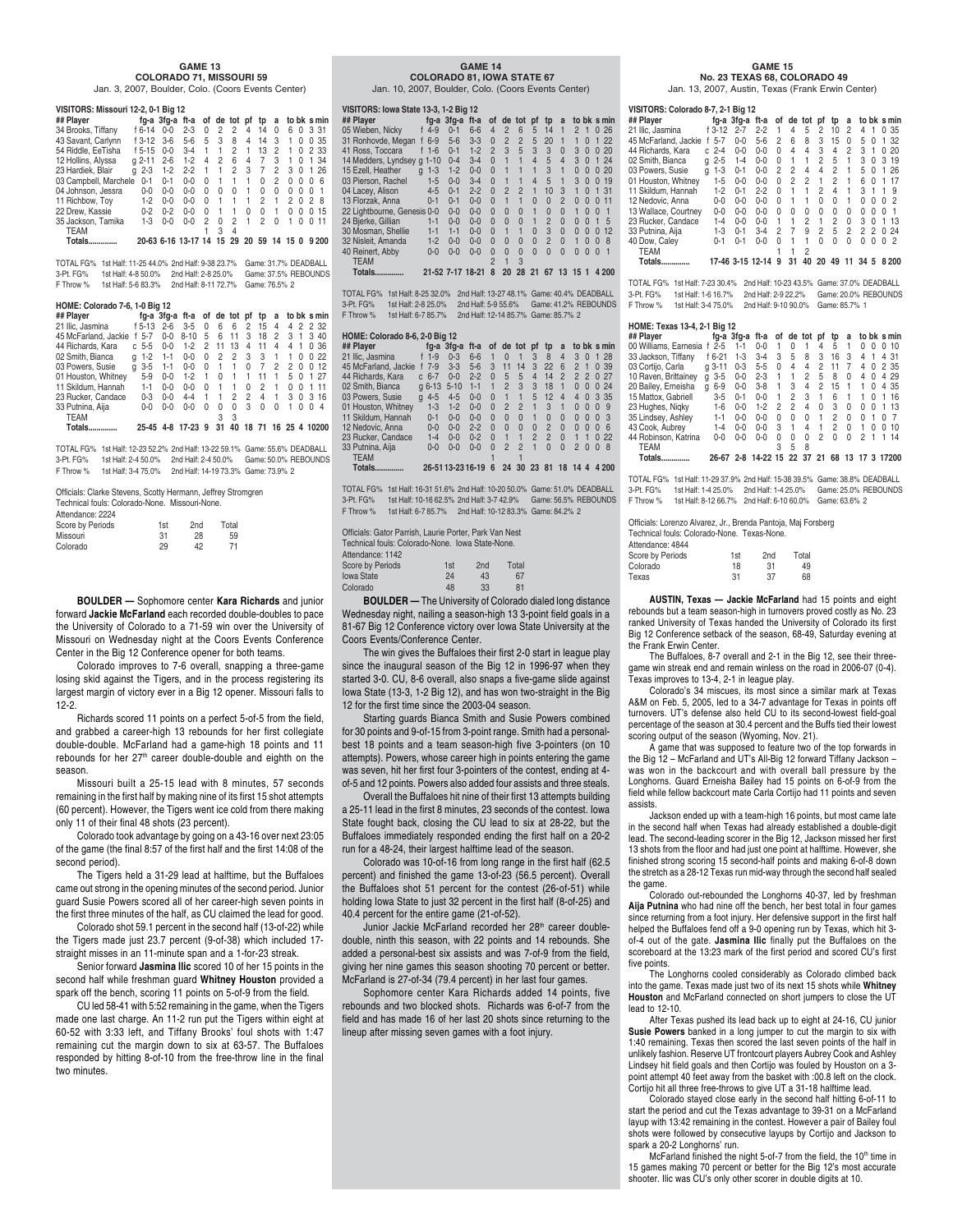### **GAME 16**

 **No. 17/18 TEXAS A&M 74, COLORADO 58** Jan. 18, 2007, College Station, Texas (Reed Arena)

#### **VISITORS: Colorado 8-8, 2-2 Big 12**

| ## Player            |   |             |         | fg-a 3fg-a ft-a of de tot pf tp |          |                |                     |                |    |          |               |                | a to bk s min  |
|----------------------|---|-------------|---------|---------------------------------|----------|----------------|---------------------|----------------|----|----------|---------------|----------------|----------------|
| 02 Smith, Bianca     | a | $0 - 3$     | $0 - 1$ | $0 - 0$                         | $\Omega$ | 2              | 2                   | $\Omega$       | 0  | 0        | $\mathbf{1}$  | 0              | 0, 10          |
| 03 Powers, Susie     |   | $a - 1 - 2$ | $1 - 2$ | $1-3$                           | $\Omega$ | $\overline{1}$ | $\overline{1}$      | $\overline{1}$ | 4  | 2        | 50            |                | 0.22           |
| 21 Ilic. Jasmina     |   | f 5-11      | $4 - 8$ | $0 - 0$                         | U        | U              | $\Omega$            | 1              | 14 | 1        | 3             | 0              | 1 37           |
| 44 Richards, Kara    |   | $c3-5$      | $0 - 0$ | $0 - 0$                         | U        | 5              | 5                   | 4              | 6  | 2        | 2             | 3              | 0.22           |
| 45 McFarland, Jackie |   | $3-9$       | $0 - 0$ | $9 - 10$                        | 7        | 6              | 13                  | 3              | 15 | 3        | 4             | 2              | 1 38           |
| 01 Houston, Whitney  |   | $3 - 7$     | $0 - 1$ | $4 - 5$                         | $\Omega$ |                | 1                   | 3              | 10 | 3        | 6             | 0              | 0.26           |
| 11 Skildum, Hannah   |   | $0 - 1$     | $0 - 0$ | $0 - 0$                         | U        |                | 1                   | $\Omega$       | 0  | $\Omega$ | 0             | 0              | 0 <sub>5</sub> |
| 23 rucker, Candace   |   | $3 - 4$     | $0 - 0$ | $1-2$                           | U        | 3              | 3                   | $\Omega$       | 7  | 1        | U             | 0              | 1 21           |
| 33 Putnina, Aiia     |   | $0 - 1$     | $0 - 0$ | $2 - 2$                         | U        | 3              | 3                   | 1              | 2  | 0        | $\mathcal{P}$ | $\overline{1}$ | 1 19           |
| <b>TEAM</b>          |   |             |         |                                 |          |                | 3                   |                |    |          |               |                |                |
| Totals.              |   |             |         | 18-43 5-12 17-22 7              |          |                | 25 32 13 58 12 23 6 |                |    |          |               |                | 4.200          |

TOTAL FG% 1st Half: 8-14 57.1% 2nd Half: 10-29 34.5% Game: 41.9% DEADBALL 3-Pt. FG% 1st Half: 1-3 33.3 2nd Half: 4-9 44.4% Game: 41.7% REBOUNDS F Throw % 1st Half: 8-11 72.7% 2nd Half: 9-11 81.8% Game: 77.3% 5

#### **HOME: Texas A&M 13-3, 3-1 Big 12**

| ## Plaver                     |            | fg-a 3fg-a | ft-a    |          |    | of de tot | рf             | tp       | a        |    |          | to bk s min        |
|-------------------------------|------------|------------|---------|----------|----|-----------|----------------|----------|----------|----|----------|--------------------|
| 03 Starks, Takia              | $q6-18$    | $1 - 2$    | $0 - 0$ | 4        | 3  | 7         | $\overline{1}$ | 13       | 4        | 1  | 0        | 240                |
| 10 Franklin, A'Quonesia q 6-8 |            | $1 - 1$    | $0 - 0$ | 1        | 3  | 4         | 4              | 13       | 2        | 1  | O        | 2.26               |
| 12 Micheaux, La Toya f 5-8    |            | $0-0$      | $3 - 5$ | 5        | 0  | 5         | 2              | 13       | 3        | 2  | 0        | 1 32               |
| 21 Atunrase, Morenike f 5-16  |            | $1 - 6$    | $0 - 0$ | 3        | 4  | 7         | 1              | 11       | $\Omega$ | 2  | $\Omega$ | 30<br>1            |
| 24 Reado, Partice             | f 5-14     | $0 - 0$    | $0 - 0$ | 4        | 2  | 6         | 5              | 10       | 3        | 2  | 1        | 3 31               |
| 23 Pounds, Katy               | $3 - 5$    | $3 - 4$    | $1 - 2$ | 1        | 2  | 3         | 1              | 10       | 1        | 1  | O        | 8<br>O             |
| 33 Horton, Ashlaa             | $0 - 1$    | $0 - 0$    | $0 - 0$ | U        | U  | $\Omega$  | 2              | $\Omega$ | $\Omega$ | 1  | O        | 5<br>O             |
| 42 McGowen, Adrian            | $0 - 1$    | $0 - 0$    | $0 - 0$ | U        | U  | $\Omega$  | 1              | 0        | U        | 0  | O        | 6<br>O             |
| 44 Limbaha, Katrina           | $0 - 1$    | $0 - 0$    | $0 - 0$ | U        | U  | U         | U              | $\Omega$ | U        | 1  | 1        | -3<br><sup>0</sup> |
| 52 Zimova, Lenka              | $0 - 4$    | $0 - 1$    | $0 - 0$ | $\Omega$ | 1  | 1         | 1              | $\Omega$ | 1        | U  | 1        | 7<br><sup>0</sup>  |
| 55 Gant, Danielle             | $2 - 3$    | $0 - 0$    | $0 - 0$ |          | 3  | 4         | $\Omega$       | 4        | 3        | 0  | O        | 212                |
| <b>TEAM</b>                   |            |            |         |          |    |           |                |          |          |    |          |                    |
| Totals.                       | 32-79 6-14 |            | 4-7     | 23       | 18 | 41        | 18             | 74       | 17       | 11 |          | 3 11200            |

| <u>101415</u>                                                              | $32 - 130 - 14$ $4 - 1200$ $10 + 100 + 111$ $1131200$ |  |  |  |  |  |
|----------------------------------------------------------------------------|-------------------------------------------------------|--|--|--|--|--|
|                                                                            |                                                       |  |  |  |  |  |
| TOTAL FG% 1st Half: 16-40 40.0% 2nd Half: 16-39 41.0% Game: 40.5% DEADBALL |                                                       |  |  |  |  |  |

3-Pt. FG% 1st Half: 2-4 50.0% 2nd Half: 4-10 40.0% Game: 42.9% REBOUNDS 2nd Half: 4-7 57.1%

| Officials: Doug Williams, Michol Murray, Michele Eglinger |     |                 |       |  |  |  |  |  |  |  |  |  |
|-----------------------------------------------------------|-----|-----------------|-------|--|--|--|--|--|--|--|--|--|
| Technical fouls: Colorado-None. Texas A&M-None.           |     |                 |       |  |  |  |  |  |  |  |  |  |
| Attendance: 2892                                          |     |                 |       |  |  |  |  |  |  |  |  |  |
| Score by Periods                                          | 1st | 2 <sub>nd</sub> | Total |  |  |  |  |  |  |  |  |  |
| Colorado                                                  | 25  | 33              | 58    |  |  |  |  |  |  |  |  |  |
| Texas                                                     | 34  | 40              | 74    |  |  |  |  |  |  |  |  |  |

**COLLEGE STATION, Texas —** Jackie McFarland had her 10<sup>th</sup> double-double of the season and Jasmina Ilic had 14 points but the No. 17 ranked Texas A&M University's defense was tough throughout the game as the Aggies claimed a 74-58 Big 12 Conference win over the Buffaloes Thursday night at Reed Arena.

Colorado falls to 8-8 overall and 2-2 in Big 12 action while the Aggies move to 13-3 overall, 3-1 in conference play.

McFarland had game highs with 15 points and 13 rebounds and hit 9-of-10 from the free-throw line, but was held to just 3-of-9 from the field, a season-low for the second-best field goal shooter in the nation. Ilic was 4-of-8 from 3-point range with one assist and one steal.

Texas A&M guard A'Quonesia Franklin was one of three Aggies with 13 points, and sparked a 20-8 run with nine points in the first nine minutes of the first half. La Toya Micheaux and Takia Starks also had 13 points for the Aggies.

Colorado had 13 turnovers in the first half and set a schoolrecord low with just 14 field-goal attempts, but despite the low numbers, the Buffaloes were efficient in the attempts they had, making eight for 57 percent.

Freshman Candace Rucker tied a career high with seven points on 3-of-4 from the field in the first 20 minutes, helping the Buffaloes stay close. Her two layups, along with a Ilic 3 pointer led a CU charge that cut the A&M lead to 26-20 with 4:49 remaining.

Thursday's game was originally scheduled for Wednesday (Jan. 17), but icy conditions that have been prominent in the area all week led Texas A&M officials to postpone the game until tonight.

#### **GAME 17 NO. 7/6 OKLAHOMA 82, COLORADO 67**

Jan. 20, 2007, Boulder, Colo. (Coors Events Center)

| VISITORS: Oklahoma 15-1, 5-0 Big 12 |                 |         |                  |                |                |                |                |                |                |                |          |                |
|-------------------------------------|-----------------|---------|------------------|----------------|----------------|----------------|----------------|----------------|----------------|----------------|----------|----------------|
| ## Plaver                           | fa-a 3fa-a ft-a |         |                  |                |                | of de tot pf   |                | tp             | a              |                |          | to bk s min    |
| 24 Rush, Leah                       | $f$ 4-5         | $1-2$   | $2 - 2$          | 1              | 3              | $\overline{4}$ | 5              | 11             | $\mathbf{1}$   | $\Omega$       | $\Omega$ | 16<br>$\Omega$ |
| 03 Paris, Courtney                  | $c8-15$         | $0 - 0$ | $10 - 13$        | 6              | 11             | 17             | $\mathfrak{p}$ | 26             | $\mathfrak{p}$ | 6              | 5        | 2 36           |
| 22 Welch, Chelsi                    | $3-6$<br>a      | $0 - 2$ | $0 - 0$          | $\Omega$       | $\Omega$       | $\Omega$       | 3              | 6              | $\Omega$       | $\mathfrak{p}$ | $\Omega$ | 14<br>0        |
| 33 Brown, Britney<br>$\overline{a}$ | $1-1$           | $1 - 1$ | $5 - 6$          | $\Omega$       | $\Omega$       | $\Omega$       | 4              | 8              | 3              | 4              | $\Omega$ | 22<br>1        |
| 34 Higgins, Erin<br>a               | $2 - 8$         | $2 - 8$ | $0 - 2$          | $\Omega$       | $\overline{2}$ | $\overline{2}$ | $\overline{2}$ | 6              | $\overline{2}$ | $\mathbf{1}$   | $\Omega$ | 37<br>1        |
| 01 Stevenson, Nyeshia               | $1 - 1$         | $0 - 0$ | $0 - 2$          | $\Omega$       | $\overline{1}$ | $\overline{1}$ | $\Omega$       | $\overline{2}$ | $\Omega$       | $\Omega$       | $\Omega$ | -5<br>$\Omega$ |
| 05 Paris, Ashley                    | $5 - 10$        | $0 - 0$ | $2 - 4$          | 4              | $\overline{4}$ | 8              | 1              | 12             | 3              | 2 <sub>2</sub> |          | 28<br>$\Omega$ |
| 11 Plumley, Jenna                   | $1 - 4$         | $0 - 3$ | $0 - 0$          | $\Omega$       | 3              | 3              | 3              | $\mathfrak{p}$ | $\Omega$       | $\Omega$       | $\Omega$ | 14<br>0        |
| 20 Moore, Kendra                    | $2 - 4$         | $0 - 1$ | $3 - 5$          | $\Omega$       | $\overline{2}$ | $\overline{2}$ | 5              | $\overline{7}$ | $\mathfrak{p}$ | 1              | $\Omega$ | 19             |
| 21 Thompson, Amanda                 | $1 - 2$         | $0 - 0$ | $0 - 0$          | $\overline{1}$ | 1              | $\overline{2}$ | $\Omega$       | $\overline{2}$ | $\mathbf{1}$   | 1              | $\Omega$ | 6<br>$\Omega$  |
| 31 Hammond, Rose                    | $0 - 1$         | $0 - 0$ | $0 - 0$          | $\Omega$       | $\Omega$       | $\Omega$       | $\overline{1}$ | $\Omega$       | $\Omega$       | $\Omega$       | $\Omega$ | 3<br>$\Omega$  |
| <b>TEAM</b>                         |                 |         |                  |                | 3              | 4              |                |                |                |                |          |                |
| <b>Totals</b>                       |                 |         | 28-57 4-17 22-34 | 13             | 30             | 43             | 26             | 82             | 14             |                |          | 5 2 0 0        |

TOTAL FG% 1st Half: 15-28 53.6% 2nd Half: 13-29 44.8% Game: 49.1% DEADBALL 3-Pt. FG% 1st Half: 3-7 42.9% 2nd Half: 1-10 10.0% Game: 23.5% REBOUNDS F Throw % 1st Half: 3-7 42.9% 2nd Half: 19-27 70.4% Game: 64.7% 5

**HOME: Colorado 8-9, 2-3 Big 12 ## Player fg-a 3fg-a ft-a of de tot pf tp a to bk s min** 21 Ilic, Jasmina f 7-18 3-8 12-13 1 2 3 5 29 1 4 0 2 40 19 McFarland, Jackie f 5-13 0-13 12-13 1 2 3 5 29 1 4 0 2 40<br>45 McFarland, Jackie f 5-13 0-1 7-11 8 6 14 4 17 1 6 1 3 39<br>44 Michards, Karac c 14 0-0 0-0 1 5 6 5 2 9 0 3 2 0 1 13<br>02 Smith, Bianca g 0-3 0-3 0-0 0 0 0 1 0 0 2 44 Richards, Kara c 1-4 0-0 0-0 1 5 6 5 2 0 3 2 0 19 02 Smith, Bianca g 0-3 0-3 0-0 0 0 0 1 0 0 2 0 1 13<br>03 Powers, Susie g 2-3 2-2 0-0 0 7 7 3 6 5 0 0 1 33<br>01 Houston, Whitney 3-9 0-0 1-2 0 1 1 3 7 1 1 0 0 25 03 Powers, Susie g 2-3 2-2 0-0 0 7 7 3 6 5 0 0 1 33 01 Houston, Whitney 3-9 0-0 1-2 0 1 1 3 7 1 1 0 0 25 12 Nedovic, Anna 1-3 0-2 2-4 1 2 3 4 4 1 2 0 1 20 23 Rucker, Candace 1-1 0-0 0-0 0 0 0 0 2 0 0008 33 Putnina, Aija 0-1 0-0 0-0 0 0 0 0 0 0 1003 TEAM<br>Totals

**Totals.............. 20-55 5-16 22-30 11 23 34 25 67 9 19 3 8 200**

TOTAL FG% 1st Half: 8-25 32.0% 2nd Half: 12-30 40.0% Game: 36.4% DEADBALL 3-Pt. FG% 1st Half: 3-8 37.5% 2nd Half: 2-8 25.0% Game: 31.3% REBOUNDS F Throw % 1st Half: 9-10 90.0% 2nd Half: 13-20 65.0% Game: 73.3% 2

| Officials: Barry Roberts, Carla Fujimoto, Ernie Solis |     |     |       |  |
|-------------------------------------------------------|-----|-----|-------|--|
| Technical fouls: Colorado-TEAM. Oklahoma-None.        |     |     |       |  |
| Attendance: 3685                                      |     |     |       |  |
| <b>Score by Periods</b>                               | 1st | 2nd | Total |  |
| Oklahoma                                              | 36  | 46  | 82    |  |
| Colorado                                              | 28  | 39  | 67    |  |

**BOULDER —** University of Oklahoma All-American Courtney Paris had 26 points and 17 rebounds to rally the No. 7/6 ranked Sooners past the University of Colorado 82-67 in a Big 12 Conference game Saturday night at the Coors Events/Conference **Center.** 

Senior Jasmina Ilic had a season-high 29 points for the Buffaloes, who fall to 8-9 overall and 2-3 in the Big 12. Oklahoma won its 24<sup>th</sup> straight game against a Big 12 foe, moving to 15-1 overall, 5-0 in league action.

Oklahoma shot 53.6 percent in the first half (15-of-28) and opened the game on a 24-8 run. Colorado fought back behind Ilic's 13 first-half points, cutting the Sooners' lead to eight at halftime (36-28).

Ilic's hot shooting continued early in the second half. She hit two 3-pointers to spark a 14-2 run that gave Colorado a 48-46 lead with 13 minutes, 3 seconds remaining in the game.

The Paris twins took over from there accounting for OU's next 13 points as the Sooners built their lead back up to 10 at 64-54 with just under eight minutes remaining. Courtney, who entered the game hitting just 54 percent from the foul line, hit 9-of-11 attempts in the second half and finished 10-of-13 for the game. Ashley Paris had 12 points, 10 of which came in the second half, eight rebounds and a pair of blocked shots.

Jackie McFarland had 17 points and 14 rebounds for her 11<sup>th</sup> double-double of the season and the 30th of her career which ranks third on CU's all-time list. Her 11 double-doubles only trail Courtney Paris' 16 in the Big 12.

Junior guard Susie Powers had six points, five assists and a career-high seven rebounds. Freshman Whitney Houston added seven points off the bench.

#### **GAME 18**

 **OKLAHOMA STATE 61, COLORADO 58** Jan. 24, 2007, Stillwater, Okla. (Gallagher-Iba Arena)

| VISITORS: Colorado 8-10, 2-4 Big 12 |              |            |          |              |           |          |    |    |          |    |   |             |
|-------------------------------------|--------------|------------|----------|--------------|-----------|----------|----|----|----------|----|---|-------------|
| ## Plaver                           |              | fa-a 3fa-a | ft-a     |              | of de tot |          | рf | tp | a        |    |   | to bk s min |
| 21 Ilic. Jasmina                    | f 6-16       | $4 - 11$   | $0 - 0$  | 0            | 4         | 4        | 2  | 16 | 1        | 4  | 0 | 40<br>0     |
| 45 McFarland, Jackie                | $5-9$        | $0 - 1$    | $3-3$    | 2            | 8         | 10       | 4  | 13 | 2        | 6  | 0 | -38<br>0    |
| 44 Richards, Kara                   | $c$ 1-2      | $0 - 0$    | $0 - 0$  | 1            |           | 2        | 3  | 2  | 0        | 1  | 0 | 18<br>1     |
| 02 Smith, Bianca                    | $0 - 3$<br>a | $0 - 2$    | $0 - 2$  | 0            | $\Omega$  | $\Omega$ | 1  | 0  | 1        | U  | 0 | 11          |
| 03 Powers, Susie                    | $2 - 4$<br>a | $0 - 2$    | $0 - 1$  | $\Omega$     | 1         | 1        | 3  | 4  | 2        | 1  | 0 | 2 32        |
| 01 Houston, Whitney                 | $6 - 10$     | $0 - 0$    | $2 - 2$  | 2            | 1         | 3        | 0  | 14 | 3        | 1  | 0 | -26<br>0    |
| 11 Skildum, Hannah                  | $0 - 0$      | $0 - 0$    | $0 - 0$  | <sup>0</sup> | 2         | 2        | 1  | U  | 0        | 2  | 0 | -3<br>O     |
| 12 Nedovic, Anna                    | $0 - 3$      | $0 - 1$    | $0 - 0$  | U            | 1         |          | 2  | 0  | 0        | 1  |   | -5<br>O     |
| 23 Rucker, Candace                  | $1 - 5$      | $0 - 0$    | $0 - 0$  | 1            | 2         | 3        | 1  | 2  | 0        | 1  | O | -8<br>1     |
| 33 Putnina, Aija                    | $0 - 1$      | $0 - 1$    | $4 - 4$  | $\Omega$     | U         | $\Omega$ | 2  | 4  | $\Omega$ | 1  | O | 6           |
| 40 Dow, Caley                       | $1-2$        | $1 - 1$    | $0 - 0$  | U            | 2         | 2        | 1  | 3  | U        | 1  | 1 | 13<br>U     |
| <b>TEAM</b>                         |              |            |          |              | 2         | 3        |    |    |          |    |   |             |
| Totals.                             | 22-55 5-19   |            | $9 - 12$ |              | 24        | 31       | 20 | 58 | 9        | 19 | 2 | 6 200       |

TOTAL FG% 1st Half: 16-32 50.0% 2nd Half: 6-23 26.1% Game: 40.0% DEADBALL 3-Pt. FG% 1st Half: 3-10 30.0% 2nd Half: 2-9 22.2% F Throw % 1st Half: 3-4 75.0% 2nd Half: 6-8 75.0% Game: 75.0% 1

| HOME: Oklahoma State 15-4, 3-3 Big 12 |              |                 |         |          |    |              |          |          |          |    |          |             |
|---------------------------------------|--------------|-----------------|---------|----------|----|--------------|----------|----------|----------|----|----------|-------------|
| ## Plaver                             |              | fa-a 3fa-a ft-a |         |          |    | of de tot pf |          | tp       | a        |    |          | to bk s min |
| 01 Chism. Dominique                   | $1 - 4$<br>f | $0 - 0$         | $2 - 4$ | 1        | 4  | 5            | 4        | 4        | 1        | 0  | 1        | 324         |
| 13 Sadig, Rashidat                    | f 6-12       | $1 - 4$         | $1 - 2$ | 3        | հ  | 9            | 2        | 14       | 0        | 4  | O        | -26<br>0    |
| 32 Smith, Shaunte'                    | f 2-11       | $0 - 1$         | $2 - 2$ | 4        | 4  | 8            | 1        | 6        | $\Omega$ | 2  | O        | 1 25        |
| 10 Riley, Andrea                      | $3-9$<br>q   | $1 - 5$         | $3-6$   | $\Omega$ | 5  | 5            | 4        | 10       | 3        | 2  | $\Omega$ | 39<br>1     |
| 31 Green, Danielle                    | $a 6-11$     | $2 - 3$         | $2 - 2$ | 7        | 1  | 8            | 1        | 16       | 2        | З  | O        | 0.29        |
| 05 Sykes, Destanie                    | $0 - 1$      | $0 - 0$         | $4 - 4$ | 1        |    | 2            | 1        | 4        | $\Omega$ | U  | O        | 10<br>0     |
| 12 Hardeman, Taylor                   | $0 - 3$      | $0 - 3$         | $0 - 0$ | 1        | 2  | 3            | $\Omega$ | $\Omega$ | $\Omega$ | 0  | O        | 13<br>0     |
| 15 Hood, Christian                    | $0 - 0$      | $0 - 0$         | $0 - 0$ | $\Omega$ | 1  | 1            | 1        | $\Omega$ | $\Omega$ | 1  | $\Omega$ | 3<br>O      |
| 24 Cordero, Maria                     | $1-5$        | $0 - 0$         | $5-6$   | 2        | U  | 2            | 3        | 7        | 0        | 3  | O        | 18<br>0     |
| 25 Silva, Brisa                       | $0 - 3$      | $0 - 3$         | $0 - 0$ | U        | U  | U            | $\Omega$ | $\Omega$ | 0        | U  | O        | O<br>7      |
| 34 Kollo, Rita                        | $0 - 2$      | $0 - 2$         | $0 - 0$ | U        | 2  | 2            | $\Omega$ | 0        | 0        | U  | U        | 6<br>O      |
| <b>TEAM</b>                           |              |                 |         |          |    | 2            |          |          |          |    |          |             |
| <b>Totals</b>                         | 19-61        | 4-21            | 19-26   | 19       | 28 | 47           |          | 6        | 6        | 16 |          | 5200        |

TOTAL FG% 1st Half: 13-37 35.1% 2nd Half: 6-24 25.0% Game: 31.1% DEADBALL 3-Pt. FG% 1st Half: 3-17 17.8% 2nd Half: 1-4 25.0% Game: 19.0% REBOUNDS 1st Half: 8-10 80.0% 2nd Half: 11-16 68.8% Game: 73.1% 6

Officials: Gator Parrish, Cameron Inouye, Rick Morris Technical fouls: Colorado-None. Oklahoma State-None.

| Attendance: 2306 |     |                 |       |
|------------------|-----|-----------------|-------|
| Score by Periods | 1st | 2 <sub>nd</sub> | Total |
| Colorado         | 38  | 20              | 58    |
| Oklahoma State   | 37  | 24              | 61    |

**STILLWATER, Okla. —** Senior **Jasmina Ilic** had 16 points and freshman Whitney Houston had a career-high 14, but a pair of lapses to open each half prevented the Buffaloes from their first road win of the season as Oklahoma State held on for a 61-58 decision Wednesday night at Gallagher-Iba Arena. Colorado (8-10, 2-4 Big 12) fell behind nine points in the first half before

mounting a comeback to take a halftime lead. Oklahoma State built a 10-point lead in the second half before the Buffaloes rallied back for a thrilling finish.

CU led 38-37 at halftime, its best first-half point output on the road since scoring 40 against Kansas on Feb. 1, 2006 in its last road win, but missed its first nine shots of the second half and committed seven turnovers as the Cowgirls opened the half on a 12-2 run to take a 49-40 lead. A pair of **Aija Putnina** free throws accounted for CU's only points in the second half until Houston went coast-to-coast on a rebound and lay-up with 10:40 remaining. Oklahoma State (15-3, 3-3 Big 12) led 55-45 when the Buffaloes went

on a 9-0 run. Four **Jackie McFarland** points, a Houston jumper and sophomore **Caley Dow's first 3-point field goal of season cut the OSU lead to one (55-54)** with 6:31 left

with 6:31 left. Rashidat Sadiq hit a jumper for OSU and Destanie Sykes hit two free-throws to give OSU a 59-54 lead at 5:54 remaining, which would be the Cowgirls' last points until the closing seconds of the contest.

Houston put the Buffs in position for a comeback. She hit 6-of-10 from the field with three rebounds and three assists in the game. She assisted on a **Susie Powers** lay-up and hit two free-throws to cut the OSU lead to 59-58

with 2:23 remaining. The Cowgirls missed their next two shots, but CU couldn't capitalize, turning the ball over on the other end. OSU's Shaunte' Smith then turned the ball over with 53 seconds left to give the Buffs another chance to take the lead. What happened next, illustrates the luck of a team that has now lost its last nine on the road.

Houston drove to the basket and was fouled hard by OSU guard Andrea Riley with 48 seconds left. It appeared that Houston would go to the line for two shots, where she had made her only two attempts of the game, but on the foul she hit the floor hard, right at the basket standard and suffered a bloody nose. She was forced to leave the game until the bleeding stopped and **Bianca Smith** was inserted to take the attempts. Smith, who had been on the bench since the opening minutes of the second half, missed both tries and Sadiq corralled the rebound.

 On the following possession, Smith fouled Riley who hit 1-of-2 free throws to increase the OSU lead to 60-58. Houston, who returned following the Riley free throw, missed on an attempt to tie the game with eight seconds remaining. Riley grabbed the rebound and was immediately fouled by Powers. Riley again made 1-of-2 giving CU one last chance. After a timeout, Ilic was able to get a<br>long 3-pointer off from the wing at the buzzer, but it fell just short of the rim.<br>Oklahoma State sprinted out to an 11-2 lead out of the game

and Riley each hit a pair of early buckets. The Buffaloes made just 1-of-8 to open the contest, but quickly recovered.

Ilic brought the Buffaloes back with two long 3-pointers to accent a 12- 5 run to cut the OSU lead to 16-14 and a Kara Richards put-back of a Powers missed free-throw evened the score at 18-18. Ilic had 13 of her gamehigh 16 in the first 20 minutes.

A running jumper by Ilic along the baseline gave Colorado its first lead<br>at 27-26 with 5:23 remaining. The Buffaloes would lead by as much of four<br>(36-32) in the closing minutes of the half before taking a one-point lead i the locker room. After their slow start, the Buffaloes made 15-of-24 to finish the first half at 50 percent from the field.

McFarland finished the night with 13 points and 10 rebounds, notching her 12th double-double of the season and the 31st of her career.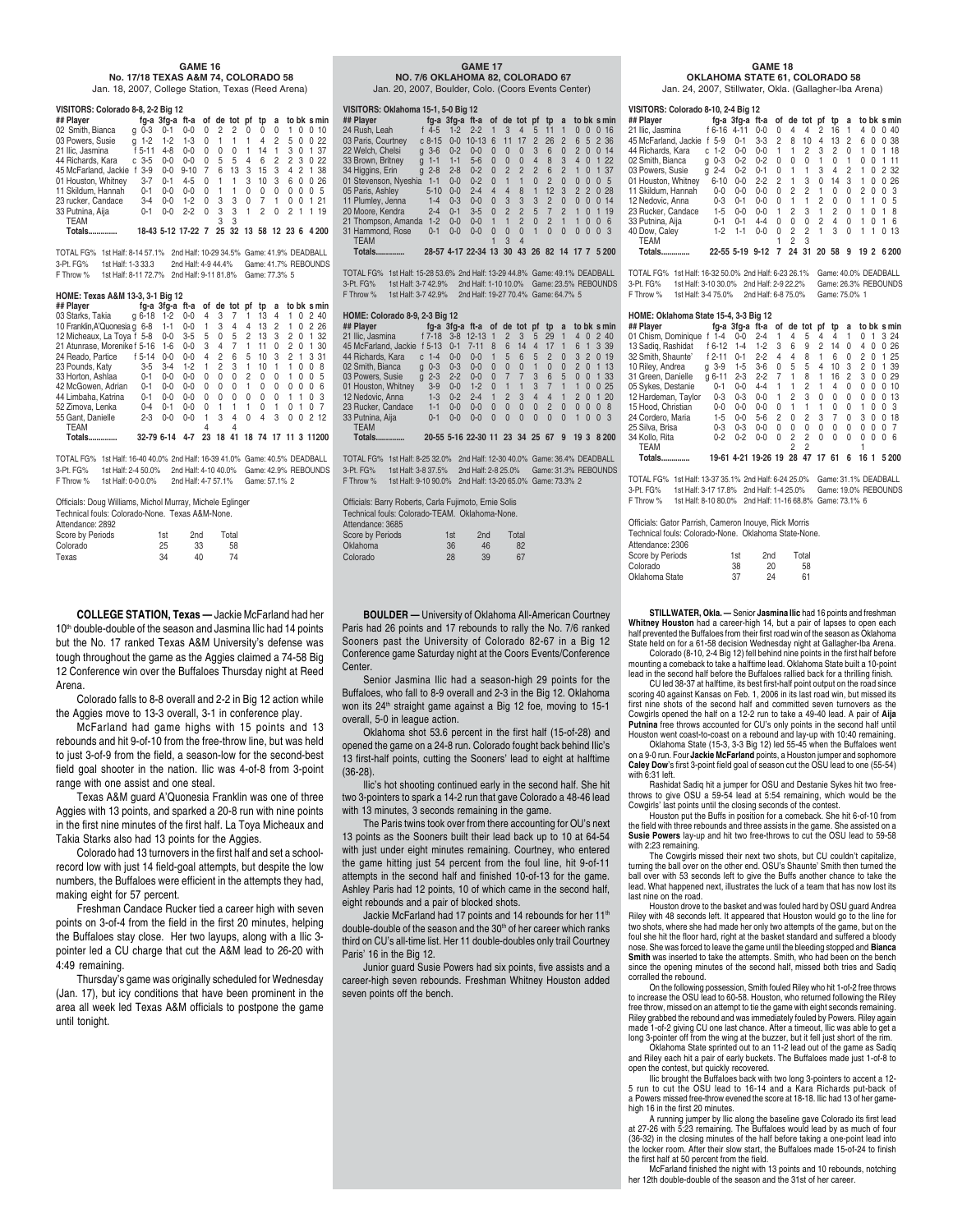#### **GAME 19 MISSOURI 61, COLORADO 48** Jan. 28, 2007, Columbia, Mo. (Mizzou Arena)

| VISITORS: Colorado 8-11, 2-5 Big 12 |               |                 |          |              |          |                |          |                |   |    |              |             |    |
|-------------------------------------|---------------|-----------------|----------|--------------|----------|----------------|----------|----------------|---|----|--------------|-------------|----|
| ## Plaver                           |               | fg-a 3fg-a ft-a |          | of           |          | de tot         | pf       | tp             | a |    |              | to bk s min |    |
| 21 Ilic. Jasmina                    | $f$ 2-8       | $0 - 5$         | $2 - 2$  |              |          | 2              | 2        | 6              | 0 | 4  | 0            | 2 2 9       |    |
| 45 McFarland, Jackie                | $9 - 17$<br>f | $1 - 1$         | $0 - 0$  |              | 7        | 8              | 5        | 19             | 1 | 2  | 2            | 2 37        |    |
| 44 Richards, Kara                   | $3 - 5$<br>c  | $0 - 0$         | $0 - 1$  |              | 8        | 9              | 4        | 6              | 2 | 2  | 2            | 1           | 30 |
| 02 Smith, Bianca                    | $0 - 2$<br>a  | $0 - 0$         | $0 - 0$  | $\Omega$     | 1        | 1              | $\Omega$ | $\Omega$       | 0 | 1  | O            | U           | 3  |
| 03 Powers, Susie                    | $0-6$<br>a    | $0 - 4$         | $2 - 2$  | 3            | 4        | 7              | 1        | 2              | 1 | 3  | O            | 1           | 34 |
| 01 Houston, Whitney                 | $3 - 11$      | $0 - 1$         | $4 - 4$  | $\Omega$     | 2        | 2              | 2        | 10             | 1 | 2  | <sup>0</sup> | 2 32        |    |
| 11 Skildum, Hannah                  | $1 - 4$       | $0 - 0$         | $1 - 2$  | 2            | $\Omega$ | $\overline{c}$ | 1        | 3              | 0 | 1  | O            | U           | 12 |
| 12 Nedovic, Anna                    | $0 - 1$       | $0 - 1$         | $0 - 0$  | <sup>0</sup> | 2        | 2              | 1        | 0              | 0 | 0  | O            | O           | 4  |
| 23 Rucker, Candace                  | $1 - 2$       | $0 - 0$         | $0 - 0$  | $\Omega$     | 4        | 4              | 1        | $\overline{c}$ | U | 2  | O            | 1           | 10 |
| 33 Putnina, Aija                    | $0 - 0$       | $0 - 0$         | $0 - 0$  | $\Omega$     | 0        | U              | $\Omega$ | 0              | 0 | 1  | O            | O           | 3  |
| 40 Dow, Caley                       | $0 - 0$       | $0 - 0$         | $0 - 0$  | $\Omega$     | 1        | 1              | U        | U              | U | U  | U            | U           | 6  |
| <b>TEAM</b>                         |               |                 |          |              | 4        | 5              |          |                |   |    |              |             |    |
| Totals.                             | 19-56 1-12    |                 | $9 - 11$ | 9            | 34       | 43             |          | 48             | 5 | 19 | Δ            | 9 200       |    |

TOTAL FG% 1st Half: 8-27 29.6% 2nd Half: 11-29 37.9% Game: 33.9% DEADBALL 2nd Half: 1-7 14.3% Game: 8.3% REBOUNDS F Throw % 1st Half: 4-4 100% 2nd Half: 5-7 71.4% Game: 81.8% 2

#### **HOME: Missouri 14-6, 2-5 Big 12**

| ## Plaver             |               | fa-a 3fa-a | ft-a             | οf |    | de tot pf |          | tp | a              |     |   |   | to bk s min |
|-----------------------|---------------|------------|------------------|----|----|-----------|----------|----|----------------|-----|---|---|-------------|
| 34 Brooks, Tiffany    | $f$ 2-9       | $0 - 0$    | $1 - 2$          |    | 3  | 4         | 4        | 5  | 1              | 2   | O |   | 23          |
| 43 Savant, Carlynn    | $1 - 9$       | $1-6$      | $6-6$            | 2  | g  | 11        |          | 9  |                | 2   |   | 0 | 34          |
| 54 Riddle, EeTisha    | $4 - 9$<br>c  | $0 - 0$    | 4-4              |    | 4  | 5         | 3        | 12 | 0              | 2   | 2 |   | 2 19        |
| 12 Hollins, Alyssa    | $0 - 11$<br>a | $0-6$      | $4 - 6$          | 2  | 3  | 5         | 3        | 4  | 0              |     | O | 6 | 30          |
| 23 Hardiek, Blair     | $3 - 5$<br>a  | $0 - 0$    | $1 - 1$          | U  |    |           |          | 7  | 3              | 2   | O |   | 20          |
| 03 Campbell, Marchele | $3 - 5$       | $2 - 3$    | $0 - 0$          | U  |    |           |          | 8  | 2              | 2   | 0 | 0 | 14          |
| 04 Johnson, Jessra    | $4 - 8$       | $1-3$      | $0 - 0$          | 3  | 3  | հ         | $\Omega$ | 9  | 2              |     | O | U | 14          |
| 11 Richbow, Toy       | $0-0$         | $0 - 0$    | $0 - 0$          | U  |    |           |          | U  | $\overline{c}$ | U   | O | U | 12          |
| 20 Pickens, K-Kav     | $0-0$         | $0 - 0$    | $0 - 0$          | U  | U  | U         | 0        | 0  | 0              | 0   | O | O | 2           |
| 22 Drew, Kassie       | $2 - 6$       | $1 - 4$    | $0 - 0$          | 2  | 2  | Δ         | 2        | 5  | 2              | U   | O |   | 19          |
| 30 McFarland, Kacey   | $0 - 0$       | $0 - 0$    | $0 - 0$          | U  | U  | U         | U        | 0  | 0              | 0   | O | U | 2           |
| 35 Jackson, Tamika    | $1 - 3$       | $0 - 0$    | $0 - 0$          |    | U  | 1         |          | 2  | 0              | 0   | O | U | 11          |
| TEAM                  |               |            |                  |    |    | 3         |          |    |                |     |   |   |             |
| Totals.               |               |            | 20-65 5-22 16-19 | 14 | 28 | 42        |          | 6  |                | 123 |   |   | 11200       |

TOTAL FG% 1st Half: 10-36 27.8% 2nd Half: 10-29 34.5% Game: 30.8% DEADBALL 3-Pt. FG% 1st Half: 3-13 23.1% 2nd Half: 2-9 22.2% Game: 22.7% REBOUNDS F Throw % 1st Half: 0-0 0.0% 2nd Half: 16-19 84.2% Game: 84.2% 0

| Officials: John Fullilove, Artrail Tillman, Eric Koch |     |                 |       |  |  |  |  |  |  |  |  |
|-------------------------------------------------------|-----|-----------------|-------|--|--|--|--|--|--|--|--|
| Technical fouls: Colorado-None. Missouri-None.        |     |                 |       |  |  |  |  |  |  |  |  |
| Attendance: 3858                                      |     |                 |       |  |  |  |  |  |  |  |  |
| Score by Periods                                      | 1st | 2 <sub>nd</sub> | Total |  |  |  |  |  |  |  |  |
| Colorado                                              | 20  | 28              | 48    |  |  |  |  |  |  |  |  |
| Missouri                                              | 23  | 38              | 61    |  |  |  |  |  |  |  |  |

**COLUMBIA, Mo. —** University of Missouri senior EeTisha Riddle scored 12 points and the Tigers hit 16-of-19 from the free throw line – all in the second half — to defeat the University of Colorado 61-48 in Big 12 Conference action Sunday afternoon at the Mizzou Arena.

The Buffaloes, 8-11 overall, 2-5 in league play, dropped their fifth straight overall and 10th in a row on the road dating back to last season. Missouri snaps its own four game skid improving to 14-6, 2-5 in the Big 12.

**Jackie McFarland** led Colorado with 19 points and eight rebounds. **Whitney Houston** had 10 points off the bench while **Kara Richards** added six points, nine rebounds and two blocked shots.

Two quick fouls by Riddle forced Missouri to go to its bench early, and It responded. Freshman Jessra Johnson, averaging just under four points per game on the season, had nine in the first half on 4-of-6 from the field.

Colorado led 12-10 with 6:25 remaining when the Tigers went on an 11-2 run. Johnson scored five straight points to spark the rally. Carlynn Savant and Marchele Campbell hit consecutive 3 point field goals to give Missouri a 23-14 lead.

The Buffaloes responded with a 6-2 run to close the half. **Jasmina Ilic** hit a pair of free throws and McFarland scored on a running jumper to cut the lead to 23-18. After Kassie Drew missed a 3-pointer with six seconds left, Houston grabbed the rebound and sprinted the length of the floor, drawing a foul against Campbell with just 1.2 seconds left. She hit both free throws and the Buffaloes trailed just 23-20 at the half.

McFarland and Richards combined for CU's first 10 points of the second half as the Buffaloes retook the lead early. CU held a 37-36 advantage with 9:24 remaining when Riddle was fouled shortly after and hit a pair of foul shots to give the Tigers the lead for good. Blair Hardiek hit a 3-pointer and Riddle added a bucket to spark a 16-4 Missouri run that put the Tigers up 52-41 with 3:10 left in the contest.

Colorado closed the gap back to five at 53-48 when McFarland connected on a 3-pointer – CU's lone 3-pointer of the game (1-of-12) — with 51 seconds remaining. Missouri then iced the game at the line, hitting eight straight, six from Savant, while holding the Buffaloes with out a field goal on their final four possessions.

The Buffaloes made just 33.9 percent of their field goals and were held to their lowest point total of the season. CU had 49 point outputs in road losses to the University of Texas and the University of Wyoming.

#### **GAME 20 COLORADO 66, KANSAS STATE 55**

Jan. 31, 2007, Boulder, Colo. (Coors Events Center)

#### **VISITORS: Kansas State 15-6, 3-5 Big 12**

| ## Plaver                  |               | fa-a 3fa-a ft-a of de tot pf |         |                |              |                |              | tp             | a              |                |                |          | to bk s min    |  |
|----------------------------|---------------|------------------------------|---------|----------------|--------------|----------------|--------------|----------------|----------------|----------------|----------------|----------|----------------|--|
| 34 Sweat, Ashlev           | $f$ 2-11      | $1 - 5$                      | $3 - 4$ | $\overline{2}$ | 9            | 11             | 3            | 8              | $\overline{2}$ | 5 <sub>0</sub> |                |          | 1 38           |  |
| 14 Coggins, Claire         | f 7-17        | $4 - 11$                     | $1 - 1$ | $\Omega$       | 3            | 3              | 3            | 19             | $\overline{2}$ | $\overline{2}$ | $\Omega$       |          | 1 37           |  |
| 30 Wheeler, Shana          | $f$ 2-3       | $0 - 0$                      | $1 - 2$ | $\overline{4}$ | 1            | 5              | 5            | 5              | $\Omega$       | $\overline{4}$ | $\overline{1}$ |          | 114            |  |
| 05 Lehning, Shalee         | $q - 1 - 2$   | $0 - 0$                      | $0 - 2$ | 6              | 5            | 11             | 5            | $\overline{2}$ | 5              | $\overline{2}$ | $\Omega$       |          | 0.27           |  |
| 13 Dietz, Kimberly         | $a$ 6-19 4-13 |                              | $0 - 0$ | $\mathbf{1}$   | $\mathbf{0}$ | $\overline{1}$ | $\mathbf{1}$ | 16             | $\Omega$       | 5              | $\overline{0}$ |          | 1 31           |  |
| 24 Smith, Naytanda         | $0 - 0$       | $0 - 0$                      | $0 - 0$ | $\Omega$       | $\Omega$     | $\Omega$       | $\Omega$     | $\Omega$       | $\Omega$       | $\mathbf{1}$   | $\Omega$       | $\Omega$ | $\overline{2}$ |  |
| 25 Zanotti, Danielle       | $1-6$         | $1 - 4$                      | $0 - 0$ | 2              | $\Omega$     | $\overline{2}$ | 3            | $\mathcal{R}$  |                | $\Omega$       | $\Omega$       |          | 0.29           |  |
| 41 Kincaid, Kari           | $0 - 1$       | $0 - 1$                      | $0 - 0$ | $\Omega$       | $\Omega$     | $\Omega$       |              | $\Omega$       |                | $\Omega$       | $\Omega$       | $\Omega$ | 16             |  |
| 44 McCullough, Carolyn 1-2 |               | $0 - 1$                      | $0 - 0$ | $\Omega$       | $\Omega$     | $\Omega$       |              | $\overline{2}$ | $\Omega$       | $\Omega$       | $\Omega$       | $\Omega$ | - 6            |  |
| <b>TEAM</b>                |               |                              |         |                |              |                |              |                |                |                |                |          |                |  |
| Totals.                    |               | 20-61 10-35 5-9              |         | 17             | 19           |                |              | 36 22 55 11    |                | 19 1           |                |          | 4 200          |  |

TOTAL FG% 1st Half: 14-34 41.2% 2nd Half: 6-27 22.2% Game: 32.8% DEADBALL

3-Pt. FG% 1st Half: 7-18 38.9% 2nd Half: 3-17 17.6% Game: 28.6% REBOUNDS F Throw % 1st Half: 4-5 80.0% 2nd Half: 1-4 25.0% Game: 55.6% 3

#### **HOME: Colorado 9-11, 3-5 Big 12**

| ## Player            |                          | fa-a 3fa-a ft-a |                  |          | of de tot      |                | pf             | tp             | a              |                      | to bk s min    |
|----------------------|--------------------------|-----------------|------------------|----------|----------------|----------------|----------------|----------------|----------------|----------------------|----------------|
| 21 Ilic. Jasmina     | $f$ 3-6                  | $2 - 3$         | $1 - 2$          |          | 3              | $\Delta$       | $\Omega$       | 9              | $\mathfrak{p}$ | 1<br>$\Omega$        | 25             |
| 45 McFarland, Jackie | $5 - 7$                  | $0 - 0$         | $9 - 12$         | 1        | 10             | 11             | 2              | 19             | $\mathfrak{p}$ | 7<br>$\Omega$        | 37<br>$\Omega$ |
| 44 Richards, Kara    | $c1-2$                   | $0 - 0$         | $0 - 0$          | $\Omega$ | $\mathbf{1}$   |                | 2              | $\overline{2}$ | $\Omega$       | 3                    | 14<br>$\Omega$ |
| 01 Houston, Whitney  | $7 - 13$<br>$\mathsf{q}$ | $0 - 0$         | $3-6$            | $\Omega$ | $\overline{4}$ | $\overline{4}$ | $\mathfrak{p}$ | 17             | $\mathbf{1}$   | $\Omega$<br>$\Omega$ | -30<br>3       |
| 03 Powers, Susie     | $1-6$<br>$\alpha$        | $1 - 4$         | $0 - 0$          | $\Omega$ | $\mathfrak{p}$ | $\mathfrak{p}$ | 1              | 3              | $\Omega$       | $\Omega$<br>1        | 22<br>1        |
| 02 Smith, Bianca     | $3 - 5$                  | $2 - 4$         | $0 - 0$          | $\Omega$ | $\mathbf{1}$   |                | 3              | 8              | $\Omega$       | $\Omega$<br>0        | 15<br>$\Omega$ |
| 11 Skildum, Hannah   | $2 - 4$                  | $0 - 1$         | $0 - 0$          |          | 1              | $\mathfrak{p}$ | $\Omega$       | $\Delta$       | 5              | $\Omega$<br>$\Omega$ | 21<br>1        |
| 12 Nedovic, Anna     | $0 - 0$                  | $0 - 0$         | $0 - 0$          |          | $\Omega$       | 1              | $\Omega$       | $\Omega$       | $\Omega$       | $\Omega$<br>$\Omega$ | 3<br>$\Omega$  |
| 23 Rucker, Candace   | $0 - 0$                  | $0 - 0$         | $2 - 2$          | $\Omega$ | $\mathfrak{p}$ | $\mathfrak{p}$ |                | $\mathfrak{p}$ | $\Omega$       | 4<br>$\Omega$        |                |
| 33 Putnina, Aija     | $0 - 0$                  | $0 - 0$         | $0 - 0$          | $\Omega$ | $\mathbf{1}$   | 1              | 1              | $\Omega$       | $\Omega$       | $\Omega$<br>$\Omega$ | 9<br>$\Omega$  |
| 40 Dow, Caley        | $1 - 2$                  | $0 - 0$         | $0 - 0$          | $\Omega$ | 3              | 3              | $\Omega$       | $\overline{2}$ | 1              | $\Omega$             | 17<br>$\Omega$ |
| <b>TEAM</b>          |                          |                 |                  |          |                |                |                |                |                |                      |                |
| Totals.              |                          |                 | 23-45 5-12 15-22 | 4        | 28             |                | 32 12          | 66             | 11             | $\mathcal{P}$<br>17  | 7 200          |

TOTAL FG% 1st Half: 8-21 38.1% 2nd Half: 15-24 62.5% Game: 51.1% DEADBALL

3-Pt. FG% 1st Half: 1-6 16.7% 2nd Half: 4-6 66.7% Game: 41.7% REBOUNDS F Throw % 1st Half: 7-10 70.0% 2nd Half: 8-12 66.7% Game: 68.2% 5

| Officials: Jesse Dickerson. Gator Parrish. Laurie Porter |     |                 |       |  |  |  |  |  |  |  |
|----------------------------------------------------------|-----|-----------------|-------|--|--|--|--|--|--|--|
| Technical fouls: Colorado-None. Kansas State-None.       |     |                 |       |  |  |  |  |  |  |  |
| Attendance: 938                                          |     |                 |       |  |  |  |  |  |  |  |
| <b>Score by Periods</b>                                  | 1st | 2 <sub>nd</sub> | Total |  |  |  |  |  |  |  |
| Kansas State                                             | 39  | 16              | 55    |  |  |  |  |  |  |  |
| Colorado                                                 | 24  | 42              | 66    |  |  |  |  |  |  |  |

**BOULDER –** Jackie McFarland had 19 points and Whitney Houston had a career-high 17 as the University of Colorado rallied from a 15-point me deficit to claim a 66-55 Big 12 Conference win over Kansas State University Wednesday night at the Coors Events/Conference Center.

The Buffaloes improve to 9-11 overall and 3-5 in Big 12 action, matching their win totals from the 2005-06 season (9-21, 3-13 Big 12) and also snapping an eight-game losing streak to the Wildcats (15-6, 3-5 Big 12).

Colorado outscored Kansas State 23-0 over a 10-minute, 24-second span of the second half which allowed the Buffaloes to overcome the secondlargest halftime deficit to win in team history. None of the current Buffaloes were born the last time CU was victorious when closing halftime deficit that large. Colorado trailed the University of Washington by 19 points (35-16) on Dec. 21, 1982, in Portland, Ore., before coming back to win 67-65.

Kansas State missed 12 straight shots during the CU run and committed six turnovers. The Wildcats shot just 22.2 percent in the second half (6-of-27) while the Buffaloes made 62.5 percent (15-of-24) and outscored KSU 42-16 in the final 20 minutes. KSU's 16 second-half points were the lowest CU has allowed in a half this season.

Colorado had a hard time doing anything right early on. Claire Coggins and Kimberly Dietz combined for 24 first-half points as the Wildcats took a 39- 24 lead into the locker room. Colorado made just 38 percent from the field in the first half (8-of-21) and committed 12 turnovers.

A quick Shana Wheeler bucket to open the second half actually gave the Wildcats their largest lead at 41-24. CU whittled the margin down to 10 at 41-31 with 16:00 remaining on two Houston layups and a Susie Powers 3 pointer. The Wildcats responded with a 7-2 run, ending on a Coggins 3-pointer to push the KSU advantage back up to 15 at 48-33 with 13:53 remaining. Then the fireworks began on the CU side of the court.

Houston started the run with a jumper from the free throw line. After KSU guard Shalee Lehning missed a pair of free throws, senior Jasmina Ilic drilled a long 3-pointer to cut the margin to 48-38. Sophomore guard Bianca Smith, who had been held scoreless for the past four games, nailed a 3-pointer from the right elbow. Coggins missed a 3-pointer on the other end which led to a Smith layup that put the Buffs within five at 48-43 with 11:39 left on the clock.

McFarland made consecutive field goals and an Ilic jumper at the 9:15 mark gave the Buffaloes the lead for good at 49-48. Colorado continued to press as Smith connected on her second 3-pointer of the half and McFarland scored four straight points to give the Buffaloes a 56-48 lead with 4:43 remaining.

Dietz ended the drought with a layup of her own at the 3:29 mark of the half to cut the CU lead to six, but the Wildcats would not draw any closer. Coggins led the Wildcats with 19 points while Dietz finished with 16.

McFarland, who had a team-high 11 rebounds, recorded her 13th doubledouble of the season which ranks fifth on CU's single-season list. She also holds down the fourth spot on the list as she had 14 as a sophomore in 2005- 06. McFarland now has 32 career double-doubles, third on CU's career chart.

Houston also had a personal-best seven field goals while tying career highs with 13 field-goal attempts and three steals. Sophomore Hannah Skildum dished out a career-high five assists while adding four points and two rebounds.

#### **GAME 22 COLORADO 70, TEXAS TECH 67**

Feb. 3, 2007, Boulder, Colo. (Coors Events Center)

| VISITORS: Texas Tech 14-9, 5-4 Big 12                     |                                               |  |  |  |  |  |
|-----------------------------------------------------------|-----------------------------------------------|--|--|--|--|--|
| ## Plaver                                                 | fg-a 3fg-a ft-a of de tot pf tp a to bk s min |  |  |  |  |  |
| 55 Robertson, Alesha f 7-17 2-5 5-6 5 4 9 3 21 3 1 0 2 37 |                                               |  |  |  |  |  |
| 34 Myrick Frince 3-6 0-0 0-0 1 5 6 4 6 0 1 2 0 18         |                                               |  |  |  |  |  |

| <b>Totals</b>                     |         |         | 26-53 5-15 10-14 10 24 34 18 67 14 15 6 5 200 |          |   |           |                |          |                |          |                    |  |
|-----------------------------------|---------|---------|-----------------------------------------------|----------|---|-----------|----------------|----------|----------------|----------|--------------------|--|
| <b>TEAM</b>                       |         |         |                                               |          |   |           |                |          |                |          |                    |  |
| 42 Griffin. Darrice               | $0 - 0$ | $0 - 0$ | $0 - 0$                                       | 0        | 0 | $\Omega$  | $\overline{1}$ | 0        | 0              | $\Omega$ | $0 \t0 \t2$        |  |
| 35 Christian, Raquel              | 4-8     | $2 - 4$ | $0 - 0$                                       | 0        | 0 | $\Omega$  | $\mathbf{1}$   | 10       | $\overline{2}$ |          | 1 0 1 22           |  |
| 33 Edwards, Patrice               | $3-4$   | $0 - 0$ | $2 - 4$                                       |          |   | 3 4 7 1 8 |                |          | $-1$           |          | 2 3 0 22           |  |
| 11 Flowers, Tawanna               | $0 - 0$ | $0 - 0$ | $0 - 0$                                       | 0        |   | 3 3 2     |                | $\Omega$ | $\Omega$       |          | 1 0 1 14           |  |
| 23 Henderson.LaVonda<br>a         | $2 - 4$ |         | $0 - 0$ 1-1 0                                 |          |   |           |                |          |                |          | 3 3 2 5 2 2 0 0 21 |  |
| 13 Murphree, Jordan q 5-7         |         |         | 0-1 1-2 0 1 1 2 11 2 3 0 1 28                 |          |   |           |                |          |                |          |                    |  |
| 10 Baughman, Brooke g 2-7 1-5 1-1 |         |         |                                               | $\Omega$ |   | 3 3 2     |                | - 6      | 4              |          | 4 1 0 36           |  |
| 34 Myrick, Erin c 3-6             |         | $0-0$   | $0-0$                                         | $-1$     | 5 | 6         | 4              | 6        | $\Omega$       |          | 1 2 0 18           |  |
|                                   |         |         |                                               |          |   |           |                |          |                |          |                    |  |

TOTAL FG% 1st Half: 14-25 56.0% 2nd Half: 12-28 42.9% Game: 49.1% DEADBALL 3-Pt. FG% 1st Half: 4-7 57.1% 2nd Half: 1-8 12.5% Game: 33.3% REBOUNDS F Throw % 1st Half: 2-4 50.0% 2nd Half: 8-10 80.0% Game: 71.4% 1

#### **HOME: Colorado 10-11, 4-5 Big 12**

| ## Plaver            |   |         | fg-a 3fg-a ft-a |                     |              |              | of de tot pf |              | tp | a  |              |              |          | to bk s min |
|----------------------|---|---------|-----------------|---------------------|--------------|--------------|--------------|--------------|----|----|--------------|--------------|----------|-------------|
| 21 Ilic. Jasmina     |   | f 9-16  | $5 - 10$        | $4-4$               |              | 3            | 4            | 4            | 27 | 0  |              |              |          | 1 35        |
| 45 McFarland, Jackie |   | $4 - 8$ | $0 - 0$         | $2 - 5$             | 3            | 6            | 9            | 3            | 10 | 5  | 2            | 2            |          | 1 34        |
| 44 Richards, Kara    |   | $c$ 1-4 | $0 - 0$         | $2 - 4$             | 5            |              | 6            | 4            | 4  | 0  | O            | $^{(1)}$     | $^{(1)}$ | -17         |
| 01 Houston, Whitney  | a | $1 - 8$ | $0 - 1$         | $0 - 2$             | 4            |              | 5            | 2            | 2  | 2  | 4            | 0            | 3 35     |             |
| 03 Powers, Susie     | a | $2 - 3$ | $0 - 0$         | $0 - 0$             | 2            | <sup>0</sup> | 2            | 0            | 4  | 3  | 0            | 0            |          | 2 1 2       |
| 02 Smith, Bianca     |   | $3-9$   | $1-3$           | $0 - 0$             | O            |              |              |              | 7  |    |              | 0            |          | 212         |
| 11 Skildum, Hannah   |   | $3-6$   | $0 - 0$         | $2 - 3$             | 3            | 2            | 5            | 0            | 8  | 1  | 1            | U            |          | 18          |
| 12 Nedovic, Anna     |   | $0 - 1$ | $0 - 1$         | $0 - 0$             | U            | <sup>0</sup> | <sup>0</sup> | <sup>0</sup> | 0  | 0  | <sup>0</sup> | <sup>0</sup> | O        | 4           |
| 23 Rucker, Candace   |   | $1-2$   | $0 - 0$         | $0 - 0$             | <sup>0</sup> |              |              | 1            | 2  | 2  | U            | U            | O        | ٩           |
| 33 Putnina, Aija     |   | $0 - 4$ | $0 - 1$         | $2 - 2$             |              | 2            | З            | 0            | 2  | O  | U            | U            | 1        | 12          |
| 40 Dow, Caley        |   | $2 - 5$ | $0 - 1$         | $0 - 2$             | 2            |              | 3            | 1            | 4  | O  |              | U            | 0        | 12          |
| <b>TEAM</b>          |   |         |                 |                     | 2            | 2            | 4            |              |    |    |              |              |          |             |
| Totals.              |   |         |                 | 26-66 6-17 12-22 23 |              | 20           | 43           | 16           | 70 | 14 |              |              |          | 3 11200     |

TOTAL FG% 1st Half: 13-35 37.1% 2nd Half: 13-31 41.9% Game: 39.4% DEADBALL 3-Pt. FG% 1st Half: 4-12 33.3% 2nd Half: 2-5 40.0% Game: 35.3% REBOUNDS F Throw % 1st Half: 2-10 20.0% 2nd Half: 10-10 83.3% Game: 54.5% 3

| Officials: Jeff Caudle, Metta Roberts, Amy Bonner |     |                 |       |  |  |  |  |  |  |  |  |
|---------------------------------------------------|-----|-----------------|-------|--|--|--|--|--|--|--|--|
| Technical fouls: Colorado-None, Texas Tech-None,  |     |                 |       |  |  |  |  |  |  |  |  |
| Attendance: 1812                                  |     |                 |       |  |  |  |  |  |  |  |  |
| Score by Periods                                  | 1st | 2 <sub>nd</sub> | Total |  |  |  |  |  |  |  |  |
| <b>Texas Tech</b>                                 | 34  | 33              | 67    |  |  |  |  |  |  |  |  |
| Colorado                                          | 32  | 38              | 70    |  |  |  |  |  |  |  |  |

**BOULDER –** After going scoreless against Texas Tech one year ago in Lubbock, University of Colorado senior Jasmina Ilic had redemption on her mind as well as the possibility of reaching the 1,000 point milestone and giving her Buffaloes 10 wins for the first time in three seasons.

Ilic wasn't about to be shut out again.

Ilic scored a game-high 27 points, passing the 1,000 point barrier in the process, and hit two late free-throws to seal a 70-67 win over Texas Tech University Saturday night at the Coors Events/Conference Center.

The Buffaloes improve to 10-11 overall and 4-5 in Big 12 play after winning just three conference games in 2005-06 and two in 2004-05. Texas Tech falls to 14-9, 5-4 in league play.

llic, who entered the game needing just 15 points to become the 21<sup>st</sup><br>player in team history to reach 1,000 points, hit 9-of-16 from the field including a season-high five 3-point field goals. She passed the milestone at the 10 minute, 10 second mark of the second half on a layup that broke a 49-49 tie.

Texas Tech's LaVonda Henderson tied the game at 51 with a layup of her own. Ilic then scored the next five points, including a 3-pointer, to give CU

its largest lead of the game at 56-51 with 7:37 remaining. The Lady Raiders responded with a 10-0 run over the next 2:31. Alesha Robertson, who had a team-high 21 points, sparked Texas Tech during the run by assisting on a Patrice Edwards bucket and scoring six straight points of her own. Jordan Murphree hit a jumper in the lane to give Tech a 61-56 lead with 5:06 on the clock.

Colorado quickly erased the Lady Raiders' advantage. Jackie McFarland scored on a layup and Ilic hit a jumper on the left baseline to cut the lead to 61-60 at the 3:53 mark.

After Robertson added a free throw to give Tech a 62-60 lead, the Lady Raiders had the ball with 2:55 left when CU freshman Whitney Houston stole the ball from Brooke Baughman and led the break down the floor. Houston dished off to Skildum who was fouled hard by Edwards, prompting an intentional foul call. Skildum, who had a season-high eight points, hit both free throws to tie the game at 62.

Seconds later, Baughman fouled Ilic who hit both attempts to give the Buffaloes a short-lived 64-62 lead. Murphree responded with a layup and was fouled with 2:29 remaining for the game's 10<sup>th</sup> tie, 64-64. She missed the free throw, but Edwards corralled the rebound. Baughman scored on a layup and was fouled. She did hit the free throw, and Tech led 67-64 with 2:22 left in the game.

Caley Dow put CU back to within one with a layup with 2:02 left. After three-straight Texas Tech misses, McFarland, who with 10 points, nine rebounds and five assists, gave CU the lead for good at 68-67 with 1:07 left. The Buffs got the ball back after Baughman missed on a 3-pointer. Houston missed a lay up opportunity, but Skildum grabbed the offensive rebound. After a CU timeout, Ilic controlled the inbounds pass and was fouled by Baughman. She hit both attempts with 11 seconds remaining to provide the final margin. Raquel Christian's last-second 3-point attempt fell short of the rim.

Colorado stayed close in the first half despite Texas Tech's hot shooting. The Lady Raiders hit 56 percent in the first 20 minutes, a season-high for a CU opponent, but led by just two at the break, 34-32. Colorado shot just 37 percent in the first half but kept it close by grabbing 14 first-half offensive rebounds.

CU's success on the glass led to a 12-0 advantage in second chance points in the first half, and 22-5 for the game. The Buffaloes finished with 23 offensive rebounds, their most since the 2001-02 season, and their most in a league game since they had 24 against Iowa State on Feb. 18, 1996.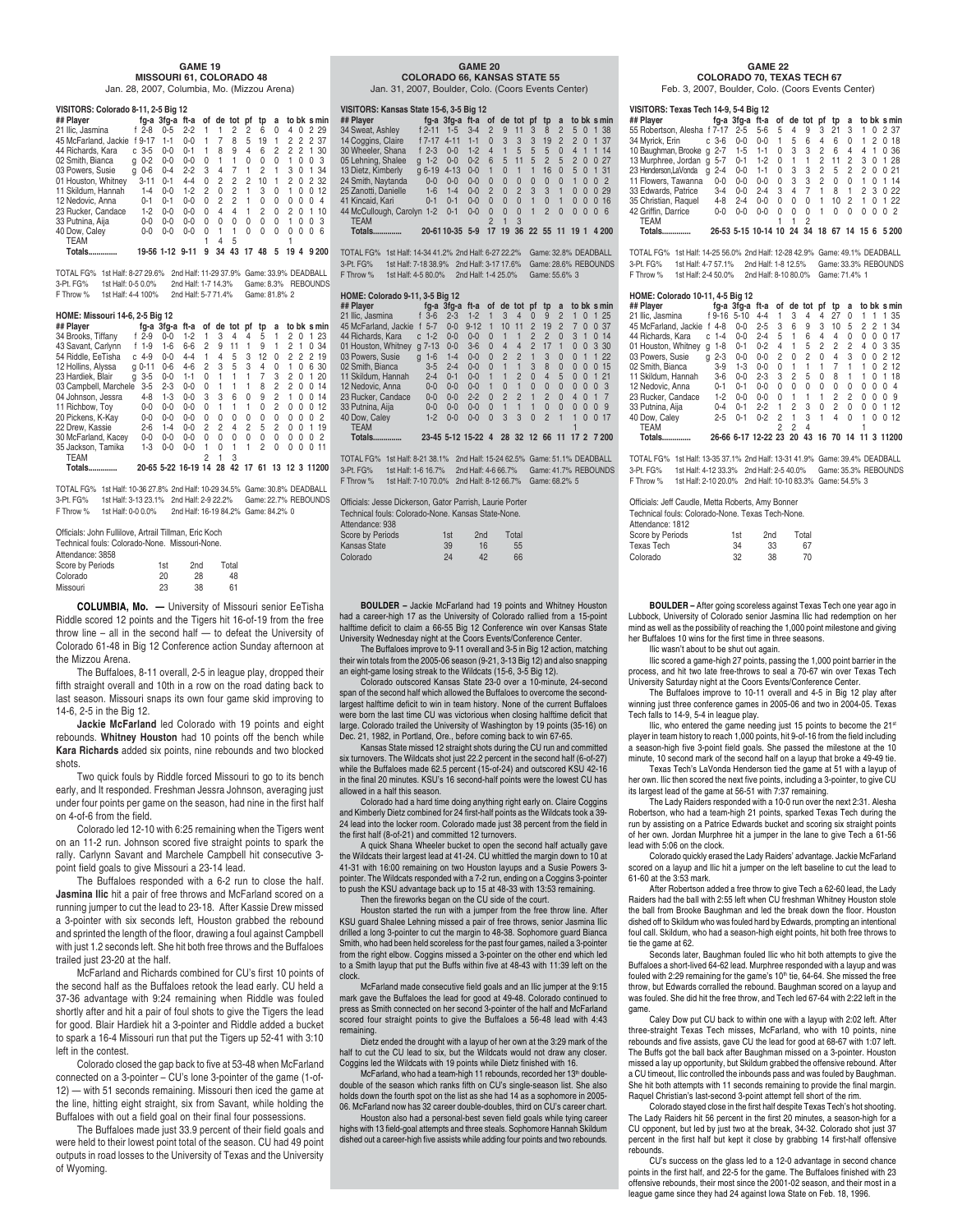#### **GAME 22 KANSAS 70, COLORADO 68 OT** Feb. 6, 2007, Lawrence, Kan. (Allen Fieldhouse)

#### **VISITORS: Colorado 10-12, 4-6 Big 12**

| ## Player            |              |         | fg-a 3fg-a ft-a of de tot pf |   |    |    |    | tp       | a        |   |          |              | to bk s min |
|----------------------|--------------|---------|------------------------------|---|----|----|----|----------|----------|---|----------|--------------|-------------|
| 21 Ilic. Jasmina     | f 4-15       | $0 - 5$ | $4 - 4$                      | 2 | 2  | 4  |    | 12       | 0        | 6 | 0        |              | 0.38        |
| 45 McFarland, Jackie | f 9-16       | $1 - 1$ | $3 - 5$                      | 5 | 13 | 18 | 2  | 22       | $\Omega$ | 4 | հ        |              | 44          |
| 44 Richards, Kara    | $c0-0$       | $0 - 0$ | $0 - 0$                      | U |    |    | U  | U        | U        | 0 | O        |              | ĥ           |
| 01 Houston, Whitney  | g11-25 0-2   |         | $3 - 5$                      | 2 | 4  | 6  | 2  | 25       | 3        | 6 | $\Omega$ |              | 2 37        |
| 03 Powers, Susie     | $0 - 1$<br>a | $0 - 1$ | $0-0$                        | 1 | 2  | 3  | 0  | $\Omega$ | 2        | 0 | U        | 0            | 18          |
| 02 Smith, Bianca     | $0 - 2$      | $0 - 1$ | $0 - 0$                      | U | З  | 3  | 4  | $\Omega$ | $\Omega$ | 1 | $\Omega$ | 1            | 14          |
| 11 Skildum, Hannah   | $0 - 0$      | $0 - 0$ | $0 - 0$                      | U | U  | 0  | 2  | $\Omega$ | 1        | 2 | O        | <sup>0</sup> | - 6         |
| 23 Rucker, Candace   | $1-2$        | $0 - 1$ | $4 - 4$                      | U | 3  | 3  | 4  | 6        | 1        | 0 | U        |              | 021         |
| 33 Putnina, Aija     | $1-3$        | $0 - 0$ | $1 - 2$                      | 2 | 3  | 5  | 3  | 3        | 2        | 2 | 4        |              | 0.32        |
| 40 Dow, Caley        | $0 - 0$      | $0 - 0$ | $0 - 0$                      |   | U  | 1  |    | U        | 0        | 0 | 0        | 0            |             |
| TEAM                 |              |         |                              |   | 3  | 5  |    |          |          |   |          |              |             |
| Totals.              |              |         | 26-64 1-11 15-20 15          |   | 34 | 49 | 19 | 68       | 9        |   |          |              | 21 10 5 225 |

TOTAL FG% 1st Half: 11-28 39.2% 2nd Half: 12-28 42.9% OT: 3-8 37.5% Game: 40.6% DEADBALL 3-Pt. FG% 1st Half: 1-7 14.3% 2nd Half: 0-4 0.0% OT: 0-0 0.0% Game: 9.1% REBOUNDS<br>F Throw % 1st Half: 7-8 87.5% 2nd Half: 8-11 72.7% OT: 0-1 0.0% Game: 75.0% 2

#### **HOME: Kansas 7-16, 1-9 Big 12**

| ## Plaver              |              |         |                     |                |                |              |              |          |                |               |                | fg-a 3fg-a ft-a of de tot pf tp a to bk smin |
|------------------------|--------------|---------|---------------------|----------------|----------------|--------------|--------------|----------|----------------|---------------|----------------|----------------------------------------------|
| 01 Smith, Sharita      | $f$ 3-8      | $0 - 2$ | 6-6                 | 2              | $\Omega$       | 2            | 2 12         |          | $\Omega$       |               |                | 1 1 2 32                                     |
| 13 McIntosh, Taylor    | f 4-10       | $0 - 0$ | $2 - 2$             | 4              | 3              | 7            | 4            | 10       | $\overline{1}$ | 2             | $\overline{1}$ | 3 30                                         |
| 34 Weddington, Porscha | $1 - 2$<br>C | $0-0$   | $2 - 2$             | 2              | 2              | 4            | 3            | 4        | $\Omega$       | 1             | U              | 0.30                                         |
| 02 Kohn, Kelly         | g 3-9        | $0 - 4$ | $2 - 2$             | $\overline{1}$ | 6              | 7            | 4            | - 8      | 7              | 1             | 1              | 341                                          |
| 21 Mosley, Shaquina    | $a 8-20$     | $2 - 7$ | $2 - 2$             | 1              | $\overline{7}$ | 8            | $\Omega$     | 20       | - 5            | $\mathcal{P}$ | $\overline{1}$ | 3 4 4                                        |
| 00 Jacobs, LaChelda    | $0 - 3$      | $0 - 0$ | $0 - 0$             | $\Omega$       | $\Omega$       | 0            | 3            | $\Omega$ | $\Omega$       | 2             | $\Omega$       | 08                                           |
| 04 McCray, Danielle    | $2 - 15$     | $1 - 6$ | $1 - 2$             | 5              | 3              | 8            | 4            | 6        | 1              | $\Omega$      | $\Omega$       | 0.24                                         |
| 11 Zinic, Marija       | $1-3$        | $0 - 0$ | $0 - 0$             | 1              | $\Omega$       | $\mathbf{1}$ | $\mathbf{1}$ | 2        | U              | 0             | <sup>0</sup>   | 0 7                                          |
| 20 Morris, Sade        | $3 - 8$      | $0 - 2$ | $2-2$               | U              | 3              | 3            | $\Omega$     | 8        | 1              | U             | $\overline{1}$ | 0, 10                                        |
| <b>TEAM</b>            |              |         |                     | 3              | 2              | 5            |              |          |                |               |                |                                              |
| Totals.                |              |         | 25-78 3-21 17-18 19 |                | 26             |              |              |          |                |               |                | 45 20 70 15 10 5 11225                       |
|                        |              |         |                     |                |                |              |              |          |                |               |                |                                              |

TOTAL FG% 1st Half: 12-37 32.4% 2nd Half: 10-32 31.3% OT: 3-9 33.3% Game: 32.1% DEADBALL 3-Pt. FG% 1st Half: 1-8 12.5% 2nd Half: 2-11 18.2% OT: 0-2 0.0% Game: 14.3% REBOUNDS F Throw % 1st Half: 3-4 75.0% 2nd Half: 12-12 100% OT: 2-2 100% Game: 94.4% 1

Officials: Clarke Stevens, Lisa Jones, Gregg Small

| Technical fouls: Colorado-None, Kansas-None, |  |  |  |  |
|----------------------------------------------|--|--|--|--|
|----------------------------------------------|--|--|--|--|

| 1st | 2 <sub>nd</sub> | OТ | Total |
|-----|-----------------|----|-------|
| 30  | 32              |    | 68    |
| 28  | 34              |    | 70    |
|     |                 |    |       |

**LAWRENCE, Kan. –** Shaquina Mosley sank a running jumper in the lane with five seconds remaining in overtime to lift the University of Kansas to a 70-68 win over the University of Colorado Saturday night in Allen Fieldhouse.

Mosley had a team-high 20 points to go along with eight rebounds and five assists as the Jayhawks (7-16, 1-9) pick up their first Big 12 Conference win. Colorado (10-12, 4-6) falls to 0-8 away from Boulder this season and has dropped 11 straight on the road dating back to a 77-71 win over the Jayhawks on Feb. 1, 2006.

Freshman guard **Whitney Houston** had a career-high 25 points for the Buffaloes in a back-and-forth game that saw 12 ties, 12 lead changes and neither team hold a lead of more than five points for the final 33:57.

Kansas led 54-49 when the Buffaloes embarked on an 8-2 run to take a one-point lead with 1:38 left in regulation. Houston hit a pair of short jumpers and fellow freshman **Candace Rucker** hit two free throws to give Colorado the 57-56 advantage.

KU's Taylor McIntosh put the Jayhawks back on top with a baseline jumper, but CU senior **Jasmina Ilic** immediately answered with two free throws. After a Danielle McCray miss, Houston connected on a jumper to put the Buffaloes up 61-58 with 44 seconds left. A Rucker foul on KU's next possession allowed Sharita Smith to hit two free throws, cutting the CU lead to 61-60 with 36 seconds remaining.

Houston was fouled off the inbounds play and hit 1-of-2 foul shots as the Buffs held on to a 62-60 advantage. As Kansas looked for a shot to tie, McIntosh lost control of the ball just to the right of the lane. Freshman **Aija Putnina**, whose solid defensive effort off the bench included five rebounds and a career-high four blocked shots, darted towards the ball in an attempt to steal, but was called for a foul with 19 seconds left. McIntosh sank both shots to tie the game and send it to the extra session.

Kansas, shooting just 64 percent from the free-throw line this season, made 17-of-18 attempts including all 14 shots in the second half and overtime. The Jayhawks also scored 18 points off of 21 Colorado turnovers.

In overtime, Colorado took a two point lead on three separate occasions, only to have Kansas answer. A **Jackie McFarland** layup gave the Buffaloes a 68-66 lead with 2:29 left but CU wouldn't score again missing three shots and committing a turnover in the final minutes.

McCray tied the game at 68-68 on a basket with 1:39 remaining. Kansas missed three straight shots on the other end with the third rebounded by Houston who attempted to drive in for the go-ahead basket only to be blocked by Mosley, who also rebounded the miss to set up the game winner.

. McFarland had 22 points and a career-high 18 rebounds registering her 14<sup>th</sup> double-double of the season and the 33<sup>rd</sup> of her career. Her 18 rebounds are the most by a CU player since Raegan Scott had 21 against the University of Texas on Feb. 26, 1997.

Ilic had 12 points and four rebounds while Rucker finished with six points and three rebounds.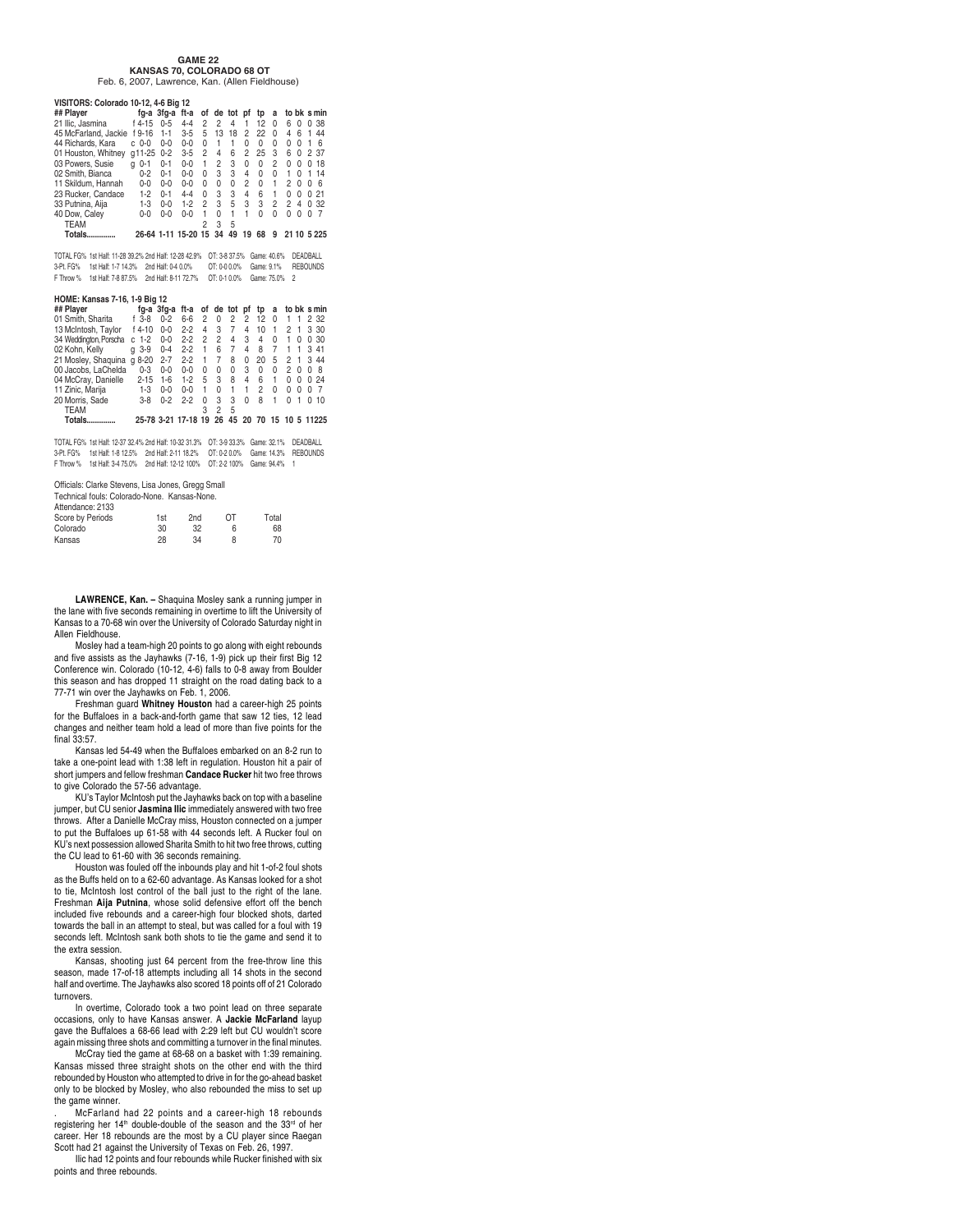**The Automated ScoreBook Colorado Combined Team Statistics (as of Feb 06, 2007) All games**

| <b>RECORD:</b><br>ALL GAMES<br>CONFERENCE<br>NON-CONFERENCE                                                                                                                                                                                                                                                                                                                                                                                                              |                                                                                                                                                                                                                                | <b>OVERALL</b><br>$(10-12)$<br>$(4-6)$<br>$(6-6)$                                                                                                                                                                                                              |                                                                                                                                                                 | <b>HOME</b><br>$(10-3)$<br>$(4-1)$<br>$(6-2)$                                                                                                                                                                                                                                                                                                          |                                                                                                      | <b>AWAY</b><br>$(0-8)$<br>$(0-5)$<br>$(0-3)$                                                                                                                                                                                                                     |                                                                                                                                              |                                                                                                                                                          |                                   |                                                                                                          | <b>NEUTRAL</b><br>$(0-1)$<br>$(0-0)$<br>$(0-1)$                                                                              |                                                                                |                                                                                                                           |                                                                                                                                                                                                                                                       |                             |                                                                                                                                                                         |
|--------------------------------------------------------------------------------------------------------------------------------------------------------------------------------------------------------------------------------------------------------------------------------------------------------------------------------------------------------------------------------------------------------------------------------------------------------------------------|--------------------------------------------------------------------------------------------------------------------------------------------------------------------------------------------------------------------------------|----------------------------------------------------------------------------------------------------------------------------------------------------------------------------------------------------------------------------------------------------------------|-----------------------------------------------------------------------------------------------------------------------------------------------------------------|--------------------------------------------------------------------------------------------------------------------------------------------------------------------------------------------------------------------------------------------------------------------------------------------------------------------------------------------------------|------------------------------------------------------------------------------------------------------|------------------------------------------------------------------------------------------------------------------------------------------------------------------------------------------------------------------------------------------------------------------|----------------------------------------------------------------------------------------------------------------------------------------------|----------------------------------------------------------------------------------------------------------------------------------------------------------|-----------------------------------|----------------------------------------------------------------------------------------------------------|------------------------------------------------------------------------------------------------------------------------------|--------------------------------------------------------------------------------|---------------------------------------------------------------------------------------------------------------------------|-------------------------------------------------------------------------------------------------------------------------------------------------------------------------------------------------------------------------------------------------------|-----------------------------|-------------------------------------------------------------------------------------------------------------------------------------------------------------------------|
| ## Player<br>GP-GS                                                                                                                                                                                                                                                                                                                                                                                                                                                       | Min--Avg FG-FGA                                                                                                                                                                                                                | ---TOTAL---   ---3-PTS---                                                                                                                                                                                                                                      | Pct 3FG-FGA                                                                                                                                                     | Pct FT-FTA                                                                                                                                                                                                                                                                                                                                             |                                                                                                      |                                                                                                                                                                                                                                                                  | $ ----REBOUNDS--- $<br>Pct Off Def Tot Avg PF FO                                                                                             |                                                                                                                                                          |                                   |                                                                                                          |                                                                                                                              |                                                                                |                                                                                                                           |                                                                                                                                                                                                                                                       | A TO Blk Stl Pts Avg        |                                                                                                                                                                         |
| 45 McFarland, Jackie 22-22 795 36.1 141-225<br>21 Ilic, Jasmina 22-22 694 31.5<br>01 Houston, Whitney 21-8<br>44 Richards, Kara 15-15<br>02 Smith, Bianca 22-13 351 16.0<br>03 Powers, Susie 22-20 558 25.4<br>23 Rucker, Candace 22-3<br>33 Putnina, Aija 20-5<br>11 Skildum, Hannah 20-2<br>12 Nedovic, Anna 18-0<br>40 Dow, Caley 15-0<br>13 Wallace, Courtney 5-0<br>10 Lubin, Lauren 5-0<br><b>TEAM</b>                                                             | 506 24.1 72-181<br>316 21.1<br>354 16.1 28-76<br>314 15.7<br>228 11.4<br>177 9.8<br>113 7.5<br>$6 \t1.2$<br>$11 \quad 2.2$                                                                                                     | .627<br>.359<br>99-276<br>.398<br>. 594<br>41-69<br>46-129<br>.357<br>.359<br>$28 - 78$<br>.368<br>$16 - 51$<br>.314<br>19-52<br>.365<br>.368<br>14-38<br>$6 - 16$<br>.375<br>1.000<br>$1 - 1$<br>$0 - 1$<br>.000                                              | $7 - 12$<br>.299<br>40-134<br>1-12<br>$0-0$<br>$28 - 73$<br>$19 - 48$<br>.396<br>$0 - 2$<br>$0 - 5$<br>0-6<br>$4 - 12$<br>.250<br>$1 - 4$<br>$0 - 0$<br>$0 - 0$ | .583 118-154<br>66-74<br>$34 - 56$<br>.083<br>.000<br>$14 - 23$<br>.384<br>4-11<br>$8 - 17$<br>.000<br>18-36<br>.000<br>$35 - 50$<br>.000<br>13-17<br>.333<br>$10 - 15$<br>$3 - 8$<br>.000<br>$0 - 0$<br>.000<br>$0-0$                                                                                                                                 | .766<br>.892<br>.607<br>.609<br>.364<br>.471<br>.500<br>.700<br>.765<br>.667<br>.375<br>.000<br>.000 | 81 160<br>15<br>17 28<br>16<br>6 26<br>12<br>15<br>26 70<br>13 23<br>20<br>8<br>0<br>1<br>23                                                                                                                                                                     | -56<br>71<br>- 57<br>- 46<br>-41<br>- 26<br>18<br>$\bf{0}$<br>0<br>-1<br>44<br>67                                                            | 241 11.0<br>3.2<br>45 2.1<br>73 4.9<br>$32 \quad 1.5$<br>58 2.6<br>56 2.5<br>96 4.8<br>36 1.8<br>46 2.6<br>$26$ 1.7<br>0.0<br>$\mathbf{2}$<br>0.4<br>3.0 | 65<br>49<br>39<br>48<br>18 0<br>0 | - 3<br>-1<br>$\bf{0}$<br>$\mathbf{1}$<br>300<br>310<br>$33 \quad 2$<br>7 0<br>$2 \quad 0$<br>$2 \quad 0$ | 35<br>32<br>-53<br>25<br>43 0 19<br>32 1 50 44<br>18<br>11<br>16<br>$\overline{\mathbf{3}}$<br>5<br>$\bf{0}$<br>$\mathbf{1}$ | - 81<br>79<br>69<br>38<br>28<br>- 37<br>- 33<br>30<br>- 15<br>5<br>0<br>3<br>5 | 25<br>6<br>$\bf{0}$<br>15<br>4<br>6<br>4<br>16<br>-4<br>$\overline{2}$<br>$\overline{\mathbf{3}}$<br>$\bf{0}$<br>$\bf{0}$ | 25<br>26<br>19<br>7<br>- 14<br>23<br>21<br>8<br>10<br>6<br>$\overline{2}$<br>$\bf{0}$<br>$\overline{\mathbf{3}}$                                                                                                                                      | 96<br>124<br>83<br>74<br>67 | 407 18.5<br>304 13.8<br>179 8.5<br>6.4<br>5.6<br>3.8<br>3.4<br>3.4<br>$51 \quad 2.6$<br>42 2.3<br>$16$ 1.1<br>$2 \t 0.4$<br>0.0                                         |
| Total 22<br>Opponents 22                                                                                                                                                                                                                                                                                                                                                                                                                                                 | 4423<br>4426                                                                                                                                                                                                                   | 511-1193 .428 100-308<br>524-1343.390 126-404                                                                                                                                                                                                                  |                                                                                                                                                                 | .325 323-461<br>.312 311-417 .746 285 508 793 36.0 464 - 308 362 58 192 1485 67.5                                                                                                                                                                                                                                                                      |                                                                                                      |                                                                                                                                                                                                                                                                  | .701 253 596 849 38.6 399 8 268 467 85 164 1445 65.7                                                                                         |                                                                                                                                                          |                                   |                                                                                                          |                                                                                                                              |                                                                                |                                                                                                                           |                                                                                                                                                                                                                                                       |                             |                                                                                                                                                                         |
| TEAM STATISTICS                                                                                                                                                                                                                                                                                                                                                                                                                                                          | CU                                                                                                                                                                                                                             | <b>OPP</b>                                                                                                                                                                                                                                                     |                                                                                                                                                                 | <b>DATE</b><br>------------                                                                                                                                                                                                                                                                                                                            |                                                                                                      | <b>OPPONENT</b>                                                                                                                                                                                                                                                  | --------------------                                                                                                                         |                                                                                                                                                          |                                   |                                                                                                          |                                                                                                                              | W/L<br>$- - -$                                                                 |                                                                                                                           | $- - - - -$                                                                                                                                                                                                                                           | SCORE ATTEND                |                                                                                                                                                                         |
| SCORING<br>Points per game<br>Scoring margin<br>FIELD GOALS-ATT<br>Field goal $pt$<br>3 POINT FG-ATT<br>$3$ -point FG pct<br>3-pt FG made per game<br>FREE THROWS-ATT<br>Free throw pct<br>REBOUNDS<br>Rebounds per game<br>Rebounding margin<br>ASSISTS<br>Assists per game<br>TURNOVERS<br>Turnovers per game<br>Turnover margin<br>Assist/turnover ratio<br>STEALS<br>Steals per game<br>BLOCKS<br>Blocks per game<br>WINNING STREAK<br>Home win streak<br>ATTENDANCE | 1445<br>65.7<br>$-1.8$<br>511-1193<br>.428<br>$100 - 308$<br>.325<br>4.5<br>323-461<br>.701<br>849<br>38.6<br>$+2.5$<br>268<br>12.2<br>467<br>21.2<br>$-4.8$<br>0.6<br>164<br>7.5<br>85<br>3.9<br>0<br>$\overline{2}$<br>18672 | 1485<br>67.5<br>$\overline{\phantom{a}}$<br>524-1343<br>.390<br>126-404<br>.312<br>5.7<br>311-417<br>.746<br>793<br>36.0<br>$\overline{\phantom{a}}$<br>308<br>14.0<br>362<br>16.5<br>$\overline{\phantom{a}}$<br>0.9<br>192<br>8.7<br>58<br>2.6<br>-<br>31797 |                                                                                                                                                                 | 11/10/06<br>11/12/06<br>11/19/06<br>11/21/06<br>#11/24/06<br>#11/25/06<br>11/29/06<br>12/02/06<br>12/07/06<br>12/9/06<br>12/13/06<br>12/28/06<br>$*01/03/07$<br>$*01/10/07$<br>$*01/13/07$<br>$*01/18/07$<br>$*01/20/07$<br>$*01/24/07$<br>$*01 - 28 - 07$<br>$*01/31/07$<br>$*02/03/07$<br>$*02/06/07$<br>#-20th Annual Coors Classic, Boulder, Colo. | at Texas                                                                                             | SAN FRANCISCO<br>VANDERBILT<br>at Wyoming<br>NEVADA<br><b>CHARLOTTE</b><br><b>COLORADO STATE</b><br>vs Oregon<br><b>MISSOURI</b><br><b>IOWA STATE</b><br>at Texas A&M<br><b>OKLAHOMA</b><br>at Missouri<br><b>KANSAS STATE</b><br><b>TEXAS TECH</b><br>at Kansas | CAL STATE NORTHRIDGE<br>SOUTHERN CALIFORNIA<br>at Cal State Fullerton<br>at South Dakota State<br>CAL STATE BAKERSFIELD<br>at Oklahoma State |                                                                                                                                                          |                                   |                                                                                                          | W<br>W<br>W<br>W<br>W<br>W                                                                                                   | W<br>L<br>W<br>L<br>L<br>L<br>L<br>L<br>W<br>W<br>L<br>L<br>L<br>L<br>L        | LOT 68-70                                                                                                                 | $62 - 56$<br>76-81<br>$80 - 64$<br>$49 - 68$<br>$80 - 60$<br>$78 - 65$<br>$56 - 51$<br>$57 - 76$<br>77-89<br>$60 - 70$<br>$58 - 80$<br>76-61<br>$71 - 59$<br>$81 - 67$<br>49-68<br>$58 - 74$<br>$67 - 82$<br>58-61<br>48-61<br>$66 - 55$<br>$70 - 67$ |                             | 1983<br>1124<br>869<br>2259<br>1261<br>1130<br>963<br>974<br>200<br>11061<br>2244<br>587<br>2204<br>1142<br>4844<br>2892<br>3685<br>2306<br>3858<br>938<br>1812<br>2133 |
| Home games-Avg/Game<br>Neutral site-Avg/Game<br><b>SCORE BY PERIODS:</b>                                                                                                                                                                                                                                                                                                                                                                                                 | 13-1436<br>1st 2nd                                                                                                                                                                                                             | 8-2592<br>1-11061<br>0T                                                                                                                                                                                                                                        | <b>Total</b>                                                                                                                                                    |                                                                                                                                                                                                                                                                                                                                                        |                                                                                                      |                                                                                                                                                                                                                                                                  |                                                                                                                                              |                                                                                                                                                          |                                   |                                                                                                          |                                                                                                                              |                                                                                |                                                                                                                           |                                                                                                                                                                                                                                                       |                             |                                                                                                                                                                         |

| $Colora do. \ldots \ldots \ldots \ldots \ldots \ldots$ |  |  | 666 773 6 - 1445 |
|--------------------------------------------------------|--|--|------------------|
| Opponents 710 767 8 - 1485                             |  |  |                  |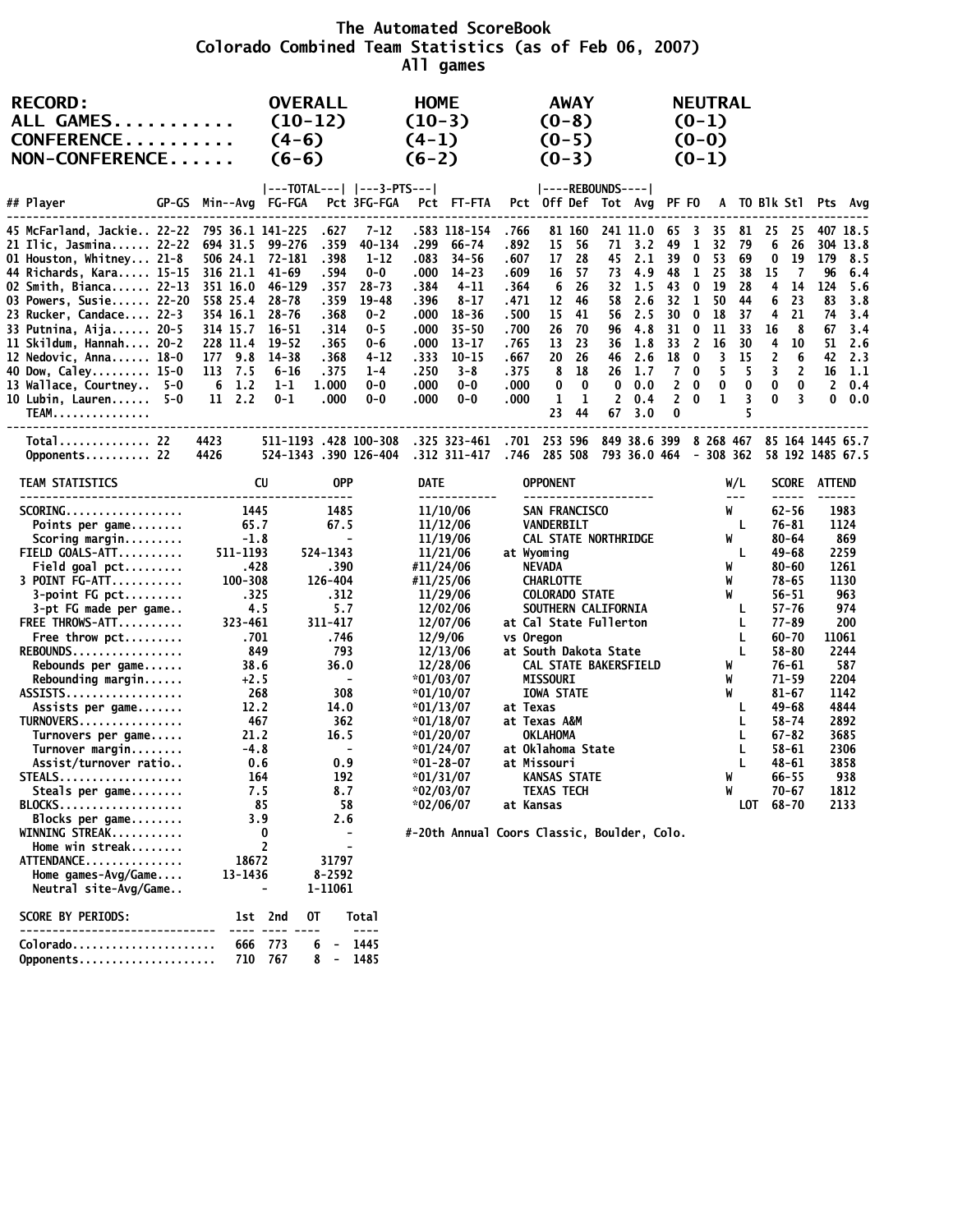#### **The Automated ScoreBook Colorado Combined Team Statistics (as of Feb 06, 2007) Conference games**

| <b>RECORD:</b><br>ALL GAMES<br>CONFERENCE<br>NON-CONFERENCE                                                                                                                                                                                                                                                                                               |                                                                                                                                          | $(4-6)$<br>$(4-6)$<br>$(0-0)$                                                                                                        | <b>OVERALL</b>                                                                                                                                                         |                                                                                                                   | <b>HOME</b><br>$(4-1)$<br>$(4-1)$<br>$(0-0)$                                          |                                                                                                                                                                  |                                                                                                | $(0-5)$<br>$(0-5)$<br>$(0-0)$                                                                                                                                      | AWAY                                                                        |                                      |                                                                                                                 |                                                                          |                                                                                                           | <b>NEUTRAL</b><br>$(0-0)$<br>$(0-0)$<br>$(0-0)$                              |                                                                       |                                                            |                                                                                                                           |                                       |                                                                                                     |
|-----------------------------------------------------------------------------------------------------------------------------------------------------------------------------------------------------------------------------------------------------------------------------------------------------------------------------------------------------------|------------------------------------------------------------------------------------------------------------------------------------------|--------------------------------------------------------------------------------------------------------------------------------------|------------------------------------------------------------------------------------------------------------------------------------------------------------------------|-------------------------------------------------------------------------------------------------------------------|---------------------------------------------------------------------------------------|------------------------------------------------------------------------------------------------------------------------------------------------------------------|------------------------------------------------------------------------------------------------|--------------------------------------------------------------------------------------------------------------------------------------------------------------------|-----------------------------------------------------------------------------|--------------------------------------|-----------------------------------------------------------------------------------------------------------------|--------------------------------------------------------------------------|-----------------------------------------------------------------------------------------------------------|------------------------------------------------------------------------------|-----------------------------------------------------------------------|------------------------------------------------------------|---------------------------------------------------------------------------------------------------------------------------|---------------------------------------|-----------------------------------------------------------------------------------------------------|
| ## Player                                                                                                                                                                                                                                                                                                                                                 | GP-GS Min--Avg                                                                                                                           | FG-FGA                                                                                                                               |                                                                                                                                                                        | ---TOTAL---   ---3-PTS--- <br>Pct 3FG-FGA                                                                         |                                                                                       | Pct FT-FTA                                                                                                                                                       |                                                                                                | ----REBOUNDS---- <br>Pct Off Def Tot Avg PF FO                                                                                                                     |                                                                             |                                      |                                                                                                                 |                                                                          |                                                                                                           |                                                                              |                                                                       |                                                            |                                                                                                                           |                                       | A TO BIK StI Pts Avg                                                                                |
| 45 McFarland, Jackie 10-10<br>21 Ilic, Jasmina 10-10<br>01 Houston, Whitney 10-3<br>44 Richards, Kara 10-10<br>03 Powers, Susie 10-10<br>02 Smith, Bianca 10-7<br>23 Rucker, Candace 10-0<br>11 Skildum, Hannah 9-0<br>33 Putnina, Aija 10-0<br>40 Dow, Caley 6-0<br>12 Nedovic, Anna $7-0$<br>13 Wallace, Courtney 1-0<br><b>TEAM.</b>                   | 378 37.8<br>339 33.9<br>263 26.3<br>209 20.9<br>246 24.6<br>143 14.3<br>135 13.5<br>88 9.8<br>120 12.0<br>57 9.5<br>44 6.3<br>$1\;\;1.0$ | 57-102<br>45-124<br>41-100<br>$23 - 38$<br>$16 - 38$<br>15-47<br>$10 - 27$<br>$8 - 19$<br>$2 - 13$<br>$4 - 10$<br>$1 - 8$<br>$0 - 0$ | .559<br>. 363<br>.410<br>.605<br>.421<br>. 319<br>.370<br>.421<br>. 154<br>. 400<br>. 125<br>.000                                                                      | $5 - 7$<br>$22 - 66$<br>$1 - 7$<br>0-0<br>9-22<br>$10 - 29$<br>0-1<br>0-2<br>$0 - 3$<br>$1 - 3$<br>$0 - 5$<br>0-0 | .333<br>. 143<br>.000<br>.409<br>.345<br>.000<br>.000<br>.000<br>.333<br>.000<br>.000 | .714 51-68<br>$34 - 38$<br>$18 - 28$<br>5-9<br>$3 - 6$<br>$1 - 3$<br>11-14<br>$5 - 7$<br>$12 - 14$<br>$0 - 2$<br>4-6<br>$0 - 0$                                  | .750<br>. 895<br>. 643<br>.556<br>.500<br>.333<br>.786<br>.714<br>.857<br>.000<br>.667<br>.000 | 37<br>8<br>9<br>10<br>8<br>1<br>3<br>6<br>5<br>3<br>2<br>0<br>8                                                                                                    | 79<br>-25<br>18<br>-42<br>21<br>- 13<br>18<br>-8<br>18<br>8<br>6<br>0<br>18 | 33<br>27<br>29<br>14<br>8<br>0<br>26 | 116 11.6<br>3.3<br>2.7<br>52 5.2<br>2.9<br>14 1.4<br>21 2.1<br>1.6<br>23 2.3<br>$11 \t1.8$<br>1.1<br>0.0<br>2.6 | 32<br>22<br>17<br>33<br>18<br>18<br>13<br>13<br>$\overline{7}$<br>0<br>0 | $\mathbf{1}$<br>1<br>0<br>$\mathbf{1}$<br>$\bf{0}$<br>0<br>$7\quad0$<br>$\bf{0}$<br>$3 \quad 0$<br>0<br>0 | 22<br>15<br>17<br>1 12<br>22<br>5<br>5<br>9<br>4<br>1<br>$\overline{2}$<br>0 | 41<br>34<br>31<br>20<br>20<br>10<br>14<br>9<br>12<br>3<br>3<br>0<br>5 | 15<br>4<br>0<br>12<br>1<br>0<br>1<br>1<br>7<br>1<br>1<br>0 | 12<br>10<br>12<br>3<br>11<br>8<br>8<br>4<br>3<br>0<br>1<br>0                                                              | 51<br>44<br>41<br>31<br>21<br>16<br>6 | 170 17.0<br>146 14.6<br>101 10.1<br>- 5.1<br>4.4<br>4.1<br>3.1<br>2.3<br>1.6<br>9 1.5<br>0.9<br>0.0 |
| ---------------------<br>Total 10<br>Opponents 10                                                                                                                                                                                                                                                                                                         | 2023<br>2026                                                                                                                             | 222-526<br>237-636                                                                                                                   |                                                                                                                                                                        | .422 48-145<br>$.373$ $52 - 186$                                                                                  |                                                                                       | .331 144-195<br>.280 138-187                                                                                                                                     |                                                                                                | .738 100 274<br>.738 152 230 382 38.2 200                                                                                                                          |                                                                             |                                      | 374 37.4 183                                                                                                    |                                                                          |                                                                                                           | - 130 147                                                                    | 4 114 202                                                             | 43                                                         | 72<br>30 82                                                                                                               |                                       | 636 63.6<br>664 66.4                                                                                |
| TEAM STATISTICS                                                                                                                                                                                                                                                                                                                                           |                                                                                                                                          | CU                                                                                                                                   | 0PP                                                                                                                                                                    |                                                                                                                   | DATE                                                                                  |                                                                                                                                                                  |                                                                                                | <b>OPPONENT</b>                                                                                                                                                    |                                                                             |                                      |                                                                                                                 |                                                                          |                                                                                                           |                                                                              | W/L                                                                   |                                                            | <b>SCORE</b>                                                                                                              | ATTEND                                |                                                                                                     |
| ----------------------------------<br>SCORING<br>Points per game<br>Scoring margin<br>FIELD GOALS-ATT<br>Field goal $pct$<br>$3$ -point FG pct<br>3-pt FG made per game<br>FREE THROWS-ATT<br>Free throw pct                                                                                                                                              | 63.6<br>$-2.8$<br>222-526<br>.422<br>48-145<br>. 331<br>144-195<br>.738                                                                  | 636<br>4.8                                                                                                                           | ----<br>664<br>66.4<br>$\overline{\phantom{a}}$<br>237-636<br>.373<br>52-186<br>.280<br>5.2<br>138-187<br>.738                                                         |                                                                                                                   |                                                                                       | ------------<br>*01/03/07<br>*01/10/07<br>$*01/13/07$<br>*01/18/07<br>$*01/20/07$<br>$*01/24/07$<br>$*01 - 28 - 07$<br>$*01/31/07$<br>$*02/03/07$<br>$*02/06/07$ | at Texas<br>at Kansas                                                                          | ---------------------<br><b>MISSOURI</b><br><b>IOWA STATE</b><br>at Texas A&M<br>OKLAHOMA<br>at Oklahoma State<br>at Missouri<br>KANSAS STATE<br><b>TEXAS TECH</b> |                                                                             |                                      |                                                                                                                 |                                                                          |                                                                                                           | W<br>W<br>W                                                                  | $---$<br>W<br>L<br>L<br>L<br>L<br>L<br>LOT                            |                                                            | $- - - - -$<br>$71 - 59$<br>$81 - 67$<br>49-68<br>$58 - 74$<br>$67 - 82$<br>58-61<br>48-61<br>$66 - 55$<br>70-67<br>68-70 | $- - - - - -$                         | 2204<br>1142<br>4844<br>2892<br>3685<br>2306<br>3858<br>938<br>1812<br>2133                         |
| REBOUNDS<br>Rebounds per game<br>Rebounding margin<br>ASSISTS<br>Assists per game<br>TURNOVERS<br>Turnovers per game<br>Turnover margin<br>Assist/turnover ratio<br>STEALS<br>Steals per game<br>BLOCKS<br>Blocks per game<br>WINNING STREAK<br>Home win streak<br>ATTENDANCE<br>Home games-Avg/Game<br>Neutral site-Avg/Game<br><b>SCORE BY PERIODS:</b> | 37.4<br>$-0.8$<br>114<br>11.4<br>202<br>20.2<br>$-5.5$<br>0.6<br>7.2<br>9781<br>5-1956                                                   | 374<br>72<br>43<br>4.3<br>0<br>2<br>1st 2nd                                                                                          | 382<br>38.2<br>$\overline{\phantom{a}}$<br>130<br>13.0<br>147<br>14.7<br>$\overline{\phantom{a}}$<br>0.9<br>82<br>8.2<br>30<br>3.0<br>16033<br>$5 - 3207$<br>0-0<br>0T | <b>Total</b>                                                                                                      |                                                                                       | #-20th Annual Coors Classic, Boulder, Colo.                                                                                                                      |                                                                                                |                                                                                                                                                                    |                                                                             |                                      |                                                                                                                 |                                                                          |                                                                                                           |                                                                              |                                                                       |                                                            |                                                                                                                           |                                       |                                                                                                     |
|                                                                                                                                                                                                                                                                                                                                                           |                                                                                                                                          |                                                                                                                                      |                                                                                                                                                                        | ----                                                                                                              |                                                                                       |                                                                                                                                                                  |                                                                                                |                                                                                                                                                                    |                                                                             |                                      |                                                                                                                 |                                                                          |                                                                                                           |                                                                              |                                                                       |                                                            |                                                                                                                           |                                       |                                                                                                     |
| Colorado<br>Opponents                                                                                                                                                                                                                                                                                                                                     | 292                                                                                                                                      | 338<br>317 339                                                                                                                       | 6<br>8 –                                                                                                                                                               | 636<br>664                                                                                                        |                                                                                       |                                                                                                                                                                  |                                                                                                |                                                                                                                                                                    |                                                                             |                                      |                                                                                                                 |                                                                          |                                                                                                           |                                                                              |                                                                       |                                                            |                                                                                                                           |                                       |                                                                                                     |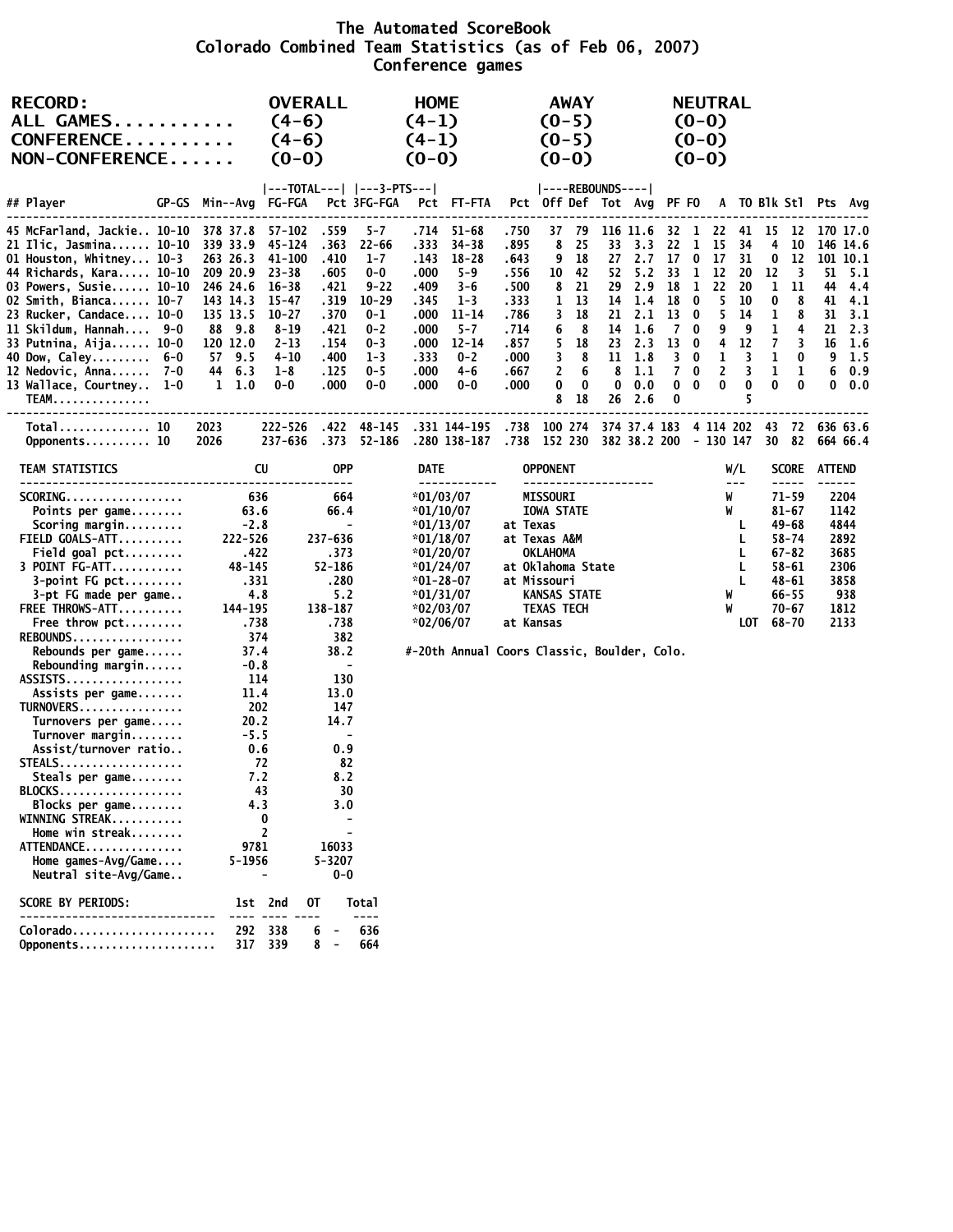#### **The Automated ScoreBook Colorado Game-by-Game Points-Rebounds-Assists (as of Feb 06, 2007) All games**

|                                 |           |    | 01                                                                                                                                            | 02           | 03           | 10           | 11          | 12          | 13          | 21           | 23                                                                                                    |
|---------------------------------|-----------|----|-----------------------------------------------------------------------------------------------------------------------------------------------|--------------|--------------|--------------|-------------|-------------|-------------|--------------|-------------------------------------------------------------------------------------------------------|
| Date                            | Score     |    |                                                                                                                                               |              |              |              |             |             |             |              |                                                                                                       |
| 11/10/06                        |           |    | $4 - 1 - 3$                                                                                                                                   | $6 - 1 - 4$  | $4 - 4 - 0$  | <b>DNP</b>   | $0 - 0 - 0$ | <b>DNP</b>  | <b>DNP</b>  | $3 - 2 - 1$  | $6 - 2 - 2$                                                                                           |
| 11/12/06                        | $76 - 81$ | L  | $9 - 1 - 3$                                                                                                                                   | $6 - 0 - 0$  | $3 - 4 - 6$  | <b>DNP</b>   | <b>DNP</b>  | $6 - 4 - 0$ | <b>DNP</b>  | $14 - 3 - 3$ | $5 - 3 - 2$                                                                                           |
| 11/19/06                        |           |    | $6 - 0 - 2$                                                                                                                                   | $14 - 1 - 0$ | $3 - 4 - 2$  | $0 - 0 - 0$  | $2 - 1 - 0$ | $2 - 3 - 0$ | $0 - 0 - 0$ | $18 - 2 - 4$ | $5 - 5 - 1$                                                                                           |
| 11/21/06                        | $49 - 68$ | л. | $1 - 0 - 2$                                                                                                                                   | $0 - 2 - 1$  | $6 - 2 - 1$  | <b>DNP</b>   | $0 - 1 - 0$ | $0 - 0 - 0$ | <b>DNP</b>  | $12 - 2 - 0$ | $3 - 2 - 0$                                                                                           |
| 11/24/06                        |           |    | $12 - 1 - 2$                                                                                                                                  | $7 - 0 - 1$  | $4 - 3 - 1$  | $0 - 0 - 0$  | $4 - 5 - 0$ | $0 - 3 - 1$ | $2 - 0 - 0$ | $14 - 5 - 2$ | $7 - 4 - 0$                                                                                           |
| 11/25/06                        |           |    | $11 - 3 - 6$                                                                                                                                  | $6 - 0 - 0$  | $0 - 1 - 3$  | <b>DNP</b>   | $4 - 1 - 0$ | $0 - 2 - 0$ | <b>DNP</b>  | $14 - 4 - 0$ | $5 - 5 - 3$                                                                                           |
| 11/29/06                        |           |    | $5 - 2 - 3$                                                                                                                                   | $7 - 4 - 2$  | $5 - 2 - 3$  | <b>DNP</b>   | $0 - 2 - 1$ | $4 - 3 - 0$ | <b>DNP</b>  | $2 - 1 - 1$  | $6 - 3 - 1$                                                                                           |
| 12/02/06                        | $57 - 76$ |    | $3 - 3 - 3$                                                                                                                                   | $0 - 1 - 0$  | $2 - 0 - 2$  | $0 - 1 - 0$  | $6 - 0 - 1$ | $0 - 0 - 0$ | <b>DNP</b>  | $22 - 5 - 4$ | $0 - 4 - 0$                                                                                           |
| at Cal State Fullerton 12/07/06 | $77 - 89$ |    | $12 - 2 - 4$                                                                                                                                  | $12 - 2 - 0$ | $3 - 1 - 3$  | $0 - 1 - 0$  | $2 - 3 - 1$ | $2 - 2 - 0$ | <b>DNP</b>  | $20 - 4 - 1$ | $2 - 2 - 3$                                                                                           |
| 12/9/06                         | $60 - 70$ |    | $13 - 5 - 4$                                                                                                                                  | $11 - 0 - 2$ | $0 - 2 - 0$  | <b>DNP</b>   | $4 - 1 - 0$ | $5 - 6 - 0$ | <b>DNP</b>  | $11 - 0 - 0$ | $2 - 3 - 1$                                                                                           |
| 12/13/06                        | $58 - 80$ |    | $2 - 0 - 4$                                                                                                                                   | $2 - 3 - 0$  | $3 - 1 - 2$  | $0 - 0 - 1$  | $4 - 2 - 1$ | $7 - 5 - 0$ | $0 - 0 - 0$ | $20 - 6 - 1$ | $0 - 1 - 0$                                                                                           |
| 12/28/06                        |           |    | <b>DNP</b>                                                                                                                                    | $12 - 4 - 4$ | $6 - 5 - 5$  | <b>DNP</b>   | $4 - 6 - 3$ | $10-10-0$   | $0 - 0 - 0$ | $8 - 4 - 0$  | $2 - 1 - 0$                                                                                           |
| 01/03/07                        |           |    | $11 - 1 - 1$                                                                                                                                  | $3 - 2 - 1$  | $7 - 1 - 2$  | <b>DNP</b>   | $2 - 1 - 1$ | <b>DNP</b>  | <b>DNP</b>  | $15 - 6 - 4$ | $4 - 2 - 1$                                                                                           |
| 01/10/07                        |           |    |                                                                                                                                               |              | $12 - 1 - 4$ | <b>DNP</b>   | $0 - 0 - 0$ | $2 - 0 - 0$ | <b>DNP</b>  | $8 - 1 - 4$  | $2 - 1 - 0$                                                                                           |
| 01/13/07                        | 49-68     |    | $2 - 2 - 1$                                                                                                                                   | $5 - 1 - 1$  | $2 - 4 - 1$  | <b>DNP</b>   | $4 - 1 - 1$ | $0 - 1 - 1$ | $0 - 0 - 0$ | $10 - 5 - 2$ | $2 - 2 - 0$                                                                                           |
| 01/18/07                        | $58 - 74$ | L  | $10 - 1 - 3$                                                                                                                                  | $0 - 2 - 0$  | $4 - 1 - 2$  | <b>DNP</b>   | $0 - 1 - 0$ | <b>DNP</b>  | <b>DNP</b>  | $14 - 0 - 1$ | $7 - 3 - 1$                                                                                           |
| 01/20/07                        | $67 - 82$ |    | $7 - 1 - 1$                                                                                                                                   | $0 - 0 - 0$  | $6 - 7 - 5$  | <b>DNP</b>   | <b>DNP</b>  | $4 - 3 - 1$ | <b>DNP</b>  | $29 - 3 - 1$ | $2 - 0 - 0$                                                                                           |
| 01/24/07                        | $58 - 61$ |    | $3 - 3$<br>14-                                                                                                                                | $0 - 0 - 1$  | $4 - 1 - 2$  | <b>DNP</b>   | $0 - 2 - 0$ | $0 - 1 - 0$ | <b>DNP</b>  | $16 - 4 - 1$ | $2 - 3 - 0$                                                                                           |
| $01 - 28 - 07$                  | $48 - 61$ |    | $10-$<br>$2 - 1$                                                                                                                              | $0 - 1 - 0$  | $2 - 7 - 1$  | <b>DNP</b>   | $3 - 2 - 0$ | $0 - 2 - 0$ | <b>DNP</b>  | $6 - 2 - 0$  | $2 - 4 - 0$                                                                                           |
| 01/31/07                        |           |    | $17 - 4 - 1$                                                                                                                                  | $8 - 1 - 0$  | $3 - 2 - 0$  | <b>DNP</b>   | $4 - 2 - 5$ | $0 - 1 - 0$ | <b>DNP</b>  | $9 - 4 - 2$  | $2 - 2 - 0$                                                                                           |
| 02/03/07                        |           |    | $2 - 5 - 2$                                                                                                                                   | $7 - 1 - 1$  | $4 - 2 - 3$  | <b>DNP</b>   | $8 - 5 - 1$ | $0 - 0 - 0$ | <b>DNP</b>  | $27 - 4 - 0$ | $2 - 1 - 2$                                                                                           |
| 02/06/07                        | 68-70     |    | $25 - 6 - 3$                                                                                                                                  | $0 - 3 - 0$  | $0 - 3 - 2$  | <b>DNP</b>   | $0 - 0 - 1$ | <b>DNP</b>  | <b>DNP</b>  | $12 - 4 - 0$ | $6 - 3 - 1$                                                                                           |
|                                 | ----      |    | $62 - 56$ W<br>$80 - 64$ W<br>$80 - 60$ W<br>78-65 W<br>$56 - 51$ W<br>76-61 W<br>71-59 W<br>$81 - 67$ W<br>$66 - 55$ W<br>$70 - 67$ W<br>OL. |              | $3 - 2 - 1$  | $18 - 3 - 1$ |             |             |             |              | WL HOUSTON, W SMITH, BIA POWERS, SU LUBIN, LAU SKILDUM, H NEDOVIC, A WALLACE, C ILIC, JASM RUCKER, CA |

|                                 |                |           |     | 33                                           | 40          | 44            | 45            |
|---------------------------------|----------------|-----------|-----|----------------------------------------------|-------------|---------------|---------------|
| Opponent                        | Date           | Score     |     | WL PUTNINA, A DOW, CALEY RICHARDS, MCFARLAND |             |               |               |
| -------                         | ----           | -----     |     |                                              |             |               |               |
| <b>SAN FRANCISCO</b>            | 11/10/06       | $62 - 56$ | W   | $0 - 3 - 0$                                  | $0 - 0 - 1$ | $22 - 6 - 4$  | $17 - 12 - 0$ |
| <b>VANDERBILT</b>               | 11/12/06       | $76 - 81$ | - L | $1 - 2 - 0$                                  | <b>DNP</b>  | $5 - 4 - 2$   | $27 - 12 - 2$ |
| CAL STATE NORTHRIDGE            | 11/19/06       | $80 - 64$ | W   | $3 - 8 - 1$                                  | $0 - 1 - 0$ | $6 - 4 - 2$   | $21 - 14 - 3$ |
| at Wyoming                      | 11/21/06       | $49 - 68$ | - L | $3 - 2 - 1$                                  | $0 - 0 - 0$ | $2 - 4 - 3$   | $22 - 7 - 0$  |
| NEVADA                          | 11/24/06       | $80 - 60$ | W   | $12 - 13 - 1$                                | $0 - 1 - 1$ | <b>DNP</b>    | $18 - 12 - 0$ |
| CHARLOTTE                       | 11/25/06       | $78 - 65$ | W   | $14 - 11 - 0$                                | <b>DNP</b>  | <b>DNP</b>    | $24 - 10 - 2$ |
| <b>COLORADO STATE</b>           | 11/29/06       | $56 - 51$ | W   | $8 - 14 - 1$                                 | $0 - 0 - 0$ | <b>DNP</b>    | $19 - 7 - 1$  |
| <b>SOUTHERN CALIFORNIA</b>      | 12/02/06       | $57 - 76$ | L   | $8 - 14 - 1$                                 | $0 - 0 - 0$ | <b>DNP</b>    | $16-11-0$     |
| at Cal State Fullerton 12/07/06 |                | 77-89     | L   | $2 - 2 - 1$                                  | $2 - 7 - 0$ | <b>DNP</b>    | $20 - 7 - 0$  |
| vs Oregon                       | 12/9/06        | $60 - 70$ | L   | <b>DNP</b>                                   | <b>DNP</b>  | <b>DNP</b>    | $14 - 15 - 0$ |
| at South Dakota State           | 12/13/06       | $58 - 80$ | -L  | <b>DNP</b>                                   | $3 - 3 - 2$ | <b>DNP</b>    | $17 - 9 - 1$  |
| <b>CAL STATE BAKERSFIELD</b>    | 12/28/06       | $76 - 61$ | W   | $0 - 4 - 1$                                  | $2 - 3 - 0$ | $10 - 3 - 2$  | $22 - 9 - 4$  |
| <b>MISSOURI</b>                 | 01/03/07       | $71 - 59$ | W   | $0 - 0 - 0$                                  | <b>DNP</b>  | $11 - 13 - 4$ | $18 - 11 - 2$ |
| <b>IOWA STATE</b>               | 01/10/07       | $81 - 67$ | W   | $0 - 2 - 0$                                  | <b>DNP</b>  | $14 - 5 - 2$  | $22 - 14 - 6$ |
| at Texas                        | 01/13/07       | $49 - 68$ | L   | $5 - 9 - 2$                                  | $0 - 1 - 0$ | $4 - 4 - 2$   | $15 - 8 - 0$  |
| at Texas A&M                    | 01/18/07       | $58 - 74$ | L   | $2 - 3 - 0$                                  | <b>DNP</b>  | $6 - 5 - 2$   | $15 - 13 - 3$ |
| OKLAHOMA                        | 01/20/07       | $67 - 82$ | L   | $0 - 0 - 0$                                  | <b>DNP</b>  | $2 - 6 - 0$   | $17 - 14 - 1$ |
| at Oklahoma State               | 01/24/07       | $58 - 61$ | L   | $4 - 0 - 0$                                  | $3 - 2 - 0$ | $2 - 2 - 0$   | $13 - 10 - 2$ |
| at Missouri                     | $01 - 28 - 07$ | $48 - 61$ | L   | $0 - 0 - 0$                                  | $0 - 1 - 0$ | $6 - 9 - 2$   | $19 - 8 - 1$  |
| KANSAS STATE                    | 01/31/07       | $66 - 55$ | W   | $0 - 1 - 0$                                  | $2 - 3 - 1$ | $2 - 1 - 0$   | $19-11-2$     |
| <b>TEXAS TECH</b>               | 02/03/07       | $70 - 67$ | W   | $2 - 3 - 0$                                  | $4 - 3 - 0$ | $4 - 6 - 0$   | $10 - 9 - 5$  |
| at Kansas                       | 02/06/07       | $68 - 70$ | 0L  | $3 - 5 - 2$                                  | $0 - 1 - 0$ | $0 - 1 - 0$   | $22 - 18 - 0$ |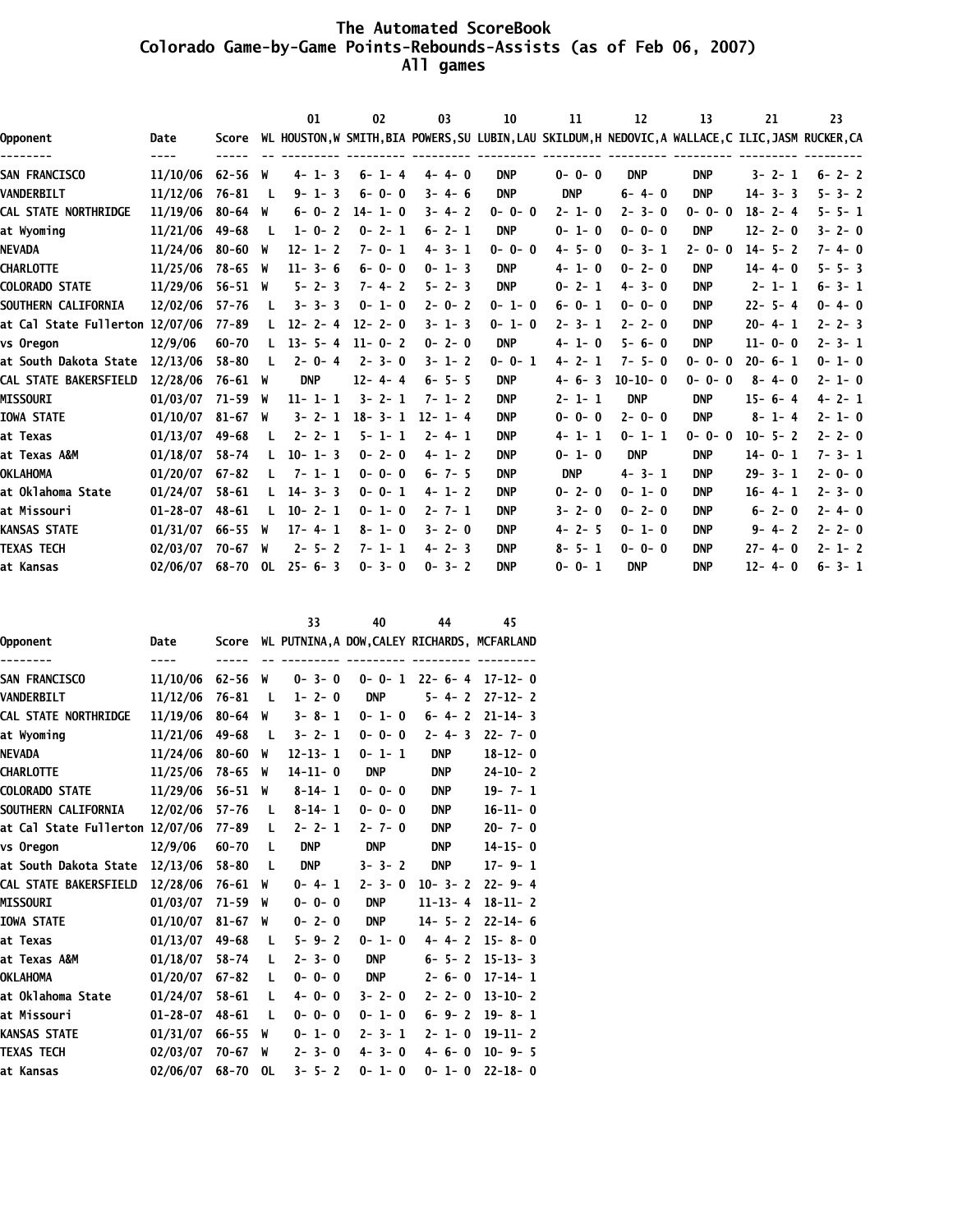### **The Automated ScoreBook Colorado Team Game-by-Game (as of Feb 06, 2007) All games**

 **TEAM STATISTICS**

|                                |                  |           |     |                                         |       |                                               |       |                |      | $ ----REBOUNDS--- $ |      |                      |     |     |     |    |    |    |                        |
|--------------------------------|------------------|-----------|-----|-----------------------------------------|-------|-----------------------------------------------|-------|----------------|------|---------------------|------|----------------------|-----|-----|-----|----|----|----|------------------------|
| Opponent                       | Date             |           |     | Score W/L FG-FGA                        |       | Pct 3FG-FGA Pct FT-FTA Pct Off Def Tot Avg PF |       |                |      |                     |      |                      |     |     |     |    |    |    | A TO Blk Stl Pts---Ava |
| <b>SAN FRANCISCO</b>           | $11/10/06$ 62-56 |           | W   | $25 - 48$                               | .521  | $2 - 8$                                       |       | $.250$ $10-22$ | .455 |                     | 6 27 | 33 33.0 12           |     | -15 | -21 | 3  | 7  |    | 62 62.0                |
| <b>VANDERBILT</b>              | 11/12/06         | 76-81     | L   | $28 - 59$                               | .475  | $6 - 18$                                      | .333  | $14 - 23$      | .609 | 11                  | 24   | 35 34.0              | 18  | 18  | -19 | 0  | 9  | 76 | 69.0                   |
| CAL STATE NORTHRIDGE           | 11/19/06         | 80-64     | W   | $30 - 65$                               | .462  | $5 - 15$                                      | .333  | $15 - 22$      | .682 | 12                  | 34   | 46 38.0              | -19 | 15  | -21 | 5  | 8  | 80 | 72.7                   |
| at Wyominq                     | 11/21/06         | $49 - 68$ | L   | $15 - 38$                               | .395  | $4 - 10$                                      | .400  | $15 - 18$      | .833 | 5.                  | 23   | 28 35.5              | -15 | 8   | 24  | 1  | 5. | 49 | 66.8                   |
| NEVADA                         | 11/24/06         | $80 - 60$ | W   | $28 - 52$                               | .538  | $4 - 8$                                       | .500  | $20 - 34$      | .588 | 16                  | 40   | 56 39.6              | -24 | 9   | 32  | 5  | 8  | 80 | 69.4                   |
| CHARLOTTE                      | 11/25/06         | 78-65     | W   | $27 - 50$                               | .540  | $1 - 6$                                       | . 167 | $23 - 34$      | .676 | 15                  | 28   | 43 40.2              | -15 | 14  | 21  | L  | 7  | 78 | 70.8                   |
| <b>COLORADO STATE</b>          | 11/29/06         | $56 - 51$ | W   | $19 - 63$                               | .302  | $3 - 17$                                      | . 176 | $15 - 23$      | .652 | 13                  | 25   | 38 39.9              | 17  | 13  | 8   | 6  | 8  | 56 | 68.7                   |
| SOUTHERN CALIFORNIA            | 12/02/06         | $57 - 76$ |     | $19 - 59$                               | .322  | $3 - 16$                                      | .188  | $16 - 24$      | .667 | 19                  | 27   | 46 40.6              | 12  | 11  | -19 | 2  | 3  | 57 | 67.2                   |
| at Cal State Fullerto 12/07/06 |                  | 77-89     | L   | $26 - 57$                               | .456  | $5 - 13$                                      | .385  | $20 - 26$      | .769 | 14                  | 22   | 36 40.1              | -26 | 13  | 20  | 2  | 5. | 77 | 68.3                   |
| vs Oregon                      | 12/9/06          | $60 - 70$ |     | $23 - 60$                               | .383  | $5 - 13$                                      | .385  | $9 - 12$       | .750 | 16                  | 18   | 34 39.5              | 18  | 7   | 25  | 2  |    | 60 | 67.5                   |
| at South Dakota State 12/13/06 |                  | $58 - 80$ |     | $19 - 50$                               | .380  | $6 - 19$                                      | .316  | $14 - 19$      | .737 | 6                   | 24   | 30 38.6              | 22  | 12  | 26  | 8  | 11 | 58 | 66.6                   |
| CAL STATE BAKERSFIELD 12/28/06 |                  | 76-61     | W   | $30 - 66$                               | .455  | $8 - 20$                                      | .400  | $8 - 9$        | .889 | 20                  | 30   | 50 39.6              | 18  | 19  | 29  | 7  | 14 | 76 | 67.4                   |
| <b>MISSOURI</b>                | 01/03/07         | 71-59     | W   | $25 - 45$                               | .556  | $4 - 8$                                       | .500  | $17 - 23$      | .739 | 9                   | 31   | 40 39.6              | 18  | 16  | -25 | 4  | 10 |    | 71 67.7                |
| <b>IOWA STATE</b>              | 01/10/07         | 81-67     | W   | $26 - 51$                               | .510  | $13 - 23$                                     | .565  | $16 - 19$      | .842 | 6                   | 24   | 30 38.9              | 23  | 18  | -14 | 4  | 4  | 81 | 68.6                   |
| at Texas                       | 01/13/07         | 49-68     | L.  | $17 - 46$                               | .370  | $3 - 15$                                      | .200  | $12 - 14$      | .857 | 9                   | 31   | 40 39.0              | 20  | 11  | 34  | 5  | 8  | 49 | 67.3                   |
| at Texas A&M                   | 01/18/07         | $58 - 74$ |     | $18 - 43$                               | .419  | $5 - 12$                                      | .417  | $17 - 22$      | .773 | $\overline{7}$      | 25   | 32 38.6              | 13  | 12  | -23 | 6  | 4  | 58 | 66.8                   |
| OKLAHOMA                       | 01/20/07         | 67-82     | L   | $20 - 55$                               | .364  | $5 - 16$                                      | .313  | $22 - 30$      | .733 | 11                  | 23   | 34 38.3              | -25 | 9   | 19  | 3  | 8  | 67 | 66.8                   |
| at Oklahoma State              | 01/24/07         | $58 - 61$ | L.  | $22 - 55$                               | .400  | $5 - 19$                                      | .263  | $9 - 12$       | .750 | 7                   | 24   | 31 37.9              | -20 | 9   | 19  | 2  | 6  | 58 | 66.3                   |
| at Missouri                    | $01 - 28 - 07$   | $48 - 61$ | L   | $19 - 56$                               | .339  | $1 - 12$                                      | .083  | $9 - 11$       | .818 | 9                   | 34   | 43 38.2              | -17 | 5.  | -19 | 4  | 9  | 48 | 65.3                   |
| KANSAS STATE                   | 01/31/07         | $66 - 55$ | W   | $23 - 45$                               | . 511 | $5 - 12$                                      | .417  | $15 - 22$      | .682 | 4                   | 28   | 32 37.8              | 12  | 11  | -17 | 2  | 7  | 66 | 65.3                   |
| TEXAS TECH                     | 02/03/07         | 70-67     | W   | $26 - 66$                               | .394  | $6 - 17$                                      | .353  | $12 - 22$      | .545 | 23                  | 20   | 43 38.1              | -16 | 14  | 11  | 3  | 11 |    | 70 65.6                |
| at Kansas                      | 02/06/07 68-70   |           | Lot | $26 - 64$                               | .406  | $1 - 11$                                      | .091  | $15 - 20$      | .750 | 15                  | 34   | 49 38.6              | 19  | 9   | 21  | 10 | 5  |    | 68 65.7                |
| Colorado                       |                  | 1445      |     | 511-1193 .428 100-308 .325 323-461 .701 |       |                                               |       |                |      | 253 596             |      | 849 38.6 399 268 467 |     |     |     |    |    |    | 85 164 1445 65.7       |
| Opponents                      |                  | 1485      |     | 524-1343 .390 126-404 .312 311-417 .746 |       |                                               |       |                |      | 285 508             |      | 793 36.0 464 308 362 |     |     |     |    |    |    | 58 192 1485 67.5       |

**FT Pct: 70.1 Steals/game: 7.5**

**Games played: 22 Rebounds/game: 38.6** Points/game: 65.7 **Assists/game: 12.2 FG Pct: 42.8 Turnovers/game: 21.2 3FG Pct: 32.5 Assist/turnover ratio: 0.6 Blocks/game: 3.9**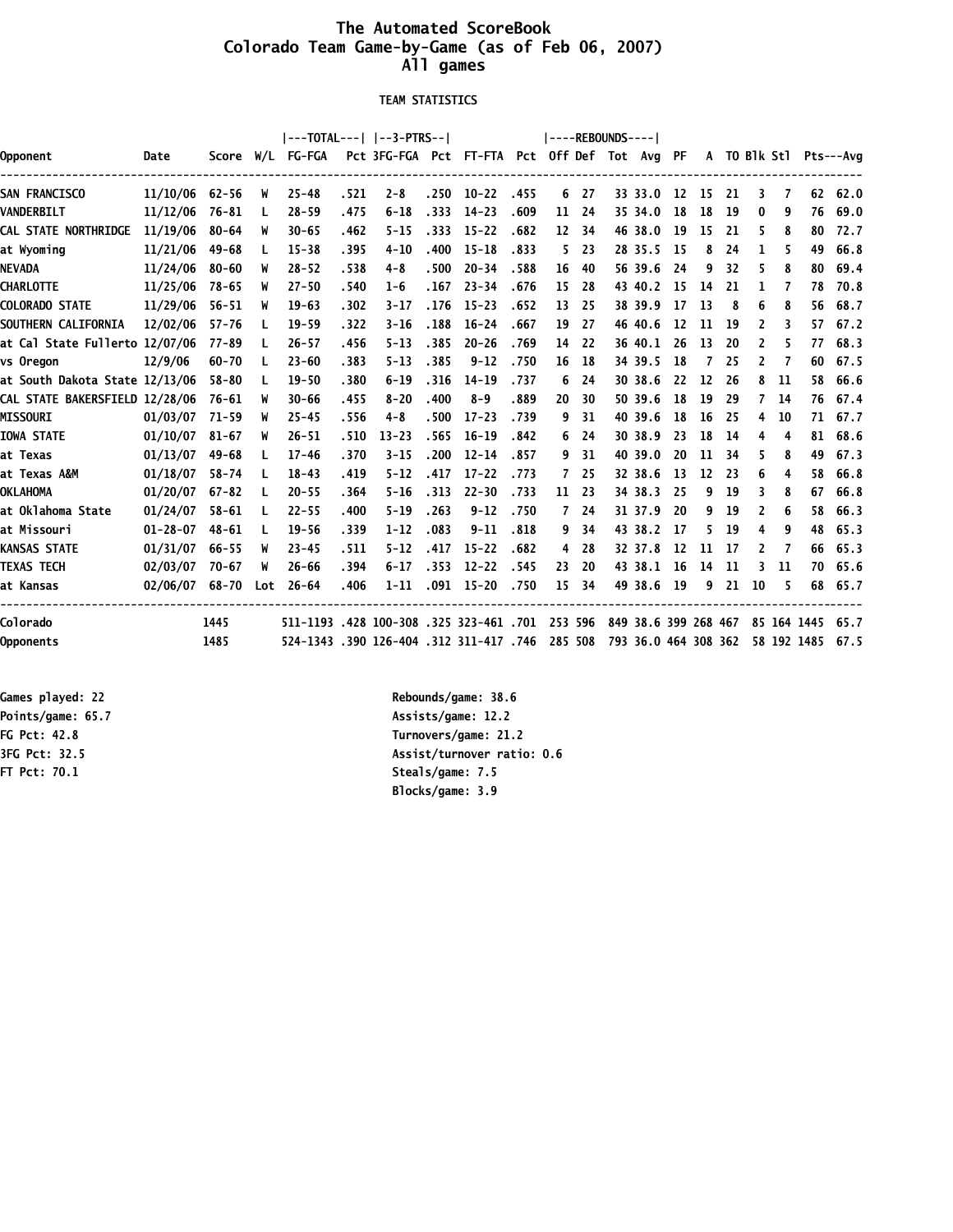#### **The Automated ScoreBook Colorado Team Game-by-Game Comparison (as of Feb 06, 2007) All games**

| Opponent                                | lst 2nd | Score     | Mar   | Total FG                          | FG Pct | 3-Pointers 3FG Pct Free Throws FT Pct |                                                                           | Rebounds    |       |              |       |      | Assist TOver Block Steal Fouls |                |
|-----------------------------------------|---------|-----------|-------|-----------------------------------|--------|---------------------------------------|---------------------------------------------------------------------------|-------------|-------|--------------|-------|------|--------------------------------|----------------|
|                                         |         |           | $---$ | -----/----- ----/----             |        |                                       | -----/----- ----/---- -----/----- ----/---- ----/---- ---/--- --/-- --/-- |             |       |              |       |      | --/--                          | --/--          |
| SAN FRANCISCO 26/30 36/26 62-56         |         |           | +6    | 25-48/24-57.521/.421              |        |                                       | $2-8$ / 4-15 $.250/0.267$ 10-22/ 4-8 $.455/0.500$                         | 33/34       | (1)   | 15/13        | 21/22 | 3/0  | 7/6                            | 12/23          |
| VANDERBILT 34/42 42/39                  |         | 76-81     | (5)   | 28-59/28-56.475/.500              |        |                                       | $6-18/7-16$ .333/.438 14-23/18-23.609/.783                                | $35/34 +1$  |       | 18/17        | 19/19 | 0/1  | 9/8                            | 18/24          |
| CAL STATE NORTHRIDGE 48/30 32/34        |         | 80-64     |       | $+16$ 30-65/24-61 .462/.393       |        |                                       | 5-15/4-18.333/.222 15-22/12-20.682/.600                                   | 46/35       | +11   | 15/16        | 21/20 | 5/2  | 8/6                            | 19/20          |
| Wyoming 22/31 27/37                     |         | 49-68     |       | $(19)$ 15-38/23-55 .395/.418      |        |                                       | 4-10/11-25 .400/.440 15-18/11-13 .833/.846                                | 28/31       | (3)   | 8/14         | 24/13 | 1/3  |                                | $5/10$ $15/18$ |
| NEVADA 30/23 50/37                      |         | 80-60     |       | $+20$ $28-52/21-69$ $.538/0.304$  |        |                                       | 4-8 / 3-20 .500/.150 20-34/15-24 .588/.625                                | 56/30       | +26   | 9/10         | 32/18 | 5/3  |                                | $8/16$ 24/32   |
| CHARLOTTE 35/34 43/31 78-65             |         |           |       | $+13$ $27-50/25-64$ $.540/.391$   |        |                                       | $1-6$ / 6-19 $.167/316$ 23-34/ 9-12 .676/.750                             | 43/25       | +18   | 14/18        | 21/16 | 1/2  | 7/2                            | 15/28          |
| COLORADO STATE 30/22 26/29              |         | 56–51     | $+5$  | 19-63/18-57 .302/.316             |        |                                       | 3-17/ 5-18.176/.278 15-23/10-14.652/.714                                  | 38/55       |       | $(17)$ 13/8  | 8/21  | 6/2  | 8/5                            | 17/24          |
| SOUTHERN CALIFORNIA 26/34 31/42 57-76   |         |           |       | $(19)$ $19-59/31-67$ $.322/0.463$ |        |                                       | $3-16/7-26$ .188/.269 16-24/7-8 .667/.875                                 | 46/35       |       | +11 11/18    | 19/11 | 2/5  |                                | $3/12$ $12/24$ |
| Cal State Fullerton 29/40 48/49         |         | 77-89     |       | $(12)$ 26-57/25-54 .456/.463      |        |                                       | 5-13/9-16.385/.563 20-26/30-40.769/.750                                   | $36/34 +2$  |       | 13/19        | 20/14 | 2/1  | 5/8                            | 26/19          |
| Oregon 22/31 38/39                      |         | 60-70     |       | $(10)$ 23-60/24-53 .383/.453      |        | 5-13/ 5-13 .385/.385                  | 9-12/17-20 .750/.850                                                      | $34/33 + 1$ |       | 7/16         | 25/22 | 2/6  |                                | 7/10 18/17     |
| South Dakota State 27/46 31/34          |         | 58-80     |       | (22) 19-50/22-57 .380/.386        |        |                                       | 6-19/11-19.316/.579 14-19/25-28.737/.893                                  | 30/40       |       | $(10)$ 12/15 | 26/19 | 8/1  | 11/14 22/22                    |                |
| CAL STATE BAKERSFIELD 45/30 31/31 76-61 |         |           |       | $+15$ 30-66/22-57 .455/.386       |        | $8-20/2-13.400/.154$                  | 8-9 /15-20 .889/.750                                                      | 50/25       | $+25$ | 19/14        | 29/20 | 7/2  | $14/13$ $18/13$                |                |
| MISSOURI 29/31 42/28                    |         | 71–59     |       | $+12$ 25-45/20-63 .556/.317       |        |                                       | 4-8 / 6-16 .500/.375 17-23/13-17 .739/.765                                | 40/29       | $+11$ | 16/14        | 25/15 | 4/0  | 10/9                           | 18/20          |
| IOWA STATE 48/24 33/43                  |         | 81-67     |       | $+14$ 26-51/21-52 .510/.404       |        |                                       | 13-23/ 7-17 .565/.412 16-19/18-21 .842/.857                               | 30/28       | $+2$  | 18/13        | 14/15 | 4/1  | 4/4                            | 23/21          |
| Texas 18/31 31/37                       |         | 49-68     |       | $(19)$ 17-46/26-67 .370/.388      |        |                                       | 3-15/2-8 .200/.250 12-14/14-22 .857/.636                                  | 40/37       | $+3$  | 11/13        | 34/17 | 5/3  | 8/17                           | 20/21          |
| Texas A&M 25/34 33/40                   |         | - 58 – 74 |       | $(16)$ $18-43/32-79$ $.419/0.405$ |        |                                       | 5-12/6-14.417/.429 17-22/4-7.773/.571                                     | 32/41       | (9)   | 12/17        | 23/11 | 6/3  | 4/11                           | 13/18          |
| OKLAHOMA 28/36 39/46                    |         | 67-82     |       | $(15)$ 20-55/28-57 .364/.491      |        |                                       | 5-16/4-17.313/.235 22-30/22-34.733/.647                                   | 34/43       | (9)   | 9/14         | 19/17 | 3/7  | 8/5                            | 25/26          |
| Oklahoma State 38/37 20/24              |         | 58-61     | (3)   | 22-55/19-61 .400/.311             |        | 5-19/ 4-21 .263/.190                  | 9-12/19-26 .750/.731                                                      | 31/47       | (16)  | 9/6          | 19/16 | 2/1  | 6/5                            | 20/17          |
| Missouri 20/23 28/38                    |         | 48-61     |       | $(13)$ 19-56/20-65 .339/.308      |        | 1-12/ 5-22 .083/.227                  | 9-11/16-19 818/842                                                        | 43/42       | $+1$  | 5/13         | 19/12 | 4/3  | 9/11                           | 17/17          |
| KANSAS STATE 24/39 42/16                |         | 66–55     |       | $+11$ 23-45/20-61 .511/.328       |        |                                       | 5-12/10-35.417/.286 15-22/ 5-9.682/.556                                   | 32/36       | (4)   | 11/11        | 17/19 | 2/1  | 7/4                            | 12/22          |
| TEXAS TECH 32/34 38/33                  |         | 70-67     | $+3$  | 26-66/26-53.394/.491              |        |                                       | $6-17/5-15$ $.353/.333$ $12-22/10-14$ $.545/.714$                         | 43/34       | +9    | 14/14        | 11/15 | 3/6  | 11/5                           | 16/18          |
| Kansas 30/28 32/34 68-70                |         |           | (2)   | 26-64/25-78.406/.321              |        |                                       | $1-11/3-21$ .091/.143 15-20/17-18.750/.944 49/45 +4                       |             |       | 9/15         | 21/10 | 10/5 |                                | $5/11$ 19/20   |

**Note: Game totals are displayed in the format TEAM/OPPONENT for each category**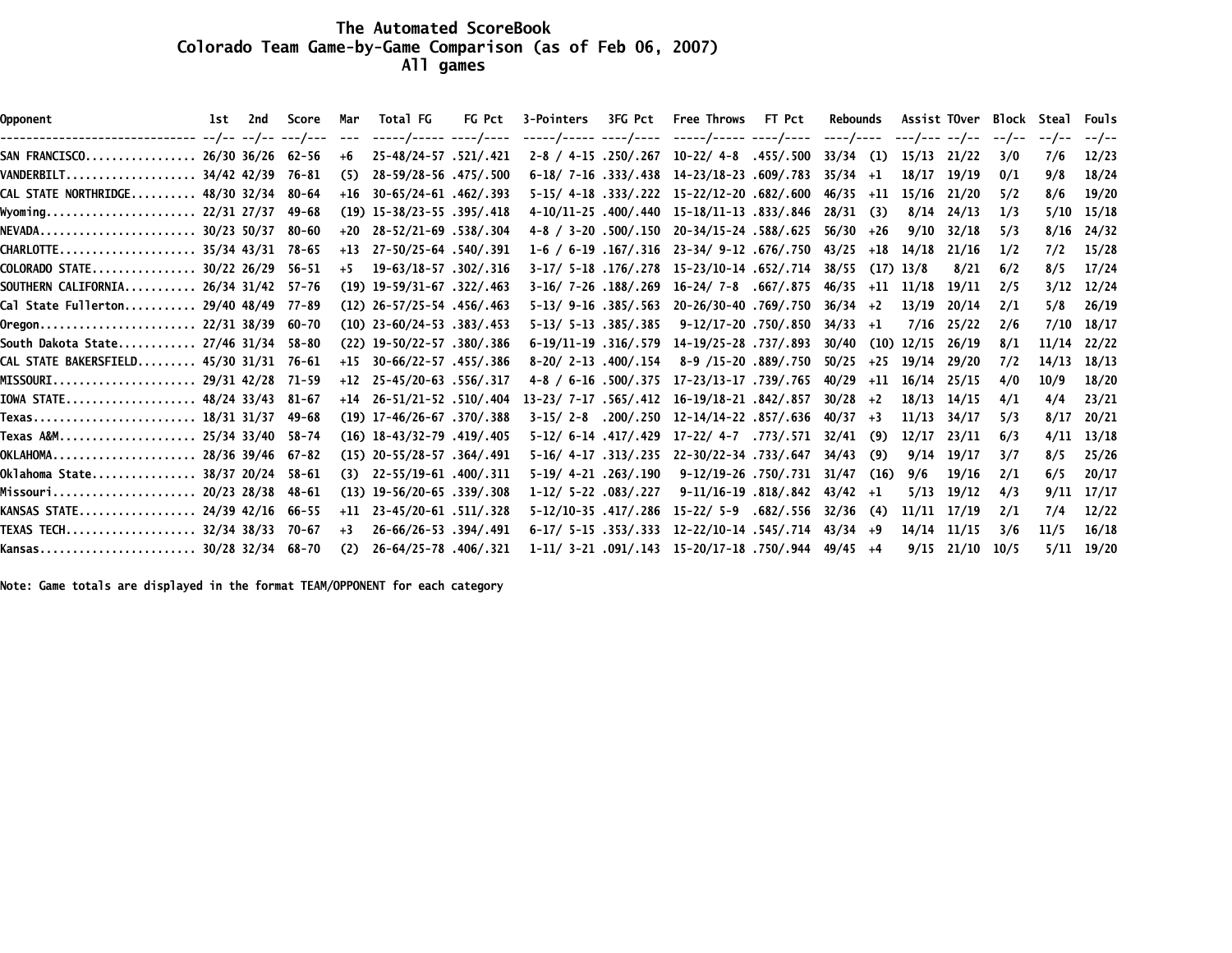| <b>COLORADO - PLAYER GAME HIGHS</b>                       |
|-----------------------------------------------------------|
| POINTS  29  Jasmina Ilic vs. OU (1/20/07)                 |
|                                                           |
|                                                           |
|                                                           |
| FG MADE  11  Whitney Houston at KU (2/6/07)               |
|                                                           |
|                                                           |
|                                                           |
|                                                           |
| FG ATTEMPTS  25  Whitney Houston at KU (2/6/07)           |
|                                                           |
|                                                           |
|                                                           |
| FG %  1.000 (5-5) Kara Richards vs. MU (1/3/07)           |
|                                                           |
|                                                           |
|                                                           |
| 3 PT FG MADE  5  Jasmina Ilic vs. TTU (2/3/07)            |
|                                                           |
|                                                           |
|                                                           |
|                                                           |
|                                                           |
|                                                           |
|                                                           |
| 3 PT FG ATT  11  Jasmina Ilic at OSU (1/24/07)            |
|                                                           |
|                                                           |
| 3 PT FG %  1.000 (3-3) Jackie McFarland vs. ISU (1/10/07) |
|                                                           |
|                                                           |
|                                                           |
|                                                           |
| FT MADE  12  Jasmina Ilic vs. OU (1/20/07)                |
|                                                           |
| FTATTEMPTS 13  Jasmina Ilic vs. OU (1/20/07)              |
|                                                           |
|                                                           |
|                                                           |
| 1.000 (6-6) Jasmina Ilic vs. CSF (12/7/06)                |
|                                                           |
| REBOUNDS  18  Jackie McFarland at KU (2/6/07)             |
|                                                           |
|                                                           |
|                                                           |
|                                                           |
|                                                           |
| ASSISTS  6  Jackie McFarland vs. ISU (1/10/07)            |
|                                                           |
|                                                           |
| STEALS  4  Jackie McFarland vs. CSUB (12/28/06)           |
|                                                           |
| BLOCKED SHOTS  6  Jackie McFarland at KU (2/6/07)         |
|                                                           |
|                                                           |
|                                                           |
| TURNOVERS  11  Whitney Houston vs. NEV (11/24/06)         |
|                                                           |
|                                                           |
|                                                           |
|                                                           |
|                                                           |
|                                                           |
|                                                           |

| POINTS  33  Shay Murphy vs. USC (12/2/06)                   |
|-------------------------------------------------------------|
|                                                             |
|                                                             |
|                                                             |
|                                                             |
|                                                             |
|                                                             |
| FG MADE  13  Shay Murphy vs. USC (12/2/06)                  |
|                                                             |
|                                                             |
| FG ATTEMPTS  21  Tiffany Jackson at UT (1/13/07)            |
|                                                             |
|                                                             |
|                                                             |
|                                                             |
|                                                             |
|                                                             |
|                                                             |
|                                                             |
|                                                             |
| 3-PT FG MADE  5  Megan Ronhovde vs. ISU (1/10/07)           |
|                                                             |
|                                                             |
|                                                             |
|                                                             |
|                                                             |
|                                                             |
| 3 PT FG ATT  13  Kimberly Dietz vs. KSU (1/31/07)           |
|                                                             |
|                                                             |
|                                                             |
| 3 PT FG %  1.000 (4-4) Ashlea Muckenhirn at SDSU (12/13/06) |
|                                                             |
|                                                             |
|                                                             |
|                                                             |
| FT MADE  10  Courtney Paris vs. OU (1/20/07)                |
|                                                             |
|                                                             |
| FT ATTEMPTS  13  Courtney Paris vs. OU (1/20/07)            |
|                                                             |
|                                                             |
|                                                             |
| FT %  1.000 (6-6) Sharita Smith at KU (2/6/07)              |
|                                                             |
|                                                             |
|                                                             |
|                                                             |
| REBOUNDS  17  Courtney Paris vs. OU (1/20/07)               |
|                                                             |
|                                                             |
|                                                             |
|                                                             |
| ASSISTS  11  India McDaniel vs. CSF (12/7/06)               |
|                                                             |
|                                                             |
|                                                             |
| STEALS  6  Alyssa Hollins at MU (1/28/07)                   |
|                                                             |
|                                                             |
| BLOCKED SHOTS  5  Courtney Paris vs. OU (1/20/07)           |
|                                                             |
|                                                             |
| TURNOVERS  8  Juanise Cornell vs. CSU (11/29/06)            |
|                                                             |
|                                                             |